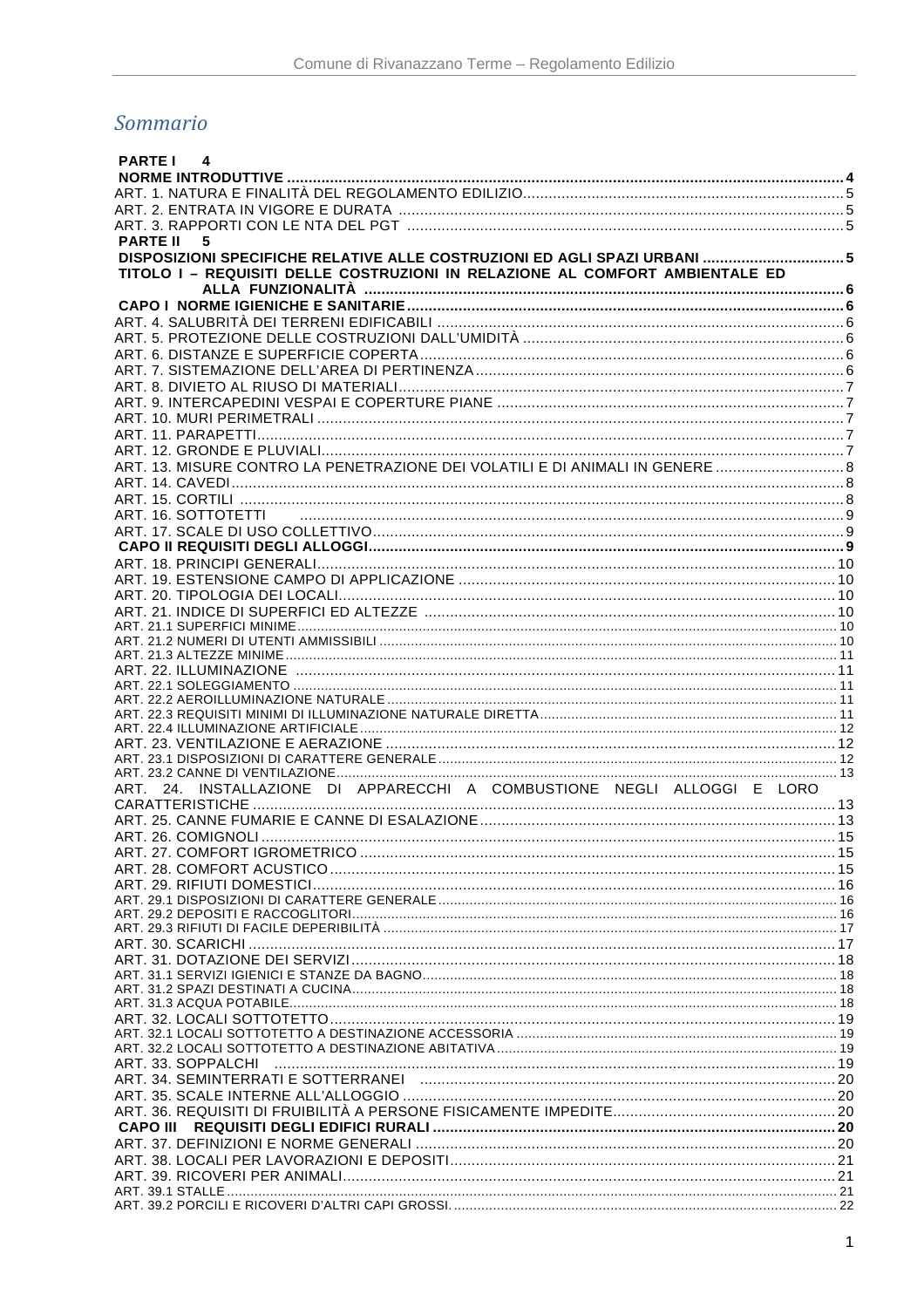| ART. 48.6 MODALITÀ DI CONSEGUIMENTO DELL'ATTESTATO DI CERTIFICAZIONE ENERGETICA          |  |
|------------------------------------------------------------------------------------------|--|
|                                                                                          |  |
|                                                                                          |  |
|                                                                                          |  |
|                                                                                          |  |
|                                                                                          |  |
|                                                                                          |  |
|                                                                                          |  |
|                                                                                          |  |
|                                                                                          |  |
|                                                                                          |  |
|                                                                                          |  |
|                                                                                          |  |
|                                                                                          |  |
|                                                                                          |  |
|                                                                                          |  |
| ART. 50.6 SFRUTTAMENTO DELL'ENERGIA GEOTERMICA                                           |  |
|                                                                                          |  |
|                                                                                          |  |
|                                                                                          |  |
| TITOLO II - REQUISITI DELLE COSTRUZIONI IN RELAZIONE AL CONTESTO URBANO ED               |  |
|                                                                                          |  |
|                                                                                          |  |
| ACCESSI, ALLACCI E ALTRE DISPOSIZIONI RIGUARDANTI LE RELAZIONI FRA SPAZI<br><b>CAPOI</b> |  |
|                                                                                          |  |
|                                                                                          |  |
|                                                                                          |  |
|                                                                                          |  |
|                                                                                          |  |
|                                                                                          |  |
|                                                                                          |  |
|                                                                                          |  |
|                                                                                          |  |
|                                                                                          |  |
|                                                                                          |  |
|                                                                                          |  |
|                                                                                          |  |
|                                                                                          |  |
| <b>CAPO II</b>                                                                           |  |
|                                                                                          |  |
|                                                                                          |  |
| ART. 69. REQUISITI SPECIFICI DEI MATERIALI DI FINITURA ENTRO GLI AMBITI STORICI  35      |  |
|                                                                                          |  |
|                                                                                          |  |
|                                                                                          |  |
|                                                                                          |  |
|                                                                                          |  |
|                                                                                          |  |
|                                                                                          |  |
|                                                                                          |  |
| ART. 75. STRADE PUBBLICHE: CARATTERISTICHE E CONTENUTI PROGETTUALI  40                   |  |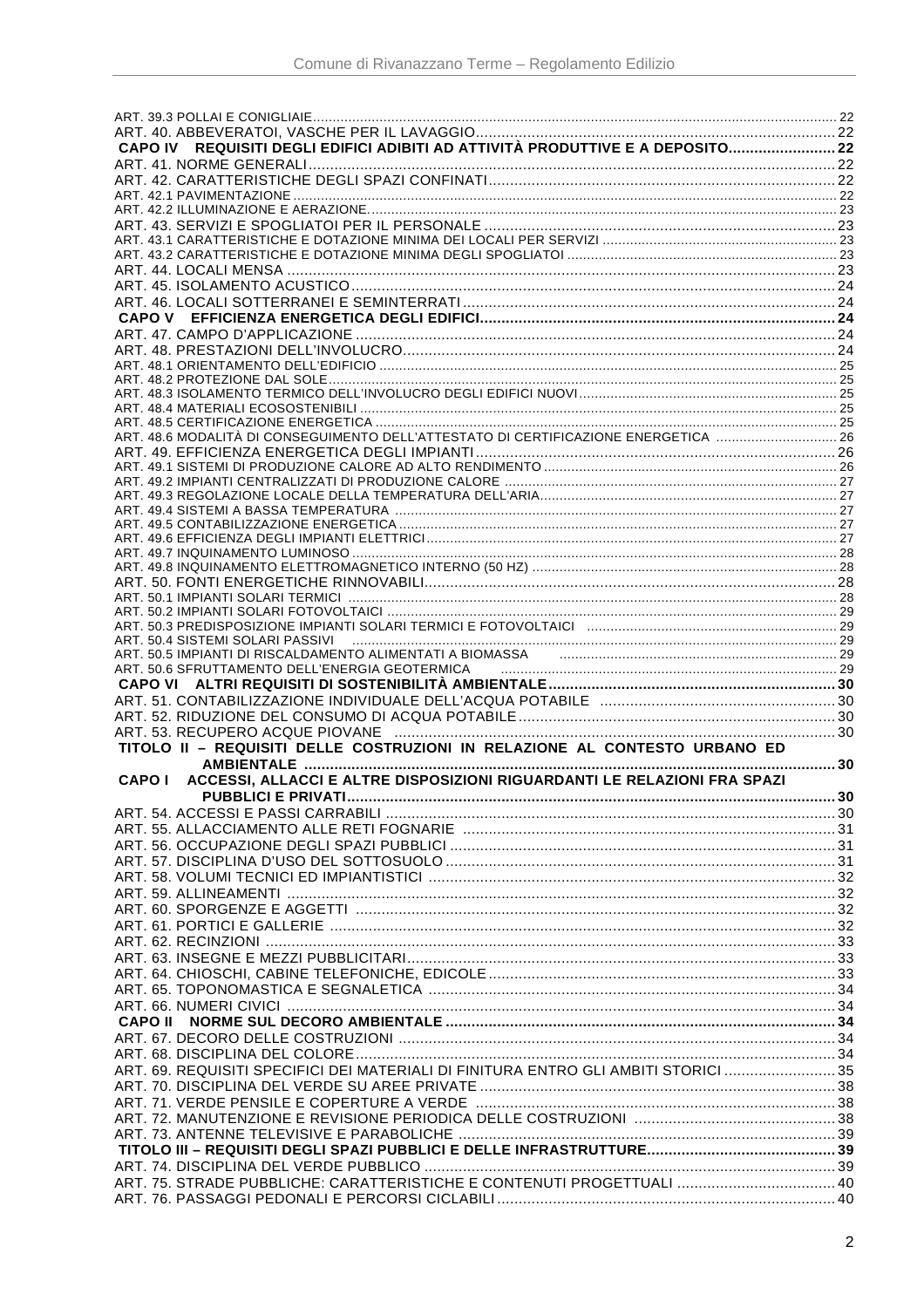| PARTE III 41                                                                                                                                              |  |
|-----------------------------------------------------------------------------------------------------------------------------------------------------------|--|
|                                                                                                                                                           |  |
|                                                                                                                                                           |  |
| <b>CAPOI</b>                                                                                                                                              |  |
|                                                                                                                                                           |  |
|                                                                                                                                                           |  |
|                                                                                                                                                           |  |
|                                                                                                                                                           |  |
|                                                                                                                                                           |  |
|                                                                                                                                                           |  |
|                                                                                                                                                           |  |
|                                                                                                                                                           |  |
|                                                                                                                                                           |  |
|                                                                                                                                                           |  |
|                                                                                                                                                           |  |
|                                                                                                                                                           |  |
|                                                                                                                                                           |  |
|                                                                                                                                                           |  |
|                                                                                                                                                           |  |
|                                                                                                                                                           |  |
| ART. 92. ESPLICITAZIONE DEI CONTENUTI E DELLE MODALITÀ DI PRESENTAZIONE DELLA                                                                             |  |
|                                                                                                                                                           |  |
| ART. 92.1 DOCUMENTAZIONE A CORREDO DELLE ISTANZE DI PERMESSO DI COSTRUIRE, D.I.A. E S.C.I.A. 52                                                           |  |
|                                                                                                                                                           |  |
| ART. 92.3 DOCUMENTAZIONE RELATIVA ALLA PROPOSTA DI PIANI ATTUATIVI E PROGRAMMI INTEGRATI DI                                                               |  |
| <b>INTERVENTO 56</b>                                                                                                                                      |  |
|                                                                                                                                                           |  |
|                                                                                                                                                           |  |
|                                                                                                                                                           |  |
| PARTE IV 61                                                                                                                                               |  |
|                                                                                                                                                           |  |
|                                                                                                                                                           |  |
|                                                                                                                                                           |  |
|                                                                                                                                                           |  |
|                                                                                                                                                           |  |
|                                                                                                                                                           |  |
|                                                                                                                                                           |  |
|                                                                                                                                                           |  |
|                                                                                                                                                           |  |
|                                                                                                                                                           |  |
|                                                                                                                                                           |  |
|                                                                                                                                                           |  |
|                                                                                                                                                           |  |
|                                                                                                                                                           |  |
|                                                                                                                                                           |  |
|                                                                                                                                                           |  |
|                                                                                                                                                           |  |
| <b>PARTE V</b><br>66                                                                                                                                      |  |
|                                                                                                                                                           |  |
|                                                                                                                                                           |  |
|                                                                                                                                                           |  |
|                                                                                                                                                           |  |
|                                                                                                                                                           |  |
|                                                                                                                                                           |  |
| ART. 110. FASE INTEGRATIVA DELL'EFFICACIA DEL PROCEDIMENTO SANZIONATORIO  67<br>ART. 111. FASE DI ESECUZIONE D'UFFICIO DEL PROCEDIMENTO SANZIONATORIO  67 |  |
| PARTE VI 68                                                                                                                                               |  |
|                                                                                                                                                           |  |
|                                                                                                                                                           |  |
|                                                                                                                                                           |  |
|                                                                                                                                                           |  |

ALLEGATO "A" – PIANO DEL COLORE

ALLEGATO "B" – ALLEGATO CONDIVISO PER LA SOSTENIBILITA' ED IL RISPARMIO ENERGETICO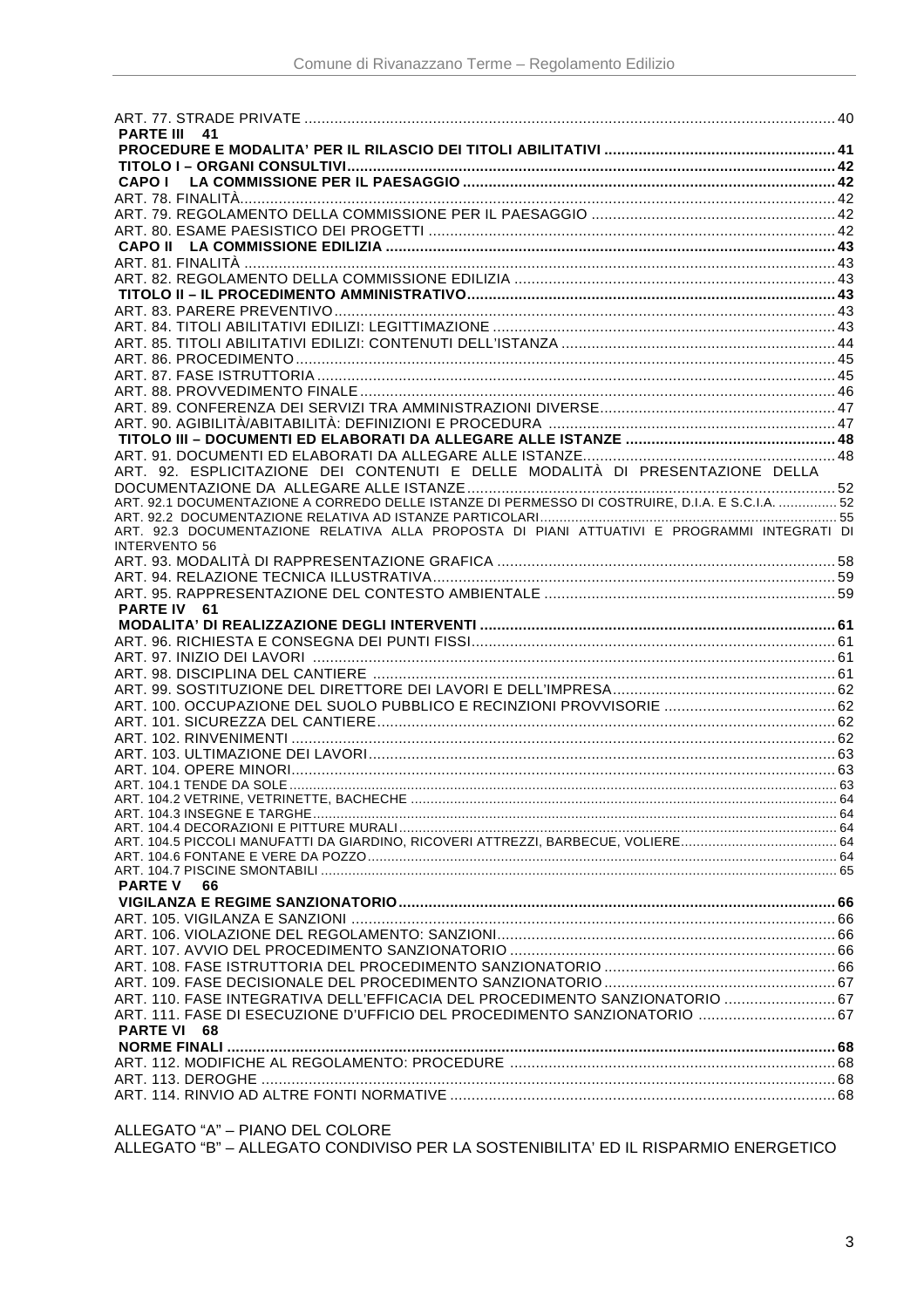# **PARTE I NORME INTRODUTTIVE**

### Art. 1. Natura e finalità del Regolamento Edilizio

- 1. Il presente Regolamento, in relazione a quanto previsto dall'Art. 28 della LR 12/2005, e tenuto conto delle disposizioni vigenti in materia di edilizia, di igiene e di ambiente, disciplina:
	- a) i requisiti delle costruzioni in relazione al confort, alla funzionalità, all'efficienza energetica, nonché al loro rapporto con il contesto urbano ed ambientale di riferimento;
	- b) i requisiti degli spazi pubblici e delle infrastrutture;
	- c) le procedure e le modalità per il rilascio dei titoli abilitativi comprese le funzioni e le competenze degli organi consultivi;
	- d) le modalità di realizzazione degli interventi;
	- e) la vigilanza ed il regime sanzionatorio.

### Art. 2. Entrata in vigore e durata

- 1. Le disposizioni contenute nel presente Regolamento assumono efficacia ed entrano in vigore a far tempo dalla data di pubblicazione all'Albo Pretorio della delibera del Consiglio Comunale di definitiva approvazione, esecutiva nelle forme di legge.
- 2. Il Regolamento non ha termini di scadenza. Esso resta pertanto in vigore fintanto che non venga sostituito da altro Regolamento o modificato con le modalità di cui al successivo Art. 112.

### Art. 3. Rapporti con le NTA del PGT

1. Le norme del Regolamento non incidono sui parametri urbanistico – edilizi previsti dal vigente PGT. In caso di contrasto fra i due livelli normativi rispetto ai suddetti parametri e/o ad altre tematiche di natura urbanistica/paesistica, sono da ritenersi prevalenti le NTA dello strumento urbanistico generale.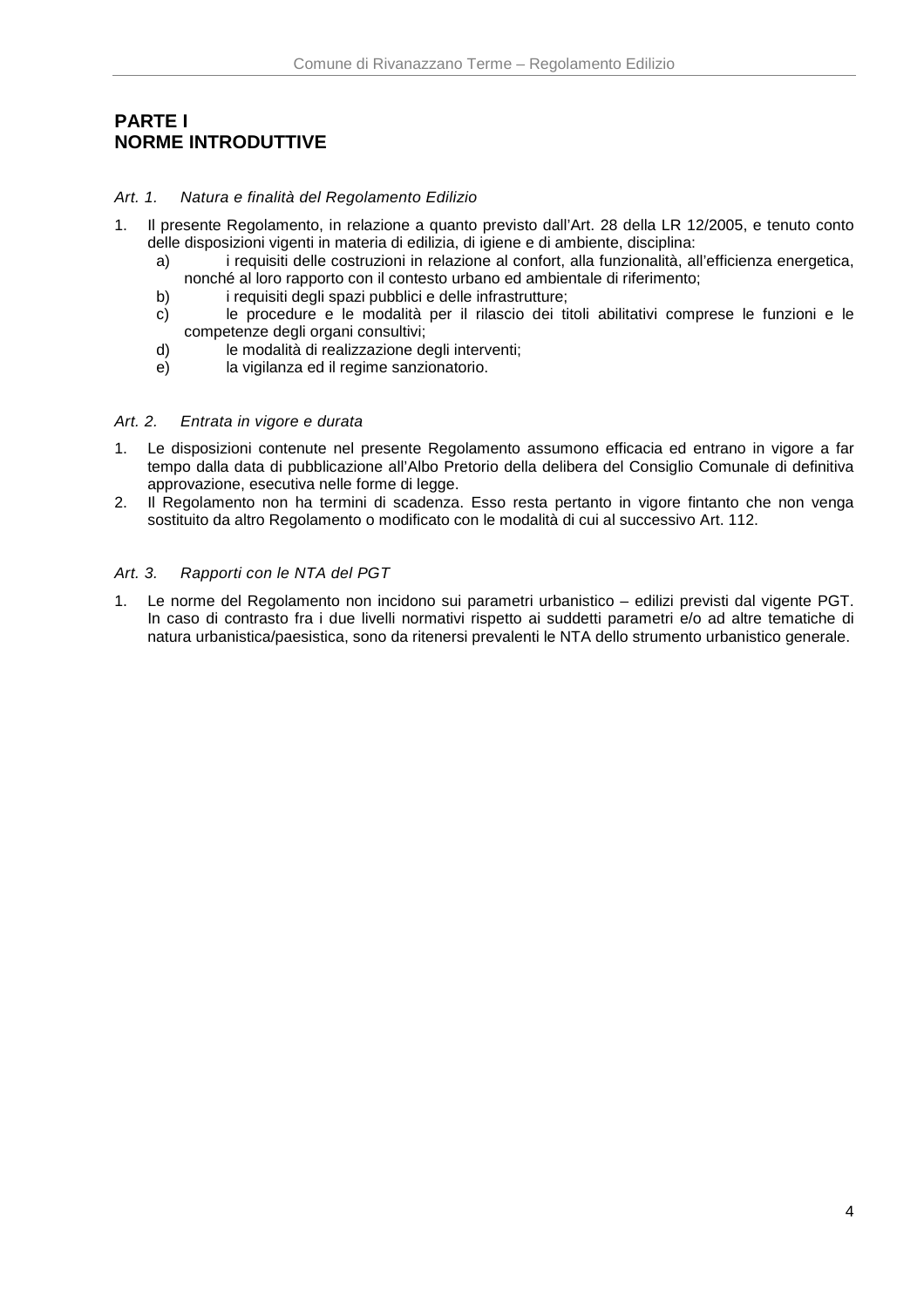# **PARTE II DISPOSIZIONI SPECIFICHE RELATIVE ALLE COSTRUZIONI ED AGLI SPAZI URBANI**

## **TITOLO I – REQUISITI DELLE COSTRUZIONI IN RELAZIONE AL COMFORT AMBIENTALE ED ALLA FUNZIONALITÀ**

### **Capo I Norme igieniche e sanitarie**

#### Art. 4. Salubrità dei terreni edificabili

- 1. E' vietato realizzare nuove costruzioni su terreni che siano stati utilizzati come deposito di materiale insalubre che abbia potuto comunque inquinare il suolo, se non dopo aver completamente risanato il sottosuolo corrispondente.
- 2. L'avvenuto risanamento deve essere certificato dall'autorità competente in materia igienico-sanitaria, previa acquisizione della documentazione e dei pareri tecnici ritenuti necessari.
- 3. Al fine di assicurare nell'ambito dell'attività edificatoria il rispetto ed i limiti di accettabilità della contaminazione dei suoli fissati dalla normativa vigente, vengono individuate, quali siti da sottoporre a verifica per la tutela ambientale del territorio, le seguenti aree:
	- a) attività industriali dismesse;
	- b) attività comportanti deposito e/o commercio di idrocarburi;
	- c) discariche incontrollate di rifiuti speciali e/o tossico-nocivi e/o rifiuti solidi urbani e assimilabili.
- 4. Se il terreno sul quale si intendono realizzare opere edilizie è umido o soggetto all'invasione di acque superficiali o sotterranee, si deve procedere preventivamente alla realizzazione di adeguati drenaggi superficiali e profondi, fino alla completa bonifica del terreno stesso. In ogni caso non è permessa l'edificazione su un suolo il cui livello sia eguale o più basso di quello di corsi d'acqua e bacini vicini, se tale livello non sia sufficientemente rialzato.

### Art. 5. Protezione delle costruzioni dall'umidità

- 1. Per tutte le costruzioni ubicate in prossimità di corsi d'acqua o in presenza di invasi naturali è fatto obbligo di adottare opere atte a proteggere le fondazioni o altre parti dell'edificio dall'umidità e dagli allagamenti.
- 2. A tal fine il terreno atto all'edificazione deve essere dotato di mezzi di scolo delle acque e meteoriche ovvero di difesa di eventuali invasioni da acque superficiali o di sottosuolo.

### Art. 6. Distanze e superficie coperta

- 1. Per quanto concerne il rapporto fra superfici coperte e scoperte, larghezza delle vie, l'arretramento dei fronti dei fabbricati, i distacchi fra edifici contigui, l'altezza massima degli edifici e ogni altra condizione concernente i rapporti fra i fabbricati stessi, è fatto richiamo e rinvio alle norme per le singole località e zone previste dal PGT vigente.
- 2. L'area di pertinenza dei fabbricati di nuova realizzazione, quando non diversamente specificato nelle NTA del PGT vigente, dovrà avere una superficie scoperta e drenante non inferiore al 30% per i complessi residenziali e misti e al 15% per le zone destinate ad insediamenti produttivi, sulla cui superficie non potrà essere indicato alcun tipo di destinazione d'uso o di utilizzo al di fuori di un verde sistemato, il tutto da individuarsi preventivamente sugli elaborati progettuali.
- 3. Per gli insediamenti produttivi, fino a un massimo del 50% di detta area, si potrà prevedere la destinazione anche a parcheggio, ferma restando la condizione drenante della superficie.
- 4. Per i piani attuativi il computo della superficie scoperta e drenante deve essere calcolata come riferimento all'intera area interessata.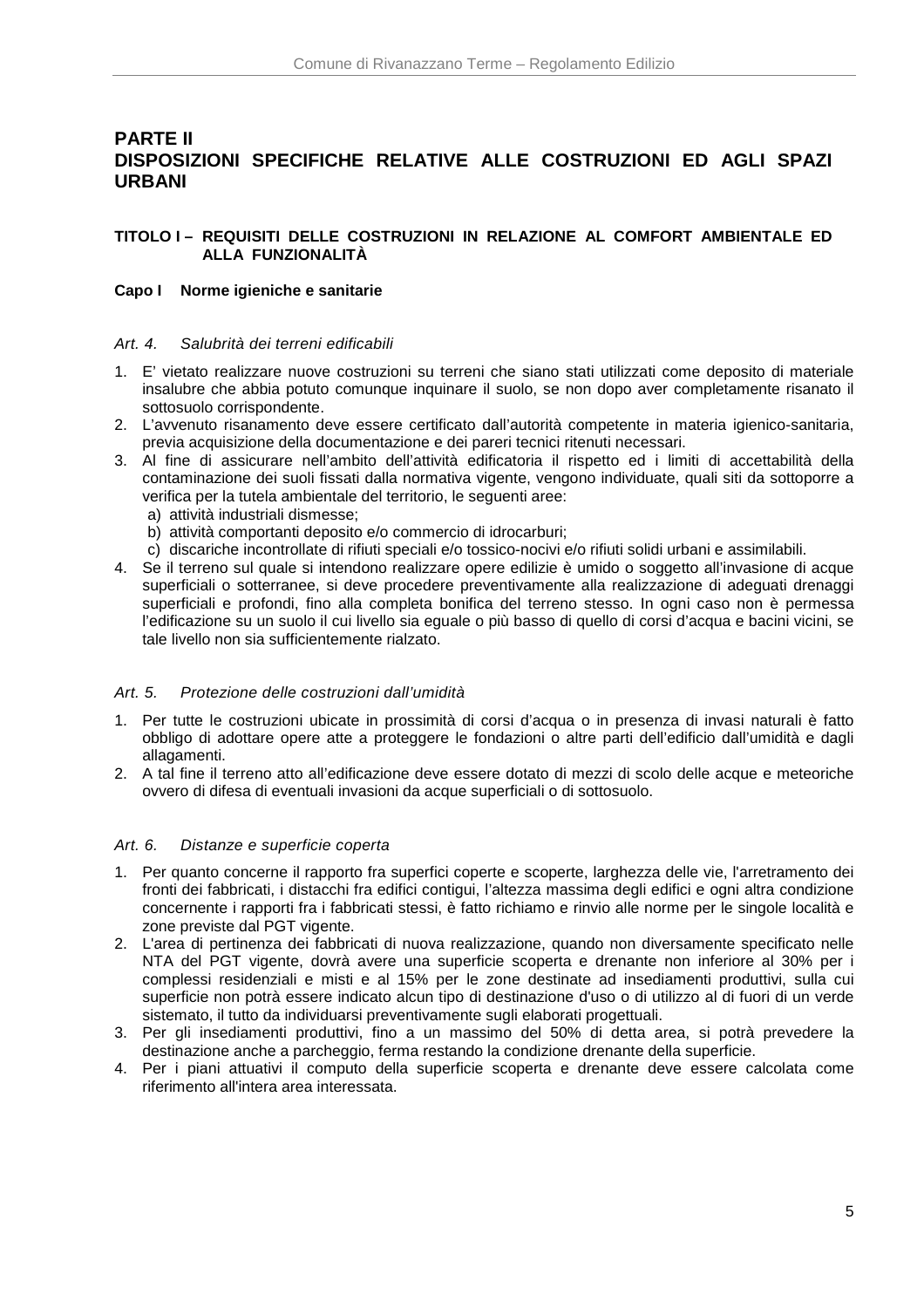### Art. 7. Sistemazione dell'area di pertinenza

- 1. L'intera area di pertinenza del fabbricato, ultimati i lavori, dovrà risultare sgombra da ogni materiale di risulta e dalle attrezzature di cantiere; dovrà inoltre essere sistemata secondo quanto previsto in progetto.
- 2. L'area dovrà essere opportunamente delimitata.

# Art. 8. Divieto al riuso di materiali

- 1. Nelle costruzioni è vietato il reimpiego di materiali deteriorati, inquinati, malsani o comunque non idonei dal punto di vista igienico-sanitario.
- 2. E' altresì vietato per le colmate, l'uso di terra o di altri materiali di risulta che siano inquinati.

# Art. 9. Intercapedini vespai e coperture piane

- 1. E' fatto obbligo di adottare, per tutte le costruzioni, su qualsiasi terreno, le misure atte a impedire che l'umidità ascendente raggiunga le fondazioni e le strutture sovrastanti.
- 2. Qualsiasi edificio deve essere adeguatamente isolato dalla umidità del suolo e da quella derivante da agenti atmosferici.
- 3. I locali abitabili posti al piano terreno, indipendentemente dalla quota del pavimento rispetto al terreno circostante (a sistemazione avvenuta), debbono avere - salvo casi particolari in edifici con destinazione d'uso non residenziale - il piano di calpestio isolato mediante vespaio aerato di spessore non inferiore a 40 cm. e non superiore a cm. 100.
- 4. I pavimenti debbono essere isolati mediante materiale impermeabile in strati continui.
- 5. Qualora i locali abitabili risultino anche parzialmente al di sotto della quota del terreno circostante (a sistemazione avvenuta), deve essere prevista un'intercapedine aerata che circondi detti locali per tutta la parte interrata.
- 6. Per i locali non abitabili posti a livello del terreno o seminterrati, è ammessa la costruzione su vespaio aerato di ciottoli.
- 7. Il solaio dei locali, abitabili o non, deve essere sempre posto ad un livello superiore a quello della falda freatica e a quello di massima piena delle fognature.

### Art. 10. Muri perimetrali

- 1. I muri perimetrali degli edifici devono avere spessore adeguato in relazione ai materiali da costruzione impiegati per la protezione dei locali dalle variazioni termiche e dall'azione degli agenti atmosferici ovvero per ottenere un adeguato abbattimento acustico così come previsto all'articolo Art. 28 del presente Regolamento.
- 2. Le pareti perimetrali degli edifici devono essere impermeabili alle acque meteoriche, sufficientemente impermeabili all'aria, intrinsecamente asciutte.
- 3. Gli elementi costitutivi degli edifici devono poter evacuare le acque di edificazione e le eventuali acque di condensa e permanere asciutti.

# Art. 11. Parapetti

- 1. Le finestre devono avere parapetti di altezza non inferiore a cm. 90 per i primi due piani fuori terra e di cm. 100 per tutti gli altri piani.
- 2. I balconi e le terrazze devono avere parapetti di altezza non inferiore a cm. 100 per i primi due piani fuori terra e cm. 110 per tutti gli altri piani.
- 3. In ogni caso i parapetti, fermo restando che devono garantire sufficiente resistenza agli urti, devono essere realizzati con aperture che non abbiano larghezza libera superiore a cm. 11 e in modo da non favorire l'arrampicamento.
- 4. Per edifici destinati ad attività produttiva, i parapetti dovranno avere un'altezza utile non inferiore a cm. 100 e costituiti da almeno due correnti di cui quello intermedio posto a circa metà distanza fra quello superiore e il pavimento e completati con arresto al piede costituito da una fascia continua poggiante sul piano di calpestio di altezza non inferiore a cm. 15.
- 5. Verso il suolo pubblico (strade e piazze destinate alla pubblica viabilità) i balconi ed in generale qualsiasi sporto dovranno essere realizzati con le modalità previste al successivo art. 60 del presente Regolamento.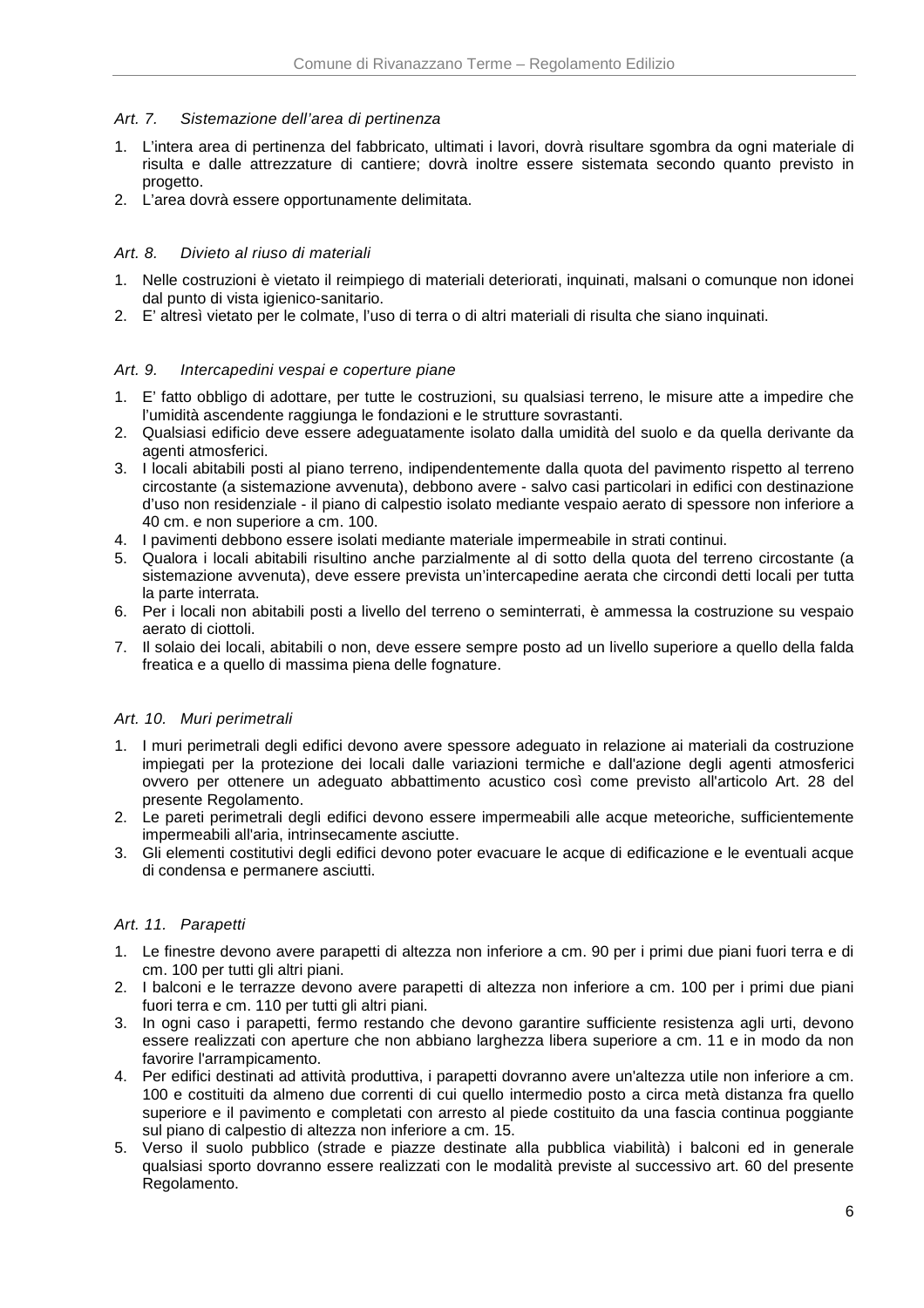### Art. 12. Gronde e pluviali

- 1. Tutte le coperture dei fabbricati devono essere munite, tanto verso il suolo pubblico, quanto verso spazi privati o cortili e altri spazi anche coperti, di canali di raccolta sufficientemente ampi per ricevere e condurre le acque meteoriche ai tubi di scarico. I condotti delle acque dei tetti devono essere indipendenti e in numero sufficiente e da applicarsi, preferibilmente, ai muri perimetrali.
- 2. Nel caso di condotte di scarico interno, queste devono essere facilmente riparabili. Le tubazioni non devono avere né apertura né interruzione di sorta nel loro percorso. Le giunture dei tubi devono essere a perfetta tenuta.
- 3. Le condotte pluviali devono essere convogliate in idonei recapiti.
- 4. E' fatto divieto di immettere nei condotti delle grondaie qualunque altro tipo di scarico.

### Art. 13. Misure contro la penetrazione dei volatili e di animali in genere

- 1. Nella realizzazione degli edifici devono essere adottati specifici accorgimenti tecnici onde evitare la penetrazione dei volatili e degli animali in genere.
- 2. Nei sottotetti vanno rese impenetrabili con griglie o reti le aperture prive di serramento e tutte le aperture di aerazione.
- 3. Nelle cantine sono parimenti da proteggere, senza ostacolare l'aerazione tutte le aperture in genere.
- 4. Nel caso di solai o vespai con intercapedine ventilata, i fori di aerazione devono essere sbarrati con reti a maglia fitta e di idoneo materiale che ne garantisca la continua funzionalità anche nel tempo.
- 5. Negli ambienti con imbocchi di canne di aspirazione oppure con aerazione forzata, le aperture devono essere munite di reti a maglia fitta e di idoneo materiale che ne garantisca la continua funzionalità anche nel tempo.
- 6. All'interno degli edifici tutte le condutture di scarico uscenti dai muri non devono presentare forature o interstizi comunicanti con il corpo della muratura.
- 7. Deve essere assicurata la perfetta tenuta delle fognature dell'edificio nell'attraversamento di murature e locali e tra gli elementi che collegano le fognature dell'edificio con quelle stradali.
- 8. I cavi elettrici, telefonici, per TV, per illuminazione pubblica devono essere posti, di norma, in canalizzazioni protette.

#### Art. 14. Cavedi

- 1. I cavedi sono preordinati alla ventilazione e illuminazione di ambienti bagno, scale, corridoi, ripostigli e cantine di un edificio fino ad un massimo di 10 piani.
- 2. Essi collegano direttamente i piani dell'edificio col colmo del tetto in forma aperta e comunicano in basso con l'esterno a mezzo di corridoio o passaggio rettilineo a livello del pavimento, mantenuti sempre liberi, e di sezione di almeno 1/5 dell'area del cavedio e comunque sempre di dimensioni non inferiori a m. 1,00 di larghezza e mt. 2,40 di altezza.
- 3. In rapporto alla loro altezza questi devono essere così dimensionati:
	- a) altezza fino a m. 8: lato minimo 2,50, superficie minima mq. 6;
	- b) altezza fino a m. 12: lato minimo 3,00, superficie minima mq. 9;
	- c) altezza fino a m. 18: lato minimo 3,50, superficie minima mq. 12;
	- d) altezza oltre m. 18: lato minimo 4,00, superficie minima mq. 16.
- 4. Per superficie minima si intende quella libera da proiezioni in pianta di parti aggettanti.
- 5. L'altezza dei cavedi si computa a partire dal piano del pavimento del vano più basso illuminato dal cavedio.
- 6. I cavedi devono avere pareti in tinte chiare ed interamente libere e terminare in basso su pavimento impermeabile, munito di scarico delle acque piovane, realizzate in modo da evitare i ristagni di acqua.
- 7. E' vietato, in "detto" scarico, immettere acque di altra natura e depositare nel cavedio materiali o rifiuti di qualsiasi genere.
- 8. Non è mai consentita l'uso del cavedio per ampliare le superfici utili.

### Art. 15. Cortili

1. E' vietata qualsiasi opera edilizia per effetto della quale risultino peggiorate le condizioni igieniche dei cortili esistenti.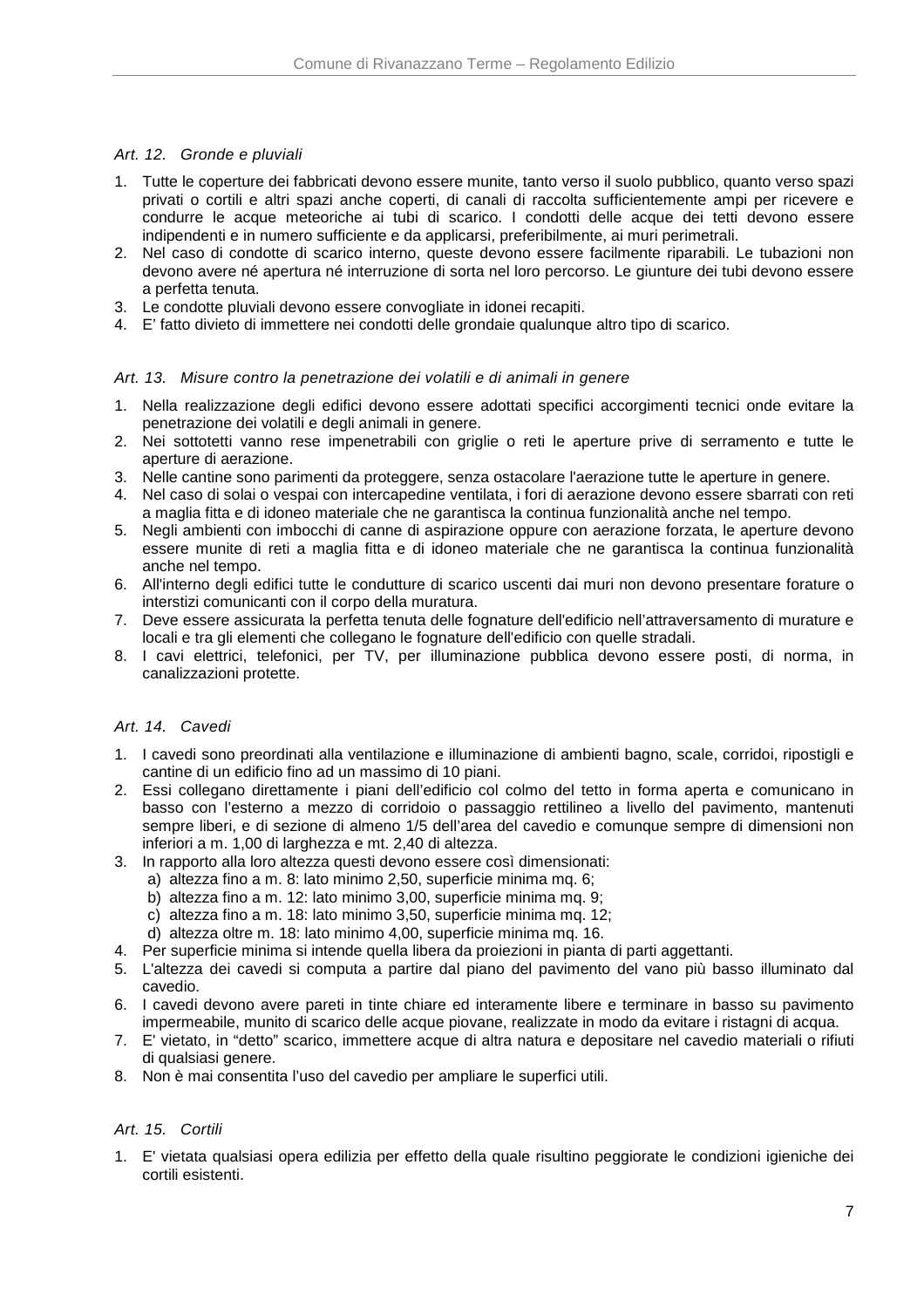- 2. I cortili devono avere, di norma, almeno un accesso verso uno spazio pubblico, transitabile agli automezzi; ove tali accessi per automezzi debbano superare dislivelli, occorrerà che abbiano superficie antisdrucciolevole, pendenza e raggi di curvatura tali da permettere un'agevole percorribilità. Di norma andranno evitati spazi cortilizi e/o aree destinate a permettere l'ingresso ai piani seminterrati degli edifici che siano perimetralmente infossate rispetto al piano campagna esistente e che quindi non abbiano almeno un lato che permetta il naturale deflusso delle acque meteoriche; qualora ciò non sia possibile dovranno essere previsti accorgimenti tecnici volti ad impedire in tali aree allagamenti sia per rigurgiti fognari che per accumuli meteorici e sarà fatto obbligo al proprietario di depositare a corredo della pratica edilizia una liberatoria nei confronti dell'Amministrazione Comunale volta a ritenere indenne la stessa da eventuali future richieste risarcitorie per danni subiti a causa di allagamenti.
- 3. Il suolo dei cortili deve essere sistemato in modo da permettere lo scolo delle acque e pavimentato per una zona perimetrale larga almeno cm. 90, in modo da impedire l'infiltrazione lungo i muri.
- 4. Sono ammesse soluzioni che assicurino, parimenti, la difesa dei muri.
- 5. La restante superficie, deve essere sistemata in modo dà non dare luogo alla formazione di ristagni di acque. Ogni cortile deve essere provvisto, di norma, di presa d'acqua.

### Art. 16. Sottotetti

- 1. Per i locali di abitazione posti sotto i tetti o terrazze, devono essere messe in opera, nella copertura, opere atte ad assicurare le disposizioni vigenti per l'efficienza energetica in edilizia, ed in particolare i valori massimi di trasmittanza termica U in coerenza con quanto predisposto dalla D.G.R. VIII/8745.
- 2. I vani sottotetto o parti di esso che abbiano i requisiti di abitabilità previsti al Capo II del presente Titolo possono essere autorizzati all'uso quali locali di abitazione principale, accessori e di servizio, purché rispettino i requisiti di cui al successivo art. Art. 32.

### Art. 17. Scale di uso collettivo

- 1. La scala di accesso all'alloggio, se unica, e/o di servizio a più alloggi deve essere agevole e sicura sia alla salita che alla discesa.
- 2. Le scale che collegano più di due piani compreso il piano terra devono essere aerate e illuminate direttamente dall'esterno a mezzo di finestre di adeguata superficie e comunque non inferiore a mq. 1 per ogni piano. Potrà essere consentita la illuminazione dall'alto a mezzo di lucernario la cui apertura deve essere pari a mq. 0,40 per piano servito.
- 3. Gli eventuali infissi devono essere comodamente e agevolmente apribili, allo scopo di consentire anche una corretta ventilazione.
- 4. I vetri che costituiscono pareti nel vano scala devono essere adeguatamente protetti o di materiale tale da non costituire pericolo por l'incolumità delle persone.
- 5. Nei vani scale chiusi è fatto assoluto divieto di realizzare l'apertura di finestre per l'aerazione dei locali contigui.
- 6. Le pareti dei vani scala, il gradino (alzata pedata e pianerottoli) nonché il parapetto o la balaustra sempre completi di corrimano devono essere realizzate con materiali lavabili che consentano una facile pulizia sino ad un'altezza non inferiore a m. 0,90.
- 7. La larghezza della rampa e dei pianerottoli deve essere commisurata al numero dei piani, degli alloggi e degli utenti serviti, comunque non deve essere inferiore a ml. 1,20.
- 8. I gradini delle scale devono avere le seguenti misure:
	- a) alzata minima 16 cm.;
	- b) alzata massima cm. 18, consentita solo per i casi particolari e comunque solo per progetti di ristrutturazione;
	- c) pedata di larghezza tale che la somma di essa con due alzate non sia inferiore a cm. 63.
- 9. Per il collegamento di più alloggi le scale devono essere interrotte almeno ogni 10 alzate con idonei pianerottoli, che per le nuove costruzioni non devono essere di lunghezza inferiore a m. 1,20.
- 10. Dovrà comunque essere rispettato quanto previsto dalla vigente normativa in materia di abbattimento delle barriere architettoniche.
- 11. Sono escluse dalla regolamentazione di cui al presente articolo e successivi le scale di sicurezza per le quali si applicano le vigenti norme specifiche.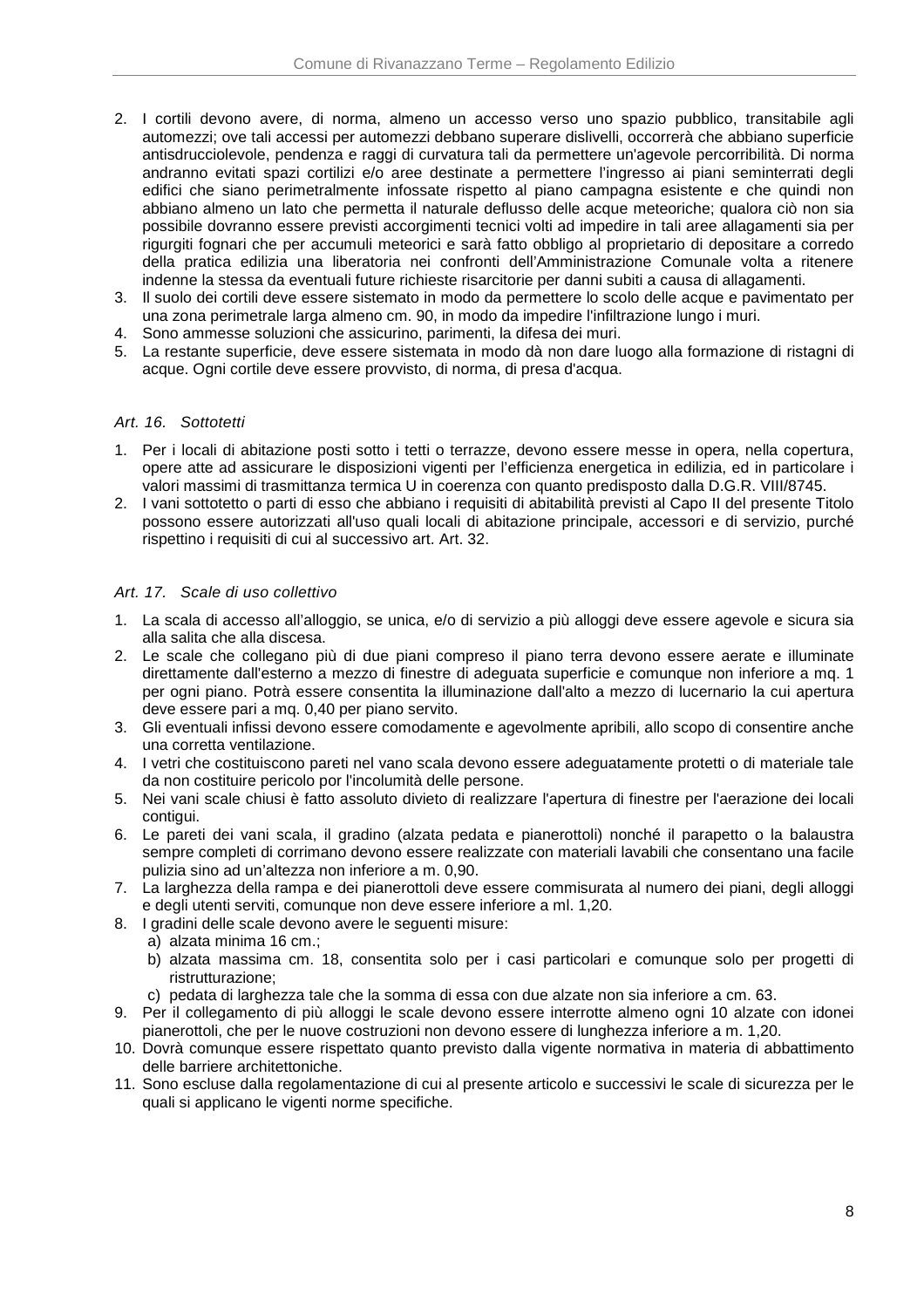# **Capo II Requisiti degli alloggi**

#### Art. 18. Principi generali

1. Ogni alloggio deve essere idoneo ed assicurare lo svolgimento delle attività proprie del nucleo familiare e i locali in cui esse si effettuano devono essere raggiungibili internamente all'alloggio o perlomeno attraverso passaggi chiusi.

### Art. 19. Estensione campo di applicazione

1. I requisiti di cui al presente capo, relativi agli spazi di abitazione, salvo diverse specifiche regolamentazioni, si applicano anche per negozi, studi professionali, uffici in genere, laboratori a conduzione dei soli titolari.

### Art. 20. Tipologia dei locali

- 1. In base alla previsione di una permanenza di tipo continuativo o limitata nel tempo e dedicata a ben definibili operazioni, in ogni alloggio si distinguono:
	- a) spazi di abitazione (locali di abitazione): camere da letto, sale soggiorno, cucine e sale da pranzo;
	- b) spazi accessori (locali integrativi): studio, sala da gioco, sala di lettura e assimilabili (sottotetti accessibili, verande, tavernette, ecc.);
	- c) spazi di servizio (locali di servizio): bagni, posto di cottura, lavanderia, corridoi ripostigli, spogliatoi, guardaroba, ecc.

### Art. 21. Indice di superfici ed altezze

### Art. 21.1 Superfici minime

- 1. L'alloggio può essere a pianta fissa o a pianta libera a secondo che il richiedente intenda o meno separare in modo fisso gli spazi.
- 2. Ogni alloggio a pianta libera deve avere una superficie minima netta di abitazione di mq 25 per la prima persona e mq 10 per ogni successiva persona.
- 3. La superficie minima di cui al precedente comma deve possedere le caratteristiche degli spazi di abitazione di cui al punto a) del precedente art. Art. 20 ad eccezione del locale bagno la cui superficie va tuttavia conteggiata per il raggiungimento del minimo previsto e le cui caratteristiche saranno quelle descritte all'art. Art. 31.
- 4. In merito alle superfici minime si rimanda alla tabella sotto riportata.

| Locale                    | Sup. minima | Lunghezza lato minore |
|---------------------------|-------------|-----------------------|
| letto singolo             | mg. 9       | m. 2                  |
| letto doppio/matrimoniale | mg. 14      | m. 3                  |
| soggiorno                 | mq. 14      | m.2                   |
| bagno $(*)$               | mg. 4       | m. $1.80$ (**)        |
| cucina                    | mg. 9       | m. 1.80               |
| studio                    | mg. 9       | m. 1.80               |
| corridoio                 |             | m. $1.00$ (***)       |

(\*) limitazione al primo bagno

(\*\*\*) da portare a m. 1.20 in caso di corridoio lungo il quale si aprono porte ad angolo retto

 $^{*}$ ) derogabile fino a m. 1.50, in relazione alla disposizione degli apparecchi sanitari.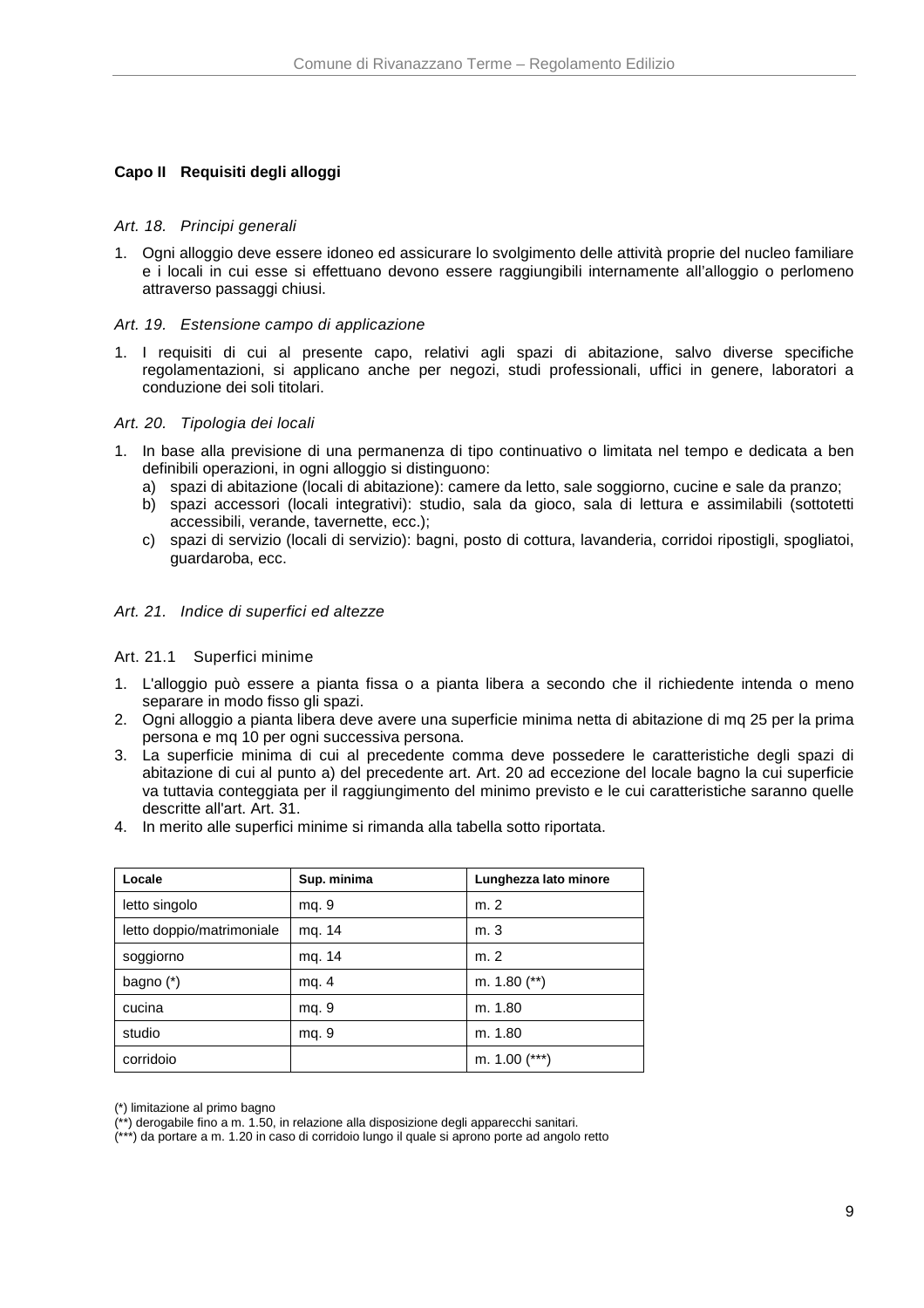### Art. 21.2 Numeri di utenti ammissibili

- 1. In relazione al rispetto degli indici di superficie minima, è stabilito per ogni alloggio, il numero massimo di utenti ammissibili sotto il profilo igienico-sanitario.
- 2. Un alloggio occupato da un numero di utenti superiori a quanto previsto in base al precedente articolo, sarà da ritenersi antigienico e, qualora sussistano condizioni di sovraffollamento tali da determinare possibili cause di insalubrità, inabitabile con i conseguenti effetti ai sensi delle vigenti norme in materia di igiene.

### Art. 21.3 Altezze minime

- 1. L'altezza netta media interna degli spazi di abitazioni di cui alla lettera a) del precedente art. Art. 20 non deve essere inferiore a m 2,70.
- 2. In caso di soffitto non orizzontale il punto più basso non deve essere inferiore a m. 2,10, fatti salvi i casi di cui al successivo art. Art. 32.
- 3. Per gli spazi accessori e di servizio di cui alle lettere b) e c) dell'art. Art. 20 l'altezza netta media interna non deve essere inferiore a m 2,40, ulteriormente riducibile a m 2,10 per i corridoi e i luoghi di passaggio in genere, compreso i ripostigli. In caso di soffitto non orizzontale il punto più basso non deve essere inferiore a m 1,80.
- 4. Gli eventuali spazi di altezza inferiore ai minimi devono in relazione all'uso del locale essere chiusi mediante opere murarie o arredi fissi. Per i locali con soffitti a volta, l'altezza media dovrà rispondere ai requisiti minimi di cui sopra secondo la destinazione d'uso del locale.

### Art. 22. Illuminazione

### Art. 22.1 Soleggiamento

1. Al fine di assicurare un adeguato soleggiamento gli alloggi ad un solo affaccio di norma non dovrebbero essere orientati verso Nord.

### Art. 22.2 Aeroilluminazione naturale

- 1. Tutti gli spazi degli alloggi di cui dell'art. Art. 20 lettera a) e b) devono avere una adeguata superficie finestrata ed apribile atta ad assicurare l'illuminazione e l'areazione naturale.
- 2. Possono usufruire di aeroilluminazione solo artificiale:
	- a) i locali destinati ad uffici, la cui estensione non consente una adeguata illuminazione naturale dei piani di utilizzazione;
	- b) i locali aperti al pubblico destinati ad attività commerciali, culturali e ricreative nonché i pubblici esercizi;
	- c) i locali destinati ad attività che richiedono particolari condizioni di illuminazione;
	- d) i locali destinati a servizi igienici nel rispetto di quanto previsto all'art. Art. 23, gli spogliatoi e i ripostigli;
	- e) i locali non destinati alla permanenza di persone;
	- f) gli spazi destinati al disimpegno e alla circolazione verticale e orizzontale.

In tal caso gli spazi di cui alle lettere a), b), c), e), f) devono rispettare i requisiti di condizionamento ambientale di cui all'art. Art. 27.

#### Art. 22.3 Requisiti minimi di illuminazione naturale diretta

- 1. La superficie finestrata, dovrà assicurare in ogni caso un fattore medio di luce diurna non inferiore allo 0,018, misurato nel punto di utilizzazione più sfavorevole del locale ad un'altezza di m 0,90 dal pavimento. Tale requisito si ritiene soddisfatto qualora la superficie finestrata verticale utile non sia inferiore al 12,5% (1/8) della superficie del pavimento dello spazio abitativo utile.
- 2. Per superficie illuminante utile, che deve essere riportata in tabella sul progetto, si intende la superficie totale dell'apertura finestrata detratta la eventuale quota inferiore fino ad un'altezza di cm 60 solo in caso di antistante parapetto cieco o di porta finestra non completamente vetrata e la quota superiore eventualmente coperta da sporgenze, aggetti, velette (balconi, coperture, ecc.) superiore a cm 120 calcolata per un'altezza p= L/2 (ove p=proiezione della sporgenza sulla parete e L= lunghezza della sporgenza dall'estremo alla parete, in perpendicolare) così come dallo schema esplicativo.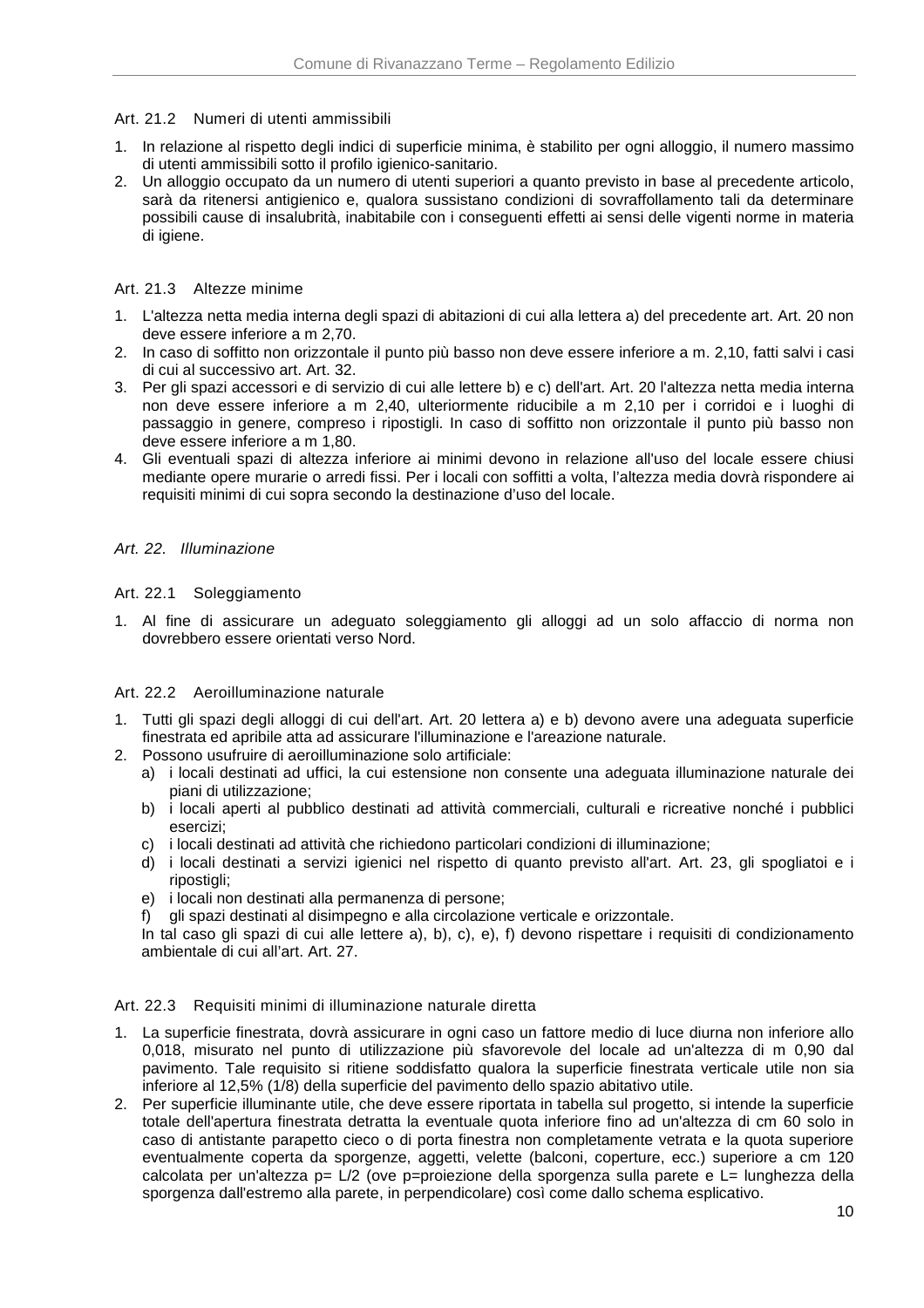

Legenda: **L** = lunghezza dell'aggetto superiore **P** = proiezione dell'aggetto = **L**/2 **a** = superficie finestra utile per 1/3 agli effetti dell'areoilluminazione b = superficie finestra utile agli effetti dell'areoilluminazione **c** = superficie anche se finestrata comunque non utile ai fini dell'aeroilluminazione  $(c = 80 \text{ cm})$ La superficie finestrata utile è uguale a: **b** + 1/3 di **a**

- 3. Di regola la distanza fra le pareti finestrate di edifici deve essere maggiore dell'altezza, (misurata dal piano marciapiede perimetrale al colmo del tetto) dell'edificio più alto. Per le situazioni ove ciò non si verifichi e qualora la retta congiunge il baricentro della finestra e il punto più alto di un ostacolo esterno formi con la sua proiezione sul piano orizzontale un angolo superiore a 30°, la superficie finestrata degli spazi di abitazione primaria deve essere proporzionalmente aumentata al fine di permettere l'ottenimento delle condizioni di illuminazione richieste. Tali requisiti dovranno risultare da apposita osservazione del progettista.
- 4. Le superfici finestrate delle pareti perimetrali o delle coperture devono essere dotate di dispositivi di oscuramento e devono rispettare i requisiti di isolamento acustico e di efficienza energetica prescritti dalle normative vigenti in materia.

### Art. 22.4 Illuminazione artificiale

- 1. Ogni spazio di abitazione, di servizio o accessorio deve essere munito di impianto elettrico a norme CEI atto ad assicurare l'illuminazione artificiale tale da garantire un normale comfort visivo per le operazioni che vi si svolgono.
- 2. Gli accessi, le rampe esterne, gli spazi comuni di circolazione interna devono essere serviti di adeguato impianto di illuminazione notturna anche temporizzato.
- 3. I numeri civici devono essere posti in posizione ben visibile sia di giorno che di notte.

### Art. 23. Ventilazione e aerazione

#### Art. 23.1 Disposizioni di carattere generale

- 1. Oltre le norme generali (UNI CIG di cui alla Legge 6 dicembre 1971 n.1083 e DD.MM. del 7 giugno 1973 e 20 dicembre 1985 come modificati ed integrati) in particolare si dovrà assicurare anche il rispetto delle norme del presente Titolo che sottolineano ed integrano gli aspetti più rilevanti, sotto il profilo igienico-sanitario, della normativa vigente e che comunque dovranno essere osservate in caso di nuove costruzioni e dell'uso di combustibili non gassosi.
- 2. Gli alloggi devono essere progettati e realizzati in modo che le concentrazioni di sostanze inquinanti e di vapore acqueo, prodotti dalle persone e da eventuali processi di combustione non possono costituire rischio per il benessere e la salute delle persone ovvero per la buona conservazione delle cose e degli elementi costitutivi degli alloggi medesimi. Si ritiene che tali condizioni siano in ogni caso assicurate quando sia previsto per ogni alloggio il doppio di scontro d'aria e siano assicurate le superfici finestrate apribili nella misura non inferiore a 1/8 del pavimento.
- 3. La stanza da bagno deve essere fornita di finestra apribile all'esterno della misura non inferiore a mq 0,50 per il ricambio dell'aria e comunque non inferiore a 1/8 della superficie del pavimento.
- 4. Le ulteriori stanze da bagno, in aggiunta alla principale con le caratteristiche di cui al precedente comma, possono essere cieche. Nel caso di bagni ciechi l'aspirazione forzata deve assicurare un coefficiente di ricambio minimo di 6 volumi/ora se in espulsione continua, ovvero di 12 volumi/ora se in aspirazione forzata intermittente a comando automatico adeguatamente temporizzato per assicurare almeno 3 ricambi per ogni utilizzazione dell'ambiente.
- 5. Nei corridoi e nei disimpegni, che abbiano lunghezza superiore a m 10, indipendentemente dalla presenza d'interruzioni (porte), o superficie non inferiore a mq 20 deve essere assicurata una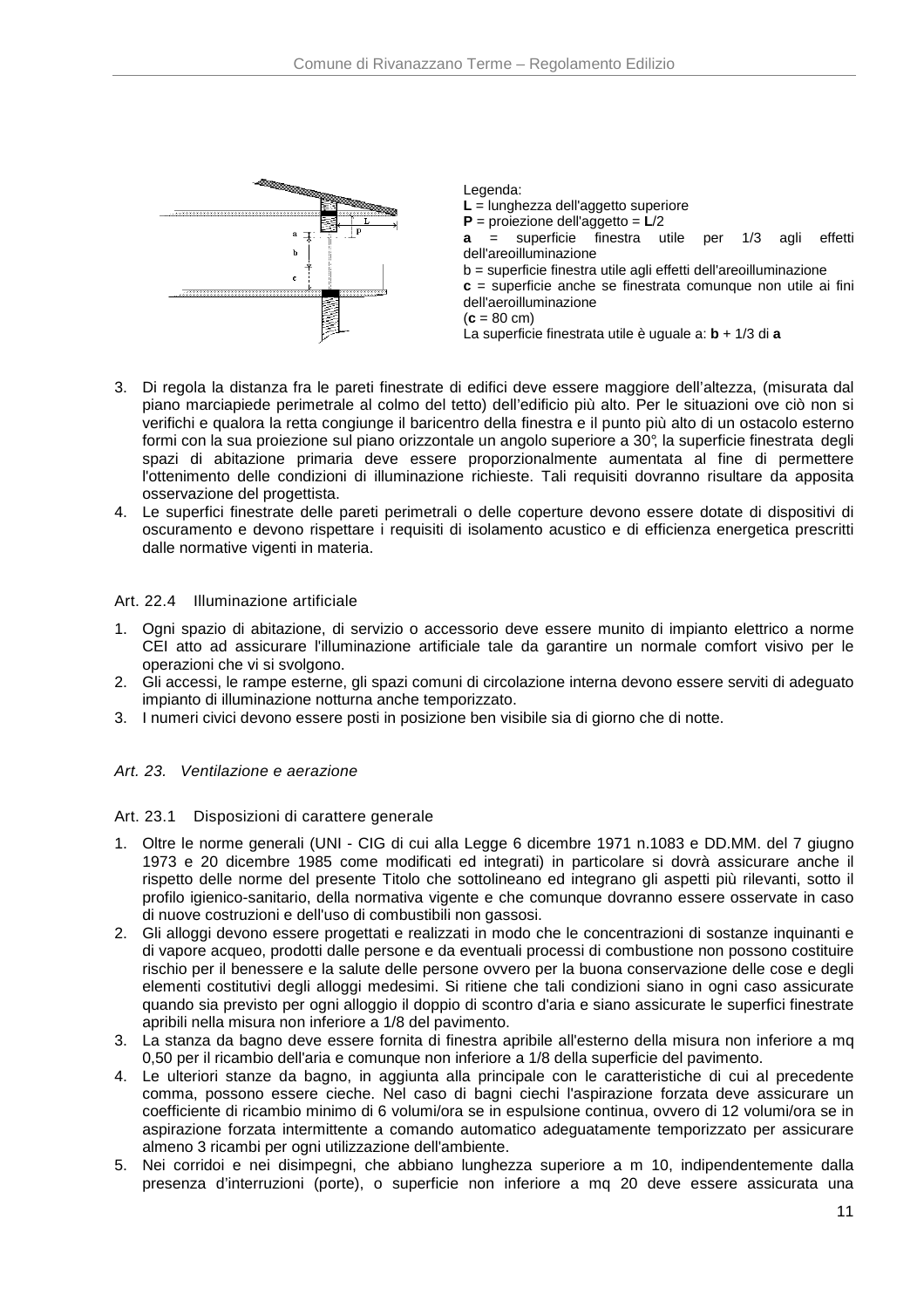aerazione sussidiaria naturale mediante finestra apribile non inferiore a 1/12 della superficie in pianta ovvero una adeguata aerazione artificiale che assicuri il ricambio dell'aria nella misura non inferiore a 0,5 volumi/ora.

6. Gli spazi di servizio, nell'ipotesi di mancanza di aerazione diretta, ove sia prevista permanenza anche saltuaria di persone, dovranno essere serviti da idonea canna di ventilazione atta ad assicurare il ricambio d'aria necessario in relazione all'uso cui lo spazio è destinato.

### Art. 23.2 Canne di ventilazione

1. Si definiscono canne di ventilazione quelle impiegate per l'immissione e l'estrazione di aria negli ambienti. Dette canne possono funzionare in aspirazione forzata ovvero in aspirazione naturale.

### Art. 24. Installazione di apparecchi a combustione negli alloggi e loro caratteristiche

- 1. Nei locali degli alloggi ove siano installati apparecchi a fiamma libera per riscaldamento autonomo, riscaldamento dell'acqua, cottura dei cibi, ecc., deve affluire tanta aria quanta ne viene richiesta per una regolare combustione. L'afflusso di aria dovrà avvenire mediante aperture dall'esterno con sezione libera totale di almeno 6 cm² per ogni 1.000 Kcal/h con un minimo di 100 cm². A questo proposito si osserva che nei monolocali non possono essere installati apparecchi a fiamma libera, compresi gli impianti di cottura.
- 2. Nelle stanze da bagno e in ogni altro locale ove non vi sia aerazione naturale continua è proibita l'installazione di apparecchi di combustione a fiamma libera.
- 3. Fermo restando il rispetto delle norme di cui al D.M. 24 novembre 1984 (G.U. s.o. n.12 del 15 gennaio 1985), la corretta progettazione e realizzazione dell'impianto nonché l'installazione di accessori e apparecchi utilizzatori secondo le regole della buona tecnica definite dalle norme UNI-CIG di cui alla Legge 6 dicembre 1971, n.1083 e D.M. 7 giugno 1973 e s.m.i. deve essere attestata con una dichiarazione rilasciata dal personale qualificato che esegue i lavori di messa in opera e provvede al collaudo successivo.
- 4. La manutenzione degli impianti di cui al precedente comma deve essere eseguita da personale specializzato.
- 5. I collegamenti tra apparecchi mobili e gli impianti fissi devono essere realizzati con tubi flessibili mobili che abbiano marcato sulla superficie esterna, in maniera chiara e indelebile, ad intervallo non maggiore di cm 40 il nome o la sigla della ditta fabbricante ed il riferimento alla tabella UNI-CIG. La legatura di sicurezza tra i tubi flessibili e il portagomma deve essere realizzata con fascette che:
	- a) richiedano l'uso di un attrezzo (sia pure un cacciavite) per operare sial a messa in opera sia l'allentamento. È pertanto vietato l'impiego di viti e alette che consentono l'applicazione e l'allentamento manuale;
	- b) abbiano larghezza sufficiente e una conformazione adatta per non tagliare il tubo, correttamente applicato sul raccordo portagomma anche se stretto a fondo sullo stesso.
- 6. Per gli impianti alimentati con combustibile gassoso e per gli impianti di potenzialità maggiore a 10.000 Kcal/h alimentati con combustibili solidi e liquidi è fatto obbligo di riportare su ciascun apparecchio in posizione visibile, anche dopo l'installazione, una targa non asportabile in cui siano indicati in caratteri indelebili e in lingua italiana:
	- a) nome del costruttore e/o marca depositata;
	- b) dati sull'avvenuto collaudo;
	- c) la designazione commerciale con la quale l'apparecchio è presentato al collaudo dal costruttore;
	- d) il tipo di combustibile utilizzato e nel caso di alimentazione a gas, la pressione minima di esercizio;
	- e) la portata termica nominale e la potenza dell'apparecchio in Kcal/h.

L'apparecchio deve essere corredato da un libretto di istruzioni in lingua italiana, per il suo uso e manutenzione; in particolare devono essere dettagliate le manovre di accensione e quelle relative alla pulizia e alla manutenzione.

### Art. 25. Canne fumarie e canne di esalazione

1. Si definiscono canne fumarie quelle impiegate per l'allontanamento dei prodotti della combustione provenienti dai focolari, canne di esalazione quelle impiegate per l'allontanamento di odori, vapori e fumane. Le canne di esalazione sono per requisiti costruttivi, per il calcolo delle sezioni, nella tipologia costruttiva e nella messa in opera assimilabili alle canne fumarie.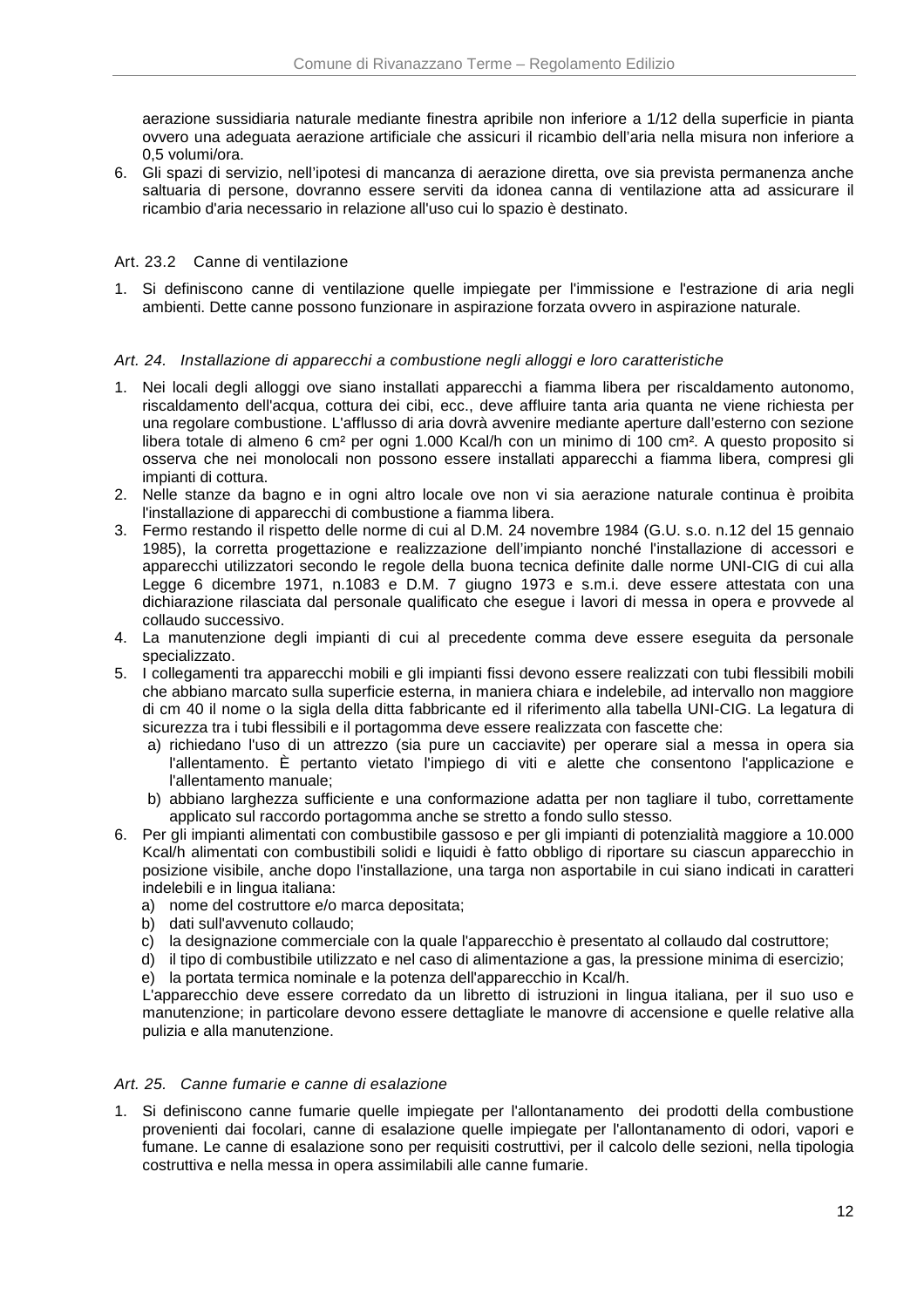- 2. Tutti i focolari siano essi alimentati con combustibile solido, liquido o gassoso, devono essere collegati a canne fumarie sfocianti oltre il tetto con apposito fumaiolo.
- 3. Gli odori, vapori o fumi prodotti da apparecchi di cottura, devono prioritariamente essere captati ed allontanati per mezzo di idonee cappe collegate a canne di esalazione. Dove condizioni naturali preesistenti non consentono la realizzazione di canne di esalazione, il Responsabile del servizio può consentire l'impiego di altri accorgimenti tecnici ritenuti idonei allo scopo.
- 4. I collegamenti alle canne fumarie degli apparecchi a combustione o delle cappe devono rispondere ai seguenti requisiti:
	- a) avere per tutta la lunghezza una sezione non minore di quella dell'attacco del tubo di scarico dell'apparecchio;
	- b) avere sopra l'attacco del tubo di scarico dell'apparecchio o della cappa un tratto verticale di lunghezza non minore di 3 volte il diametro della bocca d'ingresso;
	- c) avere per tutto il percorso un andamento ascensionale con pendenza minima del 2%;
	- d) non avere cambiamenti di direzione con angoli adeguati;
	- e) essere facilmente montabili;
	- f) essere a tenuta e in materiale adatto a resistere ai prodotti della combustione ed alle loro eventuali condensazioni.
	- g) È vietato inserire nella stessa canna fumaria scaichi provenienti da diversi focolari;
- 5. È vietato l'utilizzo di aspiratori meccanici quando nel locale siano installati più apparecchi a combustione o vi siano aperture di condotti secondari di canne collettive non sigillate. L'eventuale utilizzo di aspiratori meccanici verso l'esterno (ventola) può essere consentito solo quando vi sia la comprovata impossibilità di installare una idonea cappa collegata ad una canna di esalazione.
- 6. È proibito collocare valvole o sistemi di regolazione nel tiraggio degli apparecchi a combustione situati nei locali soggiorno o da letto a meno della messa in opera di dispositivi automatici di autoregolazione approvati da istituti pubblici e/o di altri enti o professionisti di riconosciuta competenza. Saranno ritenute accettabili altre soluzioni tecniche che soddisfino, in modo analogo alle soluzioni precedentemente indicate, il requisito di limitare all'origine gli inconvenienti igienico-sanitari dovuti alla diffusione di vapori, esalazioni, odori.
- 7. Il dimensionamento (diametro o sezioni interne) delle canne fumarie o di esalazione è calcolato tenendo conto della loro altezza e delle portate termiche complessive massime collegate. Nel caso di apparecchi alimentati a gas, la sezione o diametro interno è indicata nella tabella seguente:

|                                                       |                   |         |                     | Pliliensionii canne funiane |                                     |
|-------------------------------------------------------|-------------------|---------|---------------------|-----------------------------|-------------------------------------|
| Altezza in m. canne fumarie<br>(collegamenti esclusi) |                   |         | Canne cilindriche   |                             | Canne<br>rettangolari<br>o quadrate |
| h<10                                                  | $h < = 10 < = 20$ | h > 20  | Diametro<br>interno | Sezione<br>interna          |                                     |
| Portata termiche Kcal/h                               |                   |         | cm                  | cm <sup>2</sup>             | cm <sup>2</sup>                     |
| 25,000                                                | 25,000            | 25,000  | 10,0                | 79                          | 87                                  |
| 30,000                                                | 30.000            | 30.000  | 11,0                | 95                          | 105                                 |
| 40.000                                                | 40.000            | 60.000  | 12,5                | 123                         | 125                                 |
| 50,000                                                | 60.000            | 80.000  | 14,0                | 154                         | 169                                 |
| 60,000                                                | 80.000            | 105.000 | 15,0                | 189                         | 208                                 |
| 70.000                                                | 105.000           | 125.000 | 17,0                | 226                         | 249                                 |
| 80,000                                                | 125.000           | 155.000 | 18,0                | 255                         | 280                                 |
| 100.000                                               | 155.000           | 180,000 | 20,0                | 314                         | 345                                 |
| 120.000                                               | 180,000           | 213.000 | 22,0                | 380                         | 418                                 |
| 140.000                                               | 200.000           | 259.000 | 24,0                | 452                         | 497                                 |
| 160,000                                               | 240.00            | 300.000 | 26,0                | 531                         | 584                                 |

#### **Dimensioni canne fumarie**

Per portate termiche maggiori si deve adottare una sezione circolare di:

3,5 cm² ogni 1.000 Kcal/h per altezze h minori di 10 m;

2,5 cm² ogni 1.000 Kcal/h per altezze h minori di 10 e 20 m;

2,0 cm² ogni 1.000 Kcal/h per altezze h minori di 20 m.

8. Le canne devono essere di materiale impermeabile resistenti alla temperatura dei prodotti della combustione ed alle loro condensazioni, di sufficiente resistenza meccanica di buona conducibilità termica e coibentata all'esterno. Devono avere un andamento il più possibile verticale e devono essere predisposte in modo da renderne facile la periodica pulizia; le canne fumarie, a questo scopo devono avere sia alla base sia alla sommità delle bocchette di ispezione e al fine di prevenire eventuali inneschi che possono dar luogo ad incendi, le stesse non dovranno essere posizionate per tutto il loro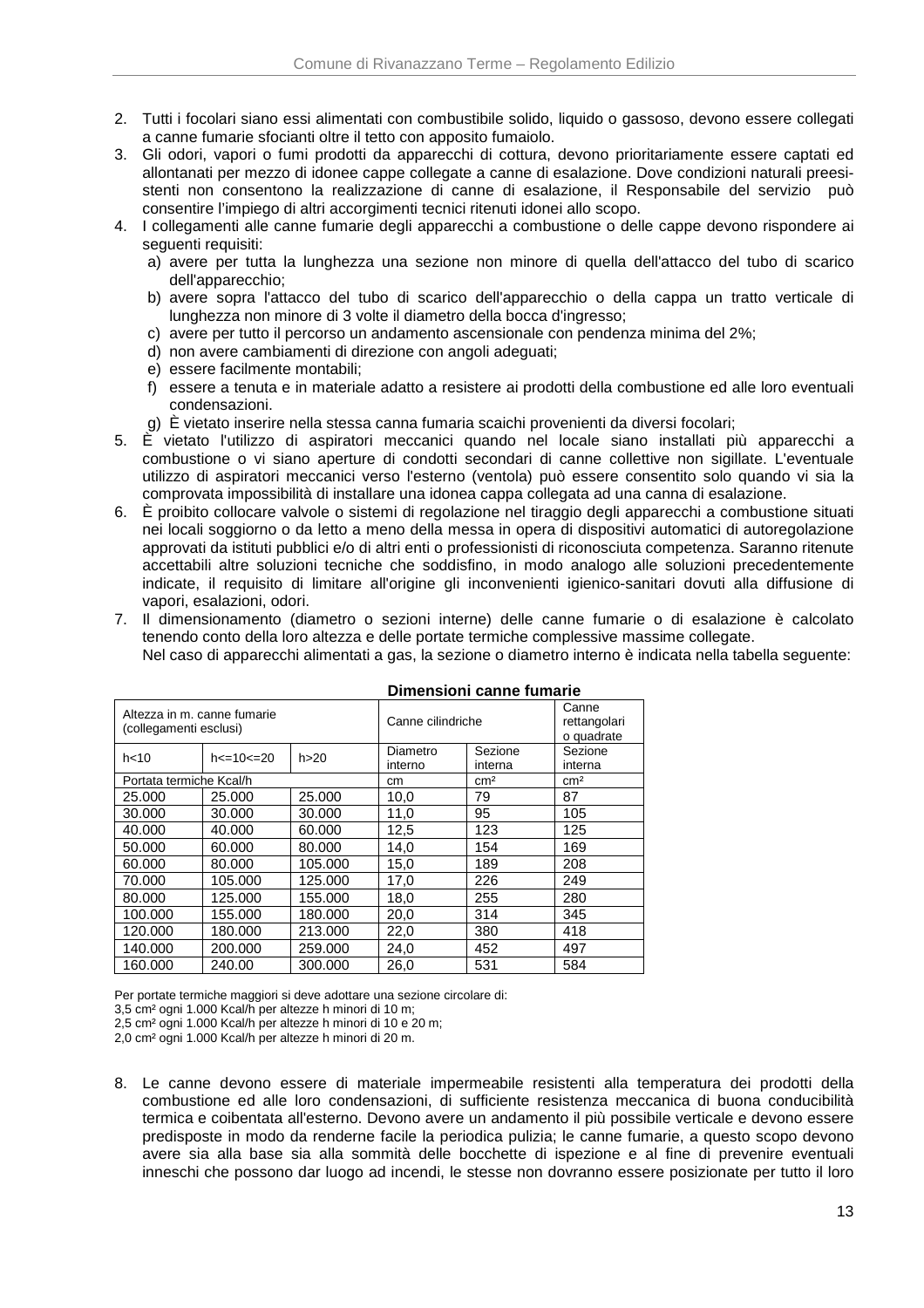tratto a contatto con elementi strutturali infiammabili (travi in legno, assiti, materiali di coibentazione, ecc.).

- 9. Le canne fumarie devono essere collocate entro altri condotti di materiale analogo o anche di cemento con intercapedine in comunicazione con l'aria esterna solo nella parte superiore per evitare il raffreddamento della canna stessa.
- 10. Le canne fumarie singole devono ricevere lo scarico da un solo apparecchio di utilizzazione. La tubazione di collegamento non deve sporgere all'interno della canna fumaria onde evitare l'ostruzione anche parziale della stessa, ma arrestarsi prima della faccia interna di questa. L'immissione deve avvenire ad una altezza di almeno 50 cm dalla base della canna.
- 11. Le canne fumarie collettive, a meno che non siano servite da impianto di aspirazione meccanica a funzionamento continuo alla sommità, possono ricevere:
	- a) o solo prodotti combusti provenienti da impianti per riscaldamento alimentati con lo stesso combustibile;
	- b) o solo prodotti combusti provenienti da impianti per scalda acqua alimentati con lo stesso combustibile;
	- c) o solo vapori o fumi prodotti durante le operazioni di cottura.

Le canne fumarie collettive possono servire al massimo nove piani, sono costituite da un condotto principale nel quale immettono condotti secondari di altezza uguale ad un piano con angolo di immissione non minore di 145°. Nel caso di utenze a ll'ultimo piano queste vengono convogliate direttamente nell'orifizio del camino. Ogni condotto secondario deve ricevere lo scarico di un solo apparecchio di utilizzazione. Se lo stabile ha più di nove piani, la canna fumaria collettiva che serve i primi otto piani deve proseguire fino al relativo comignolo senza ricevere altri scarichi di apparecchi situati ai piani superiori; questi devono essere serviti da una seconda canna collettiva che partirà dal nono piano e che dovrà immettere in un secondo comignolo.

# Art. 26. Comignoli/Canne Fumarie

- 1. I comignoli devono essere preferibilmente del tipo aspiratore statico ed aperti sui 4 lati.
- 2. Le bocche delle canne fumarie devono risultare più alte di cm 40 rispetto alla falda nel caso di tetti chiusi; negli altri casi e comunque quando vi siano altri ostacoli o altre strutture distanti meno di 10 m, le bocche delle stesse devono risultare più alte di almeno 1 metro rispetto al colmo del tetto, parapetto o qualunque altro ostacolo o struttura viciniore.
- 3. In ogni caso restano fatte salve le disposizioni vigenti in materia per gli impianti termici e del Regolamento di Igiene Tipo.

### Art. 27. Comfort igrometrico

- 1. Gli edifici devono essere progettati e realizzati in modo tale che in ogni locale si abbiano temperature d'aria e temperature superficiali interne delle parti opache delle pareti adeguate alle specifiche attività svolte all'interno di ciascun ambiente.
- 2. La temperatura di progetto degli spazi interni abitabili di norma non deve superare i 20°C ne esser e inferiore ai 18<sup>°</sup>C.
- 3. Sulle parti opache delle pareti degli alloggi non devono manifestarsi nelle normali condizioni di occupazione e di uso previste dal progetto - fenomeni di condensazione superficiale del vapore acqueo.
- 4. La composizione delle murature degli edifici deve essere tale che eventuali condensazioni interne possano essere smaltite nel bilancio di accumuli della condensa estate/inverno senza che abbiano ad alterarsi le caratteristiche prestazionali delle stratificazioni inserite.
- 5. La velocità dell'aria nei locali dotati di impianto di condizionamento o di aerazione non deve superare gli 0,25 m/secondo a 2,00 metri dal piano di calpestio. Valori maggiori sono consentiti esclusivamente se richiesti dal ciclo tecnologico in locali destinati a particolari attività produttive.
- 6. Deve, in ogni caso, essere perseguita la ricerca del maggiore isolamento possibile dell'involucro esterno a vantaggio di una riduzione dei costi di gestione degli impianti termici per la climatizzazione come previsto dalla vigente normativa in materia di efficienza energetica in edilizia.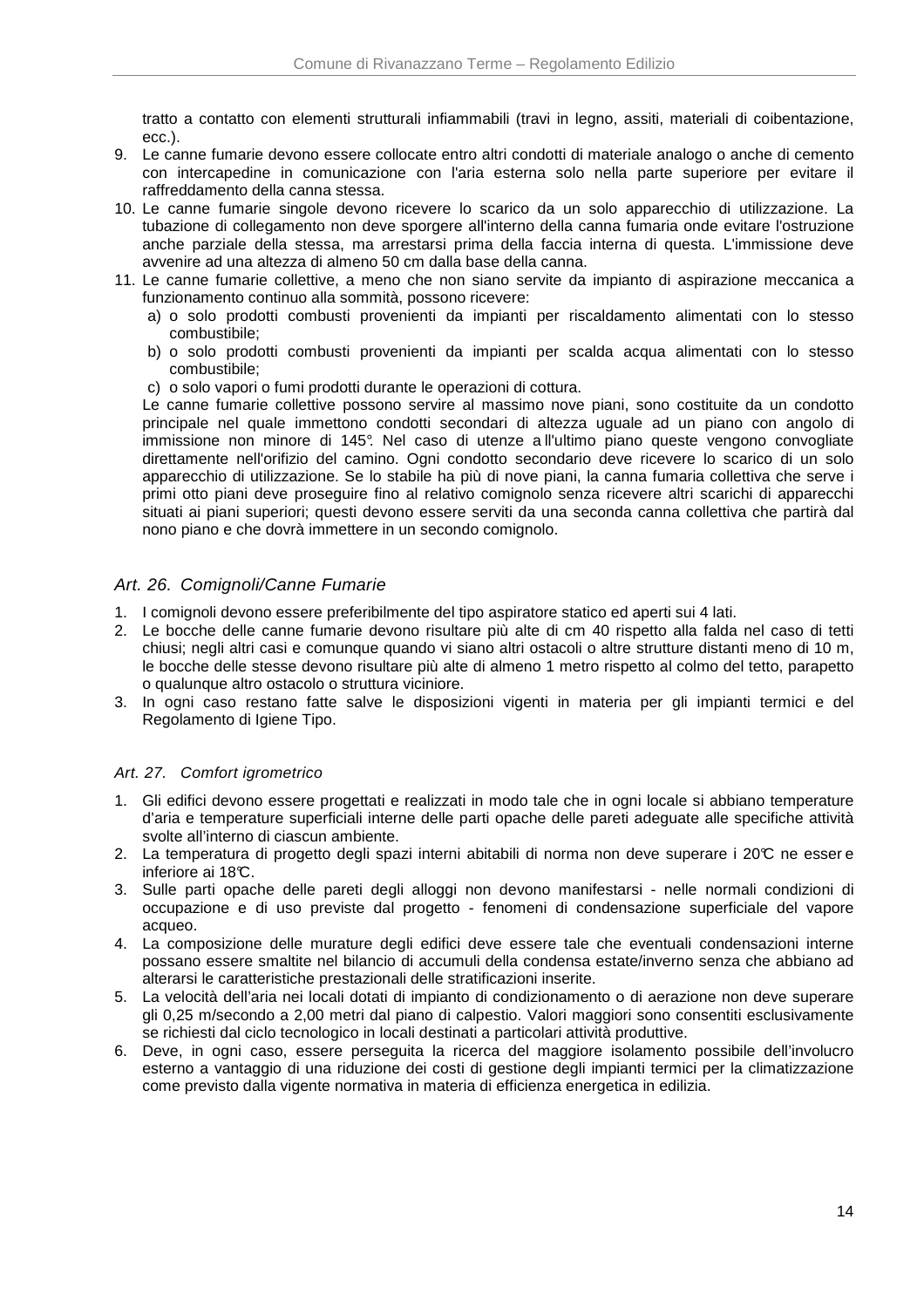### Art. 28. Comfort acustico

- 1. Gli edifici devono essere progettati e costruiti in modo tale da garantire che i potenziali occupanti siano adeguatamente difesi sia dal rumore proveniente dall'ambiente esterno che da quello emesso da sorgenti interne o contigue.
- 2. Di ciascuna nuova unità immobiliare dovranno essere verificati i requisiti acustici passivi, secondo le disposizioni del D.P.C.M. 5 dicembre 1997 ed in base alla zonizzazione acustica in vigore nella porzione di territorio di competenza.
- 3. I requisiti atti ad assicurare idonei livelli di protezione degli edifici da rumore devono pertanto essere verificati per quanto concerne:
	- a) i rumori provenienti da ambiente esterno;
	- b) i rumori trasmessi per via aerea tra ambienti adiacenti o sovrapposti;
	- c) i rumori da calpestio;
	- d) i rumori provocati da impianti ed apparecchi tecnologici dell'edificio;
	- e) i rumori provocati da attività contigue.

### Art. 29. Rifiuti domestici

### Art. 29.1 Disposizioni di carattere generale

- 1. È vietato conservare nell'interno degli spazi sia di abitazione che di servizio che accessori, anche se in adatto contenitore, i rifiuti solidi putrescibili e comunque derivanti da eventuale raccolta differenziata della frazione umida dei rifiuti domestici, per un termine superiore alle ore 48.
- 2. Le immondizie domestiche ed in genere gli ordinari rifiuti dei fabbricati, comunque raccolti all'interno delle abitazioni, delle scale, dei corridoi, dei locali e degli annessi recintati, devono essere, a cura degli abitanti, raccolti in appositi contenitori (sacchetti) a ciò destinati senza alcuna dispersione e conferiti tempestivamente ai luoghi di raccolta all'uopo predisposti.
- 3. Le canne di caduta sono di regola vietate. Possono essere ammesse, ove già esistenti, alle seguenti condizioni:
	- a) essere esterne ai singoli appartamenti (balconi, scale, ballatoi, ecc.);
	- b) assicurare il convogliamento dei rifiuti nei contenitori con accorgimenti idonei ad impedire la dispersione nel locale di deposito;
	- c) essere in numero di almeno una per ogni 500 mq di superficie servita; tuttavia se la canna ha un dispositivo terminale con possibilità di alimentare due contenitori, una canna potrà servire 1.000 mq di superficie.
- 4. Per i rifiuti provenienti da edifici per attività produttive e depositi si richiama integralmente la vigente normativa in materia
- 5. Il Sindaco o il responsabile del servizio comunale, sentita l'ASL, si riserva, in presenza di situazione tecniche o dispositivi diversi da quelli indicati, di giudicare la loro conformità ai requisiti esposti negli articoli precedenti, ed ha la facoltà di chiedere a chi propone tali soluzioni la documentazione tecnica ed i chiarimenti necessari per esprimere un eventuale parere favorevole.

### Art. 29.2 Depositi e raccoglitori

- 1. Ove non siano adottati altri sistemi di raccolta con cassonetti pubblici, i fabbricati devono disporre di un deposito atto a contenere i recipienti (sacchetti) delle immondizie. Tali depositi potranno essere costituiti da appositi locali immondezzaio o da cassoni raccoglitori.
- 2. Dovranno essere dimensionati per poter contenere almeno i rifiuti di 3 giorni, calcolati in base al numero massimo di utenti previsti nell'edificio per lt 1,5 per abitante die come indice minimo.
- 3. Detti depositi devono essere sempre agevolmente accessibili dall'esterno, raggiungibili sia da scale e ascensori, sia dalla strada dai mezzi di raccolta del servizio pubblico.
- 4. In ogni caso, fermo restando che tali depositi devono raccogliere rifiuti domestici già chiusi negli appositi sacchetti, essi dovranno assicurare le seguenti caratteristiche:
	- a) avere superficie adeguata;
	- b) altezza minima interna di m 2, e una porta metallica a tenuta di dimensioni 0,90 X 1,30;
	- c) avere pavimento e pareti con raccordi arrotondati e costituiti da materiale liscio, facilmente lavabile e impermeabile;
	- d) essere ubicati ad una distanza minima dai locali di abitazione di m 10 muniti di dispositivi idonei ad assicurare la dispersione dell'aria viziata; potranno essere ammessi nel corpo del fabbricato qualora abbiano apposita canna di esalazione sfociante oltre il tetto;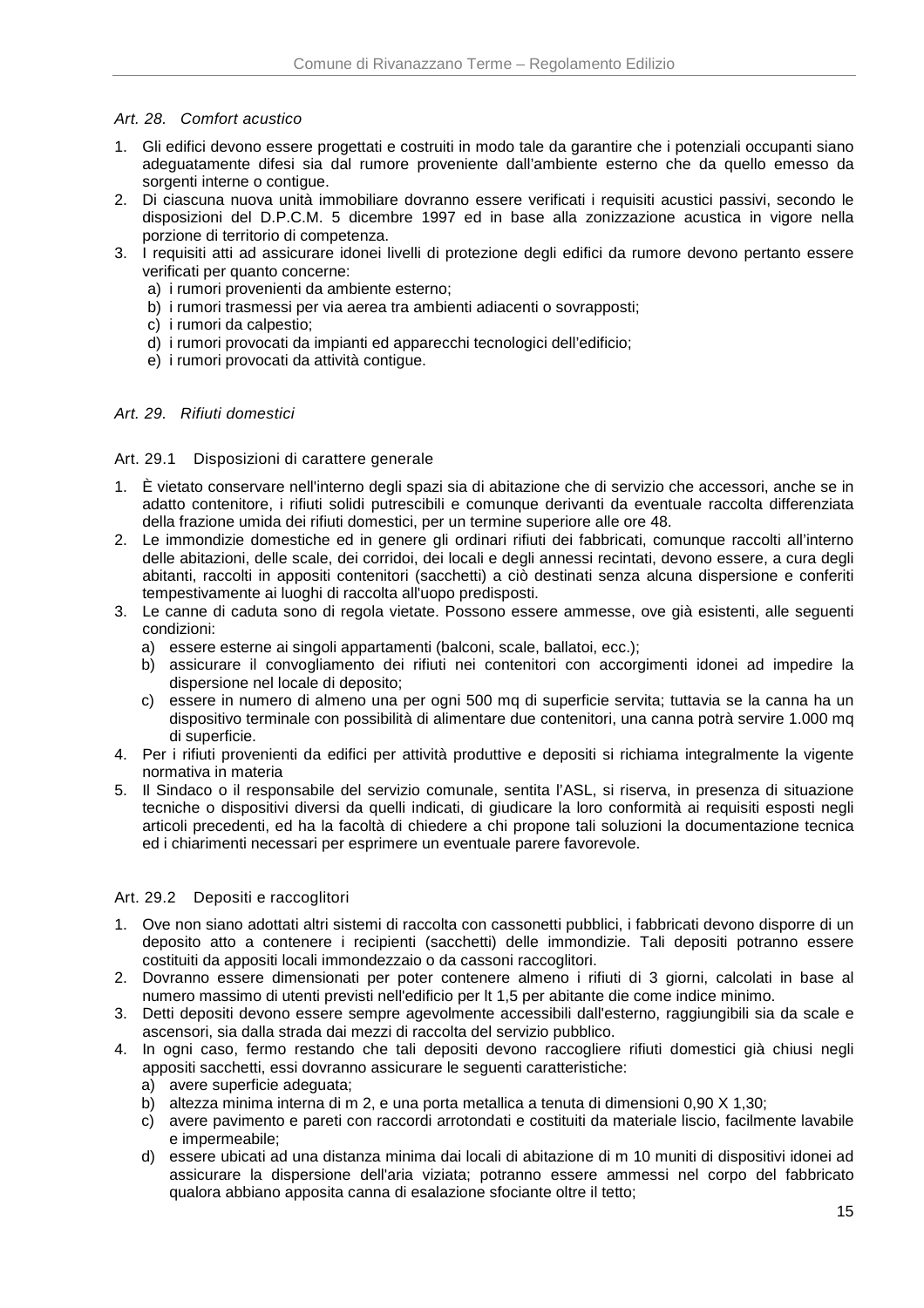- e) devono poter usufruire di una presa d'acqua con relativa lancia per il lavaggio, e di scarichi regolamentari e sifonati dell'acqua di lavaggio:
- f) dovranno essere assicurate idonee misure di prevenzione e di difesa antimurine e antinsetti.
- 5. I cassoni raccoglitori devono avere le seguenti caratteristiche:
	- a) essere costruiti in materia resistente, avere superficie liscia di facile pulizia, con raccordi interni arrotondati;
	- b) avere dimensioni idonee, essere facilmente accessibili ed usabili da tutti gli utenti con particolare riguardo alle persone svantaggiate o fisicamente impedite;
	- c) avere dispositivi di apertura e di aerazione tali da assicurare una efficace difesa antimurine e antinsetti ed una agevole pulizia, nonché il regolare lavaggio e periodiche disinfezioni;
	- d) essere ubicati su aree preferibilmente coperte, con platea impermeabile, servita di lancia per il lavaggio, e distati il massimo possibile dai locali abitati, tali aree potranno anche essere su pubblica via purché appositamente predisposta e attrezzata;
	- e) ricevere solo rifiuti domestici chiusi negli appositi sacchetti contenitori;
	- f) essere predisposti per il caricamento automatico; se mobili dotati di idoneo impianto frenante manovrabile dai soli addetti; muniti di segnalazione catarifrangente se ubicati in spazi accessibili al pubblico.

### Art. 29.3 Rifiuti di facile deperibilità

- 1. I titolari di stabilimenti di produzione o lavorazione di sostanze alimentari nelle sedi proprie ed i titolari di laboratori di preparazione di sostanze alimentari, i dirigenti di collettività o di mense collettive, i gestori di pubblici esercizi nei quali si consumino o si vendano generi alimentari che diano rifiuti suscettibili di rapida putrescibilità (ristoranti, trattorie e simili) devono provvedere alla conservazione temporanea dei rifiuti solidi prodotti in appositi contenitori stabiliti dall'Autorità Comunale e distinti da quelli assegnati al fabbricato nel quale hanno sede.
- 2. Il servizio pubblico deve provvedere di norma, all'allontanamento dei rifiuti quotidianamente.

### Art. 30. Scarichi

- 1. Gli scarichi idrici di rifiuto, derivanti da fabbricati si distinguono in relazione all'origine in:
	- a) acque meteoriche (bianche);
	- b) acque luride civili (nere);
	- c) acque di processo industriale.
- 2. La rete comunale è di norma strutturata con reti separate per acque nere e bianche e per quanto concerne le acque nere vige l'obbligo di collettarvi tutti gli scarichi originati da costruzioni poste a meno di 50 mt. dal collettore fognario nero esistente con le modalità realizzative di cui al regolamento dell'Ente Gestore;
- 3. Tutti gli scarichi devono essere raccolti all'origine e tramite percorsi separati e distanti, in relazione alla loro origine devono essere conferiti al recapito finale ammissibile a norma della vigente normativa nazionale in materia nonché alle disposizioni regionali, qualora gli stessi recapitino in pubblica fognatura dovranno essere dotati di appositi apparecchi in grado di evitare il ritorno di reflui e rigurgiti fognari in caso di sovrapressione delle reti di captazione pubblica (valvole di non-ritorno). È ammessa l'unificazione delle diverse reti immediatamente a monte del recapito finale, fermo restando la possibilità d'ispezione e prelievo campione delle singole reti.
- 4. Le acque meteoriche possono recapitare in pubblica fognatura destinata al recapito di acque bianche se presente. È ammesso e preferibile tuttavia il loro recapito sul suolo e negli strati superficiali del sottosuolo per subirrigazione purché il disperdimento avvenga ad adeguata distanza da tutti i muri degli edifici vicini anche in relazione alla natura geologica del terreno e al profilo altimetrico. È ammesso pure il loro recapito in acque superficiali qualora le vigenti disposizioni nazionali, regionali o provinciali lo consentano.
- 5. Nei casi di cui al comma quarto, quando trattasi di edifici destinati ad uso produttivo o misto o comunque quando abbiano una superficie impermeabile maggiore di 500 mq, si dovrà provvedere mediante appositi separatori a convogliare le acque di prima pioggia nella fognatura comunale, nel rispetto dei limiti previsti, onde consentire il recapito sul suolo e sottosuolo e nelle acque superficiali esclusivamente delle acque meteoriche di piena o di stramazzo.
- 6. Per gli scarichi provenienti da insediamenti produttivi e comunque non adibiti esclusivamente all'uso di abitazione, si fa rimando alle specifiche norme vigenti e al Regolamento Locale d'Igiene Tipo della Regione Lombardia sia per le modalità costruttive che per i limiti di qualità degli stessi.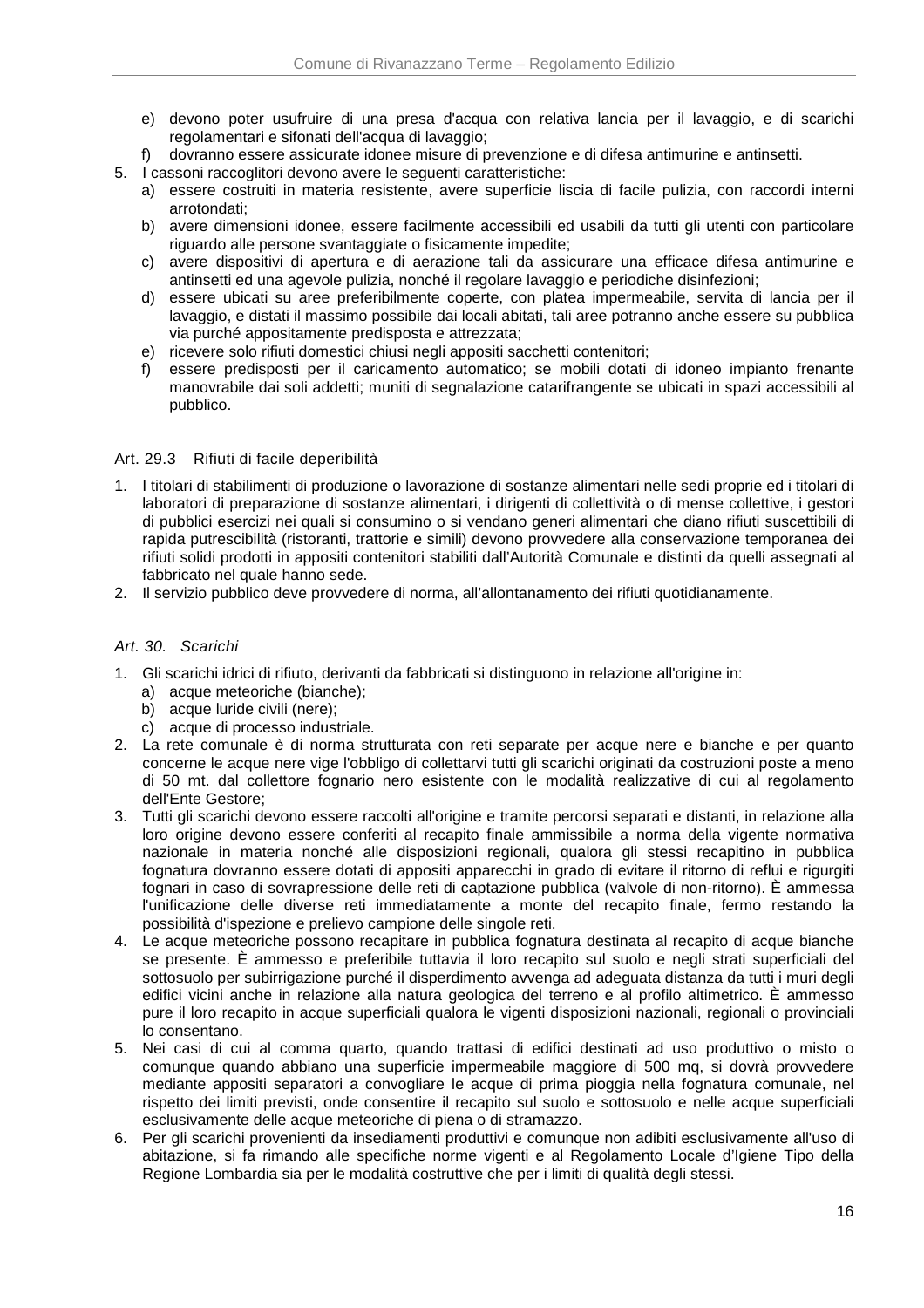- 7. Tutti gli scarichi e le relative reti devono essere dotate di idonee ispezioni e, prima della loro confluenza o recapito, avere un idoneo dispositivo a perfetta tenuta che ne consenta il campionamento. Ove prima del recapito siano realizzati impianti di depurazione e trattamento degli scarichi, all'uscita di questi ed immediatamente a monte del recapito finale, deve essere posto un pozzetto di prelievo per analisi di apertura minima cm 40 X 40: tale pozzetto deve essere a perfetta tenuta e permettere un accumulo anche estemporaneo di acque di scarico per una profondità di almeno 50 cm.
- 8. Le condutture delle reti di scarico e tutti i pozzetti nonché le eventuali vasche di trattamento devono essere costruiti in materiale sicuramente impermeabile, resistente, a perfetta tenuta. I pezzi di assemblamento e giunzione devono avere le stesse caratteristiche. Le reti di scarico devono essere opportunamente isolate dalla rete di distribuzione dell'acqua potabile; di regola devono essere interrate, salvo che per le ispezioni, e salvo casi particolari ove, a motivata richiesta, l'ASL, può prescrivere o ammettere, percorsi controllabili a vista. Le vasche, non possono di regola essere ubicati in ambienti confinati.

# Art. 31. Dotazione dei servizi

### Art. 31.1 Servizi igienici e stanze da bagno

- 1. La dotazione minima dei servizi igienico-sanitari per alloggio, è costituita da:
	- a) un vaso,
	- b) un lavabo,
	- c) un bidè,
	- d) una doccia o vasca.
- 2. La superficie minima da attribuire a tale servizio igienico è di mq 4 se gli apparecchi sanitari sono disposti in unico vano.
- 3. Tutti i locali destinati a servizi igienici alla persona quali bagni, docce, latrine, antilatrine ecc. devono avere oltre ai requisiti generali le seguenti caratteristiche:
	- a) pavimenti e pareti perimetrali sino ad una altezza di cm 150 di regola piastrellate, comunque costruiti di materiale impermeabile liscio, lavabile e resistente;
	- b) essere completamente separati con pareti fisse da ogni altro locale;
	- c) avere accessi da corridoi e disimpegni e non comunicare direttamente con altri locali adibiti a permanenza di persone;
	- d) i locali per i servizi igienici che hanno accesso da altri locali di abitazione o di lavoro o da spazi d'uso pubblico devono essere muniti di idoneo locale antibagno (antilatrine, antidoccia, ecc.); per secondi servizi è consentito l'accesso diretto al locale bagno esclusivamente nel caso di camera da letto.

### Art. 31.2 Spazi destinati a cucina

- 1. Ogni alloggio deve essere servito da un locale di cucina per la p
- 2. reparazione degli alimenti che oltre alle caratteristiche generali deve avere i seguenti requisiti:
	- a) avere le superfici delle pareti attrezzate piastrellate o rivestite di materiale liscio lavabile e impermeabile per una altezza di m 1,50;
	- b) avere la predisposizione per una dotazione minima di impianti ed di attrezzature costituita da: lavello, frigorifero, attrezzatura idonea per la cottura ed il riscaldamento dei cibi, cappa sopra ogni punto cottura idonea ad assicurare la captazione e l'allontanamento dei vapori, gas ed odori.
- 3. Lo spazio cottura, ove previsto, deve avere le caratteristiche di cui sopra, ampiamente comunicante con il locale soggiorno-pranzo e una superficie minima di mq. 3. Lo stesso dovrà preferibilmente disporre di regolamentare aeroilluminazione o in caso contrario dovrà essere installato idoneo impianto di ventilazione forzata.

# Art. 31.3 Acqua potabile

- 1. Ogni edificio deve essere servito da un impianto di distribuzione di acqua potabile realizzato in modo da garantire tutti i bisogni di tutti gli utenti.
- 2. Nella progettazione dell'impianto di distribuzione si dovrà tenere in massima considerazione ogni opportuno accorgimento al fine di ridurre le possibili cause di rumorosità molesta.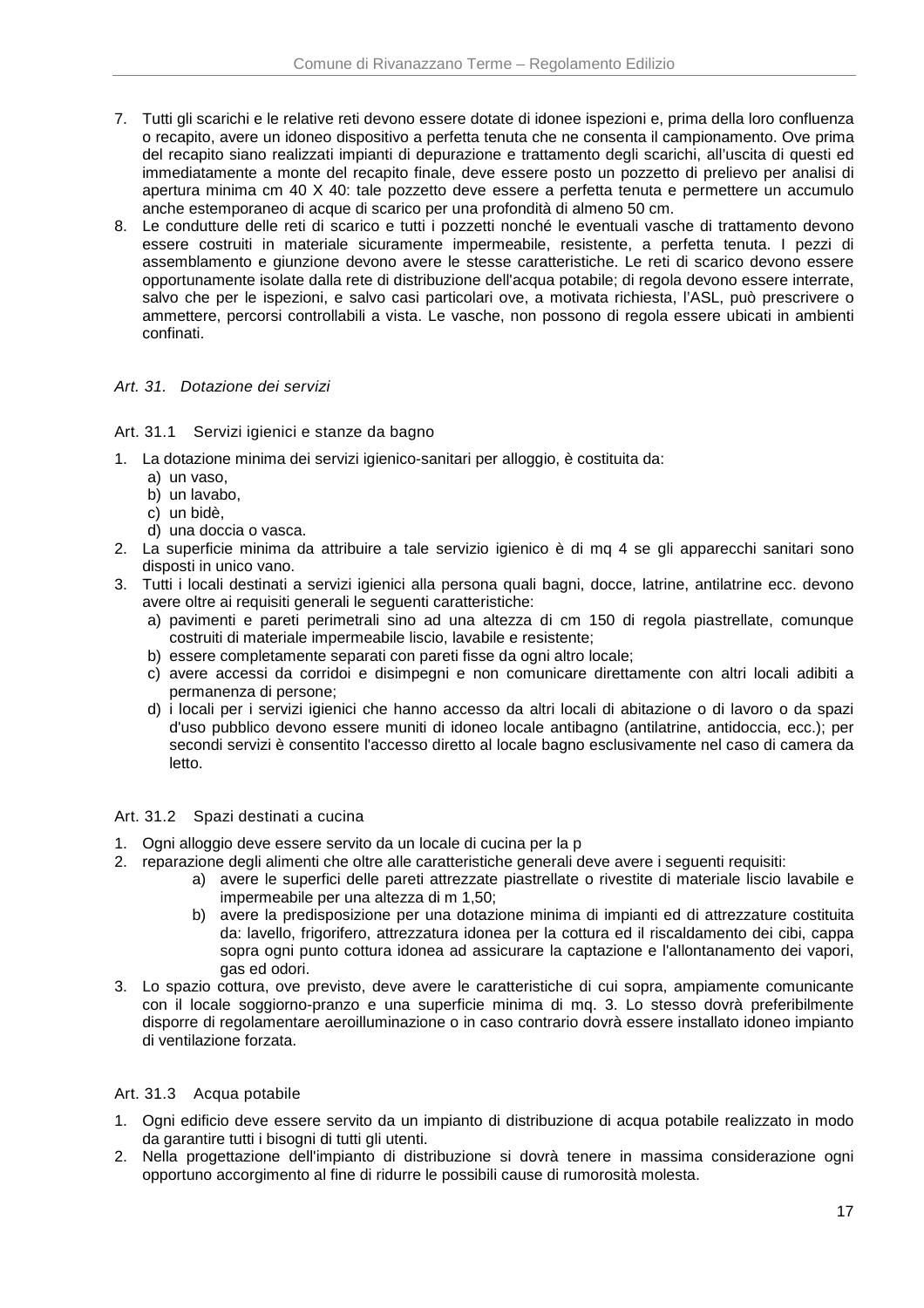- 3. Ogni edificio deve essere allacciato al pubblico acquedotto. Ove ciò non sia possibile, il Sindaco o il responsabile del servizio, su parere dell'ASL o Provinciale, autorizza l'approvvigionamento con acque provenienti possibilmente da falde profonde o da sorgenti ben protette e risulta potabili.
- 4. Altri modi di approvvigionamento possono essere ammessi previo trattamento di potabilizzazione ritenuto idoneo dall'ASL.
- 5. Per le fonti di approvvigionamento di acqua potabile private, esistenti ed attive, laddove esista la possibilità di allacciamento al pubblico acquedotto, il Sindaco o il responsabile del servizio, nel caso non siano state autorizzate, provvederà ad ingiungere all'interessato l'obbligo di allacciamento al pubblico servizio, con la conseguente cessione del prelievo privato; nel caso siano autorizzate gli atti di cui sopra saranno preceduti dalla esplicita richiesta al competente Servizio Regionale/Provinciale affinché non si proceda al rinnovo della autorizzazione o della concessione.
- 6. I pozzi privati per uso potabile, autorizzati per le zone non servite da pubblico acquedotto, devono essere ubicati a monte rispetto al flusso della falda e rispetto a stalle, letamaie, concimaie, depositi di immondizie e da qualunque altra causa di inquinamento e da questi risultare a conveniente distanza stabilita dal'ASL in base alle normative vigenti.
- 7. L'erogazione dell'acqua mediante conduttura a rete deve avvenire in modo diretto senza l'utilizzo di serbatoi di carico aperti. Sono ammessi serbatoi chiusi di alimentazione parziale serviti da motopompe (autoclavi) negli edifici nei quali la pressione di regime dell'acquedotto non è sufficiente ad erogare acqua a tutti i piani: in tal caso è vietata l'aspirazione diretta dalla rete pubblica.
- 8. La rete di distribuzione dell'acqua deve essere:
	- a) di idoneo materiale e posata in opera in modo che sia facile verificarne e ripararne i guasti;
	- b) debitamente separata e protetta rispetto ai condotti di fognatura e nelle vicinanze e negli incroci con questi essere posata superiormente ad essi. In merito alle apparecchiature per il trattamento domestico di acque potabili, si richiama la normativa di cui alla Circolare Ministero Sanità n. 26 del 30.10.1989 e n. 265 del 13.11.1989.
- 9. Gli allacciamenti alla rete idrica pubblica dovranno essere dotati di opportuna valvola di non ritorno per evitare interconnessioni tra i pozzi privati e il pubblico acquedotto e, comunque, dovranno rispettare le prescrizioni e le indicazioni dettate dai regolamenti degli Enti proprietari e gestori.

## Art. 32. Locali sottotetto

### Art. 32.1 Locali sottotetto a destinazione accessoria

- 1. I locali sottotetto di nuova edificazione ed esistenti possono essere destinati a locali accessori alla residenza, qualora non ricorrano i requisiti di altezza e di aeroilluminazione richiesti per l'abitabilità e comunque nel rispetto di quanto previsto dal presente Regolamento per gli spazi accessori.
- 2. Se condominiali, i locali sottotetto sono accessibili dal vano scala comune, se privati sono accessibili da scala interna all'appartamento di pertinenza attraverso disimpegno chiuso.
- 3. Possono essere dotati di impianto elettrico e di riscaldamento.

### Art. 32.2 Locali sottotetto a destinazione abitativa

- 1. I locali sottotetto possono essere destinati ad uso abitativo qualora abbiano i requisiti previsti per gli spazi di abitazione come definiti dall'Art. 20 del presente Regolamento.
- 2. Per eventuali interventi di recupero ai fini abitativi dei sottotetti esistenti devono essere rispettati i requisiti ed i contenuti di cui alla L.R. n.12/05 e s.m.i..

### Art. 33. Soppalchi

- 1. La superficie dei soppalchi deve essere relazionata alla superficie dei locali ed all'altezza delle parti sia inferiori che superiori.
- 2. L'altezza netta fra pavimento finito e soffitto finito, sia per la parte sottostante che per la parte soprastante, non potrà essere comunque inferiore a mt. 2,10.
- 3. La superficie del soppalco, esclusa la scala di accesso non deve essere superiore a 1/3 della superficie del locale soppalcato.
- 4. Qualora l'altezza come sopra definita, sia per il locale sottostante che per il locale soprastante, sia almeno di mt. 2,30, la superficie del soppalco potrà raggiungere 1/2 della superficie del locale.
- 5. Ove sia consentito realizzare soppalchi, vanno rispettate le seguenti norme:
	- a) entrambe le parti, soprastante e sottostante, devono essere totalmente aperto;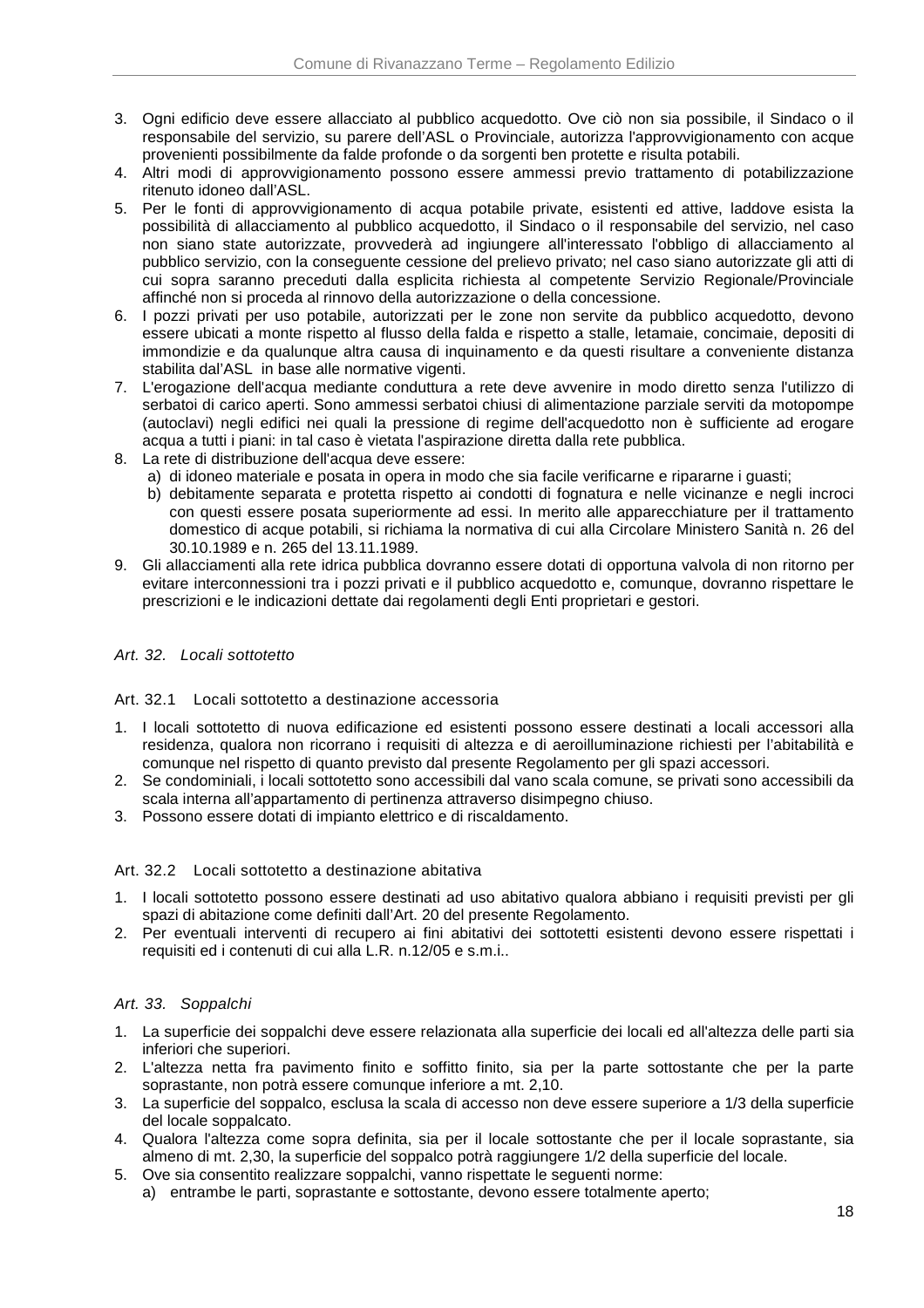- b) la parte soprastante deve essere munita di balaustra non inferiore a 1,00 m di altezza.
- 6. La regolarità dell'aeroilluminazione deve essere verificata per il complesso del locale soppalcato, considerando la superficie utile complessiva.
- 7. Le solette del soppalco non devono limitare o ridurre la funzionalità delle superfici finestrate.

### Art. 34. Seminterrati e sotterranei

- 1. I piani dei fabbricati che si trovano sotto il piano del marciapiede sono considerati seminterrati o sotterranei secondo le seguenti definizioni:
	- a) seminterrato: locale che per parte della sua altezza si trova sotto il piano del marciapiede del fabbricato;
	- b) sotterraneo: locale che si trova completamente sotto il piano del marciapiede del fabbricato.
- 2. I locali seminterrati e sotterranei non possono essere destinati ad abitazione; possono essere destinati ad usi che comportino permanenza di persone, quali servizi igienici, magazzini di vendita, uffici, mense, esercizi pubblici, ambulatori, laboratori artigianali, quando abbiano i seguenti requisiti:
	- a) altezza e superficie minima utile secondo gli indici previsti per le specifiche destinazioni;
	- b) dispositivi tecnici tali da assicurare sia lateralmente che interiormente una buona impermeabilizzazione e ventilazione delle superfici: detti requisiti sono da ritenersi soddisfatti quando i locali abbiano vespaio di mt. 0.50 di altezza, pavimento unito ed impermeabile, muri protetti efficacemente contro l'umidità del terreno, fatti salvi il rispetto dei requisiti acustici e di efficienza energetica disciplinati dalla normativa vigente e dal presente Regolamento;
	- c) adeguate condizioni di aeroilluminazione diretta, indiretta o condizionamento e illuminazione artificiale secondo quanto previsto al successivo Capo;
	- d) scarico regolamentare delle acque residue in collettori che non possono dar luogo a rigurgiti;
	- e) idonee canne di ventilazione sfocianti oltre il tetto;
	- f) idonee misure per l'eliminazione delle barriere architettoniche qualora ne sia prevista una destinazione d'uso pubblica;
	- g) in relazione alle specifiche destinazioni ottenere le previste autorizzazioni in materia di sicurezza, prevenzione, igiene del lavoro, ecc..

#### Art. 35. Scale interne all'alloggio

- 1. Le scale devono essere agevoli e sicura sia alla salita che alla discesa e devono sempre essere complete di corrimano ad una altezza non inferiore a m. 0,90.
- 2. I gradini delle scale devono avere le seguenti misure:
	- a) alzata minima 16 cm.;
	- b) alzata massima cm. 18, consentita solo per i casi particolari e comunque solo per progetti di ristrutturazione;
	- c) pedata di larghezza tale che la somma di essa con due alzate non sia inferiore a cm. 63.
- 3. La larghezza delle scale non deve essere mai inferiore a m 1,00 per la tipologia a rampa e non deve avere un'apertura di diametro inferiore a m 1,20 per la tipologia a chiocciola. Nel caso di collegamento tra vani abitativi con vani accessori (cantine, sottotetti, ecc.) dello stesso alloggio è consentita per la tipologia a rampa una larghezza non minore di m 0,80.

#### Art. 36. Requisiti di fruibilità a persone fisicamente impedite.

1. Al fine di rendere gli ambienti accessibili e fruibili da parte di persone fisicamente impedite, per tutti gli edifici pubblici, privati, residenziali e non, si applicano le norme specifiche in materia sia nazionali che regionali e in particolare: Legge n. 13/89, D.M. 236/89, L.R. 6/89.

### **Capo III Requisiti degli edifici rurali**

#### Art. 37. Definizioni e norme generali

- 1. Per casa rurale o colonica si intende una costruzione destinata ad abitazione, al normale funzionamento dell'azienda agricola o provvista dei necessari servizi a quest'ultima inerenti.
- 2. Le costruzioni rurali, per la parte adibita ad abitazione, sono soggette a tutte le norme relative ai fabbricati di civile abitazione contenute nel presente regolamento.
- 3. Nella costruzione di case rurali devono essere attuati i migliori accorgimenti tecnici, allo scopo di separare convenientemente la parte residenziale da quella aziendale.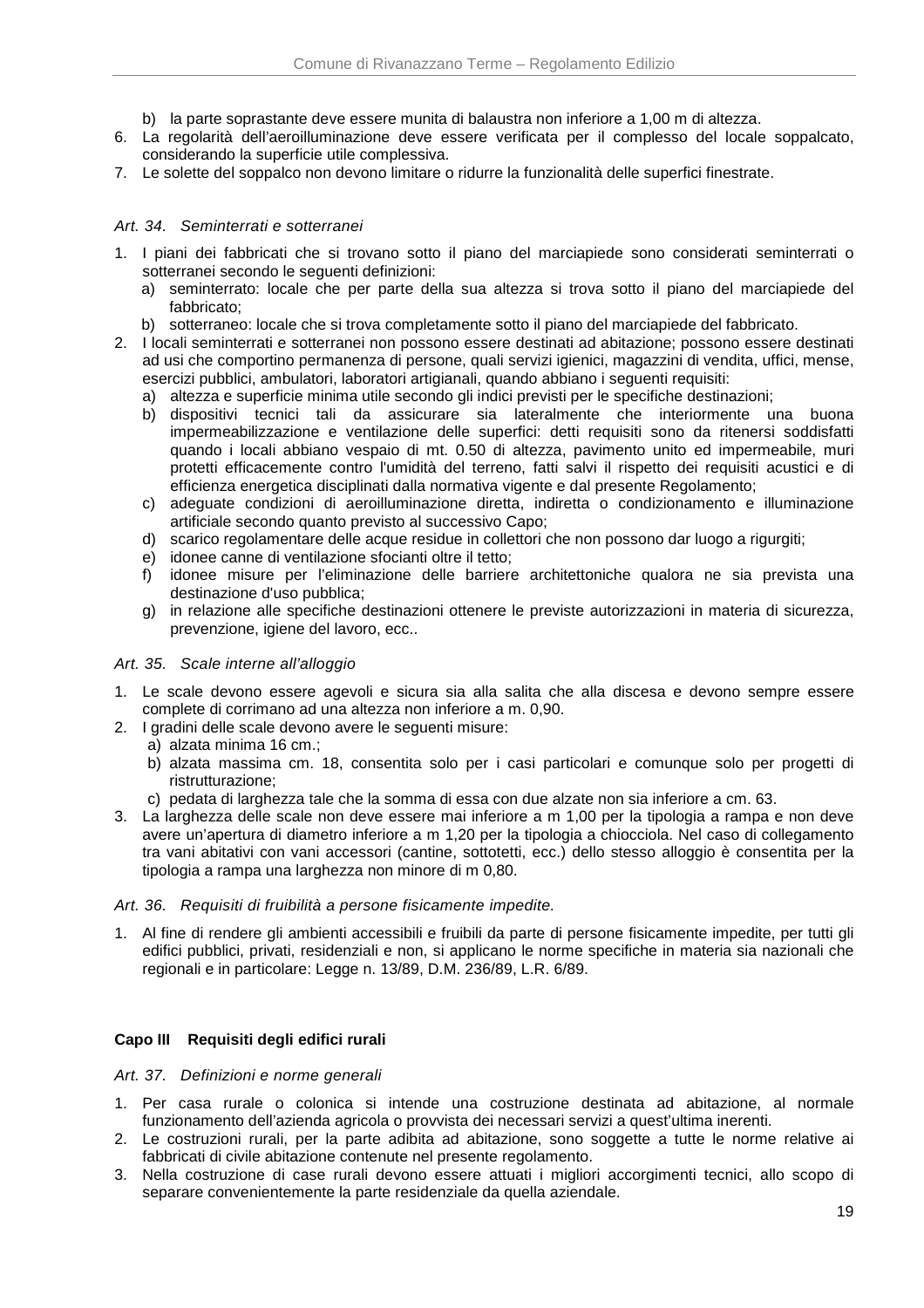- 4. Le stalle, le porcilaie, e altri ricoveri per animali in genere, non devono comunque comunicare con i locali di abitazione e non devono avere aperture sulla stessa facciata ove esistono le finestre delle abitazioni, a distanza inferiore a mt. 3 in linea orizzontale.
- 5. Non è comunque consentito destinare ad uso alloggio i locali soprastanti i ricoveri per animali.
- 6. I locali di ricovero e di riposo dei lavoratori avventizi devono possedere gli stessi requisiti di abitabilità previsti dal Capo I e al Capo II del presente Titolo.

## Art. 38. Locali per lavorazioni e depositi

- 1. I locali dell'edificio rurale adibiti ad operazioni o manipolazioni agricole capaci di modificare negativamente l'aria confinata devono essere separati dai locali di abitazione mediante mezzi divisori impermeabili; nelle nuove costruzioni detti locali devono essere ubicati in un corpo di fabbrica separato da quello ad uso abitazione.
- 2. I luoghi di deposito e di conservazione delle derrate alimentari devono essere asciutti, ben aerati, con pavimento di cotto o di gettata, difesi dalla pioggia ed impermeabili. Le aperture devono essere dotate di reticella di protezione per la difesa da roditori ed insetti.
- 3. E' vietato conservare nei luoghi di deposito e di conservazione delle derrate, anticrittogamici, insetticidi, erbicidi ed altri presidi.

# Art. 39. Ricoveri per animali

- 1. La costruzione di ricoveri animali è soggetta ad approvazione del Sindaco che la concede sentito il parere del Servizio di Igiene Pubblica dell'ASL per quanto riguarda le competenze in materia di igiene del suolo e dell'abitato e del Servizio Veterinario della ASL per quanto attiene l'idoneità dei ricoveri ai fini della profilassi delle malattie infettive e diffusive e del benessere degli animali della specie allevata.
- 2. L'inizio della attività di allevamento è subordinata alla autorizzazione del Sindaco che la rilascia previo accertamento favorevole dei predetti Servizi della ASL ognuno per le rispettive competenze.
- 3. L'autorizzazione deve indicare la specie e le specie di animali nonché il numero dei capi svezzati che possono essere ricoverati.
- 4. L'attivazione è subordinata al rilascio di un nulla osta igienico sanitario del Servizio Veterinario della ASL qualora trattasi di:
	- a) allevamenti di suini annessi a caseifici od altri stabilimenti per la lavorazione di prodotti alimentari;
	- b) allevamenti di carattere industriale o commerciale che utilizzano rifiuti alimentari di qualsiasi provenienza;
	- c) canili gestiti da privati o da enti a scopo di ricovero, di commercio o di addestramento;
	- d) allevamento industriale di animali da pelliccia e di animali destinati al ripopolamento di riserva di caccia.
- 5. I ricoveri per animali, fermo restando l'obbligo del rispetto della normativa in materia di sicurezza ai sensi del D.Lgs 9 aprile 2008, n. 81 e s.m.i., devono essere sufficientemente aerati ed illuminati, approvvigionamenti di acqua potabile, dotati di idonei sistemi di smaltimento dei liquami e di idonee protezioni contro gli insetti e i roditori, devono essere agevolmente pulibili, lavabili e disinfettabili.
- 6. I recinti all'aperto devono essere dislocati lontano dalle zone urbanizzate ad una distanza non inferiore a mt. 100 e quando non abbiano pavimento impermeabile, devono essere sistemati in modo da evitare il ristagno dei liquami.
- 7. Tutte le stalle, le porcilaie ed altri locali adibiti al ricovero di bestiame, devono poter usufruire di una presa d'acqua con relativa lancia per il lavaggio.
- 8. Tutti i locali di ricovero per il bestiame devono inoltre avere superfici finestrate apribili, in modo da garantire l'illuminazione e aerazione del locale secondo le esigenze del tipo di allevamento praticato.
- 9. Ogni stalla, porcilaia o altro ricovero coperto per animali in genere, deve essere dotata di idonea vasca in materiale impermeabile, per la raccolta delle deiezioni liquide e solide.
- 10. Quando il numero degli animali di grossa taglia supera l'entità di 10 capi, la vasca di accumulo deve avere una capacità di contenimento di almeno 120 giorni.

### Art. 39.1 Stalle

- 1. Le stalle per bovini ed equini devono avere pavimentazione impermeabile, dotata di idonei scoli.
- 2. Le stalle adibite a più di due capi devono essere dotate di concimaia ai sensi dell'art. 233 del R.D. 27.7.1934 n. 1265 ed avere tutte le protezioni necessarie alla prevenzione degli infortuni.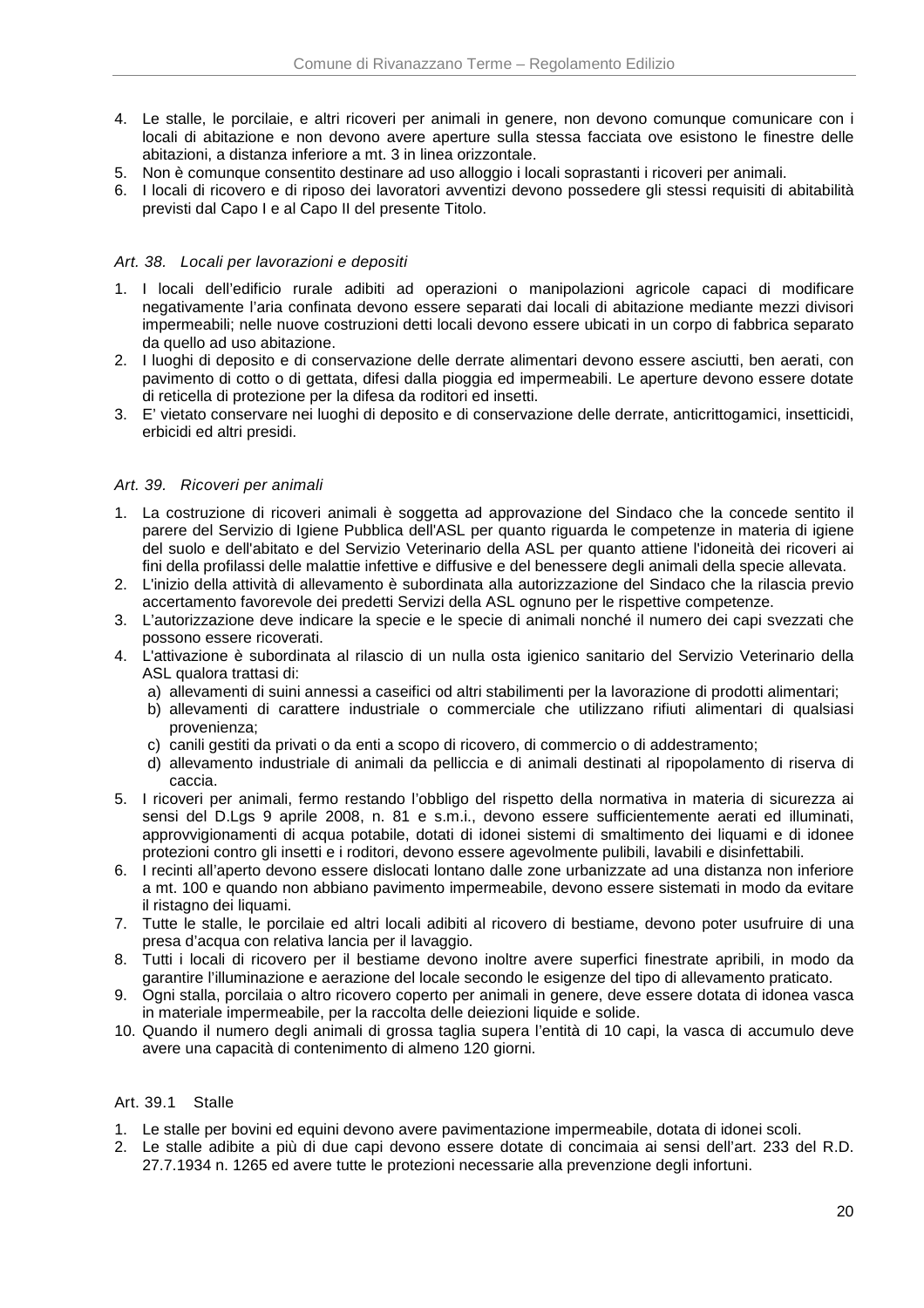- 3. Le stalle per vacche lattifere devono essere dotate di appositi locali per la raccolta del latte e depositi dei recipienti; dotate di adeguati servizi igienici aventi i requisiti di cui al D.P.R. 327/.80 per il personale dei custodia e per i mungitori eventuali.
- 4. Il locale per la raccolta del latte, salvo le particolari caratteristiche previste dal R.D. 9 maggio 1929, n.994, deve essere attiguo alla stalla, avere pavimento in materiale impermeabile, che permette lo scolo delle acque all'esterno, pareti rivestire in materiale impermeabile e facilmente lavabile fino ad un'altezza di mt. 2,20 finestra apribile all'esterno e reti antimosche, impianto di acqua corrente potabile per il lavaggio dei recipienti, spogliatoio, lavandino e doccia per gli operatori addetti.

### Art. 39.2 Porcili e ricoveri d'altri capi grossi.

- 1. I porcili nuovi ed esistenti e ricoveri per altri capi grossi, destinati all'allevamento di animali limitato all'uso familiare (1-2 capi), devono essere realizzati con idonei materiali, ad una distanza minima di mt. 30 dalle abitazioni e dalle strade, devono avere aperture sufficienti per il rinnovo dell'aria e mantenuti puliti. Devono inoltre avere mangiatoie e pavimenti ben connessi e di materiale impermeabile.
- 2. Il pavimento deve essere inclinato per facilitare lo scolo delle urine in pozzetti a tenuta, il cui smaltimento dovrà essere effettuato nel rispetto delle norme contenute nel Titolo II del presente regolamento.
- 3. Qualora fossero comunque causa di accertati inconvenienti igienici, gli stessi, anche se ad uso familiare, dovranno essere rimossi.

#### Art. 39.3 Pollai e conigliaie

- 1. I pollai e le conigliaie, sia nuovi che esistenti, devono essere aerati e mantenuti puliti; devono essere ubicati al di fuori delle zone urbanizzate, all'interno delle quali sarà ammesso solo un numero di capi limitato all'uso familiare (10 capi) e comunque a distanza dalle abitazioni vicine non inferiori a mt. 10.
- 2. Qualora fossero comunque causa di accertati inconvenienti igienici, gli stessi, anche se ad uso familiare, dovranno essere rimossi.

#### Art. 40. Abbeveratoi, vasche per il lavaggio

- 1. Gli eventuali abbeveratoi, vasche per il lavaggio e il rinfrescamento degli ortaggi, devono essere alimentate con acqua potabile; devono inoltre essere circondate da una platea di protezione in cemento, atta a raccogliere e a convogliare le acque usate di supero in condotti di materiale impermeabile fino ad una distanza di mt. 50 dai pozzi, per essere disperse sul fondo in modo da evitare impaludamenti o ristagni.
- 2. Sono vietate le bocche di riempimento sommerso.

### **Capo IV Requisiti degli edifici adibiti ad attività produttive e a deposito**

#### Art. 41. Norme generali

1. Fatto salvo il rispetto delle vigenti Leggi in materia di igiene e sicurezza negli ambienti di lavoro e diverse disposizioni di legge a norma dell'art. 24 della Legge 833/78, gli edifici destinati all'uso generico di laboratori, opifici, depositi, ove sia prevista permanenza continuativa di addetti od altro che si configuri come ambiente di lavoro, devono in via preliminare avere le caratteristiche costruttive, indicate nei successivi articoli del presente Capo.

#### Art. 42. Caratteristiche degli spazi confinati

#### Art. 42.1 Pavimentazione

- 1. Il pavimento dei locali di lavoro deve essere isolato dal terreno allo scopo di evitare la presenza di umidità all'interno degli opifici. Sotto il pavimento, qualora non esista cantina, sarà realizzato idoneo vespaio, di altezza non inferiore a cm. 40.
- 2. Il pavimento dei locali di lavoro deve essere realizzato in materiale (impermeabile) resistente, in superficie unita, di facile pulizia e tale da evitare in ogni caso polverosità.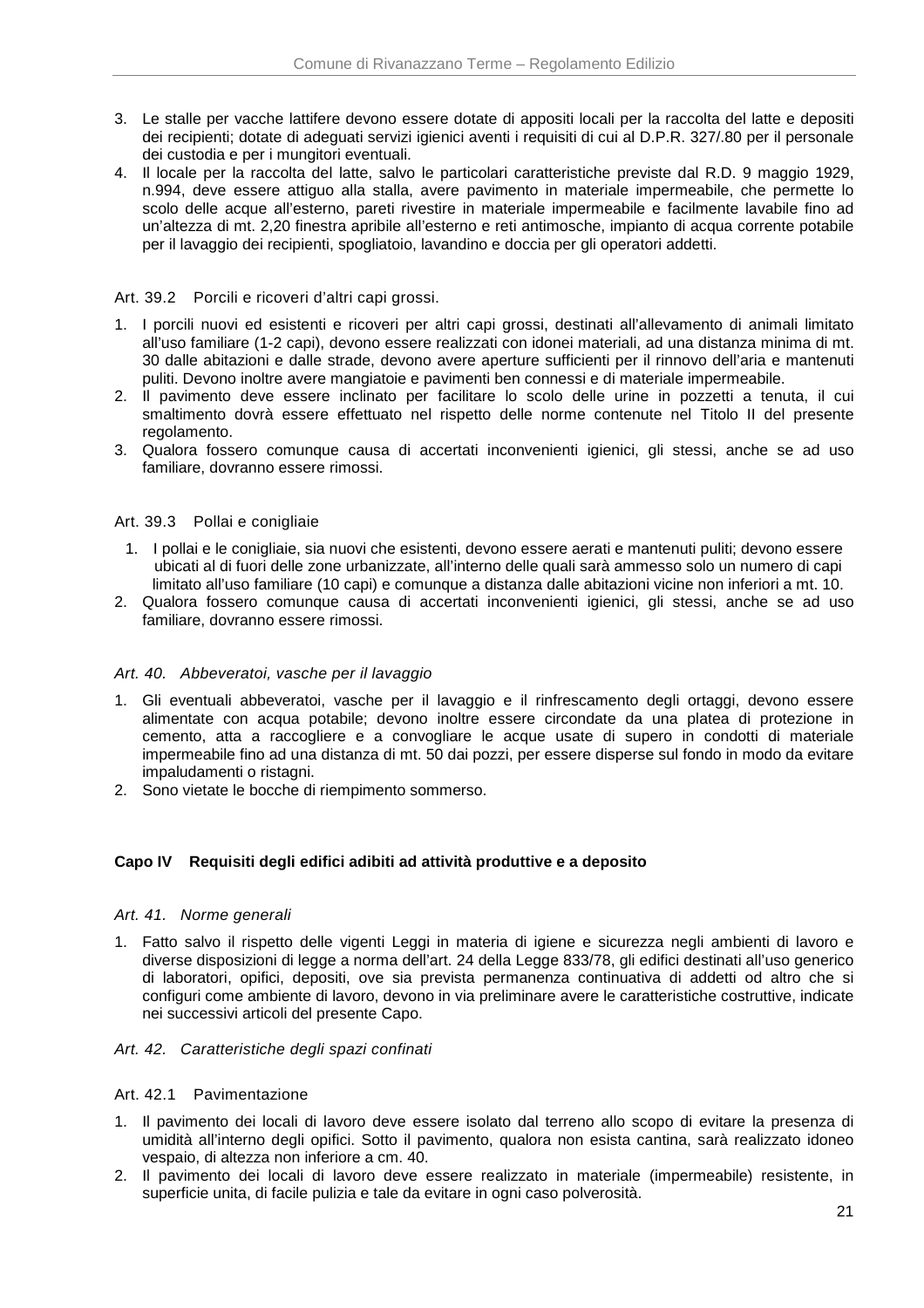### Art. 42.2 Illuminazione e aerazione.

- 1. Dovrà essere assicurata una superficie di illuminazione naturale pari a 1/8 della superficie del pavimento se laterale; ad 1/10 se a livello della copertura.
- 2. Dovrà inoltre essere assicurata una superficie di aerazione naturale apribile con comandi ad altezza d'uomo, comprensiva egli ingessi, non inferiore a 1/12 della superficie del pavimento.
- 3. La disposizione delle aperture dovrà essere adeguata all'ottenimento del miglior risultato; allo scopo è opportuno prevedere superfici apribili contrapposte, posizionamento in corrispondenza dei prevedibili punti di attività lavorativa con produzione e sviluppo di calore.

### Art. 43. Servizi e spogliatoi per il personale

### Art. 43.1 Caratteristiche e dotazione minima dei locali per servizi

- 1. I locali di servizio devono essere previsti in numero e posizione adeguata sia alle esigenze di privatezza e comfort sia alla necessità di una facile e rapida pulizia.
- 2. In ogni ambiente di lavoro, ove sia previsto un numero di addetti fino a 3, sarà necessario almeno un vano latrina con antibagno con lavabo. L'antibagno dovrà essere di dimensioni adeguate e potrà essere usato anche come spogliatoi.
- 3. Ove sia previsto un numero di addetti, titolari e/o soci compresi, maggiore di tre, si dovranno prevedere almeno due vani latrina con relativo antibagno di dimensioni adeguate e anch'esso utilizzabile come spogliatoi.
- 4. La dotazione dei servizi per ambienti di lavoro che presumibilmente avranno addetti da 11 a 40, dovrà essere di almeno 3 vani latrina con antibagno e di almeno un locale spogliatoi per sesso e di adeguata superficie. Ogni successivi 30 dipendenti, si dovranno prevedere un ulteriore gabinetto.
- 5. Il numero totale dei gabinetti può essere ridotto a 2/3 qualora vengano previsti orinatoi, in numero pari alla riduzione.
- 6. I vasi dovranno essere preferibilmente del tipo alla turca.
- 7. Il vano latrina deve essere di superficie minima di mq.1; l'antibagno di superficie minima di mq. 1 laddove non sia previsto apposito spogliatoio e si usi l'antibagno come spogliatoio la superficie minima di esso non sarà inferiore a mq 3.
- 8. L'altezza minima consentita per i servizi e gli antibagni è di mt. 2,40.
- 9. I gabinetti devono essere suddivisi per sesso: devono essere regolarmente riscaldati e con regolamentari requisiti di aeroilluminazione naturale diretta anche per l'antibagno usato per spogliatoi; è ammissibile la ventilazione forzata che garantisca un ricambio d'aria pari a 6 volumi/h, se in espulsione continua, ovvero 12 volumi/h se intermittente e temporatizzata.
- 10. I pavimenti dei vani servizi e degli spogliatoi plurimi dovranno essere preferibilmente serviti da una piletta di scarico sifonata.
- 11. Le pareti dei servizi igienici (latrina, antilatrina) devono essere piastrellate fino ad un'altezza di mt. 2.

### Art. 43.2 Caratteristiche e dotazione minima degli spogliatoi

- 1. Gli spogliatoi devono avere la superficie minima di mq. 10 e comunque non meno di 1 mq. per ogni addetto potenziale utilizzatore contemporaneo; devono avere pareti rivestite di un materiale impermeabile e facilmente lavabile, fino ad un'altezza di mt. 2,00 dal pavimento; devono avere regolamentare aeroilluminazione naturale e/o ventilazione forzata con ricambi d'aria pari a 6 volumi se in espulsione continua, ovvero 12 volumi /h se intermittente o temporizzata.
- 2. Nei locali spogliatoi, che devono essere adeguatamente regolarmente termoregolati, devono prevedersi punti per l'erogazione di acqua potabile, almeno un lavatoio ogni 5 dipendenti occupati e almeno una doccia con antidoccia in relazione a 20 utilizzatori potenziali contemporanei, nonché spazio adeguato per appositi armadietti a doppio comparto per ogni lavoratore previsto.

### Art. 44. Locali mensa

1. Fermo restando il divieto di consumare pasti in ambiente di lavoro, per le caratteristiche delle mense e refettori che devono essere previsti laddove sia presumibile una presenza di almeno 30 addetti durante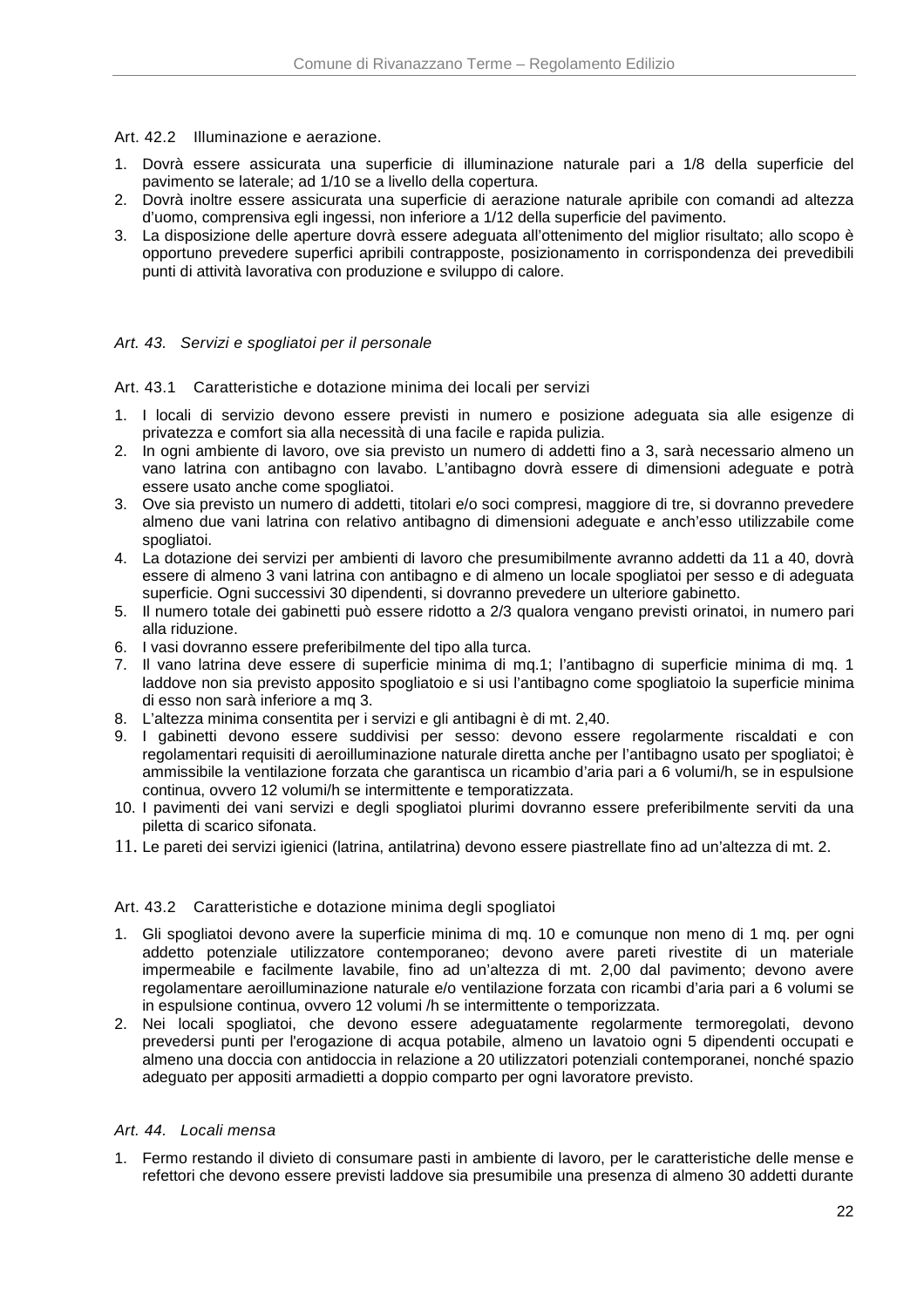l'intervallo per la refezione si fa rimando alla normativa di settore prevista per gli ambienti ove si producono, manipolano e somministrano alimenti e bevande.

2. Nella sala da pranzo deve comunque essere assicurato uno spazio di mq. 1 per persona e l'uso di materiali ed attrezzi che riducano al minimo possibile la rumorosità.

### Art. 45. Isolamento acustico

1. Tutte le fonti di rumorosità devono essere protette e le strutture dell'edificio devono comunque assicurare un potere di fonoisolamento non inferiore a 2/3 di quanto previsto per le costruzioni di civile abitazione.

### Art. 46. Locali sotterranei e seminterrati

- 1. E' vietato adibire al lavoro locali sotterranei e semisotterranei e comunque carenti di aria e luce diretta.
- 2. Lo svolgimento del lavoro nei suddetti locali, potrà essere consentito allorquando siano rispettati gli altri disposti del presente Regolamento ed in particolare le previsioni di cui al Capo I del presente Titolo e si adottino misure riconosciute idonee alla aerazione, alla illuminazione ed alla protezione dall'umidità.
- 3. Restano comunque vietate in detti locali le lavorazioni che diano luogo da azioni nocive.

### **Capo V Efficienza energetica degli edifici**

#### Art. 47. Campo d'applicazione

- 1. Fatte salve le eccezioni di cui al successivo comma, le disposizioni del presente capo, in attuazione della D.G.R. VIII/8745 del 22/12/2008 e s.m.i., nonché in ossequio al documento condiviso per la sostenibilità ed il risparmio energetico elaborato nell'ambito del progetto PSR 2007/2013 asse Leader PSL GAL Oltrepò avese misura 331B il cui testo viene allegato come sub "B" al presente regolamento a farne parte integrante e sostanziale si applicano a tutte le categorie di edifici, così come classificati in base alla destinazione d'uso indicata all'articolo 3 del d.P.R. 26 agosto 1993, n. 412, ai fini del contenimento dei consumi energetici e della riduzione delle emissioni inquinanti, nel caso di:
	- a) progettazione e realizzazione di edifici di nuova costruzione e degli impianti in essi installati;
	- b) opere di ristrutturazione degli edifici e degli impianti esistenti, ampliamenti volumetrici, recupero a fini abitativi di sottotetti esistenti e installazione di nuovi impianti in edifici esistenti;
	- c) certificazione energetica degli edifici.
- 2. Sono escluse dall'applicazione del presente provvedimento le seguenti categorie di edifici e di impianti:
	- a) gli immobili ricadenti nell'ambito della disciplina della parte seconda e dell'articolo 136, comma 1, lettere b) e c) del d.lgs. 22 gennaio 2004, n. 42, recante il codice dei beni culturali e dal paesaggio e gli immobili che secondo le norme dello strumento urbanistico devono essere sottoposti a solo restauro e risanamento conservativo nei casi in cui il rispetto delle prescrizioni implicherebbe un'alterazione inaccettabile del loro carattere o aspetto, con particolare riferimento ai caratteri storici o artistici;
	- b) i fabbricati industriali, artigianali e agricoli non residenziali quando gli ambienti sono mantenuti a temperatura controllata o climatizzati per esigenze del processo produttivo. Sono altresì esclusi i fabbricati industriali artigianali e agricoli e relative pertinenze qualora gli ambienti siano mantenuti a temperatura controllata o climatizzati utilizzando reflui energetici del processo produttivo non altrimenti utilizzabili;
	- c) i fabbricati isolati con una superficie utile totale inferiore a 50 mq;
	- d) gli impianti installati ai fini del processo produttivo realizzato nell'edificio, anche se utilizzati, in parte non preponderante, per gli usi tipici del settore civile.

**In caso di contrasto fra le norme del presente Capo V rispetto a quelle contenute nell'allegato sub "B" al presente regolamento Edilizio, queste ultime sono da ritenersi prevalenti.**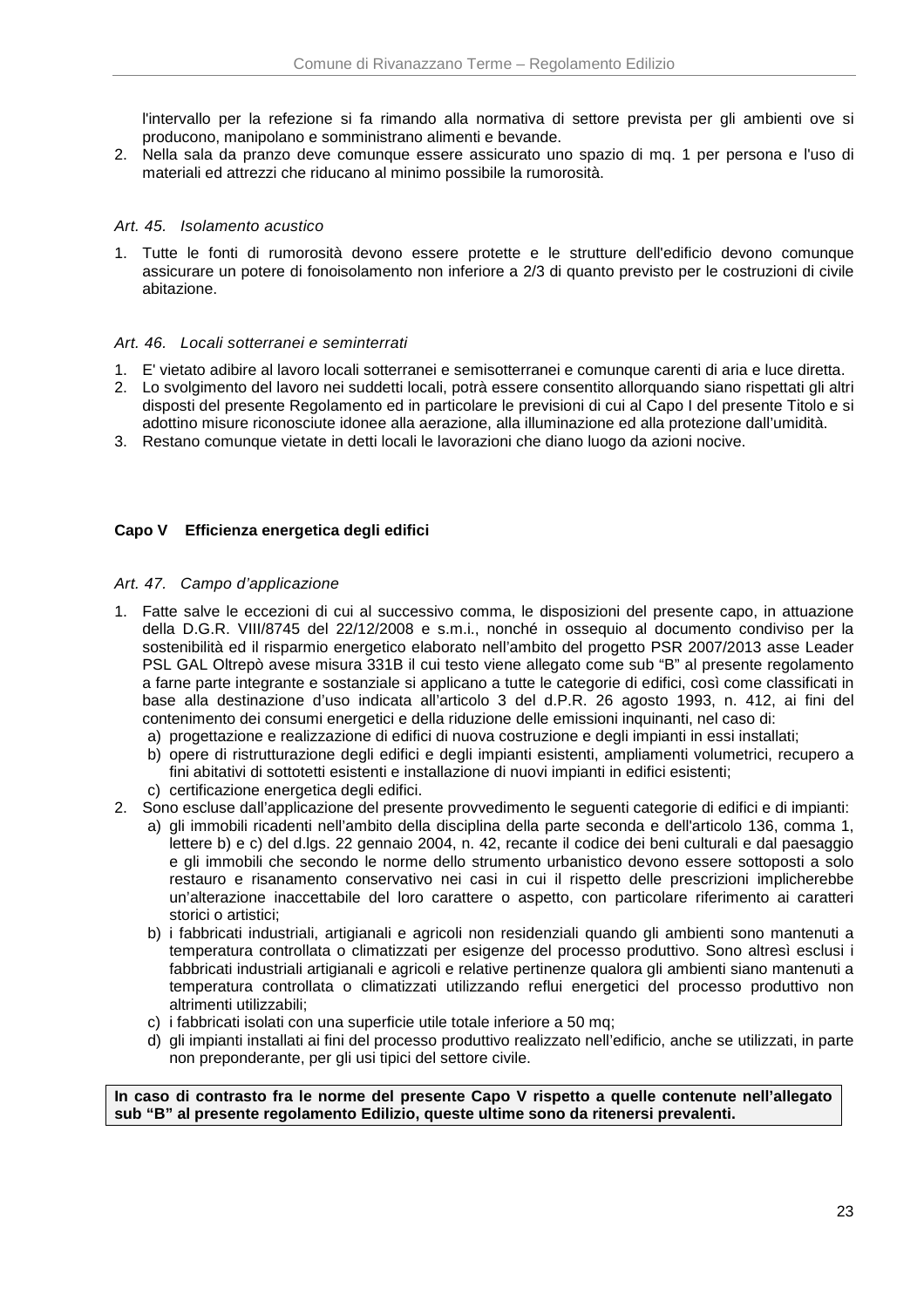### Art. 48. Prestazioni dell'involucro

### Art. 48.1 Orientamento dell'edificio

- 1. In assenza di documentati impedimenti di natura tecnica e funzionale, l'orientamento degli edifici di nuova costruzione deve essere tale da favorire il risparmio energetico e pertanto gli ambienti nei quali si svolge la maggior parte della vita abitativa dovrebbero preferibilmente avere almeno una finestra orientata entro un settore  $\pm$  45° dal Sud geografico.
- 2. Gli spazi che hanno meno bisogno di riscaldamento e di illuminazione (box, ripostigli, lavanderie e corridoi) devono essere preferibilmente disposti lungo il lato Nord e servire da cuscinetto fra il fronte più freddo e gli spazi più utilizzati.

### Art. 48.2 Protezione dal sole

1. Fermo restando il rispetto dei requisiti minimi di illuminazione naturale diretta previsti dalle specifiche normative vigneti in materia di igiene, in coerenza con quanto predisposto dalla D.G.R. VIII/8745 del 22/12/2008 e s.m.i., ad eccezione degli edifici appartenenti alle categorie E.6 ed E.8 del D.P.R. 412/93, le parti trasparenti delle pareti perimetrali esterne devono essere dotate di dispositivi che ne consentano la schermatura e l'oscuramento.

### Art. 48.3 Isolamento termico dell'involucro degli edifici nuovi

- 1. Per interventi di nuova costruzione, demolizione e ricostruzione, ristrutturazione edilizia, ampliamento volumetrico, recupero ai fini abitativi di sottotetti esistenti e manutenzione straordinaria è obbligatorio intervenire sull'involucro edilizio in modo da rispettare i valori massimi di trasmittanza termica U in coerenza con quanto predisposto dalla D.G.R. VIII/8745 del 22/12/2008 e s.m.i..
- 2. Come previsto dall'art. 12 della L.R. n. 33 del 28/12/07 e s.m.i., a integrazione dell'art. 1 della L.R. 26/95 s s.m.i., i muri perimetrali portanti e di tamponamento, nonché i solai che costituiscono involucro edilizio esterno di nuove costruzione e di ristrutturazioni soggette al rispetto dei limiti di fabbisogno di energia primaria e di trasmittanza termica media, previsti dalle disposizioni regionali in materia di risparmio energetico, non sono considerati nei computi per la determinazione della superficie lorda di pavimento, dei volumi e dei rapporti di copertura in presenza di riduzioni certificate attraverso una precertificazione firmata da un Tecnico abilitato a rilasciare la Certificazione Energetica, superiori al 10% rispetto ai valori limite del fabbisogno di energia primaria per la climatizzazione invernale o riscaldamento, EPh previsti dalle disposizioni della D.G.R. VIII/8745 del 22/12/2008 e s.m.i. e dal presente Regolamento.

#### Art. 48.4 Materiali ecosostenibili

- 1. Per la realizzazione degli edifici è consigliato l'utilizzo di materiali e finiture naturali o riciclabili, che richiedano un basso consumo di energia e un contenuto impatto ambientale nel loro intero ciclo di vita.
- 2. L'impiego di materiali ecosostenibili deve comunque garantire il rispetto delle normative riguardanti il risparmio energetico e la qualità acustica degli edifici.

#### Art. 48.5 Certificazione energetica

- 1. Dal 1 settembre 2007, gli edifici, per i quali si applicano i calcoli e le verifiche previsti dalla legge 9 gennaio 1991, n. 10 e s.m.i., devono essere dotati di Attestato di Certificazione Energetica e Targa Energetica, secondo le casistiche e le gradualità temporali previste all'articolo 9 della D.G.R. VIII/8745 del 22/12/2008 e s.m.i..
- 2. L'Attestato di Certificazione Energetica è idoneo se redatto e asseverato da un Soggetto certificatore, registrato nel Catasto Energetico e timbrato per accettazione dal Comune, ha validità massima di 10 anni dalla data di registrazione della pratica al catasto energetico e decade, prima della scadenza di 10 anni, nei seguenti casi:
	- a) interventi che modifichino la prestazione energetica;
	- b) cambio di destinazione d'uso delle singole unità immobiliari.
- 3. La Targa Energetica è rilasciata dall'Organismo regionale di accreditamento e deve essere esposta in luogo che garantisca la massima visibilità e riconoscibilità.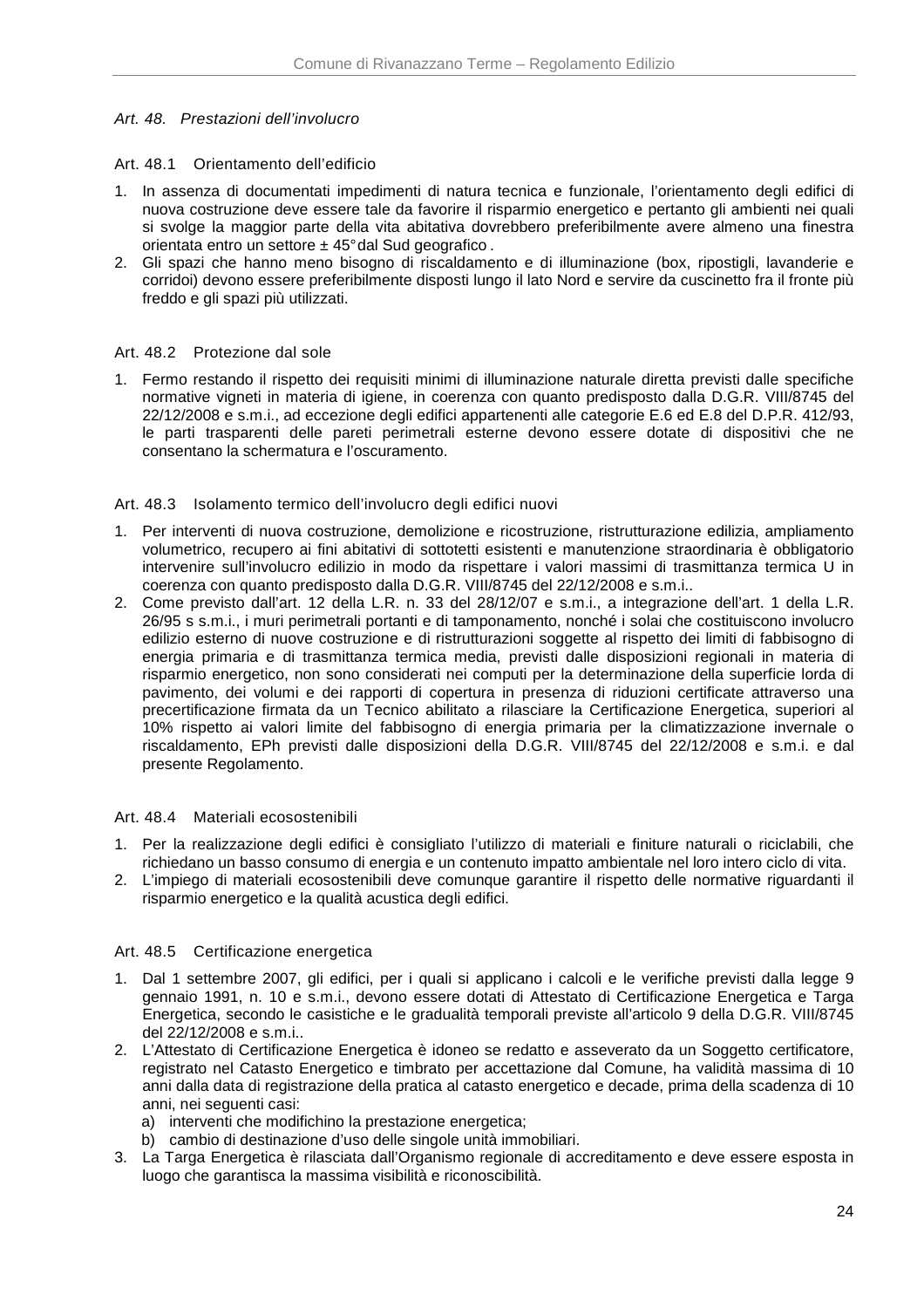4. Qualora venga aggiornato l'attestato di certificazione energetica, è fatto obbligo di provvedere all'aggiornamento della targa energetica dell'edificio.

Art. 48.6 Modalità di conseguimento dell'Attestato di Certificazione Energetica e premio energetico

1. Il proprietario dell'edificio deposita presso il Comune, unitamente alla richiesta di permesso di costruire o alla denuncia di inizio attività, la relazione tecnica di cui all'art. 28 della legge 9 gennaio 1991 n. 10, attestante la rispondenza alle prescrizioni in materia di contenimento del consumo energetico degli edifici secondo le modalità previste dalla D.G.R. 8/87745 del 22/12/2008 e s.m.i., in forma cartacea e digitale.

L'ottenimento di particolari risultati qualificanti nel campo del contenimento del consumo energetico degli edifici, certificato nei termini di Legge, costituisce titolo all'applicazione dei seguenti incentivi economici :

| Classe energetica conseguita | Riduzione oneri urbanizzazione 1à e 2à |
|------------------------------|----------------------------------------|
|                              | 50%                                    |
|                              | 25%                                    |
|                              | 5%                                     |

- 2. Il proprietario comunica al Comune, entro la data di inizio dei lavori, la nomina del Soggetto Certificatore ed è tenuto alla tempestiva comunicazione di eventuali variazioni.
- 3. Nel caso di varianti al progetto che modifichino le prestazioni energetiche dell'edificio, il proprietario deposita presso il comune la relazione di cui al comma 1 aggiornata secondo le varianti introdotte.
- 4. Unitamente alla dichiarazione di ultimazione dei lavori, il proprietario deposita presso il Comune:
	- a) l'asseverazione del Direttore lavori circa la conformità delle opere realizzate rispetto al progetto e alle sue relative varianti compreso quanto dichiarato nella relazione tecnica di cui al comma 1;
	- b) attestato di certificazione energetica redatto e asseverato dal Soggetto certificatore;
	- c) ricevuta di registrazione dell'attestato di certificazione energetica al catasto energetico;
	- d) ricevuta di pagamento del contributo dovuto all'Organismo regionale di accreditamento.
- 5. Il Comune rilascia copia dell'attestato di certificazione energetica timbrato per accettazione successivamente alla verifica della documentazione richiesta ai precedenti commi da 1 a 4 del presente articolo.
- 6. Nel caso di edifici esistenti non interessati da opere, il rilascio al proprietario di copia dell'attestato di certificazione energetica timbrato per accettazione è subordinato al deposito presso il Comune di:
	- a) attestato di certificazione energetica redatto e asseverato dal Soggetto certificatore;
	- b) ricevuta di registrazione dell'attestato di certificazione energetica al catasto energetico;
	- c) ricevuta di pagamento del contributo dovuto all'Organismo regionale di accreditamento.

### Art. 49. Efficienza energetica degli impianti

Art. 49.1 Sistemi di produzione calore ad alto rendimento

- 1. Negli edifici di nuova costruzione e in quelli in cui è prevista la completa sostituzione dell'impianto di riscaldamento o del solo generatore di calore, è obbligatorio l'impiego di sistemi di produzione di calore ad alto rendimento.
- 2. Nel caso in cui l'edificio sia collegato ad una rete di gas metano, i nuovi generatori di calore dovranno avere i seguenti rendimenti:

|                                                  | Rendimento a potenza nominale                  | Rendimento a carico parziale                  |                                                |
|--------------------------------------------------|------------------------------------------------|-----------------------------------------------|------------------------------------------------|
| Temperatura media<br>dell'acqua nella<br>caldaia | Espressione del<br>requisito del<br>rendimento | Temperatura media<br>dell'acqua nella caldaia | Espressione del<br>requisito del<br>rendimento |
| 70 C                                             | $\geq$ 91 + 1 log Pn                           |                                               | $\geq$ 97 + 1 log Pn                           |

3. Nel caso in cui l'alimentazione disponibile sia a gasolio, i nuovi generatori di calore dovranno avere i seguenti rendimenti:

| Rendimento a potenza nominale | Rendimento a carico parziale |  |
|-------------------------------|------------------------------|--|
|-------------------------------|------------------------------|--|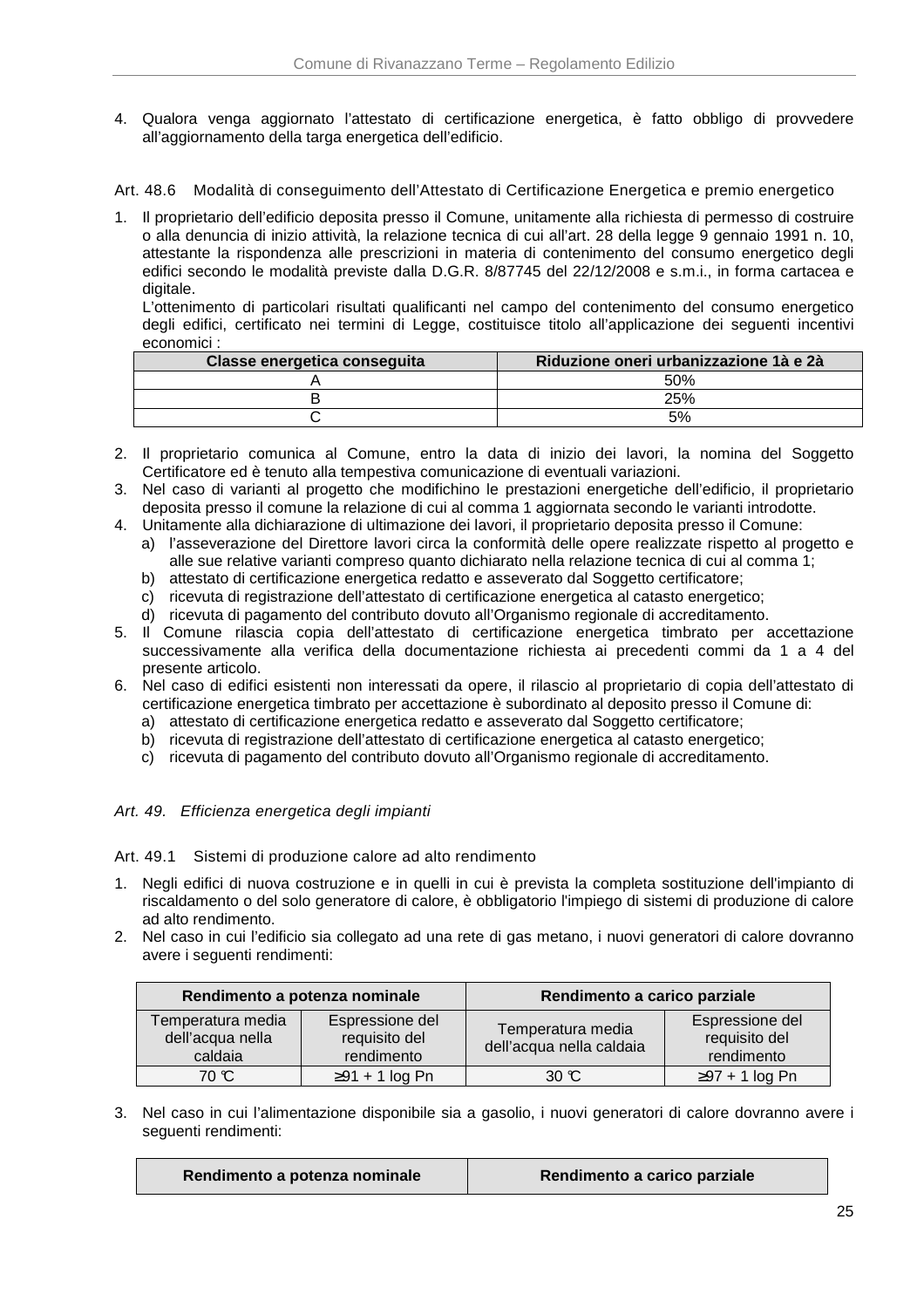| Temperatura media l<br>∖dell'acqua nella<br>caldaia | Espressione del<br>requisito del<br>rendimento | Temperatura media<br>dell'acqua nella caldaia | Espressione del<br>requisito del<br>rendimento |
|-----------------------------------------------------|------------------------------------------------|-----------------------------------------------|------------------------------------------------|
| 70 C                                                | $\geq$ 93 + 2 log Pn                           | $≥50$ ℃                                       | $\geq$ 89 + 3 log Pn                           |

4. L'articolo non si applica nei seguenti casi:

a) collegamento a una rete di teleriscaldamento urbano;

- b) utilizzo di pompe di calore.
- 5. Per interventi di nuova costruzione nei casi di nuova istallazione o nei casi di sola ristrutturazione del''impianto termico, qualora non vi siano impedimenti tecnici oggettivi, in presenza di caldaie a condensazione, di pompe di calore ovvero di altri generatori di calore che abbiano efficienza superiore con temperatura di mandata del fluido termovettore bassa, quest'ultima non deve essere superiore a  $50C$ .
- 6. La prescrizione di cui sopra si intende rispettata qualora la temperatura di ritorno del fluido termovettore sia inferiore o uguale a 35°C.

### Art. 49.2 Impianti centralizzati di produzione calore

- 1. In tutti gli edifici esistenti con un numero di unità abitative superiore a 4, e in ogni caso per potenze nominali del generatore di calore dell'impianto centralizzato maggiore o uguale a 100 kW, appartenenti alle categorie E1 ed E2, così come classificati in base alla destinazione d'uso all'articolo 3, del D.P.R. 26 agosto 1993, n. 412, è preferibile il mantenimento di impianti termici centralizzati laddove esistenti.
- 2. Le cause tecniche o di forza maggiore per ricorrere ad eventuali interventi finalizzati alla trasformazione degli impianti termici centralizzati ad impianti con generazione di calore separata per singola unità abitativa devono essere dichiarate nella relazione di cui al comma 1 dell'Art. 48.6.

### Art. 49.3 Regolazione locale della temperatura dell'aria

- 1. È resa obbligatoria l'installazione di sistemi di regolazione locali (valvole termostatiche, termostati collegati a sistemi locali o centrali di attuazione, ecc.) che, agendo sui singoli elementi di diffusione del calore, garantiscano il mantenimento della temperatura dei singoli ambienti riscaldati o nelle singole zone aventi caratteristiche di uso e di esposizione uniformi. La norma si applica in tutti gli edifici di nuova costruzione dotati di impianti di riscaldamento.
- 2. Per gli edifici esistenti il provvedimento si applica nei seguenti casi:
	- a) interventi di manutenzione straordinaria all'impianto di riscaldamento che preveda la sostituzione dei terminali scaldanti;
	- b) rifacimento della rete di distribuzione del calore.

### Art. 49.4 Sistemi a bassa temperatura

1. Per il riscaldamento invernale è suggerito l'utilizzo di sistemi a bassa temperatura (pannelli radianti integrati nei pavimenti, nelle pareti o nelle solette dei locali da climatizzare).

### Art. 49.5 Contabilizzazione energetica

- 1. Negli edifici nuovi e per quelli oggetto di ristrutturazione dell'intero sistema impiantistico gli impianti di riscaldamento con produzione centralizzata del calore devono essere dotati di sistemi di contabilizzazione individuale, che consentano una regolazione autonoma indipendente e una contabilizzazione individuale dei consumi di energia termica.
- 2. Per ristrutturazione dell'intero sistema impiantistico si intende l'insieme di opere che comportano la modifica sostanziale dei seguenti sottosistemi: generazione e distribuzione ovvero generazione ed emissione ovvero distribuzione ed emissione del calore; rientrano in questa categoria anche la trasformazione di un impianto termico centralizzato in impianti termici individuali, nonché la risistemazione impiantistica nelle singole unità immobiliari, o parti di edificio, in caso di installazione di un impianto individuale per distacco dall'impianto termico centralizzato.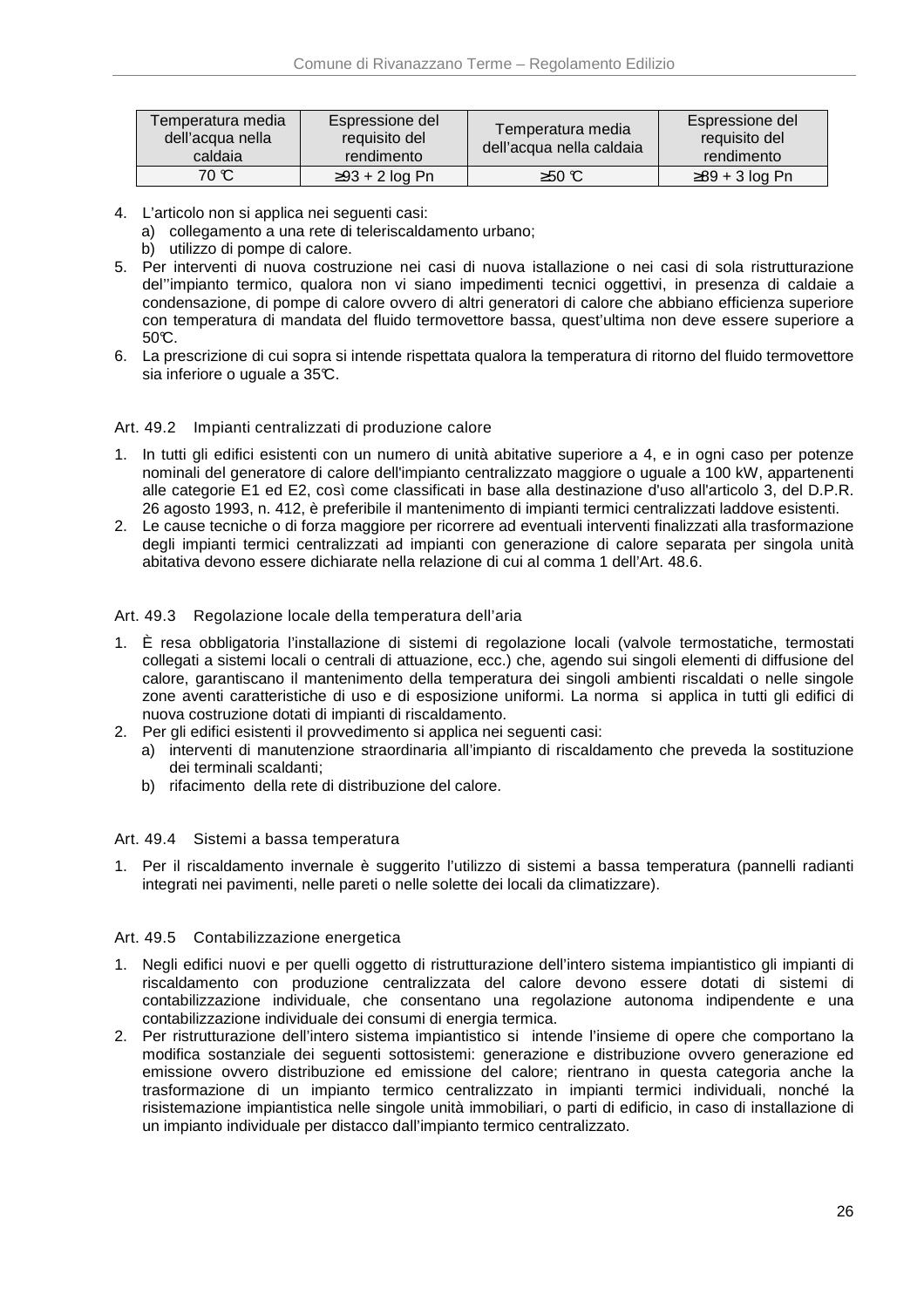### Art. 49.6 Efficienza degli impianti elettrici

- 1. Le condizioni ambientali negli spazi per attività principale, per attività secondaria (spazi per attività comuni e simili) e nelle pertinenze devono assicurare un adeguato livello di benessere visivo, in funzione delle attività previste. Per i valori di illuminamento da prevedere in funzione delle diverse attività è necessario fare riferimento alla normativa vigente. L'illuminazione artificiale negli spazi di accesso, di circolazione e di collegamento deve assicurare condizioni di benessere visivo e garantire la sicurezza di circolazione degli utenti.
- 2. È obbligatorio per gli edifici pubblici e del terziario, e per le sole parti comuni degli edifici residenziali, l'uso di dispositivi che permettano di controllare i consumi di energia dovuti all'illuminazione, quali interruttori locali, interruttori a tempo, controlli azionati da sensori di presenza, controlli azionati da sensori di illuminazione naturale. In particolare:
	- a) per gli edifici residenziali (vani scala interni e parti comuni): installazione obbligatoria di interruttori crepuscolari o a tempo ai fini della riduzione dei consumi elettrici;
	- b) per gli edifici del terziario e pubblici: obbligatoria l'installazione di dispositivi per la riduzione dei consumi elettrici (interruttori a tempo, sensori di presenza, sensori di illuminazione naturale, ecc.).

I sopraelencati obblighi sussistono in caso di nuove costruzioni o interventi edilizi di ristrutturazione che interessino più del 30% delle superfici esistenti, effettuati dopo l'entrata in vigore della presente normativa.

### Art. 49.7 Inquinamento luminoso

1. Come disposto dalla LR 17/01 è obbligatorio nelle aree comuni esterne (private, condominiali o pubbliche) di edifici nuovi e di quelli sottoposti a ristrutturazione totale, che i corpi illuminanti siano previsti di diversa altezza per le zone carrabili e per quelle ciclabili/pedonali, ma sempre con flusso luminoso orientato verso il basso per ridurre al minimo le dispersioni verso la volta celeste e il riflesso sugli edifici.

### Art. 49.8 Inquinamento elettromagnetico interno (50 hz)

1. Per ridurre l'eventuale inquinamento elettromagnetico interno (50 Hz), è consigliato l'impiego di soluzioni migliorative a livello di organismo abitativo, attraverso l'uso di disgiuntori e cavi schermati, decentramento di contatori e dorsali di conduttori e/o impiego di bassa tensione.

### Art. 50. Fonti energetiche rinnovabili

#### Art. 50.1 Impianti solari termici

- 1. Per gli edifici di nuova costruzione, in occasione di nuova installazione o di ristrutturazione di impianti termici è obbligatorio soddisfare almeno il 50% del fabbisogno di acqua calda sanitaria attraverso il contributo di impianti alimentati da fonti di energia rinnovabile.
- 2. La copertura del 50% del fabbisogno anno di energia primaria richiesta per la produzione di acqua calda sanitaria si intende rispettata nelle casistiche di cui al comma 6.5 dell'articolo 6 della D.G.R. 8/87745 del 22/12/2008 e s.m.i .
- 3. Per determinare il fabbisogno di acqua calda sanitaria nel settore residenziale, si devono seguire le disposizioni contenute nella Raccomandazione UNI-CTI R3/03 SC6(\*).
- 4. I collettori solari devono essere installati su tetti piani, su falde e facciate esposte a Sud, Sud-est, Sudovest, Est e Ovest, fatte salve le disposizioni indicate dalle norme vigenti per immobili e zone sottoposte a vincoli.

(\*) Fabbisogni termici per la produzione di acqua calda in funzione della superficie dell'abitazione (Fonte: Raccomandazione UNI-CTI R3/03 SC6)

| Superficie lorda dell'abitazione<br>$\text{Im}^2$ | Fabbisogno specifico<br>$[MJ/m^2$ giorno] |
|---------------------------------------------------|-------------------------------------------|
| $S < 50 \text{ m}^2$                              | 0.314                                     |
| $50 \le S < 120 \text{ m}^2$                      | 0,262                                     |
| $120 \le S < 200 \text{ m}^2$                     | 0.21                                      |
| $S \ge 200$ m <sup>2</sup>                        | 0.157                                     |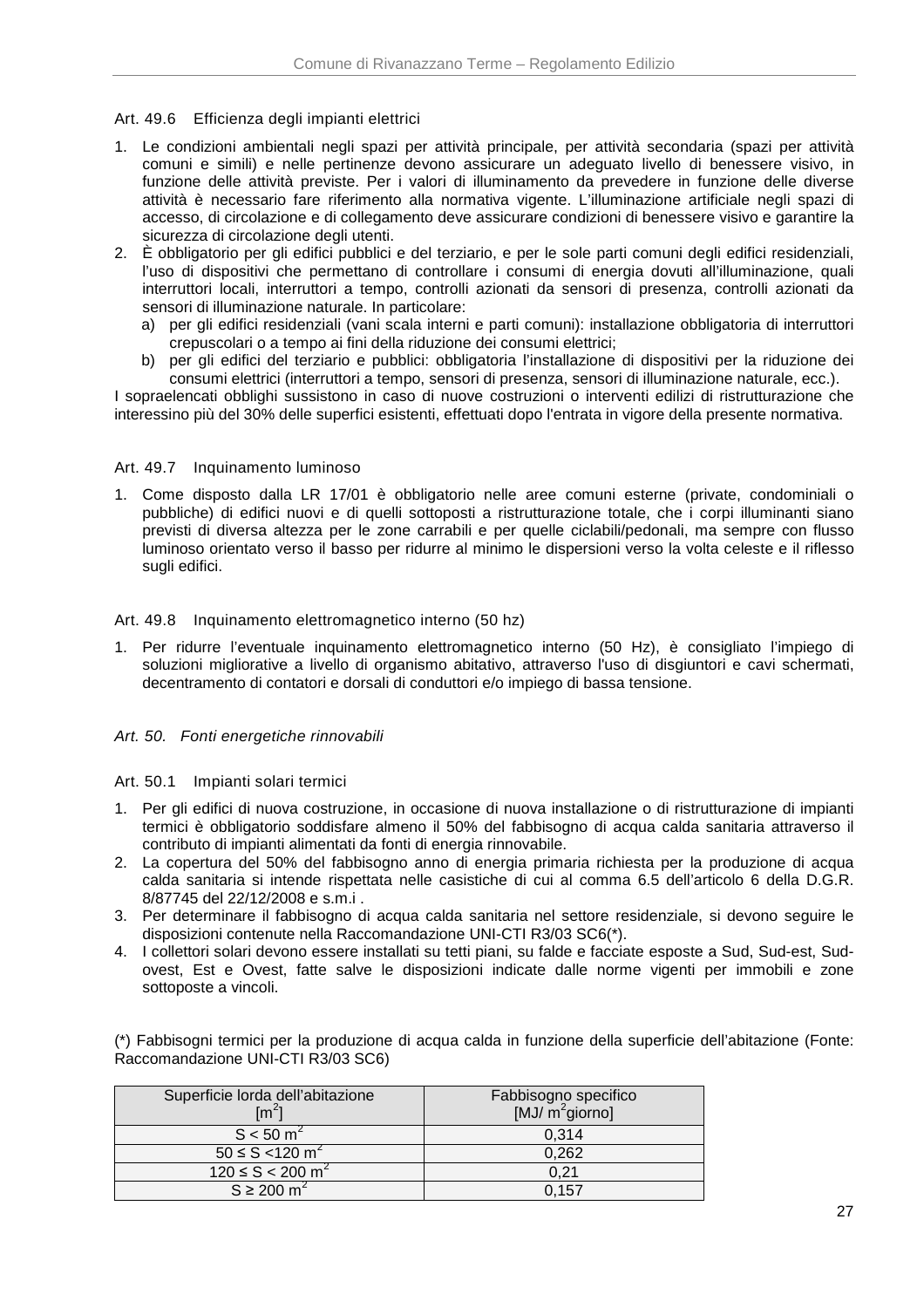- 5. La relazione tecnica di dimensionamento dell'impianto solare e gli elaborati grafici (piante, sezioni, ecc.) che dimostrino le scelte progettuali riguardo l'installazione dei collettori stessi sono parte integrante della documentazione di progetto.
- 6. La copertura del 50% del fabbisogno anno di energia primaria richiesta per la produzione di acqua calda sanitaria di cui al precedente comma 1, si intende rispettata anche nelle casistiche di cui al comma 6.5 dell'articolo 6 della D.G.R. 8/87745 del 22/12/2008 e s.m.i.
- 7. Se l'ubicazione dell'edificio rende impossibile l'installazione di impianti previsti ai precedenti comma 1 e 6, oppure esistano condizioni tali da impedire il loro sfruttamento ottimale, le prescrizioni di cui al precedente comma 1 possono essere omesse se dettagliatamente documentate nella relazione tecnica di cui al precedente al comma 1 dell'Art. 48.6.

### Art. 50.2 Impianti solari fotovoltaici

1. Qualora sussistano condizioni economiche favorevoli (contributi, incentivi, ecc.), è consigliata l'installazione di impianti solari fotovoltaici allacciati alla rete elettrica di distribuzione, per la produzione di energia elettrica.

### Art. 50.3 Predisposizione impianti solari termici e fotovoltaici

1. Nel caso di ristrutturazione di edifici esistenti è consigliata la predisposizione delle opere, riguardanti l'involucro dell'edificio e gli impianti, necessarie a favorire l'installazione di impianti solari termici e impianti solari fotovoltaici e i loro collegamenti agli impianti dei singoli utenti e alle reti. La predisposizione riferita agli impianti solari fotovoltaici è obbligatoria anche per gli edifici nuovi.

### Art. 50.4 Sistemi solari passivi

- 1. Sia nelle nuove costruzioni che nell'esistente le serre e i sistemi passivi per la captazione e lo sfruttamento dell'energia solare non sono computati ai fini volumetrici. Le serre possono essere applicate sui balconi o integrate nell'organismo edilizio, purché rispettino tutte le seguenti condizioni:
	- a) siano approvate preventivamente dalla Commissione per il Paesaggio (L.R. Lombardia 12/05);
	- b) dimostrino, attraverso calcoli energetici che il progettista dovrà allegare al progetto, la loro funzione di riduzione dei consumi di combustibile per riscaldamento invernale, attraverso lo sfruttamento passivo e/o attivo dell'energia solare e/o la funzione di spazio intermedio;
	- c) siano integrate nelle facciate esposte nell'angolo compreso tra sud/est e sud/ovest;
	- d) abbiano una profondità non superiore a 1m;
	- e) i locali retrostanti mantengano il prescritto rapporto aerante;
	- f) sia dotata di opportune schermature e/o dispositivi mobili o rimovibili, per evitare il surriscaldamento estivo;
	- g) il progetto deve valutare il guadagno energetico, tenuto conto dell'irraggiamento solare, calcolato secondo la normativa UNI, su tutta la stagione di riscaldamento. Come guadagno si intende la differenza tra l'energia dispersa in assenza della serra e quella dispersa in presenza della serra;
	- h) la struttura di chiusura deve essere completamente trasparente, fatto salvo l'ingombro della struttura di supporto.

#### Art. 50.5 Impianti di riscaldamento alimentati a biomassa

1. Qualora sussistano le condizioni economiche favorevoli (contributi, incentivi, ecc.) è consigliata l'istallazione di impianti termici alimentati a biomassa (termo caminetti, caldaie alimentate a legno in ciocchi o pellet) per la produzione di calore per il riscaldamento invernale e la produzione di acqua calda sanitaria.

#### Art. 50.6 Sfruttamento dell'energia geotermica

1. Per gli edifici di nuova costruzione e per gli edifici esistenti, in alternativa ai generatori termici tradizionali, si suggeriscono: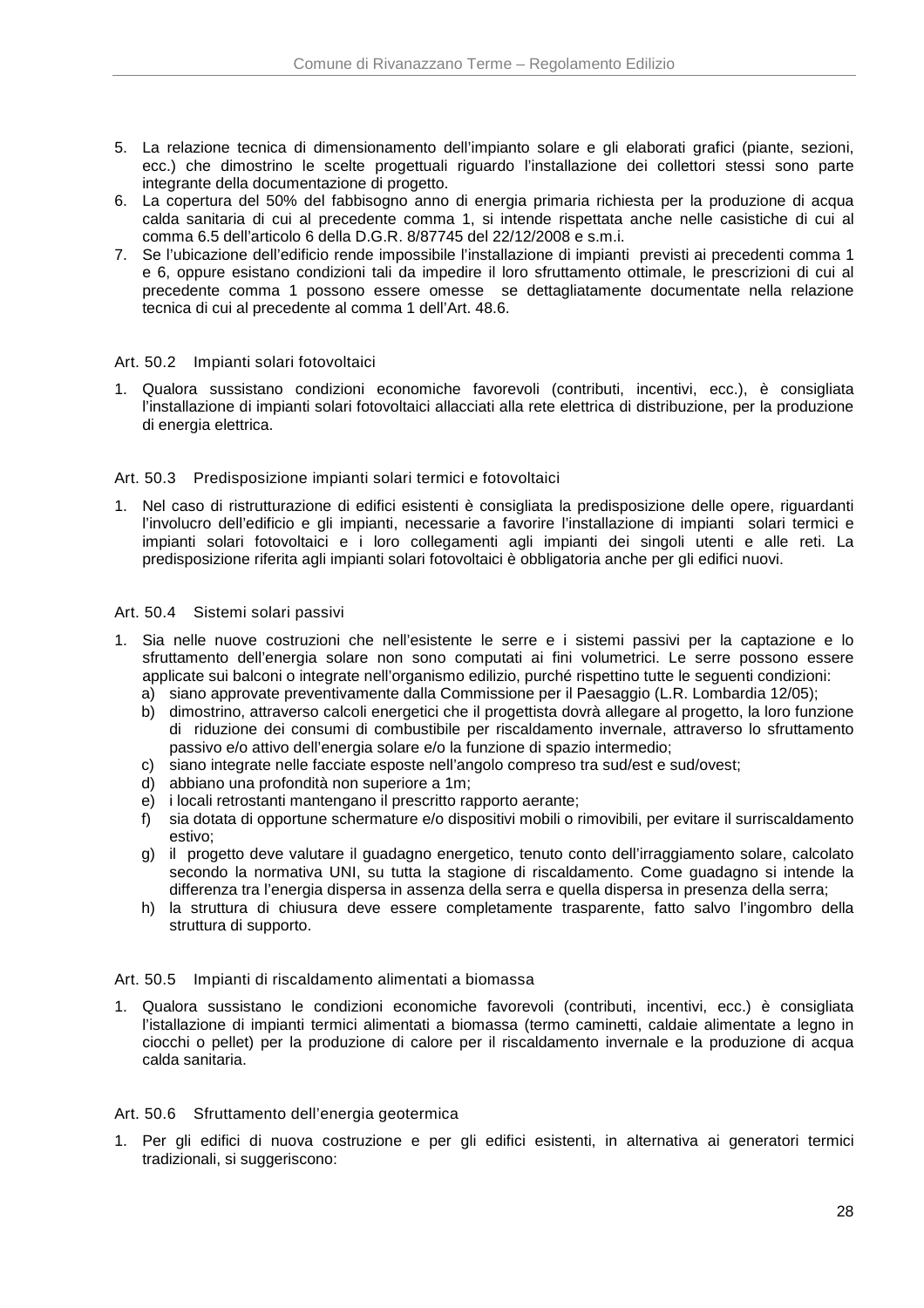- a) l'istallazione di impianti destinati al riscaldamento, collegati a terminali a bassa temperatura, e al raffrescamento, attraverso l'uso di pompe di calore, alimentate con acqua prelevata da corpi idrici superficiali, dalle falde idriche sotterranee o da scarichi idrici;
- b) interventi finalizzati allo sfruttamento della energia geotermica, con funzione di scambiatore di calore, nei casi in cui non sia possibile mettere a contatto i fluidi geotermici direttamente con gli impianti di utilizzazione.

### **Capo VI Altri requisiti di sostenibilità ambientale**

### Art. 51. Contabilizzazione individuale dell'acqua potabile

1. Per edifici di nuova costruzione e per quelli soggetti a demolizione e ricostruzione totale in ristrutturazione è obbligatoria l'installazione di contatori individuali di acqua potabile (uno per unità immobiliare), così da poter garantire che i costi per l'approvvigionamento di acqua potabile, sostenuti dall'immobile, vengano ripartiti in base ai consumi reali effettuati da ogni singolo proprietario o locatario, favorendo comportamenti corretti ed eventuali interventi di razionalizzazione dei consumi.

### Art. 52. Riduzione del consumo di acqua potabile

1. Al fine della riduzione del consumo di acqua potabile, è obbligatoria l'adozione di dispositivi per la regolazione del flusso di acqua dalle cassette di scarico dei servizi igienici, in base alle esigenze specifiche. Le cassette devono essere dotate di un dispositivo comandabile manualmente che consenta la regolazione, prima dello scarico, di almeno due diversi volumi di acqua: il primo compreso tra 7 e 12 litri e il secondo compreso tra 5 e 7 litri. Per gli edifici esistenti il provvedimento si applica nel caso di rifacimento dell'impianto idrico-sanitario.

### Art. 53. Recupero acque piovane

- 1. Al fine della riduzione del consumo di acqua potabile, è consigliato, nelle nuove costruzioni, fatte salve necessità specifiche connesse ad attività produttive con prescrizioni particolari, l'utilizzo delle acque meteoriche, raccolte dalle coperture degli edifici, per l'irrigazione del verde pertinenziale, la pulizia dei cortili e dei passaggi. Le coperture dei tetti devono essere munite, tanto verso il suolo pubblico quanto verso il cortile interno e altri spazi scoperti, di canali di gronda impermeabili, atti a convogliare le acque meteoriche nei pluviali e nel sistema di raccolta per poter essere riutilizzate.
- 2. Gli edifici di nuova costruzione, con una superficie destinata a verde pertinenziale e/o a cortile superiore a 30 m<sup>2</sup>, devono dotarsi di una cisterna per la raccolta delle acque meteoriche, il cui volume deve essere calcolato in funzione dei seguenti parametri: consumo annuo totale di acqua per irrigazione, volume di pioggia captabile all'anno determinato a sua volta dalla superficie di raccolta della copertura, dall'altezza annuale di pioggia, dal coefficiente di deflusso, efficienza del filtro. La cisterna deve essere dotata di un sistema di filtratura per l'acqua in entrata, di uno sfioratore sifonato collegato alla fognatura per gli scarichi su strada per smaltire l'eventuale acqua in eccesso e di un adeguato sistema di pompaggio per fornire l'acqua alla pressione necessaria agli usi suddetti. L'impianto idrico così formato non può essere collegato alla normale rete idrica e le sue bocchette devono essere dotate di dicitura "acqua non potabile", secondo la normativa vigente.

### **TITOLO II – REQUISITI DELLE COSTRUZIONI IN RELAZIONE AL CONTESTO URBANO ED AMBIENTALE**

### **Capo I Accessi, allacci e altre disposizioni riguardanti le relazioni fra spazi pubblici e privati**

#### Art. 54. Accessi e passi carrabili

1. L'accesso dei veicoli alle aree di pertinenza delle costruzioni è consentito tramite passi carrabili, la cui realizzazione deve essere autorizzata, previo assenso dell'Ente proprietario delle strade o degli spazi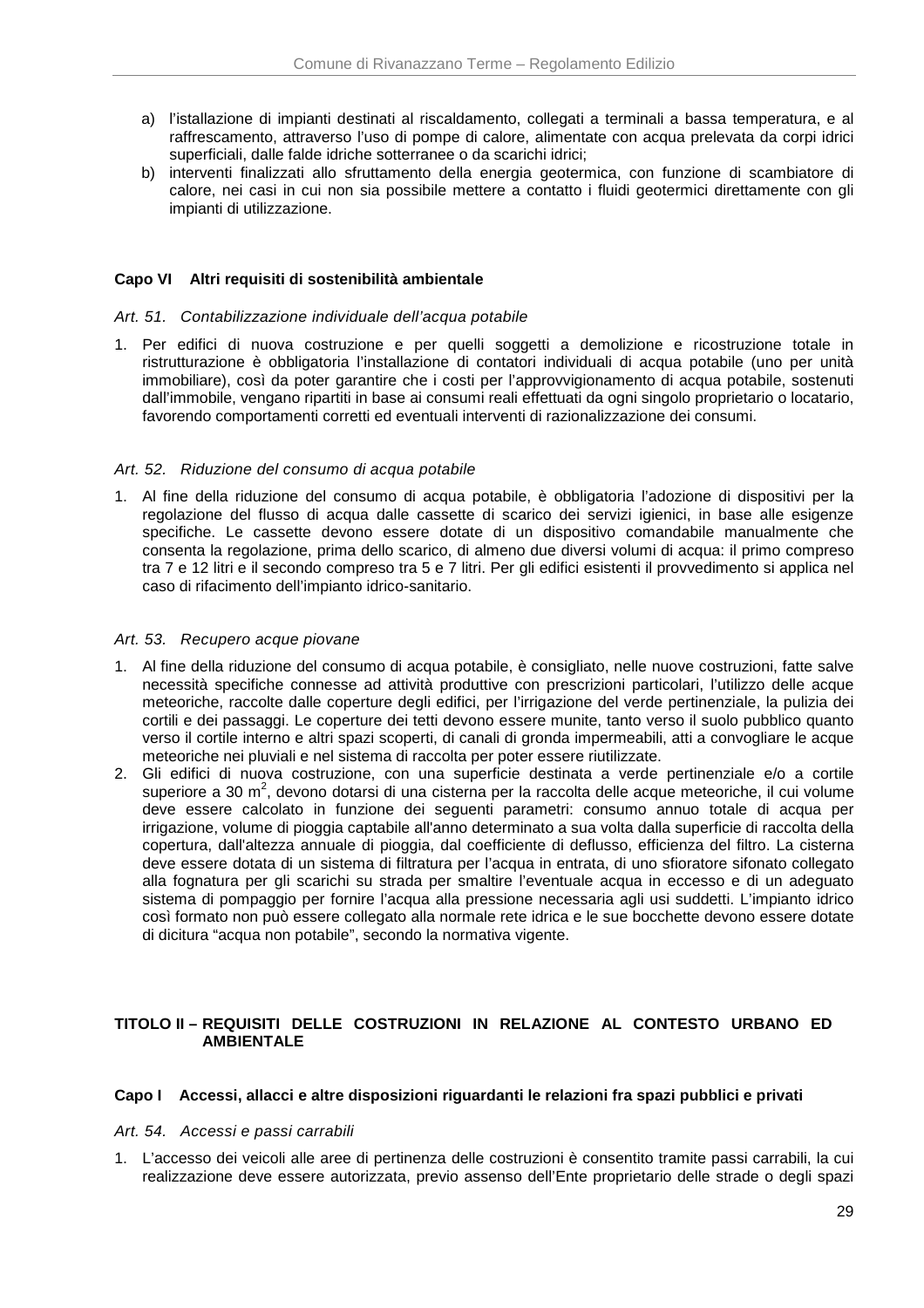da cui si accede, nel rispetto delle disposizioni dettate dal Codice della Strada e dal suo Regolamento di esecuzione e di attuazione.

- 2. Nelle nuove costruzioni residenziali, la larghezza del passo carrabile non deve essere inferiore a mt. 4,00.
- 3. Nelle nuove costruzioni, al fine di consentire la fermata dell'autovettura nell'attesa dell'apertura del cancello senza ingombrare lo spazio pubblico, la distanza minima tra i cancelli di accesso agli spazi di pertinenza e la carreggiata o tra quest'ultima e la rampa di collegamento a spazi interrati o comunque situati a livello inferiore a quello di accesso, deve essere non inferiore a mt. 5,00. Se interessante manufatti di tipo industriale, artigianale o commerciale tale distanza non dovrà essere inferiore a mt. 6,50. Nel caso in cui non sia possibile l'arretramento, i cancelli devono essere realizzati secondo quanto previsto al comma 5 e dotati di apertura motorizzata a radiocomando.
- 4. I cancelli pedonali e carrabili inseriti nelle recinzioni devono aprirsi all'interno della proprietà.
- 5. I cancelli a movimento motorizzati devono essere dotati di dispositivi di segnalazione luminosa nonché di blocco sia meccanico che mediante appositi sensori, al fine di garantire la sicurezza degli utenti e dei passanti.

### Art. 55. Allacciamento alle reti fognarie

- 1. Per ogni tipo di intervento edilizio occorre far riferimento ai seguenti principi ed alle conseguenti prescrizioni.
- 2. Il territorio comunale è suddiviso in zone servite da fognatura e in zone non servite di fognatura.
- 3. La rete fognaria è suddivisa di norma in fognatura separata, per acque nere e per acque bianche o meteoriche.
- 4. Le fognature "nere" sono destinate a tutte le acque comunque usate.
- 5. Le fognature "bianche" sono destinate alle acque meteoriche o piovane.
- 6. Le fognature "miste" sono destinate ad acque nere e acque bianche convogliate in un unica tubazione.
- 7. Per ogni tipo di intervento occorre definire la situazione degli scarichi in funzione della tubazione comunale o consortile esistente. Tutti gli scarichi devono essere autorizzati, con le seguenti modalità: a. Nella zone servite di fognatura tutti gli immobili, nuovi od esistenti, devono convogliare le acque di scarico, comunque usate, nella rete fognaria, per acque nere o miste, indipendentemente da qualsiasi intervento edilizio e con preventiva richiesta del permesso di allacciamento, da presentare con istanza a parte.

b. Nelle zone non servite di fognatura per gli scarichi degli immobili nuovi od esistenti si applicano le disposizioni delle leggi vigenti e in particolare il Regolamento Regione Lombardia del 24 marzo e il D.Lgs. 152/06.

- 8. Prima dell'allacciamento alla pubblica rete fognaria è obbligatorio predisporre appositi pozzetti di ispezione sifonati fatto salvo il rispetto delle indicazioni e prescrizioni dettate dagli Enti proprietari e gestori.
- 9. E' vietato scaricare su suolo pubblico le acque meteoriche provenienti da insediamenti privati.
- 10. Il piano di cortile di nuovi fabbricati dovrà essere realizzato ad una quota tale da evitare il riflusso delle acque meteoriche dalle strade all'interno delle private proprietà, evitando tassativamente di realizzare livelli di piano terreno posti ad una quota inferiore al piano stradale di accesso.

#### Art. 56. Occupazione degli spazi pubblici

- 1. Chiunque intenda occupare porzioni di suolo pubblico per attività temporanee o depositi, deve preventivamente chiedere il rilascio di specifica concessione, indicando l'uso, la superficie che intende occupare e le opere che intende eseguire, in ottemperanza a quanto stabilito nell'apposito regolamento.
- 2. Ferme restando le disposizioni di carattere tributario, il rilascio della concessione è subordinato alla corresponsione di un canone per l'uso, ed al versamento di un deposito cauzionale per la rimessa in pristino del suolo.

#### Art. 57. Disciplina d'uso del sottosuolo

- 1. L'uso degli spazi di sottosuolo per finalità pubbliche avviene, nel rispetto della Direttiva della Presidenza del Consiglio dei Ministri 3 marzo 1999.
- 2. Per uso degli spazi di sottosuolo per finalità pubbliche deve intendersi l'utilizzo del sottosuolo per i sottoservizi impiantistici, i locali tecnici, la realizzazione di sottopassaggi pedonali o veicolari, la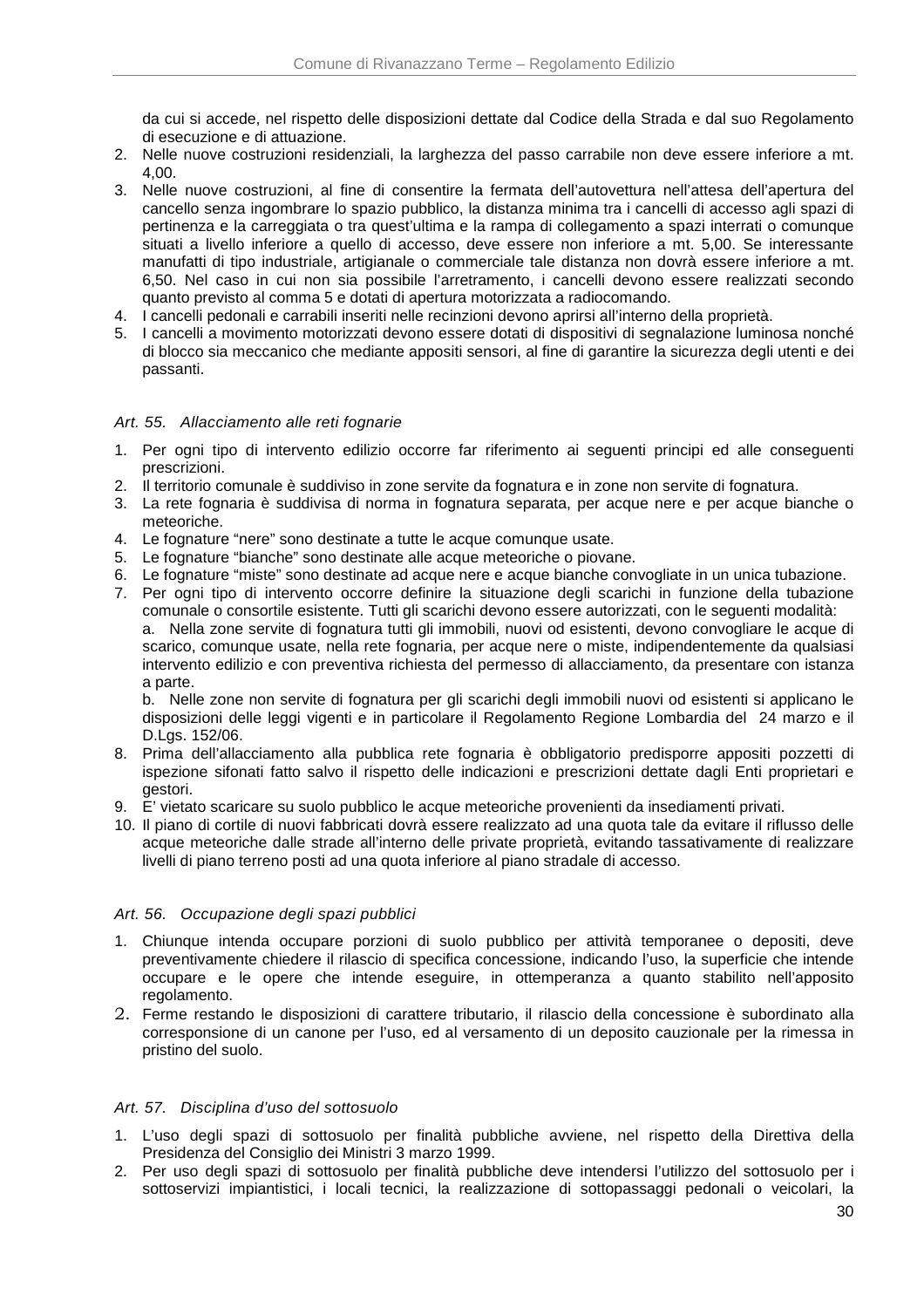realizzazione di spazi pubblici con finalità commerciali, la realizzazione di autoparcheggi interrati, la realizzazione di reti di viabilità, la realizzazione di reti di trasporto pubblico.

- 3. Gli spazi del sottosuolo dovranno essere:
	- a) ventilati anche a mezzo di prese d'aria e/o intercapedini adeguatamente protette;
	- b) illuminati artificialmente e/o naturalmente;
	- c) identificati nel soprassuolo con idonea segnaletica;

d) conformi alla normativa per il superamento delle barriere architettoniche e a quella relativa a misure di sicurezza dei sistemi antincendio.

- 4. Ogni nuovo intervento deve essere compatibile con i futuri sviluppi della occupazione del suolo e non deve costituire elemento di possibile limitazione futura.
- 5. Il Comune ha la facoltà di prescrivere i criteri tecnici da osservare per la esecuzione di manufatti e di definire le linee programmatiche per l'utilizzo degli spazi di sottosuolo a cui devono uniformarsi i privati ed i soggetti pubblici interessati.

### Art. 58. Volumi tecnici ed impiantistici

- 1. I volumi tecnici impiantistici (cabine elettriche, stazioni di pompaggio, stazioni di decompressione del gas, ecc.), da costruirsi fuori o entro terra, devono risultare compatibili con le caratteristiche del contesto in cui si collocano.
- 2. La realizzazione di manufatti tecnici ed impiantistici è subordinata all'ottenimento di idoneo titolo abilitativo di natura edilizia.
- 3. I volumi tecnici impiantistici non sono computati ai fini della verifica degli indici volumetrici e dovranno rispettare unicamente le distanze previste dal codice civile. In particolare le cabine di trasformazione per l'alimentazione della rete di distribuzione all'utenza, gli spazi anche coperti destinati al posizionamento di cassonetti o simili per la raccolta differenziata dei rifiuti, possono trovare collocazione all'interno di qualsiasi zona di PGT (anche nelle zone di rispetto stradale), fatte salve specifiche e diverse disposizioni contenute nel PGT medesimo.
- 4. Sono comunque sempre fatte salve le norme del codice della strada e di tipo paesaggistico ambientale.
- 5. Al fine di non arrecare pregiudizio ai contesti in cui si collocano, le stazioni di pompaggio e di decompressione del gas possono essere realizzate anche in sottosuolo, prevedendo comunque le necessarie aperture per consentirne la facile ispezione.

### Art. 59. Allineamenti

- 1. Ferma restando la disciplina delle distanze minime tra edifici o dalle strade, stabilite dalle N.T.A. del PGT, o in mancanza dal Codice Civile, nonché dal Codice della Strada, può essere imposta in sede di provvedimento amministrativo, una distanza maggiore al fine di realizzare allineamenti con edifici preesistenti.
- 2. Tali disposizioni, valide per le edificazioni a confine sul fronte pubblico, devono essere estese anche ai fronti interni qualora prospettino su spazi pubblici o privati di uso pubblico interessati da percorsi pedonali.

### Art. 60. Sporgenze e aggetti

- 1. Al fine di non intralciare la mobilità pedonale e veicolare, le fronti degli edifici prospettanti su pubblici passaggi o comunque su percorsi di uso comune (anche se di proprietà privata) non devono presentare aggetti maggiori di cm. 10 al di sotto della quota di mt. 4,00, misurata a partire dal piano di calpestio del pubblico passaggio (anche in mancanza di marciapiede).
- 2. La predetta disciplina si applica anche per le parti mobili degli infissi e per qualsiasi aggetto (anche se provvisorio o stagionale) di qualunque materiale esso sia costituito.
- 3. Balconi a sbalzo, pensiline e bowindows debbono essere posti ad un'altezza minima di mt. 4,00 dall'eventuale marciapiede rialzato ed essere contenuti entro la proiezione dello stesso; nel caso non esista marciapiede o lo stesso non sia rialzato, l'altezza minima è di mt. 5,00 dalla quota stradale o dal percorso pedonale.
- 4. Balconi, pensiline e bowindows non debbono mai sporgersi sul suolo pubblico oltre mt. 1,80 e non debbono comunque mai superare la larghezza dell'eventuale marciapiede.
- 5. Sono vietate porte battenti o persiane che si aprono verso l'esterno su pubblici passaggi su percorsi di uso comune a quota inferiore a mt. 3,5.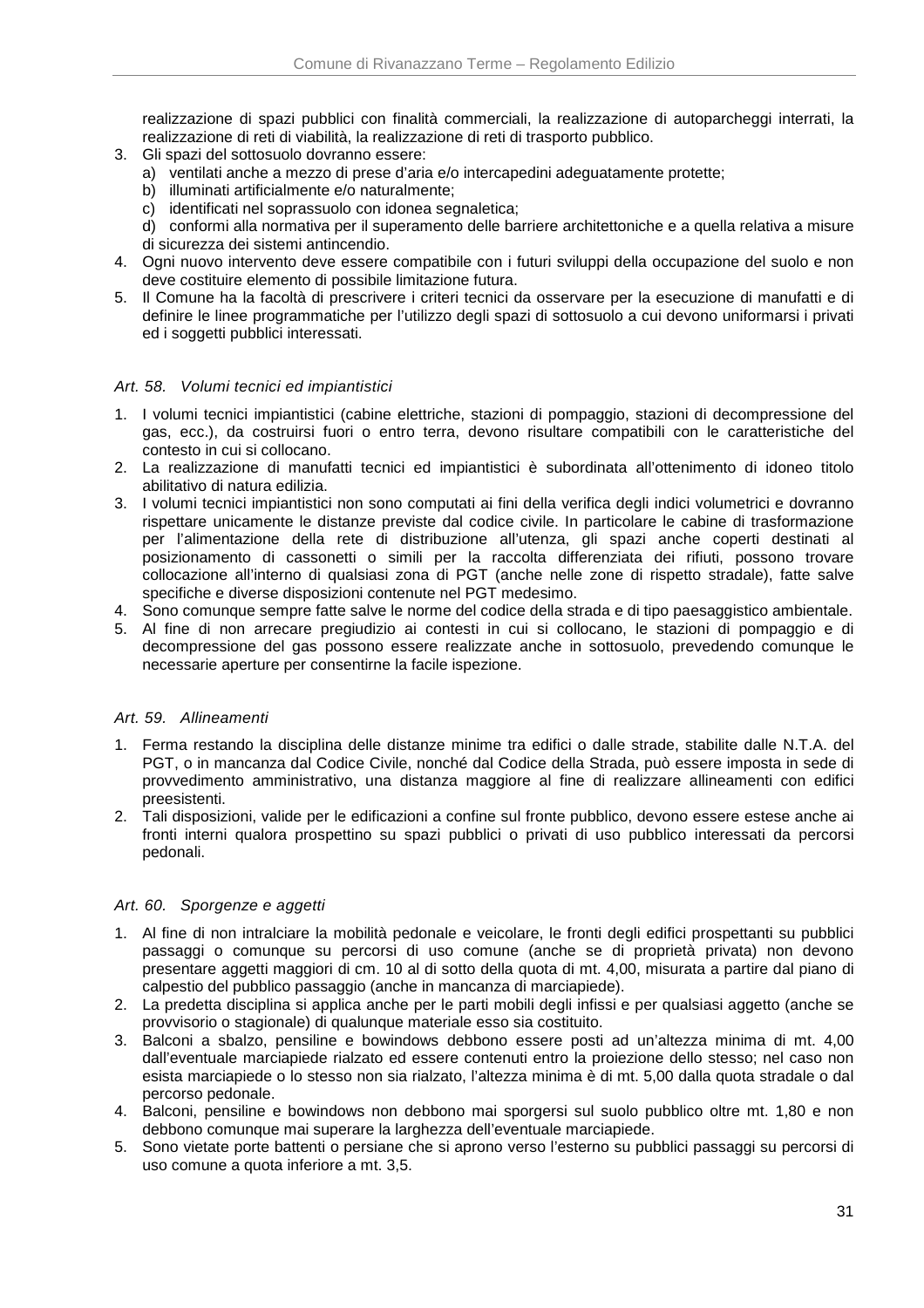### Art. 61. Portici e gallerie

- 1. Le pavimentazioni di marciapiedi, portici, gallerie e pubblici passaggi, anche di proprietà privata, devono essere eseguite con materiale resistente ed antisdrucciolevole, riconosciuto idoneo dall'autorità comunale e, nel caso di proprietà privata, essere mantenute a cura e spese dei proprietari.
- 2. Nel centro storico e nelle zone sottoposte a vincolo culturale e/o paesaggistico, i materiali e le forme della pavimentazione devono essere scelti nel rispetto delle caratteristiche dei luoghi.
- 3. La costruzione dei portici destinati al pubblico transito e fronteggianti vie o spazi pubblici o di uso pubblico e inseriti in edifici di nuova costruzione o oggetto di ristrutturazione, deve essere relazionata alle caratteristiche della strada e/o alla fisionomia dell'ambiente circostante, nonché in riferimento alle previsioni di PGT.
- 4. Il portico o la galleria, devono essere architettonicamente dimensionati in rapporto alle altre parti dell'edificio, assicurando altresì il collegamento di tutti i loro elementi con quelli dei portici o delle gallerie contigui o vicini.
- 5. I porticati aperti al pubblico transito, devono essere illuminati da fonti luminose artificiali.
- 6. Se trattasi di porticati aperti a pubblico transito, pur se realizzati su area privata, si devono prevedere delle intercapedini, tali da convogliare le acque piovane in fognatura, al fine di escludere la formazione di umidità nelle murature degli edifici.

### Art. 62. Recinzioni

- 1. I muri di recinzione, le recinzioni ad inferriate o a rete e i cancelli esposti in tutto o in parte alla pubblica vista, debbono presentare un aspetto decoroso.
- 2. Le recinzioni non devono ostacolare la visibilità o pregiudicare la sicurezza della circolazione. Col provvedimento abilitativo di natura edilizia, possono essere dettate prescrizioni al fine di garantire sicurezza e visibilità alla circolazione stradale o di rispettare il contorno ambientale.
- 3. Le recinzioni verso spazi pubblici e tra proprietà diverse, salvo diverse indicazioni previste dalle NTA del PGT vigente, devono essere realizzate a giorno con zoccolo avente altezza non superiore a m. 0,50 e sovrastante cancellata in materiale metallico, avente altezza non superiore a m. 1,50. Nelle recinzioni sono ammessi elementi verticali di chiusura, oltre l'altezza dello zoccolo, a condizione che la superficie aperta sia almeno pari al 70% dell'area ideale della recinzione, misurata dallo zoccolo all'estradosso del più alto elemento verticale.
- 4. Le recinzioni tra le proprietà diverse possono anche essere realizzate:
	- a) con cancellata in materiale metallico;
	- b) con reti e siepi.

c) con muro pieno di altezza non superiore a m 1,80 se realizzate con finiture decorose quali: c.a. a vista, intonaco tinteggiato, pietra/mattoni lavorati faccia a vista e altre tipologie ammesse previo insindacabile parere della Commissione del Paesaggio.

5. L'altezza massima delle recinzioni non potrà comunque superare i mt. 2,00 nel caso in cui queste siano realizzate verso fronte strada. L'altezza massima delle recinzioni non tiene conto di eventuali dislivelli tra la strada e la proprietà (o tra due proprietà) e pertanto l'altezza della recinzione verrà sempre conteggiata a partire dalla quota più alta tra le due esistenti. Per quanto possibile, le recinzioni devono essere allineate con quelle limitrofe, al fine di mantenere calibri stradali costanti e unità compositiva dei fronti.

A puro titolo esemplificativo viene fornito il seguente schema tipo da adottarsi in caso di realizzazioni di recinzione con muretto a gradoni in zone collinari e/o comunque aventi presenze di dislivelli:



**ESEMPIO DI RECINZIONE IN** CORRISPONDENZA DI STRADE IN PENDENZA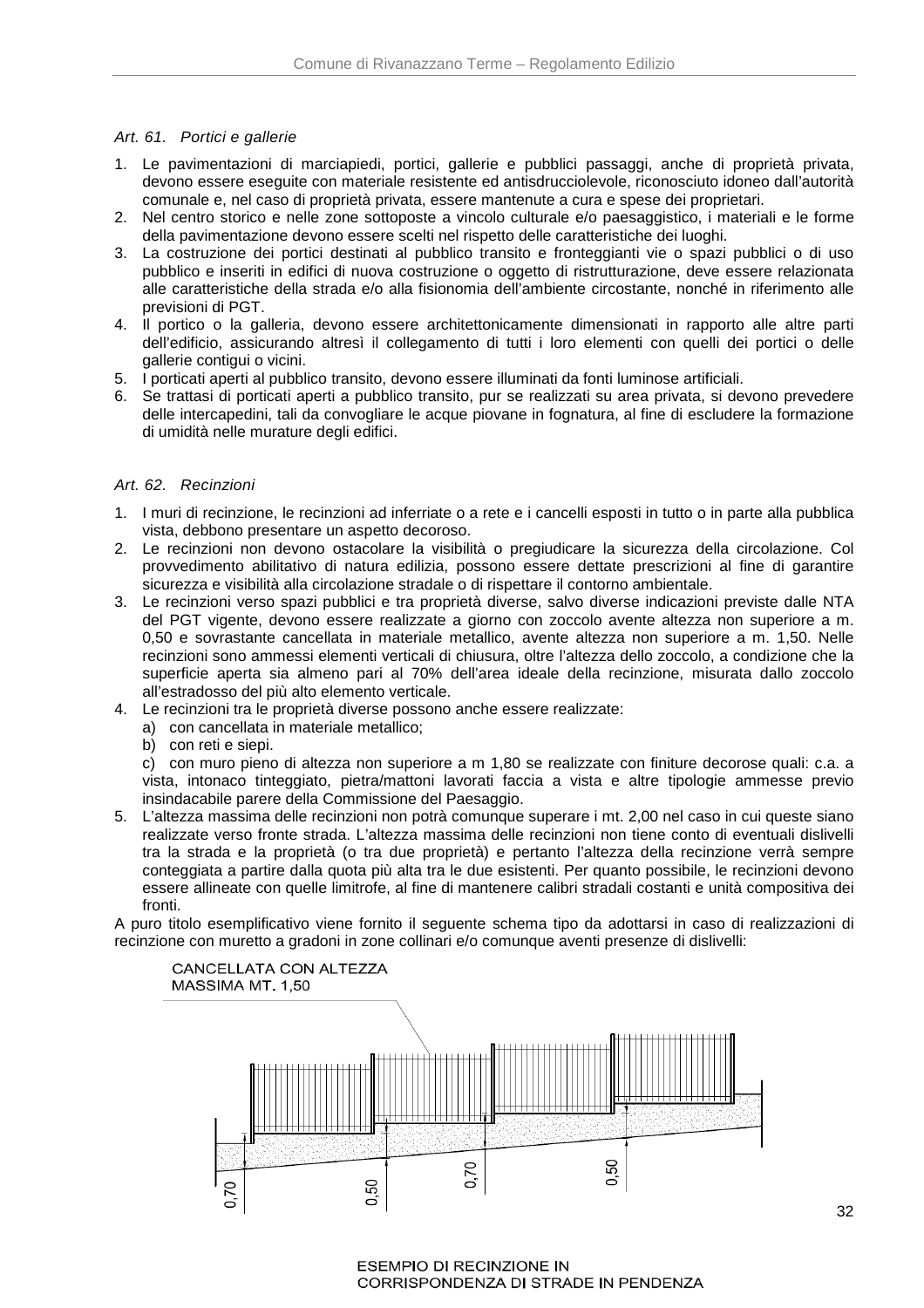6. A parziale deroga di quanto sopra stabilito, gli interventi di rifacimento di muri di recinzione interessanti ambiti storici (cortine storiche) dovranno essere realizzati in armonia e nel rispetto degli elementi architettonici e tipologici dei luoghi medesimi.

## Art. 63. Insegne e mezzi pubblicitari

- 1. L'installazione di insegne e mezzi pubblicitari nelle aree adiacenti alla viabilità non dovrà essere in contrasto con i disposti del Codice della Strada e del relativo Regolamento di esecuzione e attuazione.
- 2. L'illuminazione delle insegne deve, essere realizzata nel rispetto del Regolamento integrativo ai criteri della L.R. 17/00.
- 3. Non è soggetto a provvedimento abilitativo l'utilizzo di pareti di manufatti privati, non prospicienti o visibili da strade o altri spazi pubblici, per apporre targhe piastrine, tabelle, cartelli, orologi, lapidi purché il manufatto non sia soggetto a vincolo ai sensi del D.Lgs. 42/04.

### Art. 64. Chioschi, cabine telefoniche, edicole

- 1. Chioschi, cabine telefoniche, edicole situate su spazi pubblici o aperti al pubblico, anche se di tipo precario e provvisorio, devono corrispondere a criteri di decoro urbano e di armonizzazione con l'ambiente circostante e non devono rappresentare ostacolo alla circolazione, fatte salve le norme del Codice della Strada e relativo Regolamento di esecuzione e di attuazione.
- 2. Chioschi, cabine telefoniche ed edicole debbono sempre essere posizionati e realizzati a seguito di esplicito provvedimento di assenso e, per quanto riguarda i chioschi e le edicole, previo versamento di un contributo di costruzione come determinato applicando le tariffe previste per i fabbricati di tipo commerciale.
- 3. In caso di occupazione di suolo pubblico è dovuto in ogni caso il relativo canone di occupazione.
- 4. I manufatti di cui sopra non dovranno costituire barriera architettonica e dovranno essere rispettosi delle normative sull'abbattimento delle stesse.

### Art. 65. Toponomastica e segnaletica

- 1. E' riservata all'Amministrazione la potestà di applicare e mantenere, sulle pareti di manufatti privati, prospicienti o visibili da strade o altri spazi pubblici, targhe di toponomastica urbana, targhe direzionali o altri mezzi di segnaletica stradale, orologi, lapidi commemorative.
- 2. Le indicazioni relative alla presenza di servizi devono essere conformate ai modelli definiti dal Comune. In assenza di tali indicazioni valgono le disposizioni previste a tale proposito (dimensionali, compositive e per i materiali) dal Codice della strada e relativo Regolamento d'esecuzione.

### Art. 66. Numeri civici

- 1. I numeri civici ed eventuali loro subalterni vengono assegnati dal competente ufficio del Comune, e devono essere apposti, a spese dei proprietari dei fabbricati, in corrispondenza degli accessi pedonali da aree pubbliche.
- 2. Il numero civico deve essere collocato a fianco dell'accesso e deve essere mantenuto perfettamente visibile e leggibile a cura del possessore dell'immobile.
- 3. Le eventuali variazioni della numerazione civica, sono notificate al proprietario dell'immobile interessato e sono attuate a spese dello stesso.
- 4. E' fatto obbligo per il proprietario di ripristinare il numero civico qualora esso sia stato danneggiato o divenuto poco leggibile.

### **Capo II Norme sul decoro ambientale**

### Art. 67. Decoro delle costruzioni

1. Le nuove costruzioni devono essere adeguate alle condizioni climatiche e devono rispettare gli aspetti storico ambientali e culturali dei contesti in cui si inseriscono.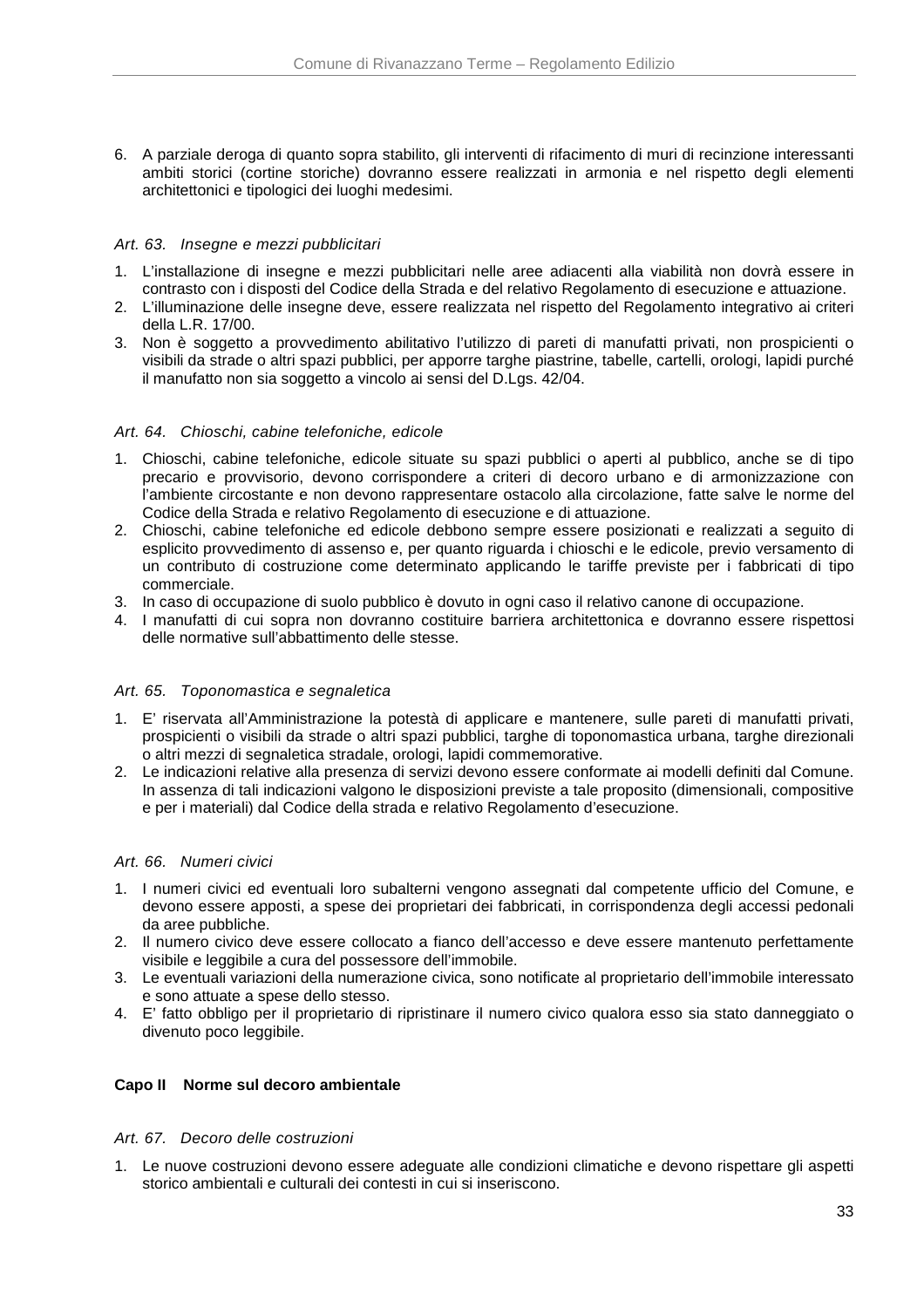- 2. Le pareti perimetrali degli edifici nuovi od oggetto di recupero, devono essere eseguite con materiali e finiture di ottime qualità, atti a resistere agli agenti atmosferici.
- 3. Il progetto edilizio va corredato dal progetto di sistemazione delle aree esterne comprendenti le superfici pavimentate, le superfici filtranti, gli impianti tecnologici sotterranei ed esterni, l'arredo e l'illuminazione.
- 4. Qualora, a seguito di demolizione o di interruzione di lavori, parti di edifici visibili da luoghi aperti al pubblico arrechino pregiudizio al contesto circostante, può essere imposta ai proprietari la loro sistemazione.
- 5. Qualora l'aspetto esteriore delle facciate degli edifici che fronteggiano gli spazi pubblici presentino un aspetto indecoroso, con provvedimento motivato può esserne ordinato il rifacimento totale o parziale, fissando un congruo termine per l'esecuzione.

### Art. 68. Disciplina del colore

- 1. Per alcune parti aventi particolari valenze sotto il profilo storico/tipologico/paesaggistico e ambientale del territorio comunale è stato redatto uno studio particolareggiato del colore che viene allegato come appendice "A" al presente regolamento a farne parte integrante e sostanziale ed a cui andrà fatto specifico riferimento per quanto riguarda interventi ricadenti nelle zone in esso normate.
- 2. Le tinteggiature, gli intonaci e i diversi materiali di rivestimento, devono presentare un insieme estetico ed armonico lungo tutta l'estensione della facciata dell'edificio.
- 3. Le parti in pietra (portali, balconi, scale, ecc.) presenti negli edifici e che rappresentano elementi documentali di significato storico o/e architettonico vanno conservate allo stato originario e i necessari interventi manutentivi non devono prevedere nessun tipo di tinteggiatura.
- 4. Le operazioni di tinteggiatura degli edifici non devono arrecare pregiudizio alle decorazioni, ai bassi e alti rilievi, ai fregi ecc. esistenti sulle facciate.
- 5. È assolutamente vietato porre in essere degli interventi che rechino pregiudizio ad elementi architettonici esistenti sulle facciate e che ne impoveriscano l'importanza.
- 6. Il colore delle facciate deve rapportarsi armonicamente con le tinte delle facciate degli edifici adiacenti e circostanti, ferme restando le disposizioni di carattere paesistico contenute nelle Norme Tecniche di Attuazione del Piano delle Regole del vigente PGT.

### Art. 69. Requisiti specifici dei materiali di finitura entro gli ambiti storici

- 1. Nei nuclei urbani e agricoli di antica formazione e relativamente ai singoli edifici di interesse storicotipologico così come individuati PGT vigente si dovrà prestare particolare attenzione all'uso di materiali, tecniche costruttive, cromatismi conformi ala tradizione locale e più in generale alle specifiche disposizioni contenute nella Parte III "Disciplina Paesistica" delle Norme Tecniche di Attuazione del Piano delle Regole del vigente PGT.
- 2. Le presenti disposizioni, sono da intendersi integrative alla disciplina dettata dalle NTA del PGT vigente quando non in contrasto con le medesime nonché con quelle dettate dallo studio particolareggiato del colore che viene allegato come appendice "A" al presente regolamento a farne parte integrante e sostanziale ed a cui andrà fatto specifico riferimento per quanto riguarda interventi ricadenti nelle zone in esso normate . Espressa deroga all'applicazione delle seguenti norme potrà essere richiesta per opere inerenti edifici che non presentano le caratteristiche tipiche degli insediamenti del centro storico.
- 3. La deroga dovrà essere motivatamente richiesta prima dell'esecuzione di ciascun intervento e potrà essere concessa dal Responsabile del procedimento unicamente previo parere favorevole della Commissione del Paesaggio.
- 4. Tutti gli interventi di tinteggiatura e manutenzione delle facciate dovranno essere estesi all'intero fabbricato per le parti visibili anche parzialmente dalla pubblica via o in generale da luoghi pubblici comunque qualificabili.
- 5. Eccezionalmente ed a seguito di parere espresso dalla Commissione Ambiente Comunale, la colorazione di una facciata appartenente a più proprietari potrà essere eseguita anche parzialmente, ma solo per parti architettonicamente definite (partiture verticali) e sulla base, comunque, di un progetto di sistemazione esteso a tutta la facciata.
- 6. La Commissione del Paesaggio, approvando l'intervento richiesto, determina la soluzione cromatica che dovrà essere adottata per tutti gli interventi successivi di manutenzione ordinaria, straordinaria e di risanamento conservativo da effettuarsi sul medesimo immobile.
- 7. Il criterio generale da seguire è quello del ripristino dei colori originari dell'edificio.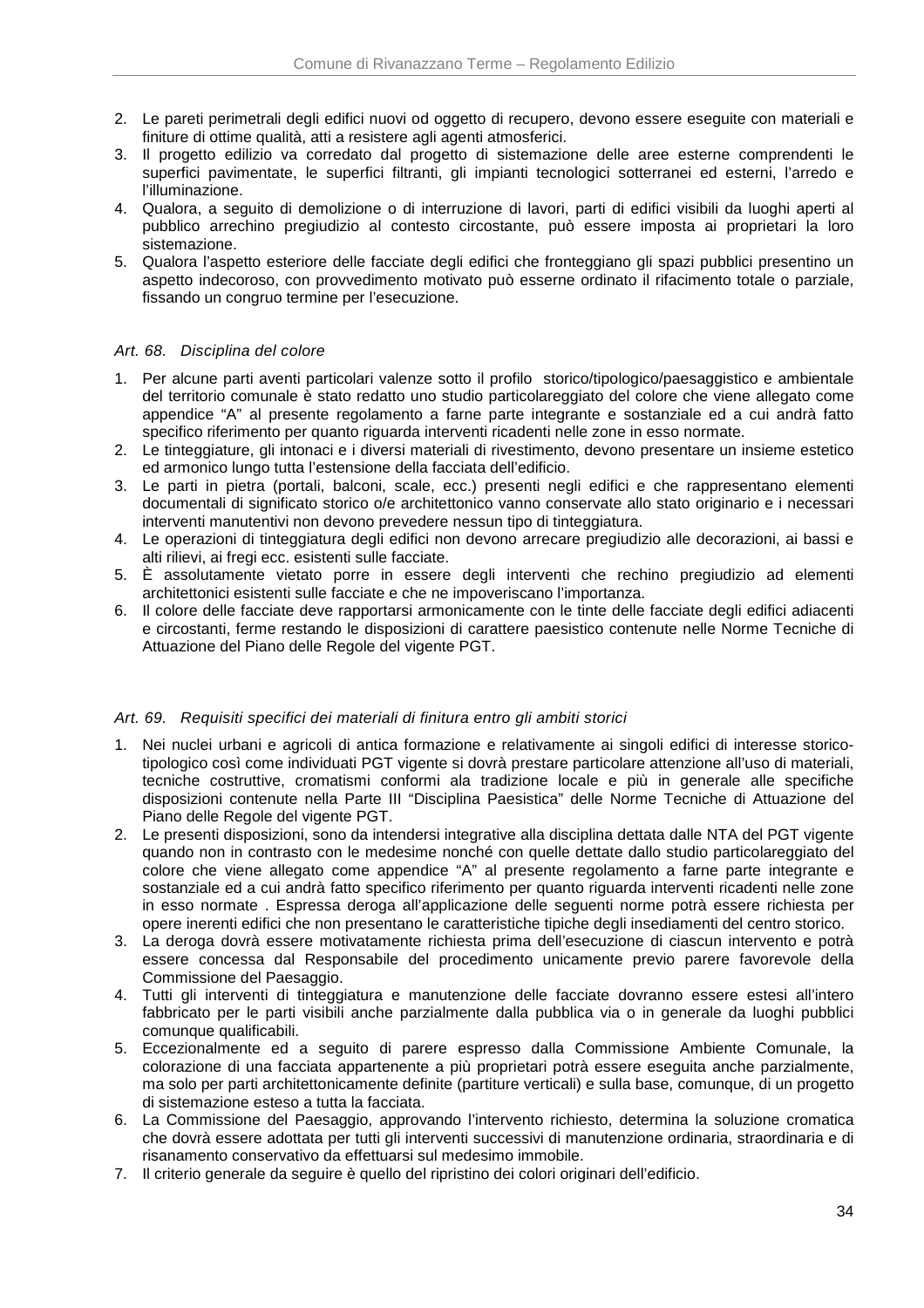8. Qualora non sia reperibile alcuna indicazione certa del colore originario e questo non sia ritenuto idoneo, si adotteranno i seguenti criteri:

– nel caso di un edificio riconducibile ad un'epoca, uno stile architettonico o ad un contesto ambientale specifico e caratterizzato, si adotteranno soluzioni cromatiche ricorrenti in edifici aventi analoghe caratteristiche rilevate in ambito storicamente omogeneo e adiacente;

– in generale, la colorazione dovrà assecondare la composizione delle facciate, conferire loro il massimo di visibilità e distinzione, separarne gli elementi distinguendo le parti portanti (reali o fittizie) da quelle portate, gli ornati dai fondi.

- 9. In generale, comunque, dovranno essere mantenuti allo stato naturale gli elementi costruttivi e decorativi in materiali a vista quali laterizi, pietra, legno, cementi ed intonaci decorativi, ecc.
- 10. Questi elementi dovranno prioritariamente essere puliti e non tinteggiati, se necessario ripristinati allo stato originale e protetti con specifici trattamenti.
- 11. I colori proposti dovranno accordarsi con le tonalità dominanti della quinta architettonica, della strada e del contesto urbano cui appartiene l'edificio, e in ogni caso dovranno essere approvati dalla competente Commissione del Paesaggio.
- 12. MATERIALI E TECNICHE

Unitamente all'aspetto cromatico, si deve fare attenzione anche agli effetti di "grana" e di uniformità dei materiali e delle tecniche adottate, con riferimento alle caratteristiche tipologiche e stilistiche dell'edificio.

Sono comunque da ritenersi tassativamente vietati gli intonaci plastici, in particolare nella stesura bucciata e graffiata.

13. DECORAZIONI E FREGI

Gli affreschi, i graffiti, le modanature ed in genere le decorazioni, in rilievo o meno, dovranno essere puliti, restaurati e lasciati a vista.

14. LAPIDI E TARGHE

Lapidi, targhe ed iscrizioni di antica data presenti sulle facciate dovranno essere mantenute in sito, pulite e lasciate a vista, eventualmente restaurate e protette con prodotti trasparenti specifici.

Le nuove targhe pubblicitarie dovranno essere consone ai caratteri ed agli elementi architettonici dell'edificio ed essere collocate in posizione non dominante rispetto all'edificio (per es. balconi, tetti, ecc.) e su parti architettoniche significative delle facciate.

15. BASAMENTI E ZOCCOLATURE

I basamenti in bugnato dovranno essere mantenuti o ricostituiti come in origine. Ove non preesistenti, potranno essere realizzati secondo foggia e materiali consoni al carattere architettonico dell'edificio. Analogamente dovranno essere trattate le zoccolature a piè di facciata che, se di nuova esecuzione, dovranno essere realizzate con materiali tipici quali il semplice intonaco grasso, strollato e lisciato, oppure lastroni di pietra di grandi dimensioni a "spacco", "piano sega" o "bocciardati" posati verticalmente. In ogni caso, i materiali e l'altezza dello zoccolo andranno scelti in armonia con il carattere architettonico dell'edificio e del suo intorno.

16. CONDUTTURE ESTERNE

Nell'occasione di interventi di manutenzione e ritinteggiatura, le condutture ed i cavi esterni collocati in vista sulle facciate degli edifici dovranno, per quanto possibile, essere rimossi ed installati sotto traccia o collocati in posizioni il più possibile armonizzate con la composizione della facciata e trattati al pari di canali e pluviali.

17. SERRAMENTI

I serramenti e le serrature di porte e finestre dovranno, per quanto possibile, conservare i caratteri dell'epoca originaria dell'edificio, escludendo comunque colori e moduli costruttivi estranei al carattere dell'edificio; di norma saranno contenuti nella luce del vano murario, assecondandone la forma, e saranno uniformati per l'intero edificio o, per quanto meno, per ciascun prospetto, curando l'assialità delle partiture.

18. CONTORNI

I contorni di finestre, le soglie, i davanzali, ecc., dovranno restare quelli originari o, se sostituiti, rifatti con materiali e foggia uguali ai precedenti. Ove inesistenti (ad es. edifici rurali), potranno essere posati scegliendo, per analogia con edifici simili, materiali e fogge comunemente utilizzati (ad es. serizzo, granito, graniglia o semplice contorno in rilevato di intonaco chiaro).

19. BALCONI E LOGGE

I balconi, i ballatoi e le logge nonché le relative ringhiere o balaustre di protezione, dovranno rimanere quelle originarie ed essere consolidate e restaurate, o se sostituite, rifatte con materiale e foggia similari. Le logge e porticati potranno essere tamponati con vetrate secondo le modalità illustrate.

E' ammessa la creazione di nuovi affacci a mezzo di parapetti posti in luce alle portefinestre o la costruzione di "poggioli" in pietra secondo le tipologie originarie, di ridotte dimensioni.

20. GRONDE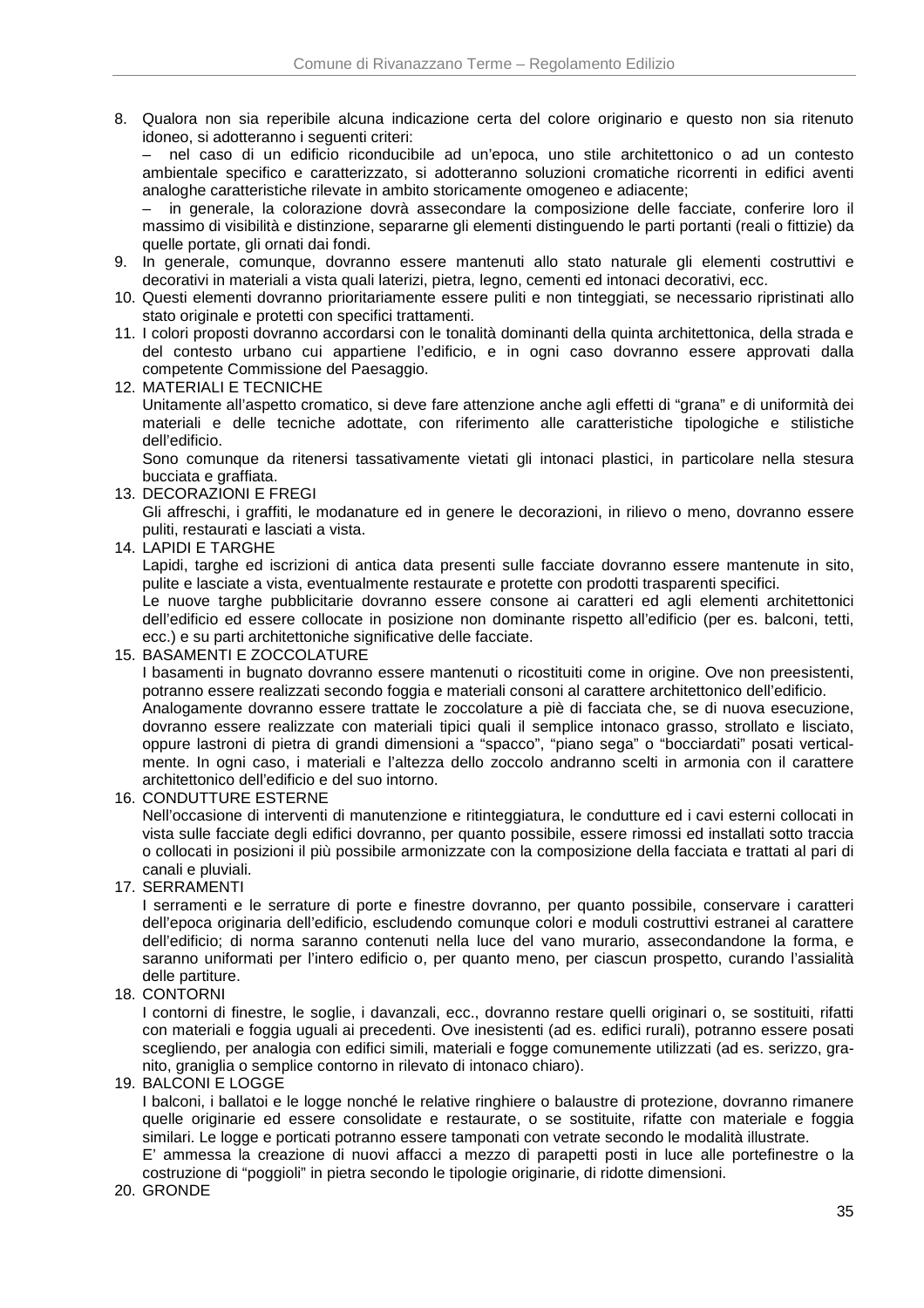Le gronde dovranno essere mantenute di dimensione e materiale originale (legno, muratura, pietra) indipendentemente dalla struttura del tetto, anche qualora questa venisse sostituita.

21. CANALI E PLUVIALI

Canali di gronda e pluviali di discesa, se sostituiti, dovranno essere di sezione tonda in rame o lamiera zincata verniciata od acciaio verniciato, escludendo di norma, materiali plastici.

22. PORTONI

I portoni di pregio in legno o ferro dovranno essere preferibilmente recuperati e mantenuti in sito previa rimozione di eventuali strati di vernici non originarie.

I nuovi portoni sostitutivi di quelli preesistenti, dovranno essere realizzati con analoga tipologia di quelli originali.

23. ANDRONI E CASSETTONI

Gli androni dovranno mantenere l'aspetto originario rimuovendo i rivestimenti posticci. Fregi, stucchi e decorazioni dovranno essere restaurati e recuperati.

Sono vietate per quanto più possibile e nel rispetto delle moderne tecniche costruttive, strutturali ed igieniche le eliminazioni di solette in legno. Per ragioni statiche potranno essere strutturalmente sostituite da solai in latero-cemento mantenendo l'intradosso con l'aspetto originario.

I cassettoni in legno dovranno essere restaurati e recuperati.

24. COPERTURE E CAMINI

Il manto di copertura dovrà essere sempre realizzato con materiali e colori originari, o comunque scelti tra quelli tipici della zona e del carattere architettonico dell'edificio.

I camini potranno essere, in caso di adeguamento tecnico funzionale, sostituiti con nuovi manufatti, mantenendo fattezze e proporzioni simili a quelli esistenti.

25. LUCERNARI, ABBAINI E CAMINI

E' ammesso il rifacimento e/o la realizzazione di lucernari, finestrature in randa e abbaini alle seguenti condizioni:

- − nel caso di rifacimento di elementi preesistenti si dovranno riproporre le dimensioni e tipologie originarie qualora le stesse già soddisfino i rapporti aeroilluminanti dei locali su cui insistono;
- − per la realizzazione di nuovi lucernari e finestrature in randa non dovrà essere superata la superficie complessiva del 5% rispetto a quella della copertura. Gli abbaini dovranno avere la connotazione tipica, con tetto a capanna, adeguato arretramento rispetto al filo di facciata, innesto nella copertura a quota inferiore di quella di colmo e larghezza massima lorda non superiore a ml. 1,20.



**Abbaino conforme alla** 



**tradizione locale Abbaino con porta finestra conforme alla tradizione locale**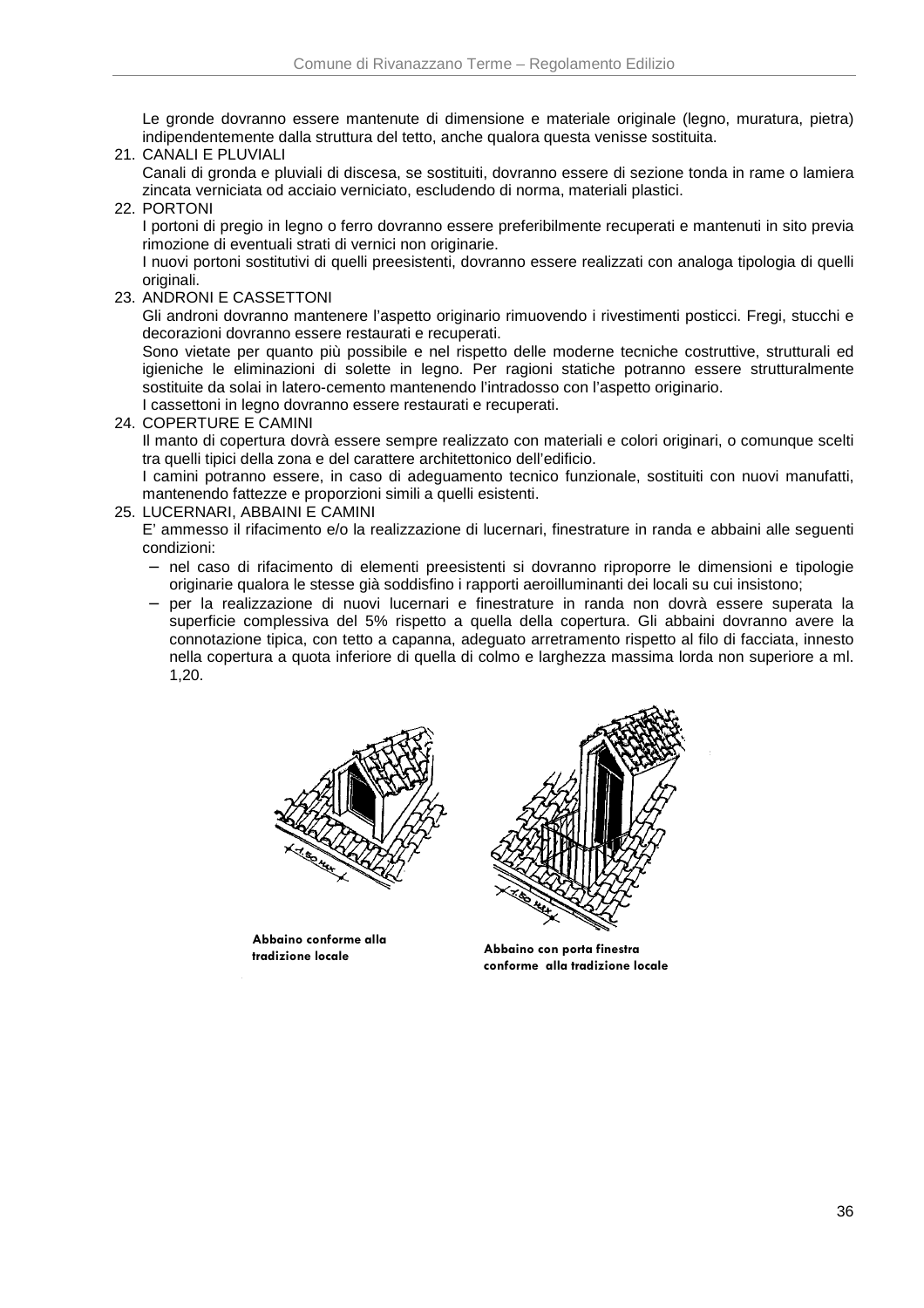



**Posizione non ammessa rispetto alla falda**



### 26. VETRINE

I serramenti di vetrina dovranno, di norma, essere contenuti nella luce del vano murario assecondandone la forma e arretrati rispetto al filo di facciata, senza mascherare eventuali elementi architettonici e decorativi esistenti (piedritti, archivolti, lesene, cornici, inferriate, ecc.).

Unicamente nel caso di vani murari esistenti non originari e non conformi agli elementi stilistici e all'ordine compositivo della facciata, saranno ammessi serramenti di vetrina con cartelle, imbotti, ecc., atte a modificare sagoma e dimensioni del vano per armonizzarlo al prospetto esistente e a quelli adiacenti.

Il colore del serramento vetrina dovrà essere uguale a quello degli altri serramenti in facciata o comunque uniformarsi alle tonalità dei colori adottati nel prospetto, nel rispetto dell'inserimento nell'ambiente urbano.

Sono vietati i serramenti in alluminio colore naturale e color oro.

Sono ammesse le saracinesche a maglia larga ed è preferibile adottare in alternativa alla saracinesca, la soluzione del vetro antisfondamento di sicurezza.

27. ELEMENTI DI ARREDO MOBILI

Sono elementi semplici quali tavoli, sedie, ombrelloni, fioriere, facilmente amovibili destinati a soddisfare temporaneamente lo svolgimento di servizi connessi ad attività e di manifestazioni ovvero con funzioni estetiche e di ornato.

- 28. Dovranno essere di forme, materiali e colori coerenti con il contesto urbano ed architettonico ed in particolare:
	- − non costituire elementi cromatici di rottura con le pavimentazioni e le facciate;
	- − tavolini saranno preferibilmente di forme tondeggianti con diametro non superiore a m. 0,80;
	- − gli ombrelloni non avranno apertura superiore a mt. 2.00 di lato o diametro;
	- − fioriere ed ombrelloni dovranno essere posizionati senza impedire la libera circolazione di pedoni e mezzi autorizzati;
	- − le fioriere dovranno contenere essenze arboree decorose e curate, in modelli e dimensioni consoni al contesto urbano ed architettonico e nel caso di posizionamento ai piani superiori al piano terra degli edifici, dovranno essere posizionate all'inteno dei balconi e fissate adeguatamente al fine di evitare possibili pericoli alla pubblica incolumità in caso di cadute dall'alto.

I progetti relativi alla realizzazione di tali manufatti per quanto concerne le nuove installazioni da parte di attività commerciali, paracommerciali e di somministrazione alimenti e bevande sono sottoposti al parere della Commissione per il paesaggio.

#### Art. 70. Disciplina del verde su aree private

- 1. Le sistemazioni esterne ai fabbricati, compresa l'illuminazione artificiale, costituiscono parte integrante del progetto edilizio e come tali sono vincolanti al fine di poterne effettivamente dichiarare ultimate le opere relative.
- 2. La progettazione degli interventi privati di sistemazione dei giardini, dei cortili e delle aree verdi pertinenziali degli edifici di nuova costruzione (nonché di quelli oggetto di ristrutturazioni edilizie ed urbanistiche organiche e sostanziali) dovrà di norma utilizzare essenze autoctone.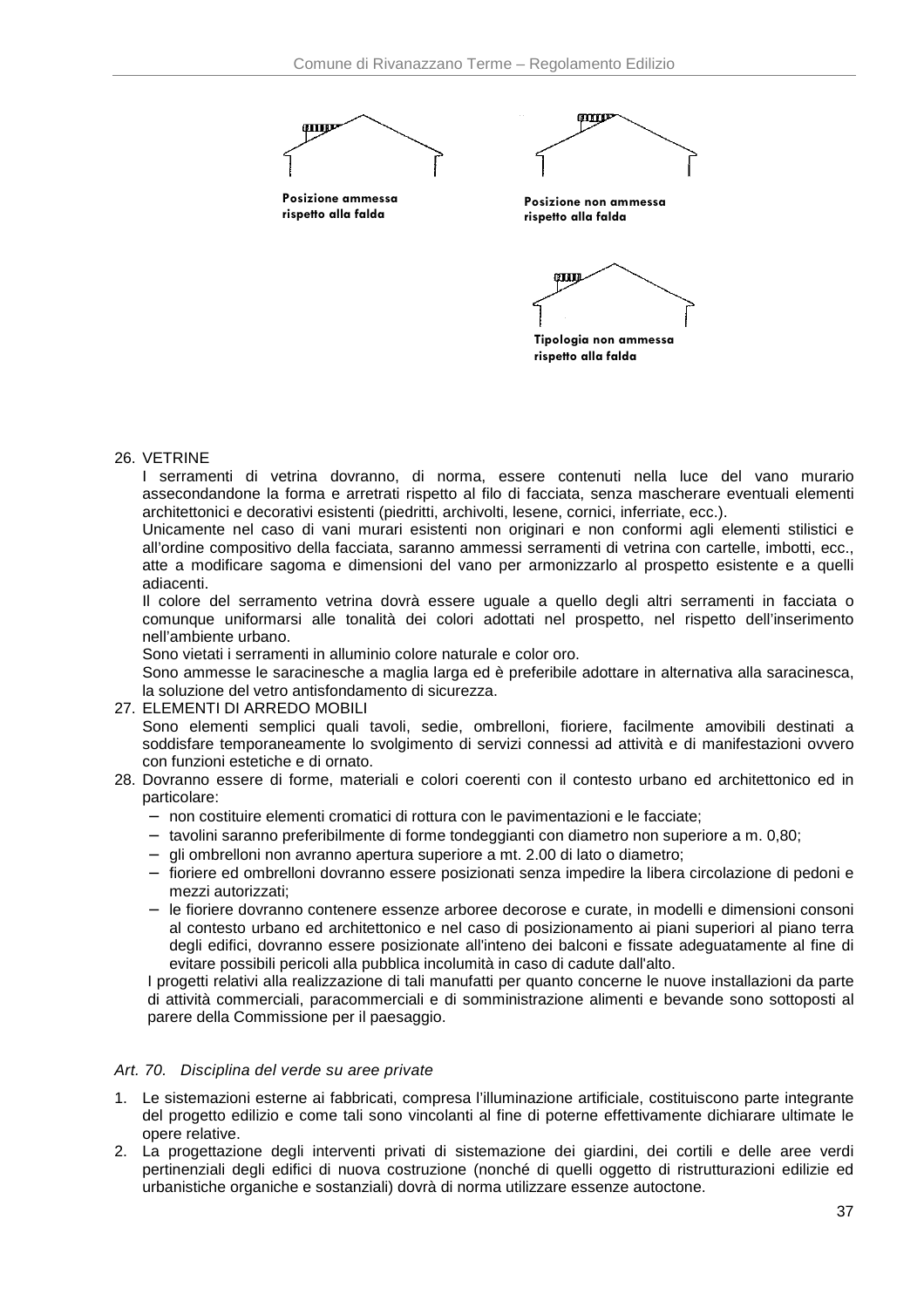- 3. Nella progettazione degli spazi residuali e non edificati dei lotti residenziali edificabili, devono essere tenute in debita considerazione le esigenze di massimo utilizzo della superficie a verde. In particolare, gli spazi liberi non occupati dalle costruzioni ma pertinenti alle medesime devono di norma essere sistemati a verde o con materiali drenanti, limitando le pavimentazioni non drenanti a quanto strettamente necessario per la circolazione interna dei veicoli.
- 4. Le aree di pertinenza di qualsiasi edificio devono essere dotate di efficienti canalizzazioni per lo smaltimento delle acque meteoriche non drenate naturalmente dal terreno, in modo tale che le stesse non abbiano né a ristagnare, né a riversarsi sul suolo pubblico.
- 5. Nelle zone contigue agli spazi pubblici le sistemazioni esterne devono armonizzarsi con le essenze arboree e le tipologie di piantumazione esistenti o previste.
- 6. Come previsto per quanto riguarda il precedente art. 69 punto 28 le fioriere dovranno contenere essenze arboree decorose e curate, in modelli e dimensioni consoni al contesto urbano ed architettonico e nel caso di posizionamento ai piani superiori al piano terra degli edifici, dovranno essere posizionate all'inteno dei balconi e fissate adeguatamente al fine di evitare possibili pericoli alla pubblica incolumità in caso di cadute dall'alto.

### Art. 71. Verde pensile e coperture a verde

1. Di norma nel territorio comunale le coperture a verde ed i verde pensile non sono ammessi. La Commissione per il Paesaggio, al fine di ottenere migliori risultati estetici nei progetti che valuterà, potrà autorizzare la previsione del verde pensile negli edifici con copertura piana mediante la previsione di idoneo strato di terra di coltura per l'innesto delle essenze arboree e di un idoneo impianto di irrigazione.

### Art. 72. Manutenzione e revisione periodica delle costruzioni

- 1. I proprietari devono impegnarsi a mantenere i fabbricati, internamente ed esternamente, in condizioni di salubrità, decoro, sicurezza ed igiene.
- 2. Gli immobili dismessi devono essere resi inaccessibili mediante la disattivazione dei servizi tecnologici erogati e la creazione di opere provvisionali, le quali senza arrecare pregiudizio alla stabilità delle strutture, devono rendere impraticabili gli spazi esistenti.
- 3. L'Amministrazione può far eseguire in ogni momento ispezioni dal personale tecnico, sanitario o da altro parimenti qualificato per accertare le condizioni delle costruzioni.
- 4. Nel caso di interventi urgenti rivolti alla eliminazione di parti pericolanti, il proprietario provvederà direttamente alla loro esecuzione dandone contestuale comunicazione al Comune.
- 5. Gli interventi di manutenzione possono essere altresì ascrivibili ad adeguamenti funzionali di parti o dell'intero involucro edilizio, ai fini energetici o di maggiore durabilità.
- 6. In caso di inadempienza, con provvedimento motivato si procederà agli interventi necessari al fine di rimuovere le condizioni pregiudizievoli degli immobili in danno al proprietario stesso.

### Art. 73. Antenne televisive e paraboliche

- 1. L'installazione di antenne televisive e paraboliche nell'intero territorio comunale deve rispettare i criteri indicati al presente articolo.
- 2. L'installazione degli apparati di ricezione, singoli o collettivi, ha luogo nel rispetto del decoro, dell'estetica e dell'ambiente.
- 3. E' raccomandato per tutti gli edifici composti da più unità (condomini o simili) nel caso di installazione di nuovi impianti o sostituzione di impianti esistenti per la ricezione televisiva analogica, digitale, e/o satellitare di adottare un sistema di impianto centralizzato che si avvalga di un'antenna collettiva.
- 4. Le antenne paraboliche devono corrispondere a precise dimensioni massime (120 cm. di diametro per impianti collettivi e 85 cm. di diametro per impianti singoli).
- 5. Sul disco dell'antenna parabolica è autorizzata la presenza del logo del costruttore e/o dell'importatore.
- 6. Le antenne paraboliche devono essere installate nel rispetto della L. 46/1990 a tutela della sicurezza degli impianti.
- 7. Sono fatte salve le norme vigenti sulla compatibilità elettromagnetica, nonché quelle sulla tutela di beni artistici.
- 8. Le antenne paraboliche installate all'esterno di balconi, terrazzi, comignoli, giardini e cortili non devono essere visibili dalla strada, e quelle di grandi dimensioni non devono porsi in contrasto con l'armonia ambientale, paesaggistica e panoramica.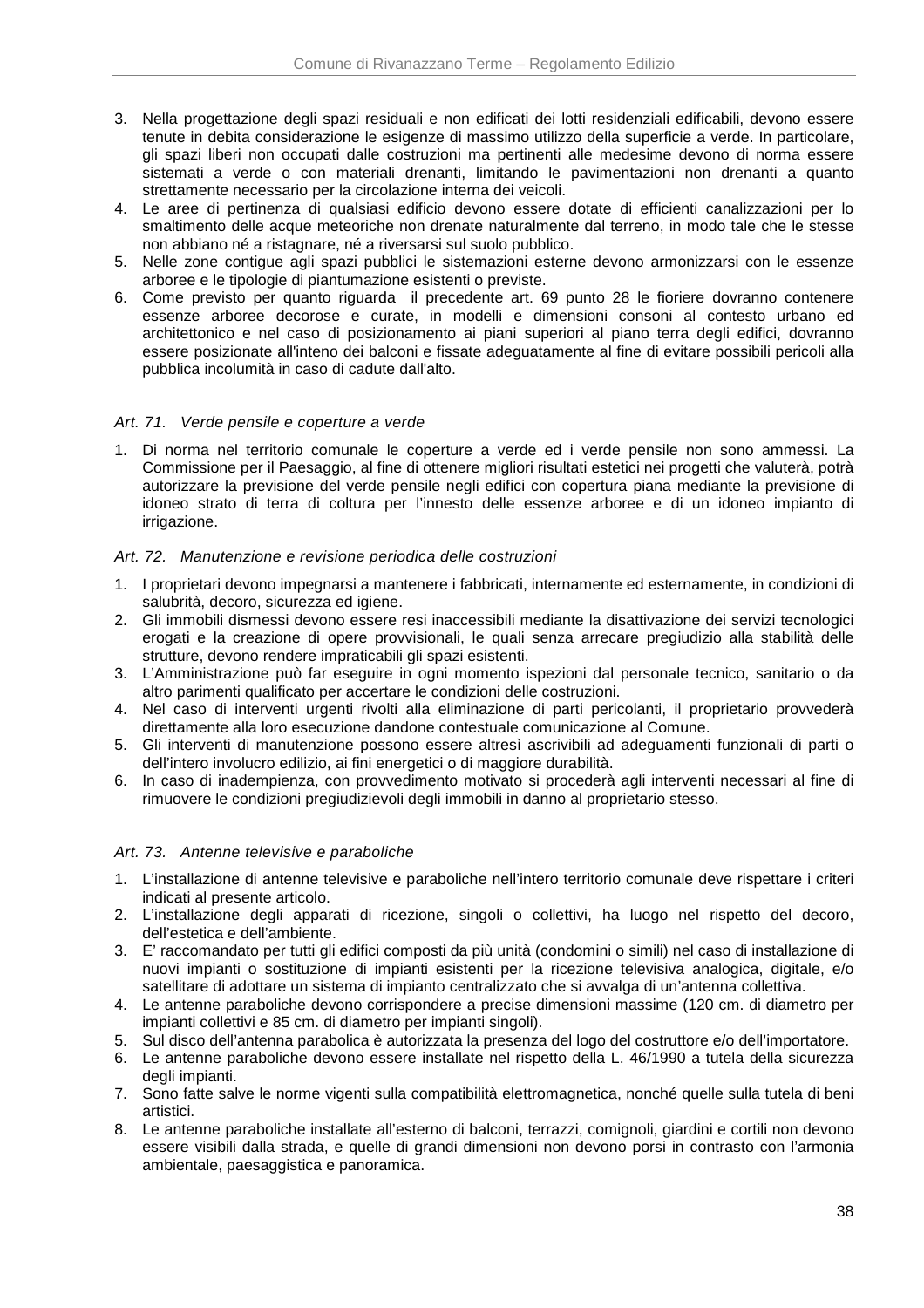9. Nei condomini ove già esista un impianto satellitare centralizzato, è vietata l'installazione di antenne televisivee/o paraboliche singole.

# **TITOLO III – REQUISITI DEGLI SPAZI PUBBLICI E DELLE INFRASTRUTTURE**

### Art. 74. Disciplina del verde pubblico

- 1. Nella disciplina del verde sono comprese la formazione, la conservazione, la valorizzazione e la diffusione della vegetazione in genere, in quanto fattori di qualificazione ambientale.
- 2. La realizzazione di spazi verdi in ambito urbano comporta la preventiva valutazione delle caratteristiche e delle funzioni attribuite a ciascuna area, la scelta delle essenze da impiegarsi, la situazione pedologica, orografica e climatica in cui si opera.
- 3. L'inserimento di alberature su strade, piazze, parcheggi ecc., deve essere valutato oltre che sulla base delle indicazioni generali (natura del terreno, caratteristiche climatiche, adattabilità della specie), anche sulla scorta dei seguenti fattori:
	- a) sviluppo della specie in relazione all'ampiezza dell'asse stradale, delle piazze, parcheggi ecc., nonché alle condizioni di luce;
	- b) forma e caratteristiche delle piante a maturità;
	- c) sviluppo più o meno rapido;
	- d) caratteristiche dell'apparato radicale;
	- e) resistenza all'inquinamento:
	- f) rilevanza estetica.
- 4. La distanza degli alberi dal confine con spazi privati o dagli edifici deve essere commisurata con lo sviluppo prevedibile della chioma che, in ogni caso, non deve divenire fattore di disturbo e alterazione delle condizioni di ventilazione o soleggiamento di ambienti confinanti prospicienti. La distanza tra pianta e pianta è da stabilirsi in relazione alla specie ed alla capacità di sviluppo generale delle stesse.
- 5. Sono fatti salvi, in ogni caso, gli accordi con i proprietari dei fondi antistanti, nonché le disposizioni di Codice Civile in materia.
- 6. Sulle alberature non devono essere apposti cartelli segnaletici né di altra natura anche per periodi temporanei.
- 7. Le aree a bosco, a parco, nonché le aree di pertinenza delle alberature, non devono essere utilizzate per depositi di materiale di qualsiasi tipo anche al fine di evitare infiltrazioni nocive agli apparati radicali.
- 8. Nel caso di nuove piantumazioni, devono essere poste in opera essenze preferibilmente autoctone.

### Art. 75. Strade pubbliche: caratteristiche e contenuti progettuali

- 1. Le strade esistenti, quelle di progetto e gli allargamenti stradali, sono determinati in base alle previsioni contenute nella cartografia del PGT.
- 2. Su tutta la rete viabilistica comunale, esistente e di progetto, e sulle opere a questa annesse quali aree verdi, svincoli, rotatorie e banchine laterali, si applicano i criteri per la progettazione degli elementi geometrici e degli aspetti funzionali disciplinati dal D.Lgs. 285/92 e s.m.i. Nuovo Codice della Strada, dal Regolamento del Codice della Strada e dal Decreto Ministeriale 5.11.2001, in relazione alle tipologie delle strade così come definite dall'articolo 2 del D.Lgs. 285/92 e s.m.i. in base alle loro caratteristiche costruttive, tecniche e funzionali.
- 3. Le nuove strade di progetto, individuate sulle tavole del Piano delle Regole del PGT vigente, sono soggette al rispetto di specifici calibri in conformità a quelli previsti e rappresentati nella cartografia di PGT.
- 4. Nel caso di strade esistenti con calibri superiori a quelli previsti nella cartografia di PGT, dovrà essere mantenuto tale calibro stradale.
- 5. Le recinzioni che dovranno essere realizzate lungo le suddette strade dovranno rispettare gli arretramenti previsti dalla vigente normativa.

#### Art. 76. Passaggi pedonali e percorsi ciclabili

1. Le strade di nuova formazione e, laddove possibile, quelle esistenti, dovranno essere munite di marciapiedi e/o passaggi pedonali pubblici o da assoggettare a servitù di passaggio pubblico, realizzati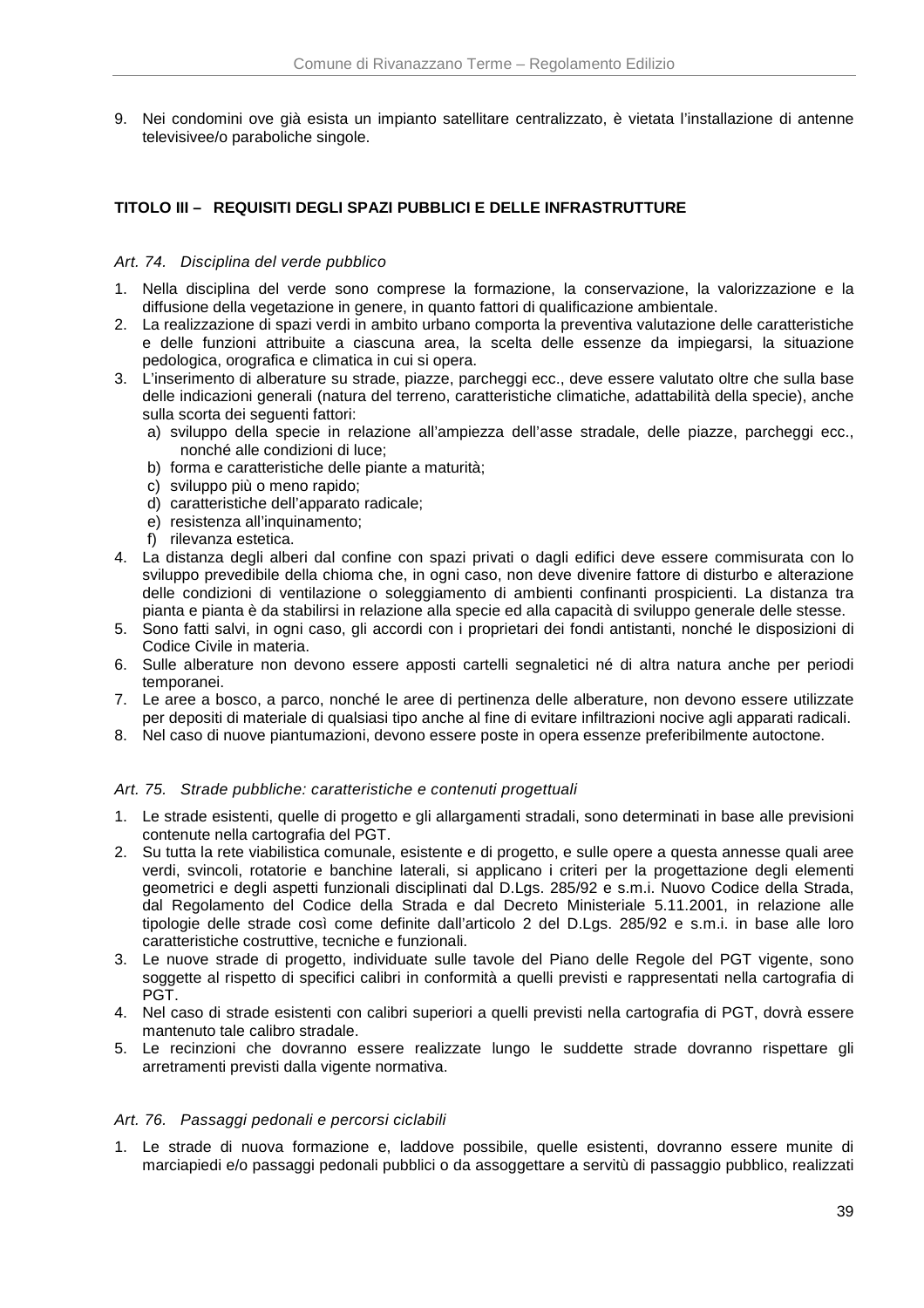in conformità con i disposti della L. 9 gennaio 1989, n.13 e successive modificazioni ed integrazioni e della L.R. 20 febbraio 1989, n.6, inerenti l'eliminazione delle barriere architettoniche.

- 2. Le piste ciclabili, qualora siano destinate ad un solo senso di marcia, devono avere la larghezza minima di mt. 1,50; le piste a due sensi di marcia devono aver larghezza minima di mt. 2,50 e devono, possibilmente, essere separate o sopraelevate rispetto alla carreggiata degli autoveicoli in modo da garantire la massima sicurezza per i ciclisti.
- 3. Se delimitate solo con segnaletica orizzontale, dovranno essere rispettate le disposizioni contenute nell'art. 140 D.P.R. n. 495 del 16.12.1992 (Regolamento d'esecuzione del Codice della strada – relativamente a – Esecuzione delle strisce che delimitano piste ciclabili). E' fatto obbligo di rispettare tutto l'impianto normativo per l'esecuzione degli attraversamenti ciclabili (articolo 146 D.P.R. n. 495 del 16.12.1992 – Regolamento d'esecuzione del Codice della strada), nonché di posare la complementare segnaletica verticale d'obbligo (articolo 122 D.P.R. n. 495 del 16.12.1992 – Regolamento d'esecuzione del Codice della strada).
- 4. La pavimentazione deve essere realizzata con l'impiego di materiale anti-sdrucciolevole, compatto ed omogeneo (fatte salve le normative nazionali e regionali per la loro costruzione, in particolare cfr. Legge n. 366 del 19.10.1998 – Norme per il finanziamento della mobilità ciclistica – e D.M. 30.11.1999 n. 557 – Regolamento recante le norme per la definizione delle caratteristiche tecniche delle piste ciclabili).

# Art. 77. Strade private

- 1. Le strade private di nuova costruzione poste a servizio dei lotti residenziali devono essere realizzate secondo le seguenti tipologie:
	- se a doppio senso di circolazione devono avere larghezza minima di m. 7,00 e raggio di curvatura, misurato nella mezzeria della carreggiata, non inferiore a m.8,50 e, se cieche, devono terminare in uno spazio di manovra tale da consentire l'agevole inversione di marcia degli autoveicoli.
	- se a unico senso di circolazione a servizio di un singolo lotto residenziale unifamiliare devono avere larghezza minima di m. 5,00 e raggio di curvatura, misurato nella mezzeria della carreggiata, non inferiore a m.6,75, e, se cieche, devono terminare in uno spazio di manovra tale da consentire l'agevole inversione di marcia degli autoveicoli.
- 2. Nel caso di lotti residenziali costituiti da edifici plurifamiliari non è consentita la strada a unico senso di circolazione.
- 3. Le strade private poste a servizio di insediamenti produttivi e commerciali devono avere larghezza minima di m.9,00 e prevedere il doppio senso di marcia, nonché raggio di curvatura, misurato nella mezzeria della carreggiata, non inferiore a m.12,00 e - se cieche - devono terminare in uno spazio di manovra tale da consentire l'agevole inversione di marcia degli autoveicoli e dei veicoli da trasporto.
- 4. Le prescrizioni di cui ai precedenti commi 1, 2 e 3 si applicano alle nuove costruzioni; nel caso di interventi di ristrutturazione, recupero o riordino, possono essere richiesti adeguamenti, anche parziali, alle norme regolamentari, compatibili con la reale fattibilità.
- 5. I soggetti proprietari di tali strade debbono provvedere:
- a) alla pavimentazione;
	- b) alla manutenzione e pulizia;
	- c) all'apposizione e manutenzione della segnaletica prescritta;
	- d) all'efficienza del sedime e del manto stradale;
	- e) alla realizzazione e manutenzione delle opere di raccolta e scarico delle acque meteoriche e dei reflui fognari, fino alla loro immissione nei collettori comunali.
- 6. Le strade private ad uso pubblico sono soggette alle disposizioni di cui al precedente art. 75.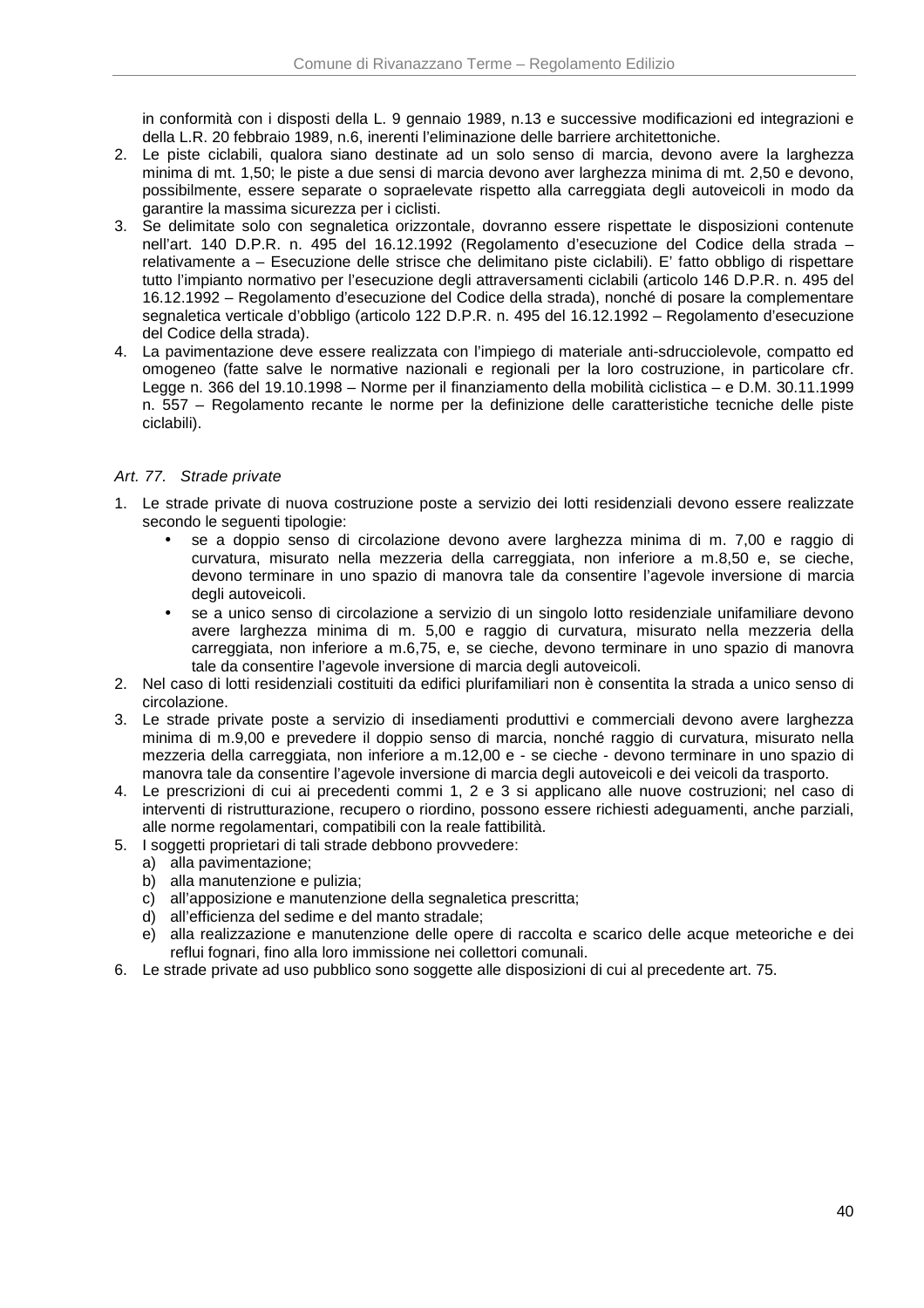# **PARTE III PROCEDURE E MODALITA' PER IL RILASCIO DEI TITOLI ABILITATIVI**

# **TITOLO I – ORGANI CONSULTIVI**

# **Capo I La Commissione per il Paesaggio**

### Art. 78. Finalità

- 1. L'Amministrazione Comunale riconosce come finalità fondamentali la valorizzazione e la tutela del paesaggio e della qualità urbana, da concretizzare per mezzo di una programmazione di utilizzo e gestione del territorio corretta, equilibrata e sostenibile.
- 2. Tali finalità vengono perseguite attraverso le attività degli organismi e del personale delle strutture tecnico/amministrative preposte, ed avvalendosi del supporto culturale e professionale delle Commissione Comunale per il Paesaggio prevista dall'articolo 81 della Legge Regionale 11 marzo 2005, n. 12.

### Art. 79. Regolamento della Commissione per il Paesaggio

- 1. Con specifico Regolamento redatto ai sensi dell'articolo 81 della Legge Regionale 11 marzo 2005, n. 12, che dovrà essere approvato dalla Giunta Comunale, vengono definiti i seguenti aspetti:
	- − composizione;
	- − requisiti dei componenti, nomina, e durata;
	- − casi di incompatibilità;
	- casi di decadenza dei componenti;
	- − ambito di valutazione e individuazione delle attribuzioni;
	- − convocazione;
	- − validità delle sedute e delle decisioni.

### Art. 80. Esame paesistico dei progetti

- 1. In relazione a quanto previsto dal vigente Piano Paesistico Regionale, per i piani attuativi, per i Programmi Integrati di Intervento nonché per i progetti edilizi che riguardino interventi di:
	- nuova costruzione;
	- ampliamento;
	- ristrutturazione edilizia:
	- restauro e risanamento conservativo di edifici ricadenti in zona A;
	- manutenzione straordinaria di edifici ricadenti in zona A;

è obbligatorio ottemperare a quanto previsto dal processo di esame dell'impatto paesistico, secondo le seguenti fasi:

- a) Preliminarmente alla presentazione del progetto, il progettista procede alla predisposizione degli adempimenti previsti dalla D.G.R. 8 novembre 2002 n. 7/II045 pubblicata sul BURL n. 47 del 21.11.2002, consistente in una autovalutazione paesistica dell'intervento sulla scorta di due criteri: l'individuazione della classe di sensibilità del sito, così come prescritta dal PGT vigente, e la determinazione del grado di incidenza paesistica del progetto.
- b) La verifica del livello di impatto paesistico, consistente nella valutazione di quanto dichiarato dal progettista nella apposita modulistica, e la conseguente validazione comportante l'eventuale decisione circa l'invio del progetto in commissione del paesaggio, è svolta a cura degli operatori addetti all'istruttoria ed in ultima analisi al responsabile del procedimento.
- c) Nel caso in cui l'ufficio riscontrasse evidenti incongruenze tra quanto dichiarato dal progettista e rilevato dall'analisi degli atti, il procedimento amministrativo della pratica verrà interrotto e verrà richiesta la presentazione di una nuova scheda con l'aggiornamento della valutazione oppure nei casi in cui la gravità delle omissioni o imperfezioni comporti una evidente esclusione del corretto procedimento di valutazione, la pratica verrà sottoposta alla commissione per il paesaggio per il diniego.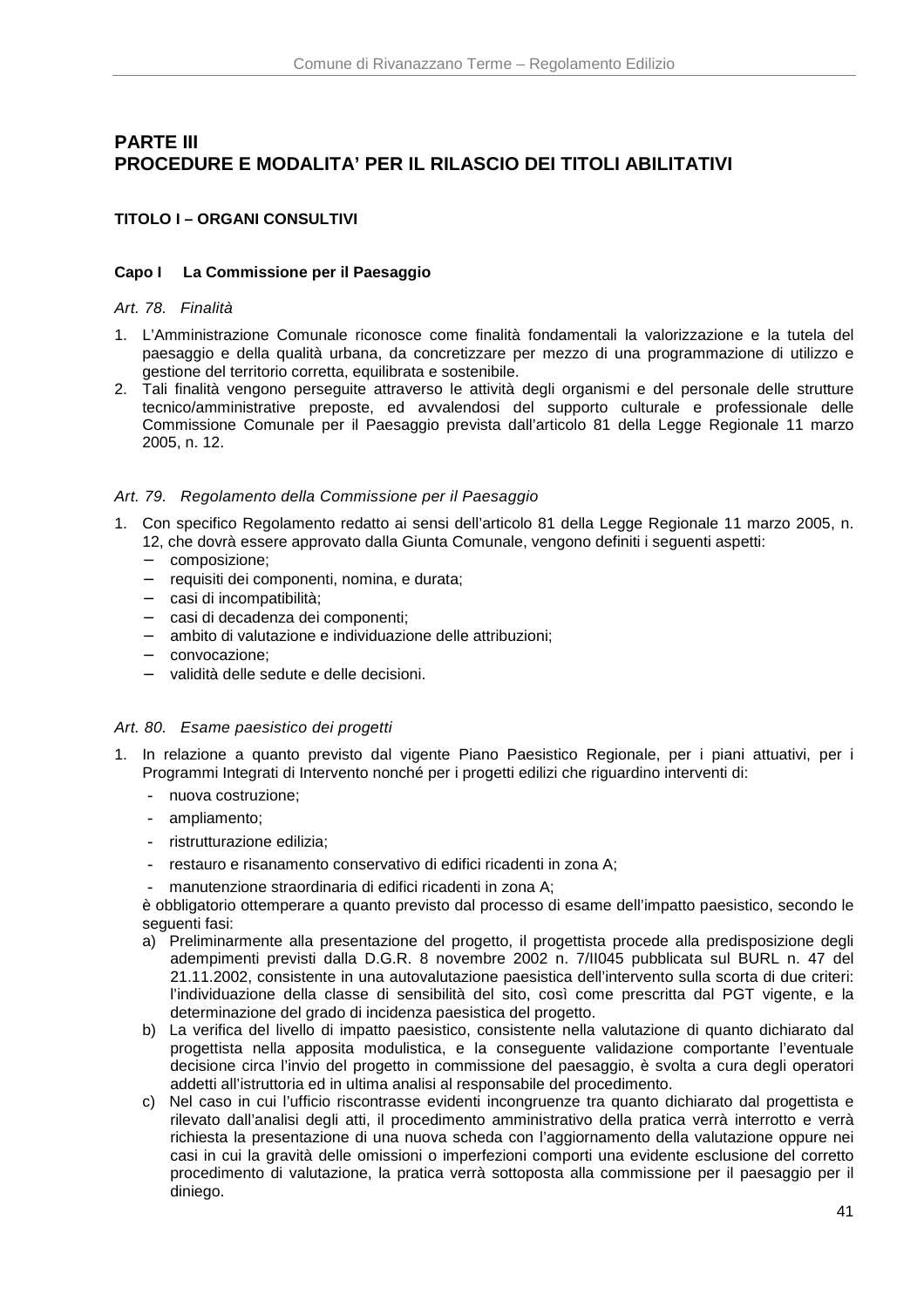- 2. I progetti con impatto paesistico sotto la soglia di rilevanza si intendono automaticamente accettabili sotto l'aspetto paesistico e pertanto il procedimento amministrativo si concluderà esclusivamente ai fini edilizio-urbanistici.
- 3. I progetti con impatto paesistico sopra la soglia di rilevanza ma sotto la soglia di tolleranza saranno inviati all'esame della commissione per il paesaggio che esprimerà un parere vincolante circa il rilascio del permesso di costruire oppure la positiva conclusione del procedimento amministrativo delle D.I.A. In tal caso il progetto dovrà essere necessariamente corredato da una relazione paesistica che espliciti le considerazioni sviluppate in merito alla sensibilità del sito e all'incidenza della soluzione progettuale proposta.
- 4. I progetti con impatto paesistico sopra la soglia di tolleranza potranno essere approvati unicamente nel caso in cui sia dimostrata la loro sostenibilità rispetto al paesaggio anche mediante interventi di mitigazione e/o compensazione ambientale, e comunque potranno essere oggetto di richiesta di completa riprogettazione in relazione al giudizio che esprimerà la commissione per il paesaggio.
- 5. La commissione per il paesaggio esprimerà un giudizio di impatto paesistico che potrà essere positivo, neutro o negativo. Nel caso di giudizio positivo il progetto è approvato, nel caso di giudizio neutro il progetto è approvato ma potranno essere richieste delle modifiche o integrazioni al fine di migliorarne l'inserimento paesistico. Nel caso di giudizio negativo il progetto sarà respinto e quindi occorrerà procedere ad una sua parziale o completa riprogettazione.
- 6. Per i progetti ricadenti in aree assoggettate a vincolo paesaggistico ai sensi della vigente legislazione, il rilascio della prescritta Autorizzazione Paesaggistica sostituisce a tutti gli effetti l'esame di impatto paesistico.

# **Capo II La Commissione Edilizia**

# Art. 81.

1. In conformità alla vigente legislazione regionale il Comune di Rivanazzano Terme ha deciso di avvalersi della facoltà di non istituire la Commissione edilizia comunale.

### Art. 82. Regolamento della Commissione Edilizia

1. In caso di istituzione della Commissione edilizia comunale andrà definito uno specifico Regolamento redatto ai sensi dell'articolo 30 della Legge Regionale 11 marzo 2005, n. 12.

### **TITOLO II – IL PROCEDIMENTO AMMINISTRATIVO**

### Art. 83. Parere preventivo

- 1. Il parere preventivo é un procedimento che consente di chiedere dei chiarimenti tecnico procedurali o indicazioni.
- 2. In generale la richiesta di parere preventivo è riferita a:
	- chiarimenti interpretativi da parte degli uffici sulla normativa urbanistico-edilizia;
	- pronunciamenti da parte della Commissione per il paesaggio qualora l'opera ricada entro l'ambito di espressione del parere da parte di tale organismo.

### Art. 84. Titoli abilitativi edilizi: legittimazione

- 1. Sono legittimati a presentare domanda di Permesso di Costruire P.C., Denuncia di Inizio Attività D.I.A. e Segnalazione Certificata di Inizio Attività S.C.I.A, i seguenti soggetti:
	- a) il proprietario, ovvero il procuratore (avente titolo in forza di procura generale o speciale conferita con atto notarile). Nel caso di comproprietà, pro quota indivisa, la domanda deve essere presentata da almeno uno dei comproprietari munito di idoneo titolo (o delega o altro titolo equivalente) sottoscritto da tutti i comproprietari;
	- b) l'amministratore del condominio o il singolo condomino, previo consenso dell'assemblea condominiale, quando l'intervento avviene su parti comuni;
	- c) il titolare di diritto di superficie;
	- d) l'usufruttuario, nei limiti di cui all'art. 986 C.C.;
	- e) l'enfiteuta;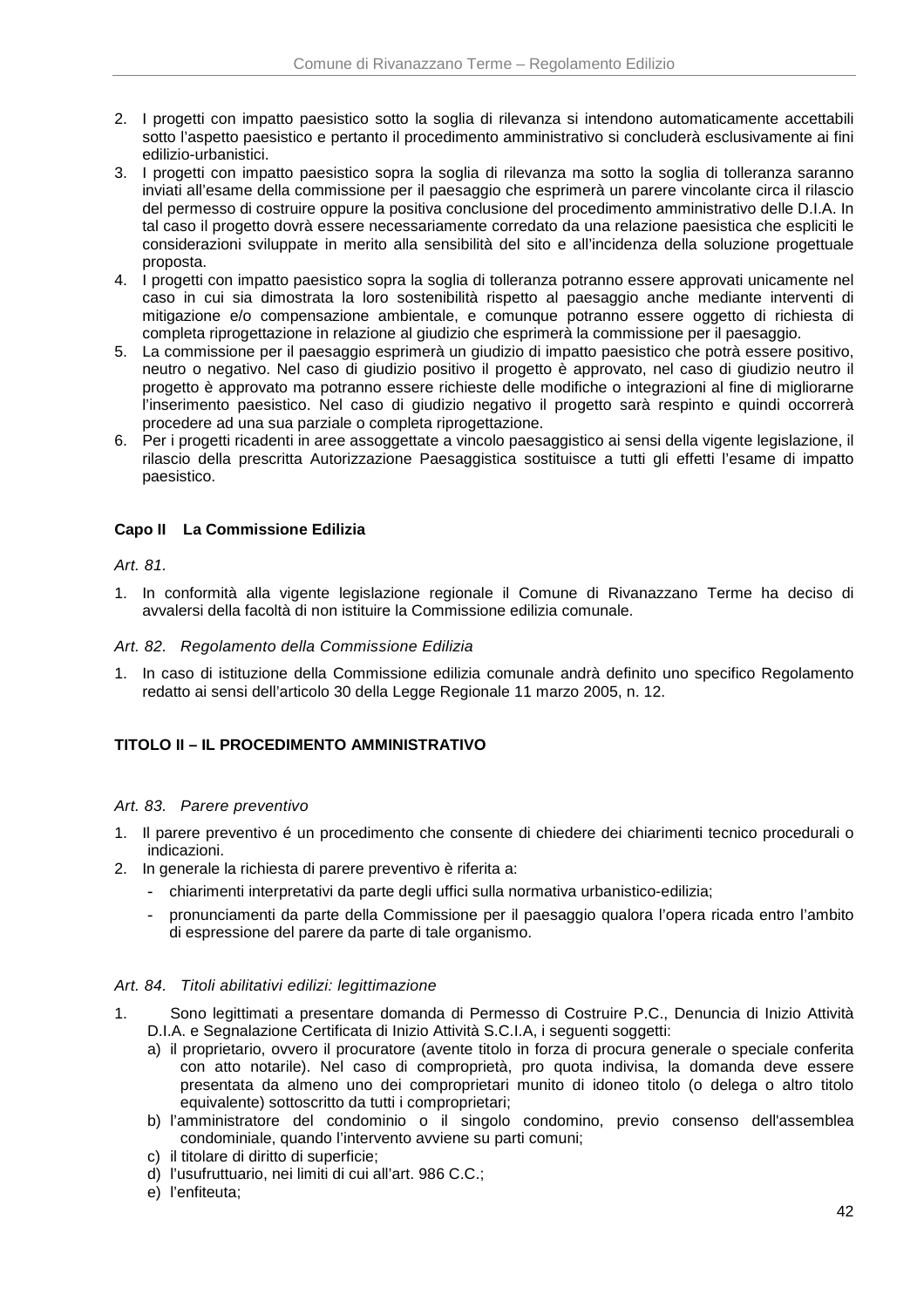- f) il titolare del diritto di servitù, sia volontaria che coattiva, limitatamente alle opere necessarie per l'esercizio della servitù;
- g) l'affittuario di fondo rustico, limitatamente alle opere consentite in base al titolo vantato, secondo quanto prevede la Legge 3 maggio 1982, n. 203;
- h) il concessionario di terre incolte per il miglioramento dei fabbricati rurali e delle case di abitazione;
- i) il beneficiario di decreto di occupazione d'urgenza;
- j) colui che abbia ottenuto dall'Autorità Giudiziaria provvedimento, di qualunque natura, che lo legittimi all'esecuzione di interventi edilizi su immobili altrui;
- k) colui che ha ottenuto il godimento di beni immobili appartenenti al demanio;
- l) compromissario acquirente in base a compromesso registrato che lo autorizzi alla presentazione di istanze di titolo abilitativi, a condizione che l'atto di compravendita avvenga prima del rilascio del permesso di costruire, dell'efficacia della D.I.A. o della S.C.I.A.;
- m) titolare di beni in leasing autorizzato dalla società di leasing;
- n) curatore di fallimento con autorizzazione del giudice delegato.

### Art. 85. Titoli abilitativi edilizi: contenuti dell'istanza

- 1. La domanda finalizzata al rilascio del permesso di costruire, la presentazione di Denuncia di Inizio Attività D.I.A. e Segnalazione Certificata di Inizio Attività S.C.I.A , deve contenere:
	- a) generalità del richiedente;
	- b) numero del codice fiscale/partita I.V.A. del richiedente;
	- c) generalità del progettista, con indicazione dell'Ordine o del Collegio professionale di appartenenza;
	- d) ubicazione ed estremi catastali dell'immobile oggetto dell'intervento con la specificazione:
		- della zona urbanistica in cui l'immobile oggetto dell'intervento insiste;
		- di eventuali vincoli culturali, paesaggistici, o di altra natura (idrogeologico, sismico, ecc.), che gravano sull'immobile oggetto dell'intervento;
	- e) descrizione sommaria dell'intervento, con l'indicazione della qualificazione dell'intervento stesso;
	- f) luogo e data di presentazione della istanza nonché sottoscrizione del richiedente e del progettista;
	- g) indirizzo esatto, ove non coincidente con la residenza, dove comunicare o notificare gli atti inerenti al procedimento, nonché recapiti telefonici;
	- h) dichiarazione di esistenza o meno di domanda ancora in itinere o già evasa, relativa alla richiesta di condono edilizio, con l'indicazione degli estremi per l'individuazione;
	- i) impegno a comunicare prima dell'inizio dei lavori, nominativi e dati anagrafici completi di riferimenti telefonici, di codice fiscale, del Direttore lavori e del costruttore nonché ad ottemperare ad ogni altra formalità, costituente prescrizione, contenuta nel titolo abilitativo;
	- j) dichiarazione/impegnativa relativa al rispetto di tutte le norme di Codice Civile relativamente alla tutela dei diritti di terzi;
	- k) dichiarazione del progettista abilitato che asseveri la conformità del progetto agli strumenti urbanistici approvati ed adottati, ai regolamenti edilizi vigenti e alle altre normative di settore aventi incidenza sulla disciplina dell'attività edilizia e, in particolare, alle norme antisimiche, di sicurezza, antincendio, igienico-sanitarie nel caso in cui la verifica in ordine a tale conformità non comporti valutazioni tecnico-discrezionali, alle norme relative all'efficienza energetica.
- 2. Nel caso di interventi di nuova costruzione o di ampliamento e soprelevazione, vanno indicati, se possibile, anche gli estremi catastali dei fondi confinanti a quelli oggetto dell'intervento, nonché i proprietari quali risultano dai pubblici registri immobiliari.
- 3. La presentazione di istanze mancanti delle indicazioni richieste, di cui ai punti sopra, potrà comportare l'irricevibilità della pratica, ferma restando la facoltà di richiedere integrazioni per i punti non tassativi.

### Art. 86. Procedimento

- 1. In sede di presentazione di domanda di permesso di costruire, autorizzazione paesaggistica, D.I.A o S.C.I.A. l'istanza si intende presentata il giorno in cui viene formalmente acquisita al protocollo comunale con la relativa attribuzione del numero di protocollo generale.
- 2. Se l'istanza di provvedimento edilizio necessita del parere igienico-sanitario, la pratica, a cura del proponente, dovrà essere presentata agli uffici dell'A.S.L. per l'espressione del parere di competenza, ovvero, a scelta del proponente, verrà espletata la procedura della Conferenza dei Servizi.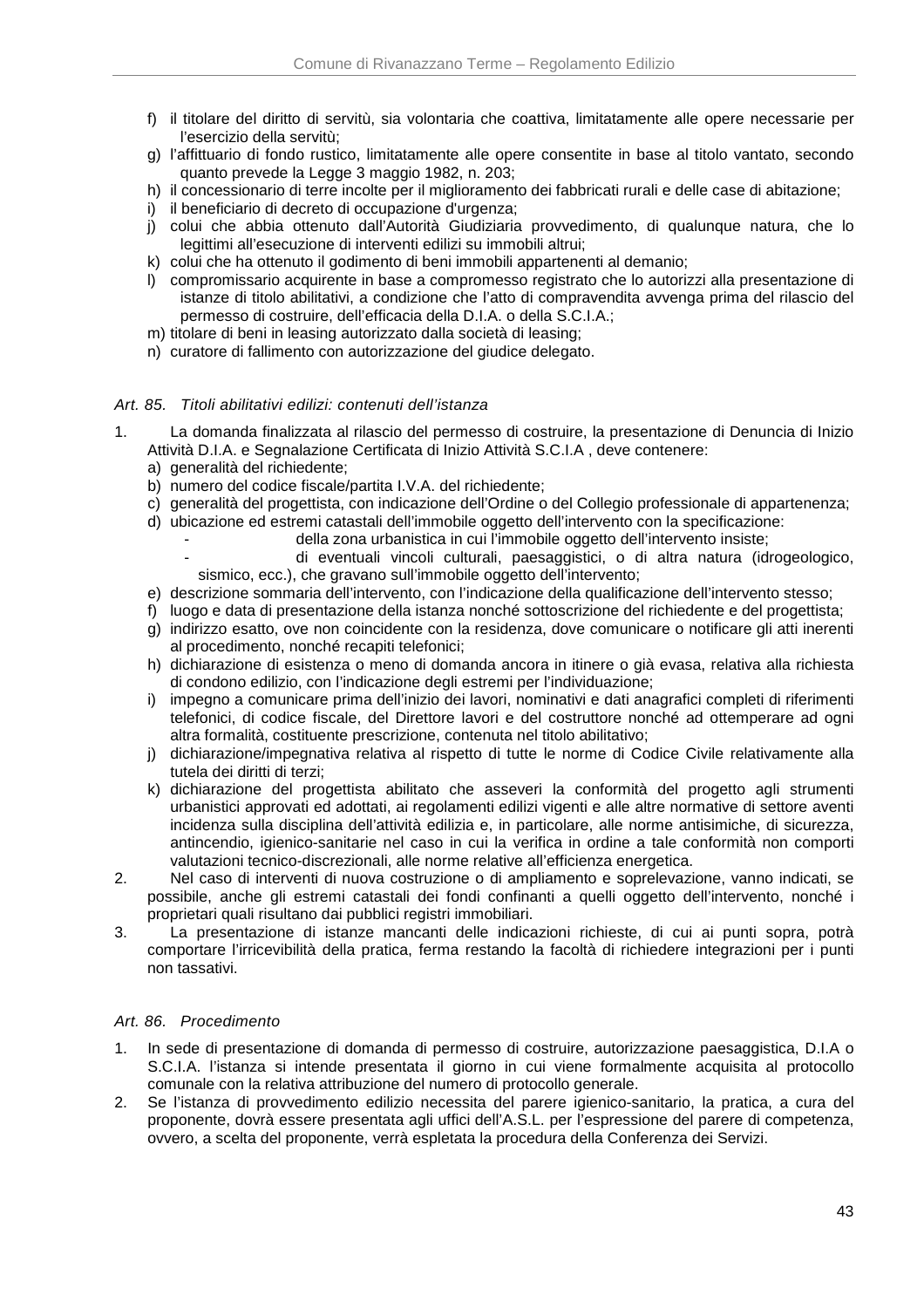## Art. 87. Fase istruttoria

1. Permesso di costruire.

Entro quindici giorni dalla data di presentazione della domanda di permesso di costruire, il tecnico addetto all'istruttoria esamina i documenti e gli elaborati presentati in allegato all'istanza stessa e propone al responsabile del procedimento l'eventuale richiesta di regolarizzazione.

Nel caso in cui venga formulata richiesta di integrazione documentale il termine di conclusione del procedimento, fissato in 45 giorni, decorre dalla data di presentazione della documentazione integrativa; qualora la suddetta richiesta venga inoltrata dopo 15 giorni dalla data di presentazione della domanda, la richiesta stessa non comporta alcun differimento del termine per la conclusione del procedimento.

La eventuale Conferenza dei Servizi, la Commissione per il Paesaggio e la Commissione Edilizia ove evidente valutano il progetto edilizio entro 45 giorni dalla data di ricezione dello stesso.

Entro il suddetto termine, il responsabile del procedimento predispone una "motivata proposta" per il rilascio del provvedimento finale, che dovrà essere emanato entro i successivi 15 giorni.

Qualora la pratica edilizia non sia soggetta al parere della Conferenza dei Servizi permanente o delle Commissioni, dovrà, comunque, essere predisposta, dal responsabile del procedimento la relazione finale e la motivata proposta di provvedimento.

2. Denuncia di inizio attività (D.I.A.), Segnalazione Certificata di Inizio Attività (S.C.I.A.)

Il responsabile del competente ufficio comunale entro il termine di trenta giorni dalla presentazione della D.I.A. e della S.C.I.A., provvede a:

- verificare la completezza della documentazione presentata;
- verificare la regolarità della pratica svolgendo un accurata istruttoria tecnica che determini il rispetto di tutte le norme di PGT;
- accertare che l'intervento non rientri nei casi di esclusione della facoltà di DIA previsti all'art. 41 della L.R. 12/05;
- verificare la correttezza del calcolo del contributo di costruzione, se dovuto, e che lo stesso sia stato versato.

La procedura di D.I.A. e di S.C.I.A. non sono esperibili quando:

- riguardi opere in difformità dagli strumenti urbanistici adottati o approvati (siano essi generali o attuativi) e dai Regolamenti edilizi vigenti;
- non sia accompagnata dalla relazione asseverata dal progettista abilitato, oppure la relazione provenga da professionista non abilitato;
- per conseguire l'efficacia della stessa, debba essere espletata una procedura di approvazione in deroga ai regolamenti e alle norme tecniche o, comunque, sia prevista una discrezionalità che deve essere esercitata dalla pubblica amministrazione (es. approvazione di deroga ai requisiti igienicosanitari, ecc..) .

Il responsabile del competente ufficio comunale qualora sia riscontrata la non conformità dell'intervento alle vigenti norme edilizio-urbanistiche e/o al PGT, provvede a notificare all'interessato l'ordine motivato di non effettuare il previsto intervento.

3. Piani attuativi

L'istruttoria dei piani attuativi viene svolta secondo quanto stabilito dalla legge Regionale n. 12/05, fatte salve ulteriori norme contenute nel presente Regolamento Edilizio e specifiche disposizioni di legge.

L'eventuale provvedimento di diniego dovrà essere congruamente e dettagliatamente motivato e preceduto da comunicazione dei motivi ostativi ai sensi dell'art. 10 bis Legge 241/1990, con l'indicazione delle norme di legge, di Regolamento o di N.T.A. a cui si fa riferimento.

Il provvedimento positivo è preceduto dall'avviso di emanazione che, per il permesso di costruire, conterrà la richiesta e le modalità di versamento del contributo di costruzione, ove dovuto.

Il rilascio del permesso di costruire è subordinato al versamento del contributo di costruzione, composto dagli oneri di urbanizzazione primaria, secondaria e dalla quota commisurata al costo di costruzione e allo smaltimento dei rifiuti.

Le relative somme - il cui ammontare viene determinato in sede istruttoria - possono essere versate anche in soluzioni dilazionate nel tempo, previa prestazione di idonee garanzie fidejussorie, secondo le modalità fissate dal competente organo del Comune.

### Art. 88. Provvedimento finale

1. Permesso di costruire.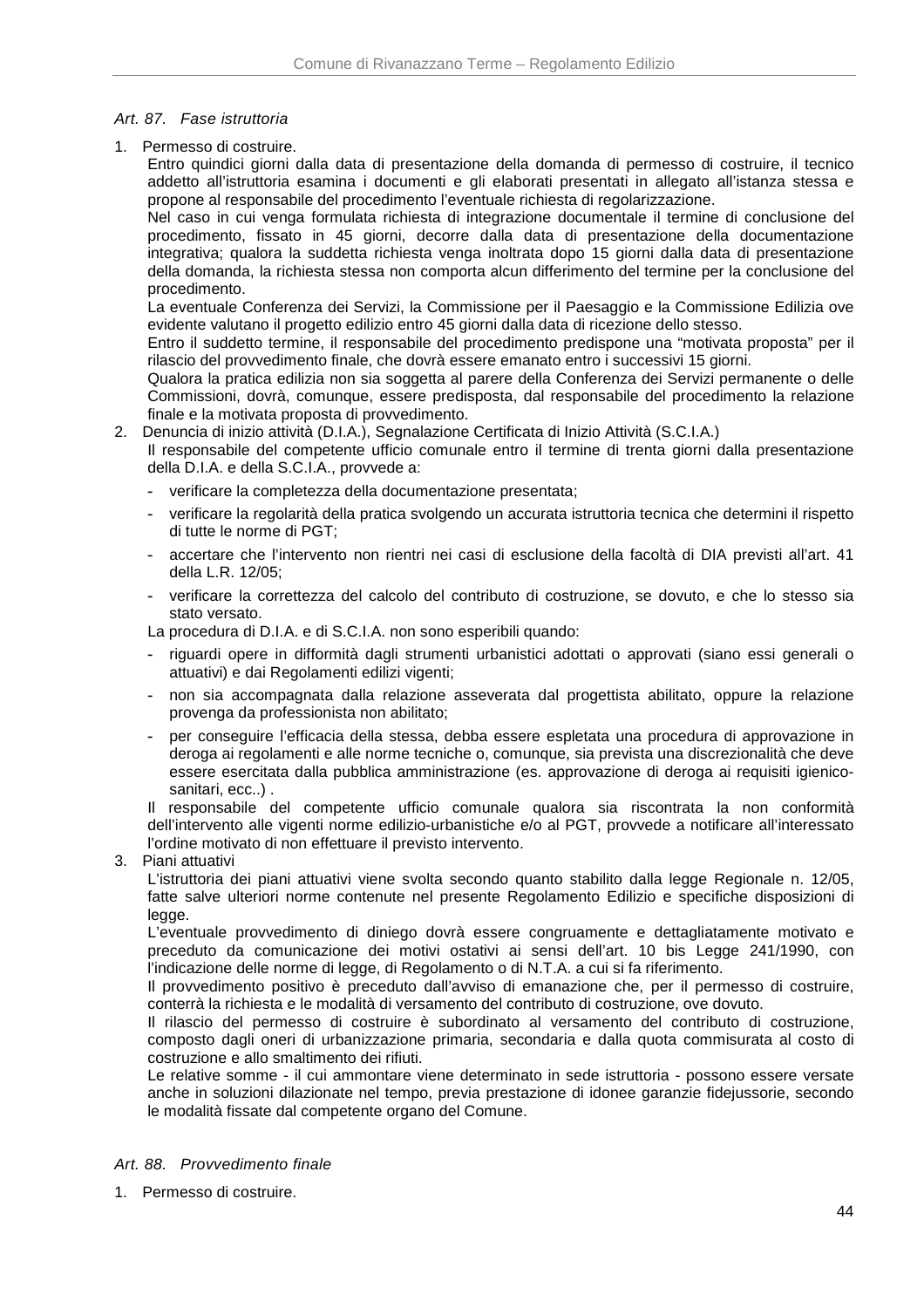Il provvedimento finale dovrà contenere i seguenti elementi essenziali:

- generalità e codice fiscale del soggetto che ha presentato la domanda, nel caso di soggetto collettivo, andrà indicata la persona fisica che ha presentato la domanda in rappresentanza legale del soggetto collettivo;
- i dati necessari per l'individuazione del bene oggetto di trasformazione (via e numero civico, mappale, foglio di mappa e comune censuario);
- nel caso in cui vi sia una "cessione, servitù o vincolo volumetrico" di terreni di proprietà di terzi, deve essere menzionato l'atto pubblico relativo;
- tipo di intervento da eseguire, rappresentato negli appositi elaborati che costituiscono parte integrante del provvedimento;
- data e protocollo e numero interno della domanda con indicazione dell'eventuale documentazione integrativa o modificativa depositata;
- estremi e contenuto di autorizzazione, nulla-osta, pareri assunti nei vari procedimenti connessi (ad esempio in materia igienico-sanitaria, di prevenzione incendi, di autorizzazione relativa al vincolo idrogeologico, paesistico, monumentale);
- data del parere della Conferenza dei Servizi se convocata;
- data dell'eventuale parere della Commissione per il paesaggio;
- ammontare del contributo di costruzione, se dovuto;
- la motivazione;
- eventuali prescrizioni e/o condizioni;
- data e sottoscrizione da parte del dirigente competente;
- il termine per l'inizio e la fine dei lavori;
- l'autorità ed i termini entro i quali proporre ricorso avverso l'atto.

L'atto finale andrà notificato ovvero comunicato in altra forma consentita dalla legge, al soggetto che ha presentato l'istanza, che dovrà provvedere al ritiro dello stesso entro il termine di 30 giorni dalla notifica.

Dalla data della notifica/legale conoscenza acquisita nelle forme di legge decorrono i termini assegnati per l'inizio e l'ultimazione dei lavori (1 anno per l'inizio e 3 anni per l'ultimazione dei lavori).

I suddetti termini, previa richiesta da presentarsi prima della relativa scadenza, possono essere prorogati, con provvedimento motivato, nel caso in cui il rispetto degli stessi non risulti possibile per fatti sopravvenuti estranei alla volontà del titolare del permesso, in conformità a quanto stabilito dall'art. 15 del D.P.R. 380/2001.

Il decorso dei termini comporta la decadenza di diritto del permesso di costruire senza necessità dell'assenso e di formale provvedimento da parte dell'Amministrazione.

2. Varianti

Costituiscono varianti le modificazioni quantitative o qualitative all'originario progetto assentito.

Qualora, nel corso dei lavori, si intendano apportare modifiche al progetto approvato, tali da alterare le linee principali dell'intervento edilizio, realizzando un nuovo fatto costruttivo e/o apportando varianti sostanziali (così come definite dalla vigente legislazione), l'interessato deve sospendere i lavori e presentare conforme progetto di variante, secondo le norme relative all'ottenimento di atto abilitativo esplicito (permesso di costruire) ovvero, ricorrendone i presupposti, secondo le disposizioni relative alla D.I.A. o S.C.I.A.

I lavori potranno riprendere solo ad avvenuta concretizzazione del nuovo atto abilitativo all'esercizio dell'attività edilizia.

Nel caso di interventi assentiti in forza di permesso di costruire, di D.I.A. o S.C.I.A., è data facoltà all'interessato di presentare comunicazione di eseguita attività sottoscritta da tecnico abilitato, per varianti che non incidano sugli indici urbanistici e sulle volumetrie, che non modifichino la destinazione d'uso e la categoria edilizia, non alterino la sagoma dell'edificio e non violino le eventuali prescrizioni contenute nel permesso di costruire. Ai fini dell'attività di vigilanza urbanistica ed edilizia, nonché ai fini del rilascio del certificato di agibilità, tali comunicazioni costituiscono parte integrante del procedimento relativo al titolo abilitativo dell'intervento principale e possono essere presentate sino alla dichiarazione di ultimazione dei lavori.

#### 3. Interventi urgenti

Le opere che si rendono necessarie al fine di evitare un pericolo imminente per l'incolumità delle persone possono essere eseguite senza preventiva acquisizione del titolo abilitante, sotto la responsabilità personale del committente e del professionista incaricato. Le dichiarazioni rese da questi ultimi devono riguardare anche l'effettiva esistenza del pericolo.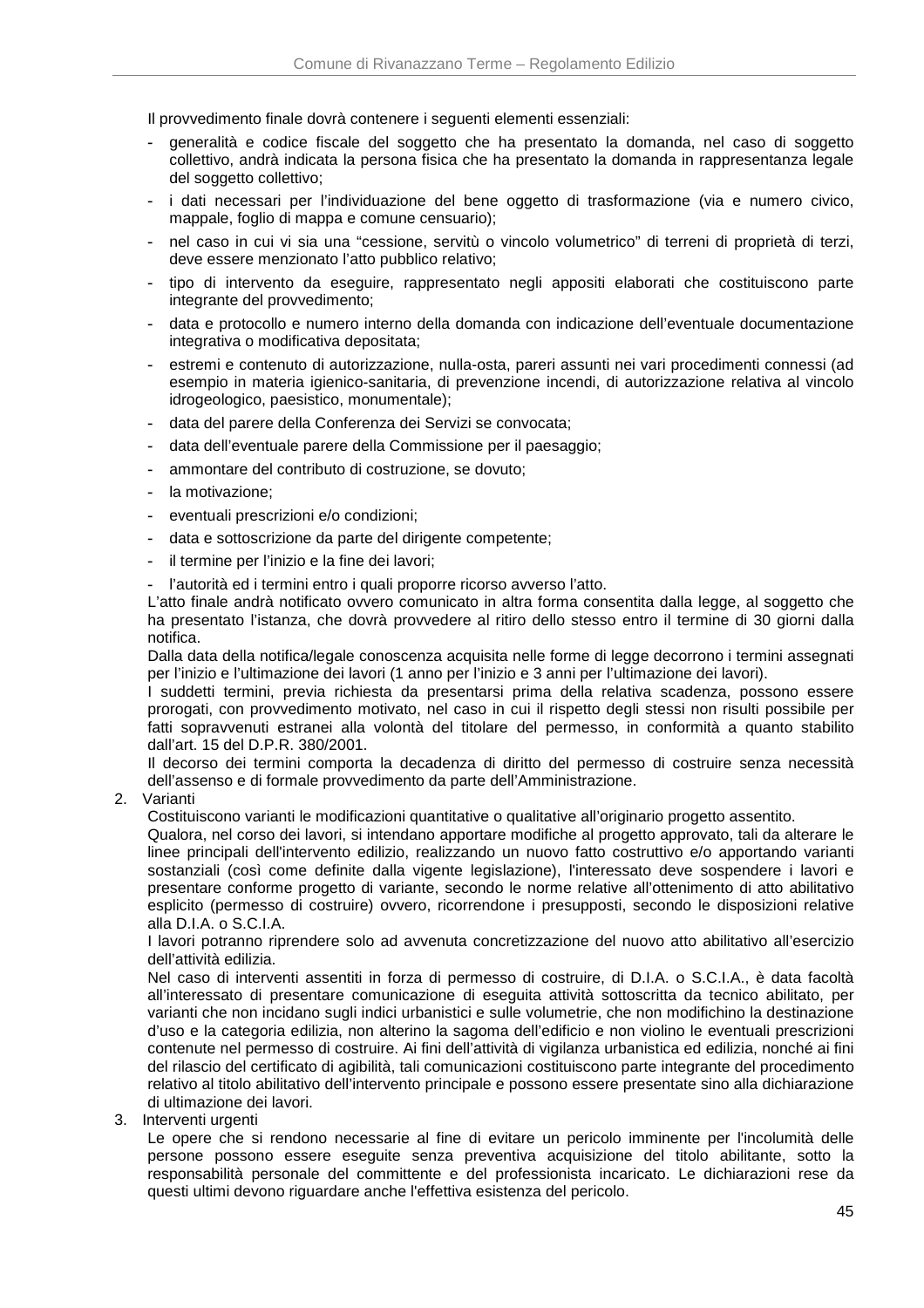Il proprietario ed un professionista devono dare immediata segnalazione dei lavori all'Amministrazione Comunale e devono presentare, entro dieci giorni dall'inizio degli stessi, il progetto e la corrispondente domanda di provvedi-mento edilizio in relazione alla natura dell'intervento.

4. Piani attuativi

Il provvedimento finale, corrispondente all'approvazione del piano attuativo è la Delibera di Consiglio Comunale di approvazione dello stesso.

Tale delibera è allegata alla comunicazione ufficiale che il medesimo piano è stato oggetto di approvazione.

Sono fatti salvi tutti i diversi casi corrispondenti alla pianificazione attuativa a scala sovracomunale.

5. Autorizzazione paesaggistica

L'istruttoria della richiesta di autorizzazione paesaggistica dovrà essere condotta secondo quanto previsto dal D.Lgs. 42/04 e dai suoi decreti di attuazione e secondo quanto previsto dalla Parte II, Titolo V, della L.R. 12/05.

Il rilascio dell'autorizzazione è in ogni caso preliminare al rilascio di provvedimenti edilizi o all'inizio della decorrenza dei termini per l'efficacia della D.I.A. o della S.C.I.A. Pertanto, il rilascio dell'autorizzazione paesistica non legittima in alcun modo l'inizio dei lavori edilizi, bensì costituisce la conclusione dei procedimenti amministrativi settoriali, connessi agli ulteriori atti di assenso necessari per l'esecuzione delle opere.

### Art. 89. Conferenza dei Servizi tra amministrazioni diverse

- 1. Qualora il procedimento edilizio (P.C., D.I.A o S.C.I.A.) sia stato intrapreso senza che alla pratica siano stati allegati tutti i necessari pareri di enti o amministrazioni (diversa da quella comunale), il dirigente del Settore Competente, convoca apposita Conferenza dei Servizi, con gli effetti di cui agli artt. 14 e seguenti della L. 241/90 e successive modificazioni e integrazioni.
- 2. La Conferenza è indetta quando l'Amministrazione Comunale debba acquisire atti di assenso comunque denominati, di altre Amministrazioni pubbliche. In tal caso, le determinazioni concordate nella Conferenza sostituiscono a tutti gli effetti i concerti, le intese, i nulla osta e tutti gli atti di assenso richiesti; il verbale della Conferenza ha valore di provvedimento definitivo.

#### Art. 90. Agibilità/abitabilità: definizioni e procedura

- 1. Il procedimento per il rilascio del certificato di agibilità è quello delineato dagli artt. 24, 25 e 26 del D.P.R. 6 giugno 2001, n. 380.
- 2. Nel caso in cui, tutta la documentazione richiesta sia stata depositata e tutti gli obblighi siano stati ottemperati, decorsi 30 giorni, o 60 giorni in caso di autodichiarazione circa la conformità del progetto alle norme igienico sanitarie in sostituzione del parere dell'ASL nei casi consentiti dalla vigente normativa, la stessa si intende attestata per silenzio assenso. In questo caso la copia dell'istanza e degli allegati debitamente timbrata per ricevuta dall'ufficio competente terrà luogo del certificato di agibilità.
- 3. Nel caso di mancata o incompleta presentazione della documentazione obbligatoriamente prevista dagli art. 24 e 25 del D.P.R. 380/01, il decorso del termine per il silenzio assenso non produrrà alcun effetto giuridico, poiché la mancanza di elementi fondamentali costituisce pregiudizio per l'accoglibilità dell'istanza. Il silenzio del Comune non potrà quindi costituire unico elemento probatorio, o sgravio di responsabilità sugli aspetti tecnico giuridici della pratica.
- 4. Il provvedimento finale potrà essere rilasciato anche oltre il termine fissato per legge per la formazione del silenzio assenso.
- 5. Nel provvedimento dovrà essere elencata la documentazione e le certificazioni che attestano la sussistenza delle condizioni di sicurezza, igiene, salubrità, risparmio energetico, e nel caso sia stato eseguito un sopralluogo per verificare la conformità di quanto realizzato a quanto oggetto dei provvedimenti abilitativi edilizi.
- 6. Nel caso in cui, causa la vetustà dell'immobile, non sia rintracciabile il provvedimento abilitativo e la relativa agibilità (per immobili costruiti o ristrutturati prima dell'agosto del 1942), lo stesso potrà essere considerato agibile previa dichiarazione di un tecnico abilitato all'esercizio della professione che attesti la salubrità degli ambienti, l'avvenuta prosciugatura dei muri nonché l'esistenza di tutte le caratteristiche strutturali, impiantistiche, di sicurezza e di confort che gli immobili debbono possedere.
- 7. Resta ferma la necessità di adeguamento degli impianti ove previsto per legge.
- 8. La certificazione energetica degli edifici costituisce documento indispensabile per la domanda di ottenimento del certificato di agibilità relativa a tutti gli immobili la cui domanda di permesso di costruire, la presentazione della DIA o della S.C.I.A. risulta pervenuta a far data dal 1 settembre 2007.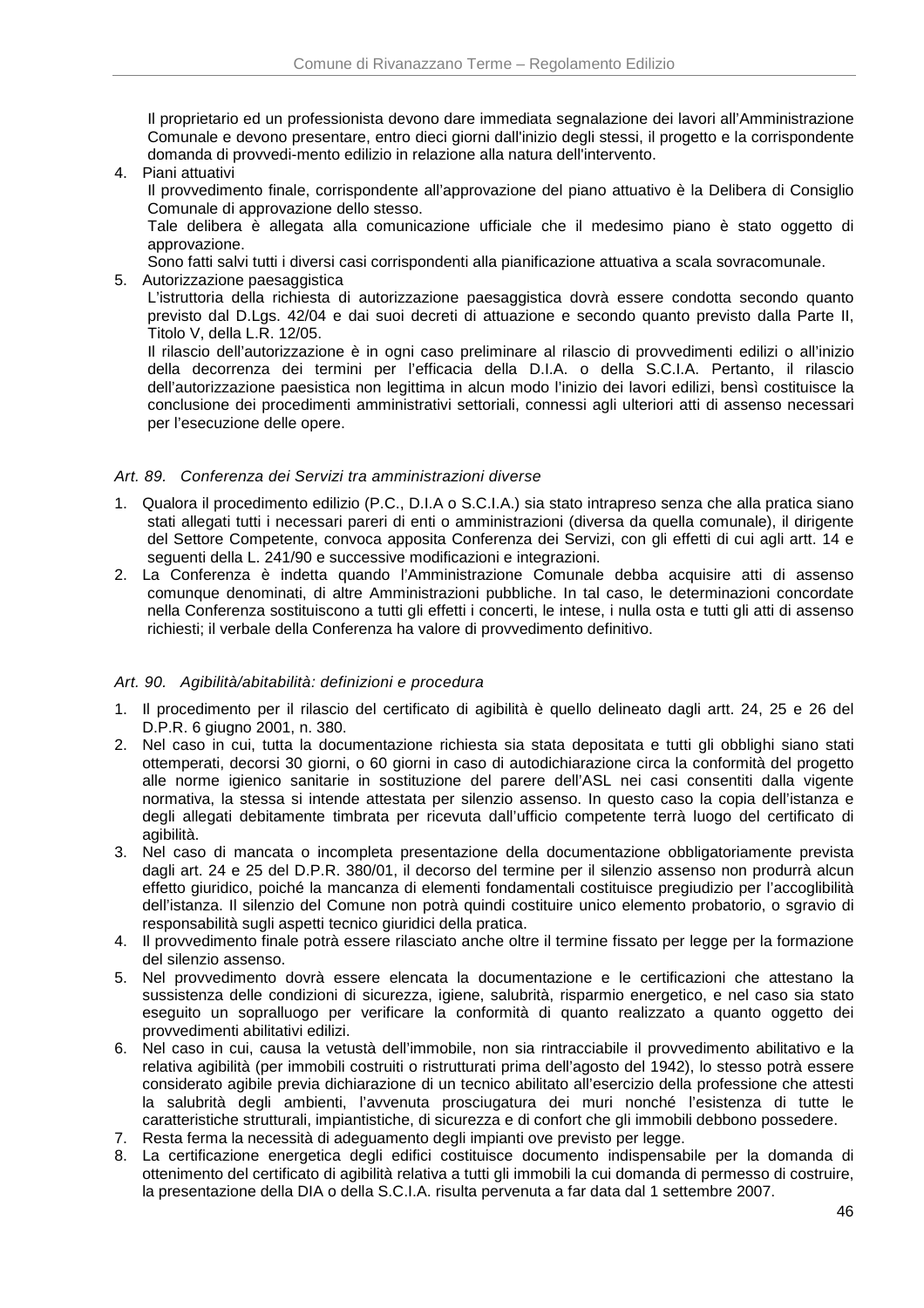- 9. Il proprietario o chi ne ha titolo, deposita presso il comune unitamente alla dichiarazione di fine lavori, l'asseverazione del Direttore dei lavori circa la conformità delle opere realizzate rispetto al progetto e alle sue eventuali varianti e l'attestato di certificazione energetica redatto dal Soggetto Certificatore. In assenza della predetta documentazione la dichiarazione di ultimazione dei lavori è inefficace.
- 10. L'istruttoria relativa al procedimento di agibilità consiste essenzialmente in un procedimento volto alla verifica della:
	- a) Avvenuta presentazione della documentazione e/o l'ottemperamento a tutti gli obblighi previsti nel titolo abilitativi edilizio;
	- b) Avvenuta presentazione della documentazione e/o l'ottemperamento a tutti gli obblighi previsti per legge in materia di sicurezza, igiene, salubrità, risparmio energetico, eliminazione barriere architettoniche, di censimento catastale;
	- c) Verifica della conformità edilizio-urbanistica di quanto realizzato a quanto oggetto dei titoli abilitativi mediante l'esecuzione di visite negli edifici realizzati.
- 11. Si precisa che mentre le operazioni di cui alle lettere a) e b) sono obbligatorie, quanto disposto alla lettera c) potrà essere eseguito a campione.
- 12. L'eventuale sopralluogo per accertare d'ufficio la suddetta conformità dovrà essere comunicata al richiedente.
- 13. Oltre alla documentazione prevista dai citati articoli, alla domanda per il rilascio del certificato di agibilità deve essere allegata dichiarazione del direttore dei lavori o di tecnico abilitato all'esercizio della professione che attesti la conformità delle opere eseguite al progetto assentito, l'avvenuta prosciugatura dei muri e la salubrità degli ambienti.

# **TITOLO III – DOCUMENTI ED ELABORATI DA ALLEGARE ALLE ISTANZE**

### Art. 91. Documenti ed elaborati da allegare alle istanze

- 1. Fatti salvi gli elaborati prescritti da norme speciali o da leggi di settore ovvero richiesti dal responsabile del procedimento, gli elaborati minimi da allegare alle istanze sono quelli elencati nelle successive tabelle.
- 2. A esplicazione delle tabelle viene fornita una dettagliata specificazione dei contenuti e delle modalità di consegna di ciascun documento richiesto descritta al successivo Art. 92.
- 3. Tutti gli elaborati di progetto dovranno essere sottoscritti obbligatoriamente sia dal proprietario che dal progettista e dovranno essere forniti sia su supporto cartaceo che su supporto magneticoinformatico, in un formato commerciale diffuso e liberamente scambiabile e convertibile, secondo quanto indicato ai successivi articoli.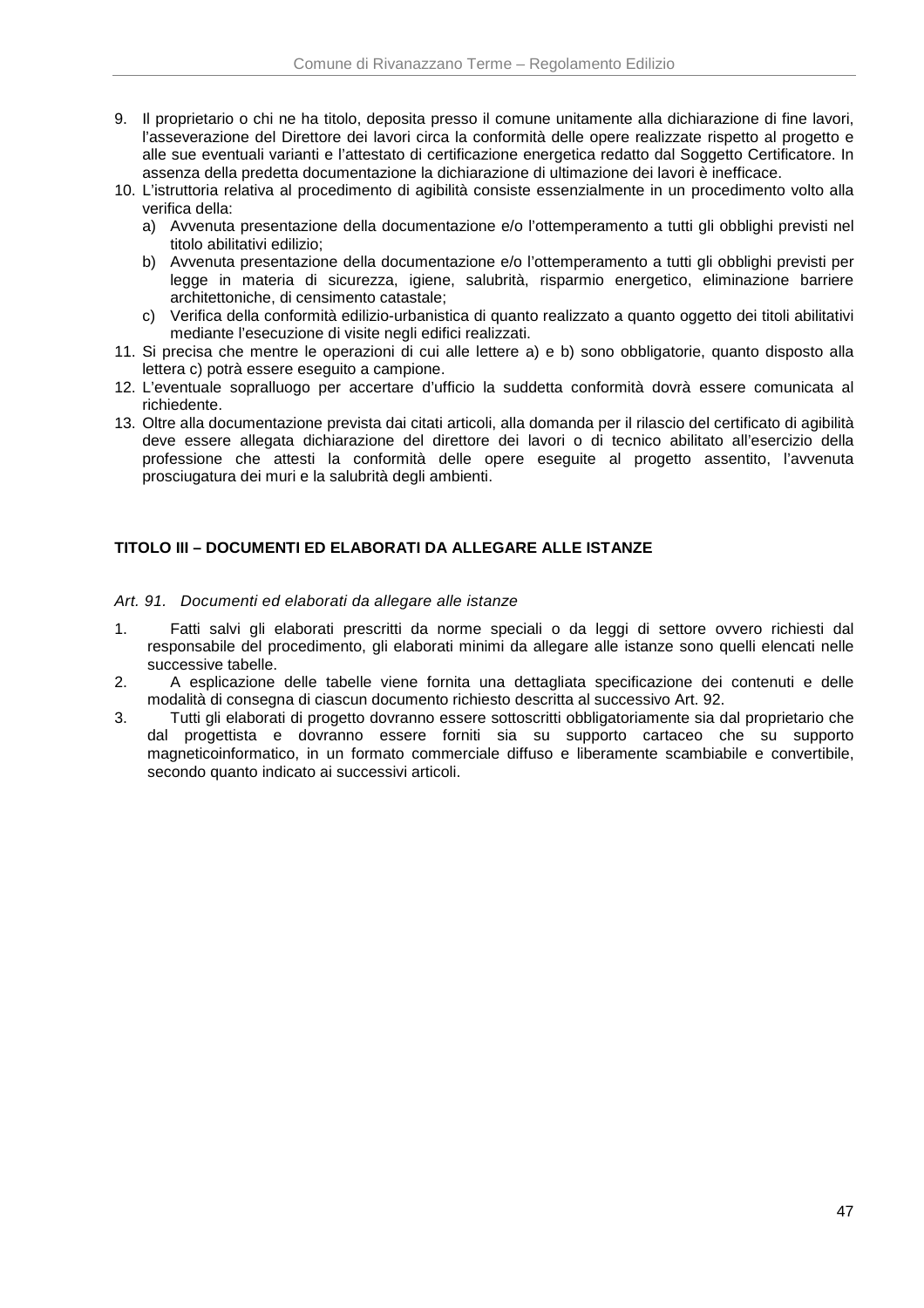| DOCUMENTAZIONE A CORREDO DELLE ISTANZE DI PERMESSO DI COSTRUIRE, D.I.A. E S.C.I.A.                               |                                                                                         |                                                                                     |                                                     |                                                                               |                                                                                                                        |                                                                                                          |                                                             |
|------------------------------------------------------------------------------------------------------------------|-----------------------------------------------------------------------------------------|-------------------------------------------------------------------------------------|-----------------------------------------------------|-------------------------------------------------------------------------------|------------------------------------------------------------------------------------------------------------------------|----------------------------------------------------------------------------------------------------------|-------------------------------------------------------------|
|                                                                                                                  | м<br>a<br>n<br>u<br>t<br>s<br>t<br>r<br>а<br>о<br>r<br>d<br>Ĺ<br>n<br>a<br>r<br>i.<br>a | R<br>Ť<br>s<br>t<br>r<br>u<br>t<br>t<br>u<br>r<br>a<br>z<br>İ.<br>$\circ$<br>n<br>е | Α<br>m<br>р<br>L<br>i<br>a<br>m<br>е<br>n<br>t<br>o | N<br>u<br>о<br>v<br>a<br>С<br>о<br>s<br>t<br>r<br>u<br>z<br>i.<br>o<br>n<br>e | R<br>е<br>s<br>t<br>a<br>u<br>r<br>о<br>R<br>j.<br>s<br>$\cdot$<br>C<br>0<br>n<br>s<br>е<br>r<br>v<br>a<br>t<br>i<br>V | O<br>p<br>е<br>r<br>е<br>d<br>i.<br>u<br>r<br>b<br>a<br>n<br>İ.<br>z<br>z<br>a<br>z<br>İ.<br>o<br>n<br>е | Rif.<br>CO<br>m<br>ma<br>Art<br>92.<br>1<br>del<br>R.<br>Е. |
| Documentazione amministrativa                                                                                    |                                                                                         |                                                                                     |                                                     |                                                                               | o                                                                                                                      |                                                                                                          |                                                             |
| Istanza sottoscritta                                                                                             | ٠                                                                                       | ٠                                                                                   | $\bullet$                                           | ٠                                                                             | $\bullet$                                                                                                              | ٠                                                                                                        | 1.1                                                         |
| Attestazione concernente il titolo di legittimazione                                                             | $\bullet$                                                                               | $\bullet$                                                                           | $\bullet$                                           | $\bullet$                                                                     | $\bullet$                                                                                                              | $\bullet$                                                                                                | 1.2                                                         |
| Documentazione relativa a: STATO DI FATTO                                                                        |                                                                                         |                                                                                     |                                                     |                                                                               |                                                                                                                        |                                                                                                          |                                                             |
| Documentazione fotografica dell'area e/o dei fabbricati di intervento                                            | $\bullet$                                                                               | $\bullet$                                                                           | $\bullet$                                           | $\bullet$                                                                     | $\bullet$                                                                                                              | $\bullet$                                                                                                | 2.1                                                         |
| Rilievo aerofotogrammetrico, mappa catastale, estratto PGT vigente con                                           |                                                                                         | $\bullet$                                                                           | $\bullet$                                           |                                                                               | $\bullet$                                                                                                              | $\bullet$                                                                                                | 2.2                                                         |
| individuazione dall'ambito di intervento                                                                         |                                                                                         |                                                                                     |                                                     |                                                                               |                                                                                                                        |                                                                                                          |                                                             |
| Rilievo planimetrico quotato                                                                                     | $\bullet$                                                                               | $\bullet$                                                                           | $\bullet$                                           | $\bullet$                                                                     | $\bullet$                                                                                                              | $\bullet$                                                                                                | 2.3                                                         |
| Rilievo dei fabbricati oggetto di intervento<br>Relazione Storica                                                | $\bullet$                                                                               | $\bullet$                                                                           | $\bullet$                                           |                                                                               | $\bullet$<br>$\bullet$                                                                                                 |                                                                                                          | 2.4<br>2.5                                                  |
| Verifica di classificazione dell'area come "area agricola nello stato di fatto"                                  |                                                                                         |                                                                                     | $\bullet$                                           | $\bullet$                                                                     |                                                                                                                        |                                                                                                          | 2.6                                                         |
| Documentazione relativa a: STATO DI PROGETTO                                                                     |                                                                                         |                                                                                     |                                                     |                                                                               |                                                                                                                        |                                                                                                          |                                                             |
|                                                                                                                  |                                                                                         |                                                                                     |                                                     |                                                                               | ٠                                                                                                                      | $\bullet$                                                                                                | 3.1                                                         |
| Planimetria generale<br>Piante quotate di tutti i livelli                                                        |                                                                                         | ٠                                                                                   | ٠<br>٠                                              |                                                                               | ٠                                                                                                                      |                                                                                                          | $\overline{3.2}$                                            |
| Sezioni quotate                                                                                                  | $\bullet$                                                                               | $\bullet$                                                                           | $\bullet$                                           | $\bullet$                                                                     | $\bullet$                                                                                                              |                                                                                                          | 3.3                                                         |
| Prospetti                                                                                                        | $\bullet$                                                                               | $\bullet$                                                                           | $\bullet$                                           | $\bullet$                                                                     | $\bullet$                                                                                                              |                                                                                                          | 3.4                                                         |
| Particolari costruttivi                                                                                          | $\bullet$                                                                               | $\bullet$                                                                           | $\bullet$                                           | $\bullet$                                                                     | $\bullet$                                                                                                              | $\bullet$                                                                                                | 3.5                                                         |
| Sezioni dell'area di intervento                                                                                  |                                                                                         | ٠                                                                                   | $\bullet$                                           | $\bullet$                                                                     | ٠                                                                                                                      | $\bullet$                                                                                                | 3.6                                                         |
| Prospetto dei calcoli planivolumetrici                                                                           | $\bullet$                                                                               | $\bullet$                                                                           | $\bullet$                                           | $\bullet$                                                                     | $\bullet$                                                                                                              |                                                                                                          | 3.7                                                         |
| Confronto<br>Rappresentazione tridimensionale                                                                    | $\bullet$                                                                               | $\bullet$<br>$\bullet$                                                              | $\bullet$<br>$\bullet$                              | $\bullet$                                                                     | $\bullet$<br>$\bullet$                                                                                                 | $\bullet$                                                                                                | 3.8<br>3.9                                                  |
| Relazione tecnica descrittiva                                                                                    | $\bullet$                                                                               | $\bullet$                                                                           | $\bullet$                                           | $\bullet$                                                                     | $\bullet$                                                                                                              | $\bullet$                                                                                                | 3.10                                                        |
| Relazione geologica e geotecnica <sup>2</sup>                                                                    | $\bullet$                                                                               | $\bullet$                                                                           | $\bullet$                                           | $\bullet$                                                                     | $\bullet$                                                                                                              | $\bullet$                                                                                                | 3.11                                                        |
| Denuncia opere in c.a., c.a.p. e a struttura metallica <sup>1,2</sup>                                            | $\bullet$                                                                               | $\bullet$                                                                           | $\bullet$                                           | $\bullet$                                                                     | $\bullet$                                                                                                              | $\bullet$                                                                                                | 3.12                                                        |
| Progetto impianti <sup>2</sup>                                                                                   | $\bullet$                                                                               | $\bullet$                                                                           | $\bullet$                                           | $\bullet$                                                                     | $\bullet$                                                                                                              |                                                                                                          | 3.13                                                        |
| Progetto abbattimento barriere architettoniche <sup>2</sup>                                                      | $\bullet$                                                                               | $\bullet$                                                                           | $\bullet$                                           | $\bullet$                                                                     | $\bullet$                                                                                                              | $\bullet$                                                                                                | 3.14                                                        |
| Schema di calcolo per oneri di urbanizzazione e costo di costruzione<br>Esame di impatto paesistico del progetto | $\bullet$                                                                               | $\bullet$<br>$\bullet$                                                              | $\bullet$<br>$\bullet$                              | $\bullet$<br>$\bullet$                                                        | $\bullet$                                                                                                              | $\bullet$<br>$\bullet$                                                                                   | 3.15<br>3.16                                                |
| Modello ISTAT/AE                                                                                                 |                                                                                         |                                                                                     |                                                     | $\bullet$                                                                     |                                                                                                                        |                                                                                                          | 3.17                                                        |
| Computo metrico estimativo                                                                                       |                                                                                         |                                                                                     |                                                     |                                                                               |                                                                                                                        | $\bullet$                                                                                                | 3.18                                                        |
| Quadro tecnico economico                                                                                         |                                                                                         |                                                                                     |                                                     |                                                                               |                                                                                                                        | $\bullet$                                                                                                | 3.19                                                        |
| Atto d'obbligo unilaterale di impegno a realizzare le opere                                                      |                                                                                         |                                                                                     |                                                     |                                                                               |                                                                                                                        | $\bullet$                                                                                                | 3.20                                                        |
| Polizza fideiussoria <sup>1</sup>                                                                                |                                                                                         |                                                                                     |                                                     |                                                                               |                                                                                                                        |                                                                                                          |                                                             |
|                                                                                                                  |                                                                                         |                                                                                     |                                                     |                                                                               |                                                                                                                        | $\bullet$                                                                                                | 3.21                                                        |
| Documentazione terre e rocce da scavo - art. 187 D.Lgs. 152/06 e s.m.i. $^2$                                     | $\bullet$                                                                               | $\bullet$                                                                           | $\bullet$                                           | $\bullet$                                                                     | $\bullet$                                                                                                              | $\bullet$                                                                                                | 3.22                                                        |
| Documentazione relativa a: EFFICIENZA ENERGETICA<br>Relazione di calcolo e documentazione tecnica                | $\bullet$                                                                               | $\bullet$                                                                           | $\bullet$                                           | $\bullet$                                                                     | $\bullet$                                                                                                              |                                                                                                          | 4.1                                                         |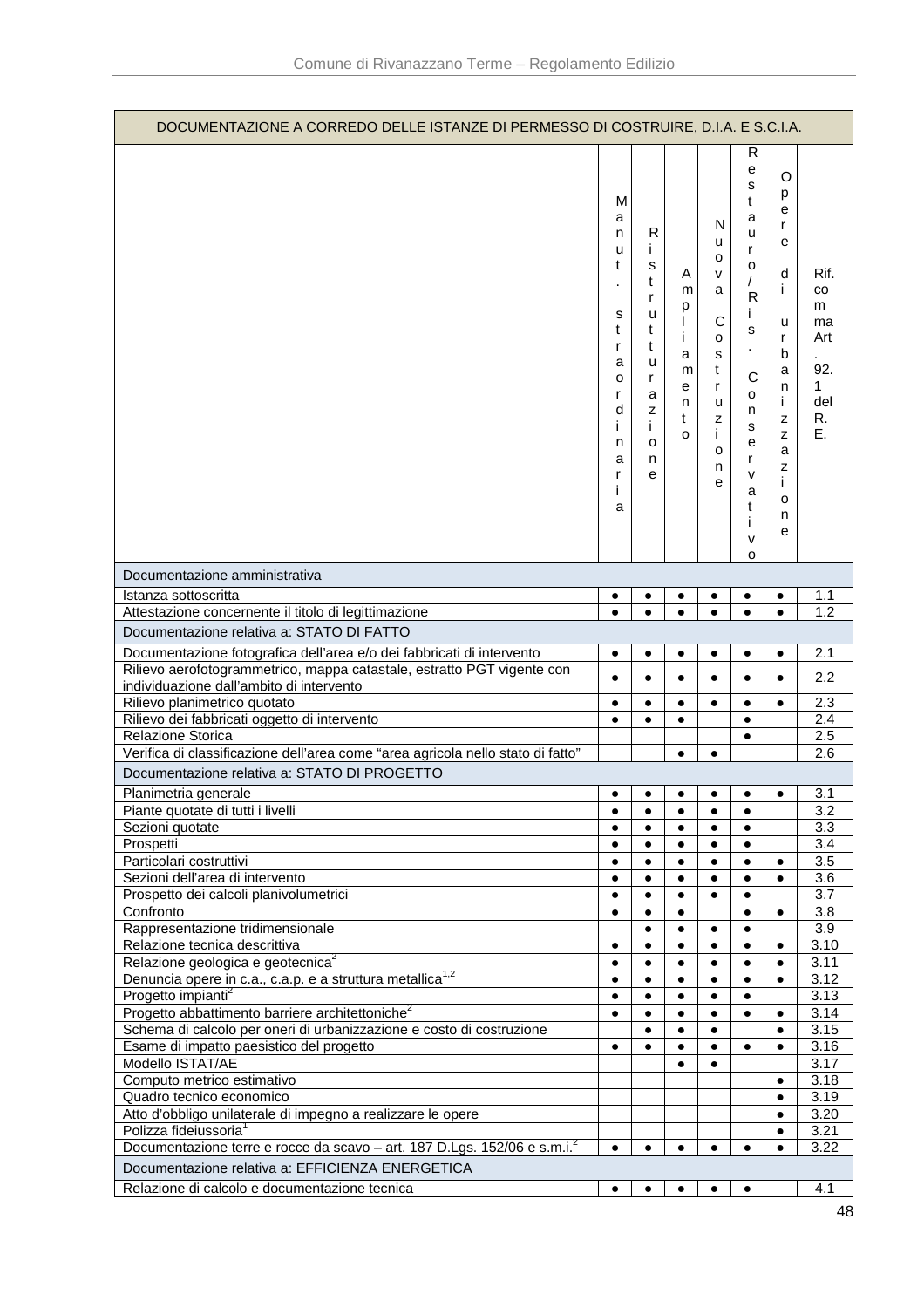| Designazione incarico per la Redazione della Certificazione Energetica <sup>1</sup>                              |           | $\bullet$ |                        |           | $\bullet$    |           | 4.2            |
|------------------------------------------------------------------------------------------------------------------|-----------|-----------|------------------------|-----------|--------------|-----------|----------------|
| Documentazione relativa a: ADEMPIMENTI PRELIMINARI <sup>2</sup>                                                  |           |           |                        |           |              |           |                |
| Nulla osta della Soprintendenza ai Beni Ambientali ed Architettonici                                             | $\bullet$ | $\bullet$ | $\bullet$              | ٠         | $\bullet$    | $\bullet$ | 5.1            |
| Comunicazione alla Soprintendenza per i Beni Archeologici opere di scavo                                         | $\bullet$ | $\bullet$ | $\bullet$              | $\bullet$ | $\bullet$    | $\bullet$ | 5.2            |
| Nulla osta preventivo da parte del Comando Provinciale dei Vigili del Fuoco                                      | $\bullet$ | $\bullet$ | $\bullet$              | $\bullet$ | $\bullet$    |           | 5.3            |
| Richiesta di autorizzazione paesaggistica ai sensi del D. Lgs. 42/04                                             | $\bullet$ | $\bullet$ | $\bullet$              | $\bullet$ | $\bullet$    | $\bullet$ | 5.4            |
| Parere del competente settore della R.L. per opere in ambito fluviale                                            | $\bullet$ | $\bullet$ | $\bullet$              | $\bullet$ | $\bullet$    | $\bullet$ | 5.5            |
| Provvedimento autorizzativo Ente Ferroviario                                                                     | $\bullet$ | $\bullet$ | $\bullet$              | $\bullet$ | $\bullet$    | $\bullet$ | 5.6            |
| Parere dell'A.S.L.                                                                                               |           | $\bullet$ | $\bullet$              | ٠         | $\bullet$    |           | 5.7            |
| Note:                                                                                                            |           |           |                        |           |              |           |                |
| Documentazione da produrre prima dell'inizio dei lavori.                                                         |           |           |                        |           |              |           |                |
| <sup>2</sup> Quando previsto dalle vigenti disposizioni in relazione all'entità e alla tipologia del'intervento. |           |           |                        |           |              |           |                |
|                                                                                                                  |           |           |                        |           |              |           |                |
| ULTERIORE DOCUMENTAZIONE PER INTERVENTI IN ZONA AGRICOLA                                                         |           |           |                        |           |              |           |                |
|                                                                                                                  |           | O         | R                      | A         | N            | R         |                |
|                                                                                                                  |           | р         | i.                     | m         | u            | е         |                |
|                                                                                                                  |           | е         | S                      | p         | 0            | s         |                |
|                                                                                                                  |           | r         | t                      | L         | $\mathsf{V}$ | t         |                |
|                                                                                                                  |           | е         | r                      | i.        | a            | a         |                |
|                                                                                                                  |           |           | u                      | a         |              | u         |                |
|                                                                                                                  |           | d         | t                      | m         | C            | r         |                |
|                                                                                                                  |           | j.        | t                      | e         | o            | o         |                |
|                                                                                                                  |           |           | u                      | n         | s            | $\prime$  | Rif.           |
|                                                                                                                  |           | m         | r                      | t         | t            | R         | CO             |
|                                                                                                                  |           | a         | a                      | O         | r            | i.        | m              |
|                                                                                                                  |           | n         | Z                      |           | u            | s         | ma             |
|                                                                                                                  |           |           | L                      |           | z            | ä,        | Art            |
|                                                                                                                  |           |           | o                      |           | Ť            |           |                |
|                                                                                                                  |           | s         | n                      |           | o            | C         | 92.            |
|                                                                                                                  |           | t         | е                      |           | n            | o         | $\overline{2}$ |
|                                                                                                                  |           | r         |                        |           | е            | n         | del            |
|                                                                                                                  |           | a         |                        |           |              | s         | R.             |
|                                                                                                                  |           | o         |                        |           |              | e         | E.             |
|                                                                                                                  |           | r         |                        |           |              | r         |                |
|                                                                                                                  |           | d         |                        |           |              | v         |                |
|                                                                                                                  |           | Ť         |                        |           |              | а         |                |
|                                                                                                                  |           | n         |                        |           |              | t         |                |
|                                                                                                                  |           | а         |                        |           |              | L         |                |
|                                                                                                                  |           | r         |                        |           |              | v         |                |
|                                                                                                                  |           | Ť         |                        |           |              | o         |                |
|                                                                                                                  |           | a         |                        |           |              |           |                |
| Documentazione amministrativa                                                                                    |           |           |                        |           |              |           |                |
| Certificato iscrizione all'albo IAP                                                                              |           | $\bullet$ |                        |           |              | $\bullet$ | 1.1            |
| Atto unilaterale d'obbligo per il mantenimento degli immobili al servizio                                        |           |           | $\bullet$ <sup>1</sup> |           |              |           |                |
| dell'attività agricola                                                                                           |           |           |                        |           | $\bullet$    |           | 1.2            |
| Atto di vincolo di non edificazione                                                                              |           |           |                        |           | ٠            |           | 1.3            |
| Certificazione disposta dal Settore Agricoltura della Provincia di Pavia ai sensi                                |           |           |                        |           |              |           |                |
| dell'art. 60, comma 2, lettera c) della L.R. 12/05                                                               |           |           |                        |           | $\bullet$    |           | 1.4            |
| Documentazione relativa a: STATO DI FATTO                                                                        |           |           |                        |           |              |           |                |
| Mappa catastale relativa alla superficie dell'azienda agricola                                                   |           |           |                        |           |              |           | 1.5            |
| Relazione illustrativa relativa all'attività agricola in essere                                                  |           |           |                        | $\bullet$ | $\bullet$    |           | 1.6            |
| Note:                                                                                                            |           |           |                        |           |              |           |                |
| In caso di cambio di destinazione d'uso.                                                                         |           |           |                        |           |              |           |                |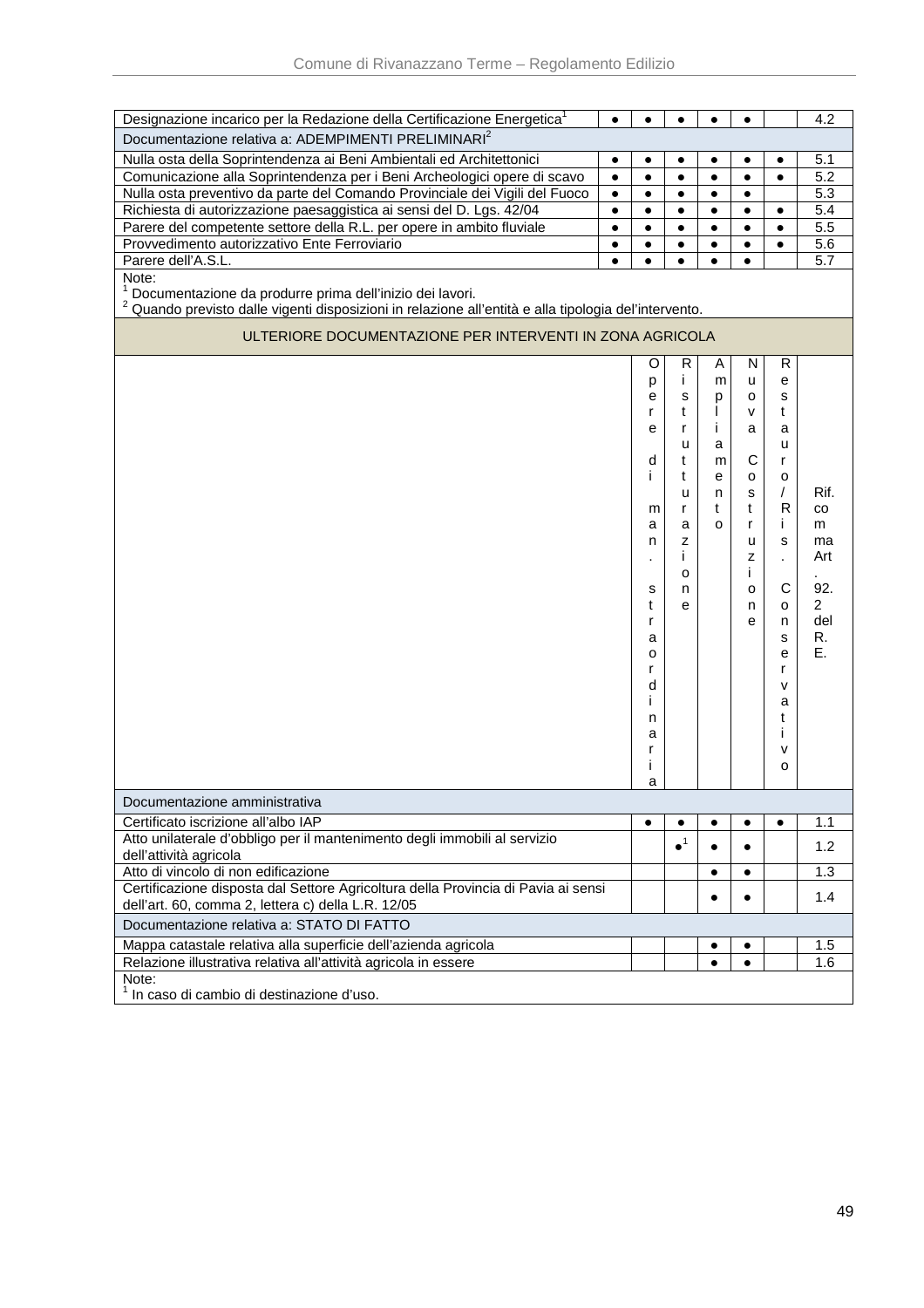| DOCUMENTAZIONE A CORREDO DELLE RICHIESTE DI AUTORIZZAZIONE PAESAGGISTICA<br>AI SENSI DEL DECRETO LEGISLATIVO 42/04 |                                                                                                                   |                                                                                |                                                                 |                                                                                                    |                                                                                                                              |                                                                                                          |                                                                                                                                            |                                                                          |
|--------------------------------------------------------------------------------------------------------------------|-------------------------------------------------------------------------------------------------------------------|--------------------------------------------------------------------------------|-----------------------------------------------------------------|----------------------------------------------------------------------------------------------------|------------------------------------------------------------------------------------------------------------------------------|----------------------------------------------------------------------------------------------------------|--------------------------------------------------------------------------------------------------------------------------------------------|--------------------------------------------------------------------------|
|                                                                                                                    | O<br>p<br>е<br>r<br>e<br>d<br>j.<br>m<br>a<br>n<br>s<br>t<br>r<br>a<br>o<br>r<br>d<br>Ť<br>n<br>a<br>r<br>j.<br>a | R<br>i.<br>S<br>t<br>r<br>u<br>t<br>t<br>u<br>r<br>a<br>Z<br>i.<br>o<br>n<br>e | A<br>m<br>p<br>$\mathsf{I}$<br>i.<br>a<br>m<br>e<br>n<br>t<br>o | N<br>u<br>o<br>$\mathsf{v}$<br>a<br>$\mathsf C$<br>o<br>s<br>t<br>r<br>u<br>z<br>i.<br>o<br>n<br>e | R<br>е<br>S<br>t<br>a<br>u<br>r<br>о<br>T<br>R<br>Ť.<br>s<br>÷.<br>C<br>o<br>n.<br>s<br>е<br>r<br>v<br>a<br>t<br>i<br>v<br>o | O<br>p<br>е<br>r<br>e<br>d<br>i.<br>u<br>r<br>b<br>a<br>n<br>i.<br>z<br>z<br>a<br>z<br>i.<br>o<br>n<br>e | $\mathsf{C}$<br>a<br>r<br>t<br>e<br>$\mathbf{I}$<br>$\mathbf{I}$<br>j.<br>$\prime$<br>j.<br>n<br>s<br>e<br>g<br>n<br>e<br>р<br>u<br>b<br>b | Rif.<br>CO<br>m<br>ma<br>Art<br>92.<br>$\overline{2}$<br>del<br>R.<br>E. |
| Documentazione amministrativa                                                                                      |                                                                                                                   |                                                                                |                                                                 |                                                                                                    |                                                                                                                              |                                                                                                          |                                                                                                                                            |                                                                          |
| Domanda sottoscritta                                                                                               | $\bullet$                                                                                                         | $\bullet$                                                                      | $\bullet$                                                       | $\bullet$                                                                                          | $\bullet$                                                                                                                    | $\bullet$                                                                                                | $\bullet$                                                                                                                                  | 2.1                                                                      |
| Documentazione relativa a: STATO DI FATTO                                                                          |                                                                                                                   |                                                                                |                                                                 |                                                                                                    |                                                                                                                              |                                                                                                          |                                                                                                                                            |                                                                          |
| Inquadramento territoriale (corografia, aerofotogrammetria)                                                        | $\bullet$                                                                                                         | $\bullet$                                                                      | $\bullet$                                                       | $\bullet$                                                                                          | $\bullet$                                                                                                                    | $\bullet$                                                                                                | $\bullet$                                                                                                                                  | 2.2                                                                      |
| Planimetria generale con indicazione caratteri paesaggistici esistenti                                             | $\bullet$                                                                                                         | $\bullet$                                                                      | $\bullet$                                                       | $\bullet$                                                                                          | $\bullet$                                                                                                                    | $\bullet$                                                                                                | $\bullet$                                                                                                                                  | 2.3                                                                      |
| Piano quotato                                                                                                      |                                                                                                                   | $\bullet$                                                                      | $\bullet$                                                       | $\bullet$                                                                                          |                                                                                                                              | $\bullet$                                                                                                |                                                                                                                                            | $\overline{2.4}$                                                         |
| Rilievo dello stato di fatto                                                                                       | ٠                                                                                                                 | $\bullet$                                                                      | $\bullet$                                                       |                                                                                                    | $\bullet$                                                                                                                    |                                                                                                          |                                                                                                                                            | 2.5                                                                      |
| Documentazione fotografica                                                                                         | $\bullet$                                                                                                         | $\bullet$                                                                      | $\bullet$                                                       | $\bullet$                                                                                          | $\bullet$                                                                                                                    | $\bullet$                                                                                                | $\bullet$                                                                                                                                  | 2.6                                                                      |
| Documentazione relativa a: STATO DI PROGETTO                                                                       |                                                                                                                   |                                                                                |                                                                 |                                                                                                    |                                                                                                                              |                                                                                                          |                                                                                                                                            |                                                                          |
| Planimetria con inserimento ambientale (evidenziazione caratteri<br>estetici)                                      |                                                                                                                   |                                                                                | $\bullet$                                                       | $\bullet$                                                                                          |                                                                                                                              | ٠                                                                                                        | ٠                                                                                                                                          | 2.7                                                                      |
| Sezioni ambientali                                                                                                 | $\bullet$                                                                                                         |                                                                                | $\bullet$                                                       | $\bullet$                                                                                          |                                                                                                                              | $\bullet$                                                                                                |                                                                                                                                            | 2.8                                                                      |
| Piante, prospetti e sezioni                                                                                        | $\bullet$                                                                                                         | $\bullet$                                                                      | $\bullet$                                                       | $\bullet$                                                                                          | $\bullet$                                                                                                                    | $\bullet$                                                                                                | $\bullet$                                                                                                                                  | 2.9                                                                      |
| Indicazioni dei materiali d'impiego ed eventuali particolari costruttivi                                           | $\bullet$                                                                                                         | $\bullet$                                                                      | $\bullet$                                                       | $\bullet$                                                                                          | $\bullet$                                                                                                                    | $\bullet$                                                                                                | $\bullet$                                                                                                                                  | 2.10                                                                     |
| Simulazione fotografica                                                                                            |                                                                                                                   | $\bullet$                                                                      | $\bullet$                                                       | $\bullet$                                                                                          |                                                                                                                              | $\bullet$                                                                                                | $\bullet$                                                                                                                                  | 2.11                                                                     |
| Eventuale indicazione degli elementi di mitigazione e compensazione                                                | $\bullet$                                                                                                         | $\bullet$                                                                      | $\bullet$                                                       | $\bullet$                                                                                          | $\bullet$                                                                                                                    | $\bullet$                                                                                                | $\bullet$                                                                                                                                  | 2.12<br>2.13                                                             |
| Relazione paesaggistica                                                                                            | $\bullet$                                                                                                         | $\bullet$                                                                      | $\bullet$                                                       | $\bullet$                                                                                          | $\bullet$                                                                                                                    | $\bullet$                                                                                                | $\bullet$                                                                                                                                  |                                                                          |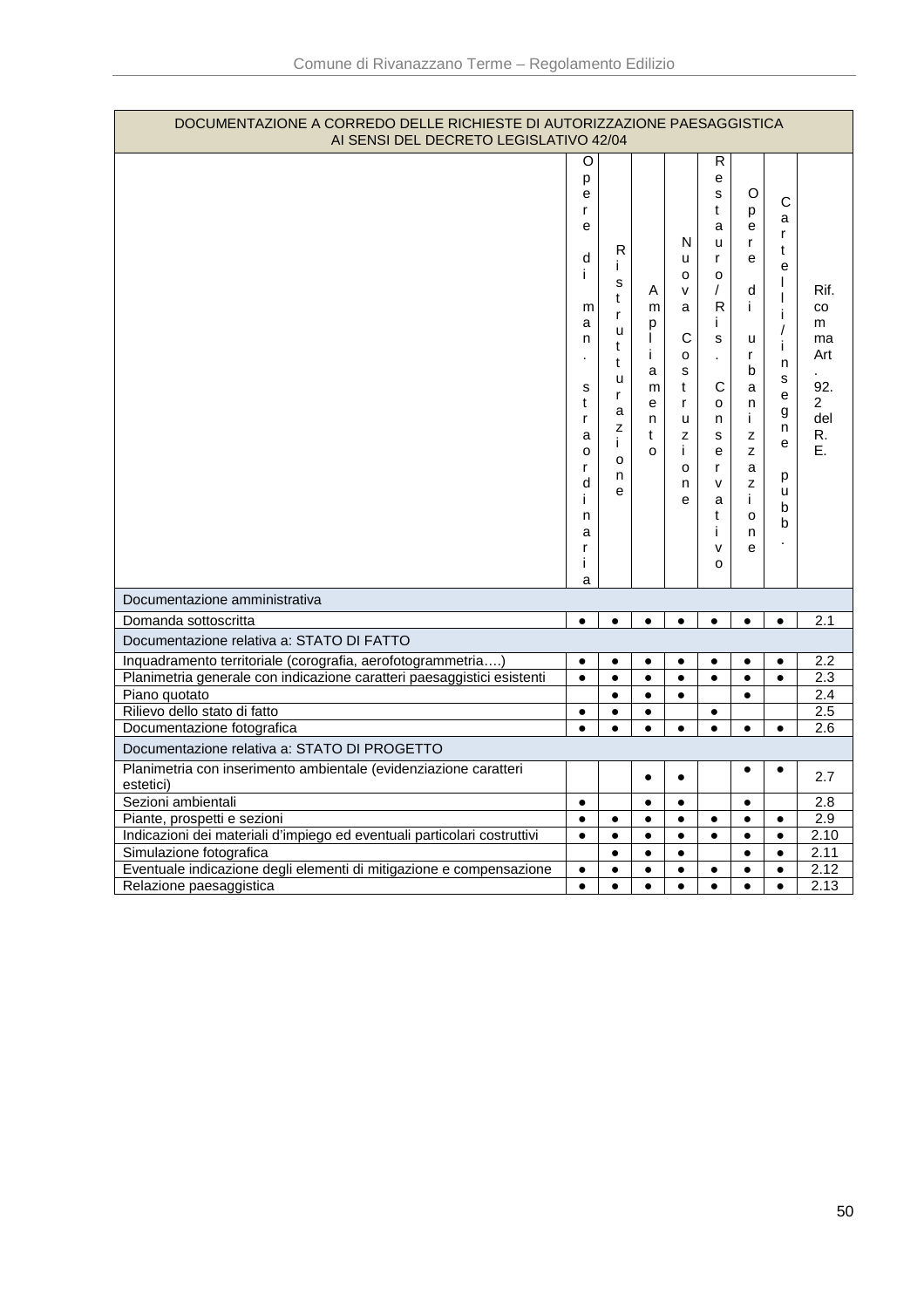| DOCUMENTAZIONE A CORREDO DELLE PROPOSTE DI                                                                       |                                                    |                                                       |                                      |
|------------------------------------------------------------------------------------------------------------------|----------------------------------------------------|-------------------------------------------------------|--------------------------------------|
| PIANI ATTUATIVI E PROGRAMMI INTEGRATI DI INTERVENTO                                                              |                                                    |                                                       |                                      |
|                                                                                                                  | P.U.<br>А.<br>conf<br>ormi/<br>in.<br>varia<br>nte | P.I.I.<br>conf<br>ormi/<br>in<br>varia<br>nte<br>agli | Rif.<br>CO.<br>m<br>ma<br>Art<br>92. |
|                                                                                                                  | agli<br>atti<br>del<br><b>PGT</b>                  | atti<br>del<br><b>PGT</b>                             | 3<br>del<br>R.<br>Е.                 |
| Documentazione amministrativa                                                                                    |                                                    |                                                       |                                      |
| Domanda di approvazione del Piano Attuativo                                                                      | ٠                                                  | $\bullet$                                             | 1.1                                  |
| Documentazione relativa a: STATO DI FATTO                                                                        |                                                    |                                                       |                                      |
| Inquadramento territoriale                                                                                       |                                                    | $\bullet$                                             | 2.1                                  |
| Estratto PGT vigente con individuazione dall'ambito di intervento                                                | ٠                                                  |                                                       | 2.2                                  |
| Estratto catastale con relativo elenco e titoli di proprietà                                                     | $\bullet$                                          | ٠                                                     | 2.3                                  |
| Rilievo planimetrico quotato                                                                                     | $\bullet$                                          | $\bullet$                                             | 2.4                                  |
| Inquadramento ambientale                                                                                         |                                                    | $\bullet$                                             | 2.5                                  |
| Sezioni ambientali e dei fabbricati esistenti                                                                    | ٠                                                  | ٠                                                     | 2.6                                  |
| Rilievo fotografico dell'area                                                                                    | $\bullet$                                          | $\bullet$                                             | 2.7                                  |
| Attestazione circa la dismissione o il ritiro dall'attività agricola                                             |                                                    |                                                       | 2.8                                  |
| Verifica di classificazione dell'area come "area agricola nello stato di fatto"                                  | $\bullet$                                          | $\bullet$                                             | 2.9                                  |
| Documentazione relativa a: STATO DI PROGETTO                                                                     |                                                    |                                                       |                                      |
| Planimetria generale quotata dell'intervento                                                                     | $\bullet$                                          | ٠                                                     | 3.1                                  |
| Schemi planimetrici di progetto dei tipi edilizi previsti                                                        | $\bullet$                                          |                                                       | 3.2                                  |
| Sezioni ambientali di progetto                                                                                   | $\bullet$                                          | $\bullet$                                             | 3.3                                  |
| Schemi planimetrici quotati delle opere di urbanizzazione primaria                                               | $\bullet$                                          | $\bullet$                                             | 3.4                                  |
| Schemi planimetrici quotati delle opere di urbanizzazione secondaria                                             | ٠                                                  | $\bullet$                                             | 3.5                                  |
| Schema planivolumetrico                                                                                          | $\bullet$                                          | $\bullet$                                             | 3.6                                  |
| Progetto di massima e relativo computo metrico estimativo delle opere di<br>urbanizzazione primaria e secondaria | ٠                                                  | $\bullet$                                             | 3.7                                  |
| Relazione illustrativa                                                                                           | $\bullet$                                          |                                                       | 3.8                                  |
| Relazione tecnica descrittiva                                                                                    |                                                    | ٠                                                     | 3.9                                  |
| Relazione economica di massima                                                                                   |                                                    |                                                       | 3.10                                 |
| Studio geologico                                                                                                 |                                                    |                                                       | 3.11                                 |
| Studio di impatto su mobilità                                                                                    | ٠                                                  | $\bullet$                                             | 3.12                                 |
| Studio del clima acustico<br>Valutazione dell'induzione magnetica                                                | ٠                                                  | $\bullet$                                             | 3.13<br>3.14                         |
| Schema di convenzione                                                                                            |                                                    |                                                       | 3.15                                 |
| Esame di impatto paesistico del progetto                                                                         |                                                    |                                                       | 3.16                                 |
| Polizza fideiussoria <sup>1</sup>                                                                                | $\bullet$                                          | $\bullet$                                             | 3.17                                 |
| Procedura di verifica e procedura di V.I.A.                                                                      | $\bullet$                                          | $\bullet$                                             | 3.18                                 |
| Documentazione relativa a: VARIANTE                                                                              |                                                    |                                                       |                                      |
| Relazione di Variante                                                                                            | ٠                                                  |                                                       | 5.1                                  |
| Estratto PGT vigente                                                                                             | $\bullet$                                          | $\bullet$                                             | 5.2                                  |
| Elaborati di PGT variati                                                                                         | $\bullet$                                          |                                                       | 5.3                                  |
| N.T.A. variate                                                                                                   | $\bullet$                                          | ٠                                                     | 5.4                                  |
| Verifica di esclusione o meno dalla procedura VAS                                                                | $\bullet$                                          | ٠                                                     | 5.5                                  |
| Note:<br>Documentazione da produrre prima dell'inizio dei lavori                                                 |                                                    |                                                       |                                      |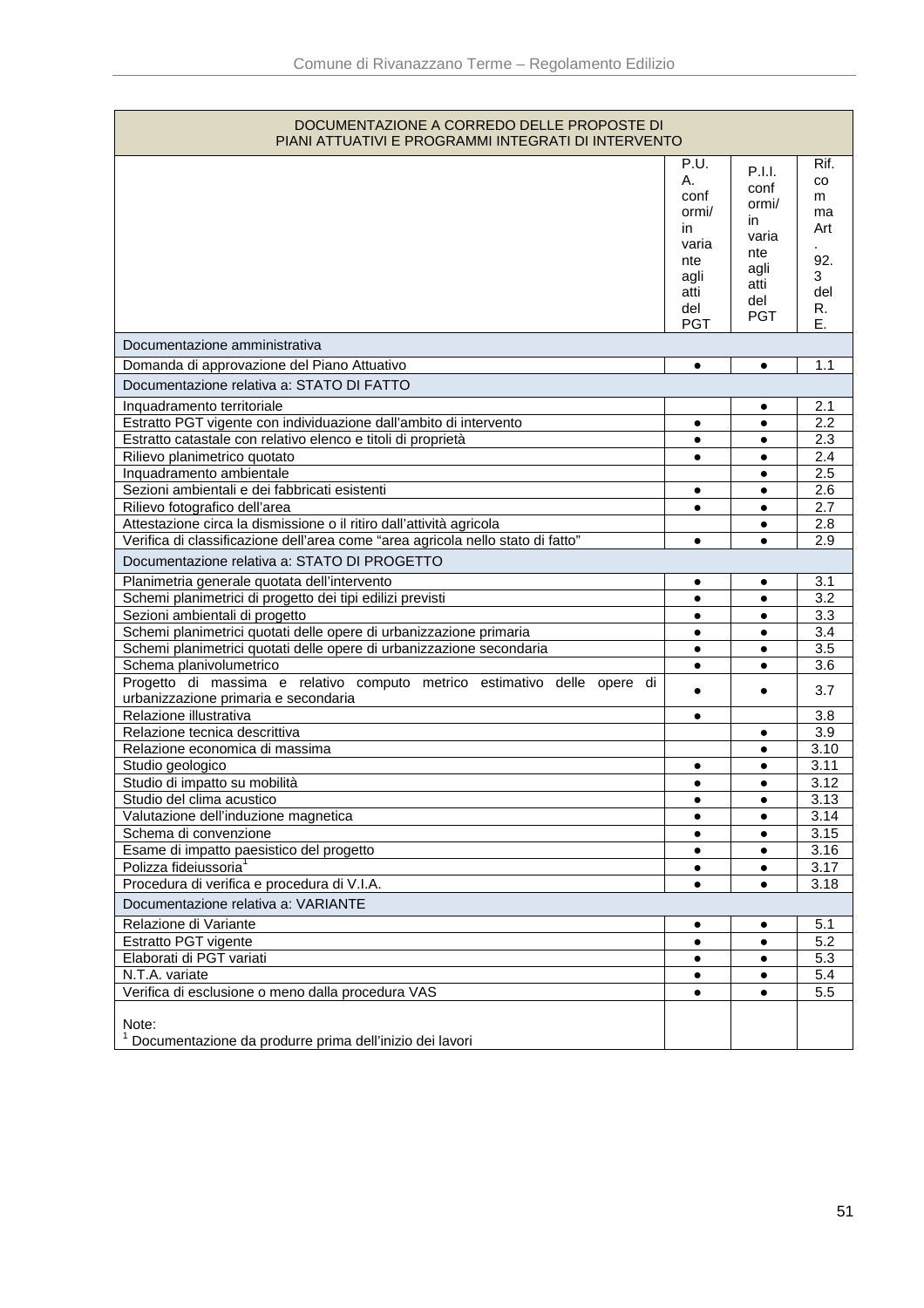- Art. 92. Esplicitazione dei contenuti e delle modalità di presentazione della documentazione da allegare alle istanze
- Art. 92.1 Documentazione a corredo delle istanze di Permesso di Costruire, D.I.A. e S.C.I.A.
	- 1. Documentazione amministrativa:
		- 1.1. istanza di Permesso di Costruire, Denuncia di Inizio Attività o Segnalazione Certificata di Inizio Attività sottoscritta dal richiedente e dal progettista, su modello regionale, comprensiva di elenco elaborati prodotti;
		- 1.2. copia dell'atto di proprietà o di altro documento che dimostri la legittimazione a richiedere o comunicare l'esecuzione delle opere, o autocertificazione resa nelle forme di legge.
	- 2. Documentazione relativa allo stato di fatto in n. 2 copie:
		- 2.1. documentazione fotografica che rappresenti da più punti di vista, in modo panoramico, l'edificio o l'area oggetto dell'intervento corredata da planimetria dello stato di fatto con localizzazione delle riprese fotografiche;
		- 2.2. estratti aggiornati del rilievo aerofotogrammetrico, della mappa catastale, degli strumenti urbanistici generali e degli eventuali piani attuativi interessanti l'area, con individuazione degli immobili oggetto dell'intervento;
		- 2.3. rilievo planimetrico quotato dell'area oggetto dell'intervento contenente:
			- − orientamento;
			- − individuazione di capisaldi inamovibili (spigoli di fabbricati ecc..) e facilmente individuabili;
			- − delle principali reti tecnologiche presenti;
			- − delle aree di circolazione circostanti, della relativa toponomastica e delle condizioni di accesso;
			- − delle distanze dai fabbricati, dai confini e dalle strade;
			- − dell'eventuale presenza di essenze arboree;
		- 2.4. rilievo (piante, prospetti e sezioni) dei fabbricati oggetto di intervento in scala 1:100 o 1:50, dal quale siano desumibili le destinazioni, le caratteristiche architettoniche e lo stato di conservazione degli immobili (per gli interventi su fabbricati esistenti);
		- 2.5. relazione storica redatta sulla base della documentazione reperibile presso gli archivi di stato o storico comunale, ovvero in assenza di questi, sulla scorta delle indicazioni delle cartografie storiche (Catasto Teresiano, Cessato Catasto Lombardo, Aerofotogrammetrico Nistri 1934 e Nistri 1953) o di altre fonti storiche certe;
		- 2.6. verifica dell'eventuale classificazione dell'area come "area agricola nello stato di fatto", sulla base dello strato informativo regionale (disponibile sul geoportale regionale www.cartografia.regione.lombardia.it) ai fini dell'applicazione della maggiorazione del 5% del contributo di costruzione ai sensi dell'art. 43 comma 2-bis della L.R. nr.12/2005 e s.m.i. ed in applicazione della D.G.R. 22 dicembre 2008 n. 8/8757.
	- 3. Progetto in n. 2 copie:
		- 3.1. planimetria generale di progetto in scala idonea (in generale 1:500 o 1:200) con indicazione:
			- − dell'orientamento;
			- − dello schema fognario e delle modalità di allacciamento;
			- − delle aree di circolazione circostanti, della relativa toponomastica e delle condizioni di accesso;
			- − delle distanze dai fabbricati, dai confini e dalle strade;
			- − dell'eventuale presenza di essenze arboree interferenti con il progetto e da eliminare;
			- − delle opere di sistemazione esterna, ivi compresa la messa a dimora di specie arboree di alto fusto;
			- − delle opere di recinzione previste, anche se da realizzarsi in epoca successiva;
			- − degli allacciamenti ai pubblici servizi.
		- 3.2. piante quotate di tutti i livelli dell'edificio e della copertura in scala 1:50, 1:100 o 1:200 (per gli interventi sull'esistente possibilmente in scala 1:50) recante l'indicazione:
			- − delle destinazioni d'uso dei singoli vani;
			- − dei fondamentali parametri igienico edilizi (superfici, volumi, altezze, rapporti di aeroilluminazione dei locali);
			- − della posizione indicativa delle canne fumarie, di esalazione e di aspirazione;
			- − di ogni altro elemento utile ai fini della dimostrazione del rispetto delle varie disposizioni igienico edilizie.
		- 3.3. sezioni quotate lungo linee significative del fabbricato in scala 1:50, 1:100 o 1:200;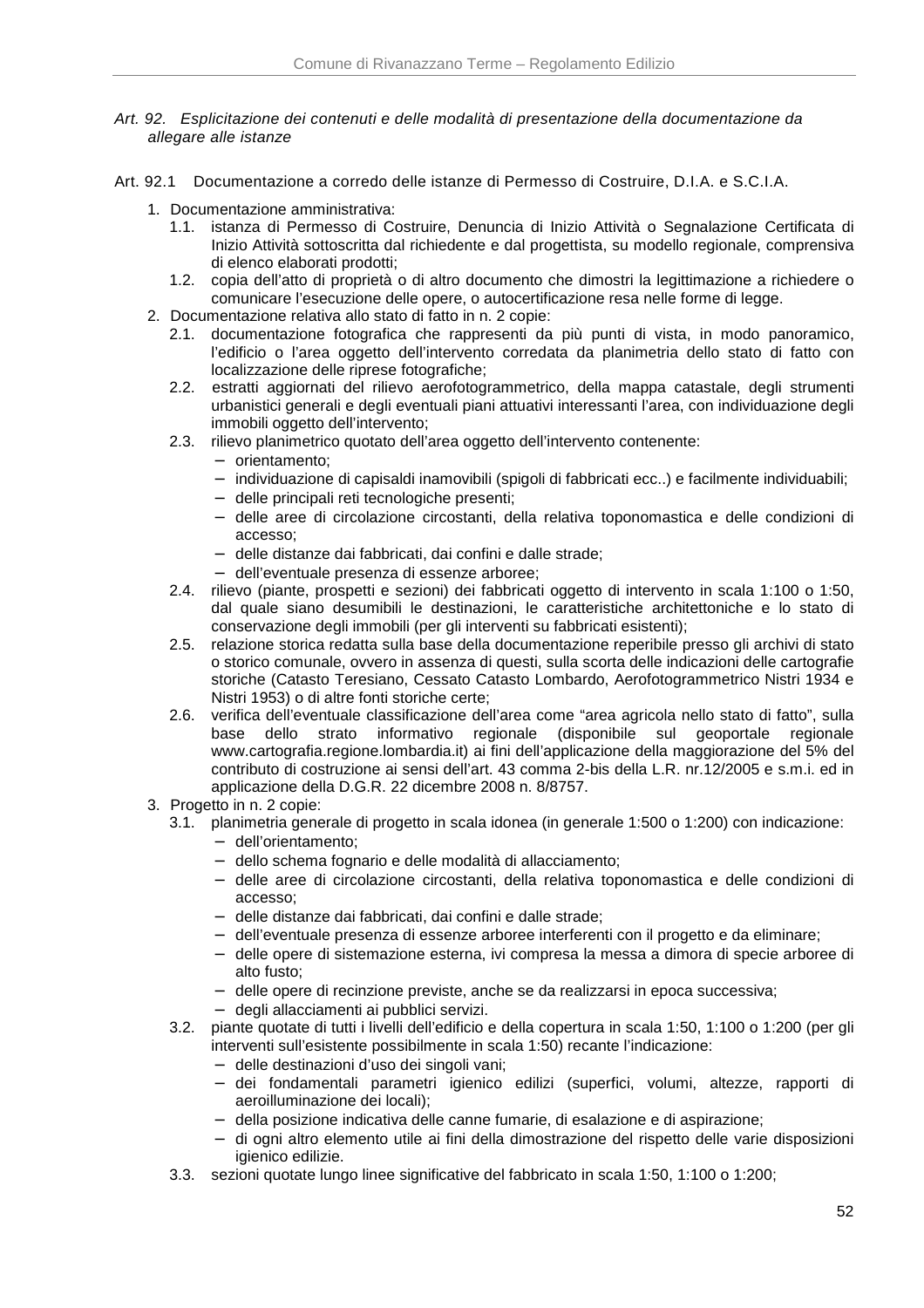- 3.4. prospetti di tutti i lati del fabbricato in scala 1:50, 1:100 o 1:200 con indicazione dei materiali di facciata e, per gli edifici non destinati alla residenza, della esatta posizione e dimensione degli spazi riservati all'installazione delle insegne;
- 3.5. particolare costruttivo in scala idonea (1:20, 1:10 o superiore), ove siano specificate le soluzioni costruttive di tutte le finiture esterne adottate rispetto a quanto desumibile dagli altri elaborati;
- 3.6. sezioni dell'area di intervento in scala idonea (1:100, 1:200, 1:500), con indicazione dell'andamento naturale del terreno, degli interventi di sistemazione (sterro, riporto, opere di sostegno) previsti e della giacitura del fabbricato con riferimento ad un caposaldo inamovibile e facilmente individuabile (da presentarsi solo nel caso in cui siano previste opere di sistemazione esterna);
- 3.7. prospetto di dettaglio dei calcoli planivolumetrici a dimostrazione del rispetto dei parametri normativi dello strumento urbanistico vigente, corredati da idonei schemi grafici dimostrativi dei conteggi effettuati:
- 3.8. piante prospetti e sezioni con indicazione degli interventi di demolizione (in giallo) e di nuova costruzione (in rosso). (Tali elaborati devono essere presentati solo per gli interventi su fabbricati esistenti ed hanno lo scopo di individuare le differenze tra lo stato di fatto ed il progetto e non quello di descrivere i reali interventi da eseguirsi, che dovranno essere dettagliatamente documentati a parte nella relazione tecnica);
- 3.9. prospettive, assonometrie, simulazioni fotografiche, animazioni, modelli tridimensionali o altro tipo di rappresentazione, ritenuto idoneo a rappresentare in modo più comprensibile le opere da realizzare. La presentazione di tale documentazione è, in generale, facoltativa e sarà obbligatoria solo per opere di particolare importanza e complessità o il cui inserimento ambientale sia particolarmente delicato;
- 3.10. relazione tecnica descrittiva dei caratteri, dell'entità e delle finalità del progetto, contenente indicazioni circa le tecniche costruttive, l'inserimento nell'ambiente, la conformità con gli strumenti urbanistici, il Regolamento Edilizio e le altre norme fondamentali inerenti le opere in progetto. Nello specifico si rimanda al successivo Art. 94;
- 3.11. relazione geologica e/o geotecnica, eventualmente corredata dai risultati di prove sperimentali in sito, in relazione a quanto stabilito dal DM 14-01-2008 "Norme tecniche per le Costruzioni";
- 3.12. denuncia opere in c.a., c.a.p. e a struttura metallica: il costruttore, prima dell'inizio dei lavori, deve presentare la denuncia delle opere in cemento armato, cemento armato precompresso od a struttura metallica, che intende realizzare, in duplice coppia, una delle quali gli verrà restituita con apposto il timbro attestante l'avvenuto deposito, nella quale devono essere indicanti i nomi ed i recapiti del Committente, del progettista delle strutture, del Direttore dei Lavori e del costruttore. Alla Denuncia in duplice copia devono essere allegati:
	- − progetto delle opere da eseguirsi dal quale risultino in modo chiaro l'ubicazione, il tipo e le dimensioni delle strutture, firmato dal Progettista;
	- − relazione Tecnica Illustrativa, firmata dal Progettista e dal Direttore dei Lavori, dalla quale risultino le caratteristiche, le qualità e le dosature dei materiali che verranno impiegati nella costruzione;
	- − relazione di Calcolo firmata dal Progettista;
	- − certificati d'origine (nel caso si faccia uso di strutture prefabbricate in serie dichiarata o controllata);
	- − disegni di tutti i particolari esecutivi della struttura: fondazioni, strutture in elevazione (travi, pilastri, solai, scale, ecc.), firmati dal Progettista;
	- − relazione sulle fondazioni firmata dal Progettista.

Nel caso in cui le opere ricadano tra quelle indicate dall'art. 2 del D.P.R. n. 425 del 22/04/1994 (fabbricati ad uso abitativo) la nomina del collaudatore firmata dal committente e la relativa accettazione dell'incarico firmata dal collaudatore incaricato devono essere presentate contestualmente alla denuncia;

- 3.13. progetto per l'installazione, la trasformazione, e l'ampliamento degli impianti. Nel caso di impianti di particolare rilevanza, elencati all'art. 5, comma 2 del D.M. 37/2008 il progetto deve essere redatto da parte di professionisti abilitati iscritti all'albo;
- 3.14. progetto illustrante la conformità alle norme in materia di eliminazione delle barriere architettoniche costituito da relazione ed elaborati descrittivi delle soluzioni progettuali previste, (la presentazione è obbligatoria in caso di edifici pubblici o aperti al pubblico) e dichiarazione di conformità degli elaborati alle disposizioni vigenti in materia resa dal tecnico abilitato;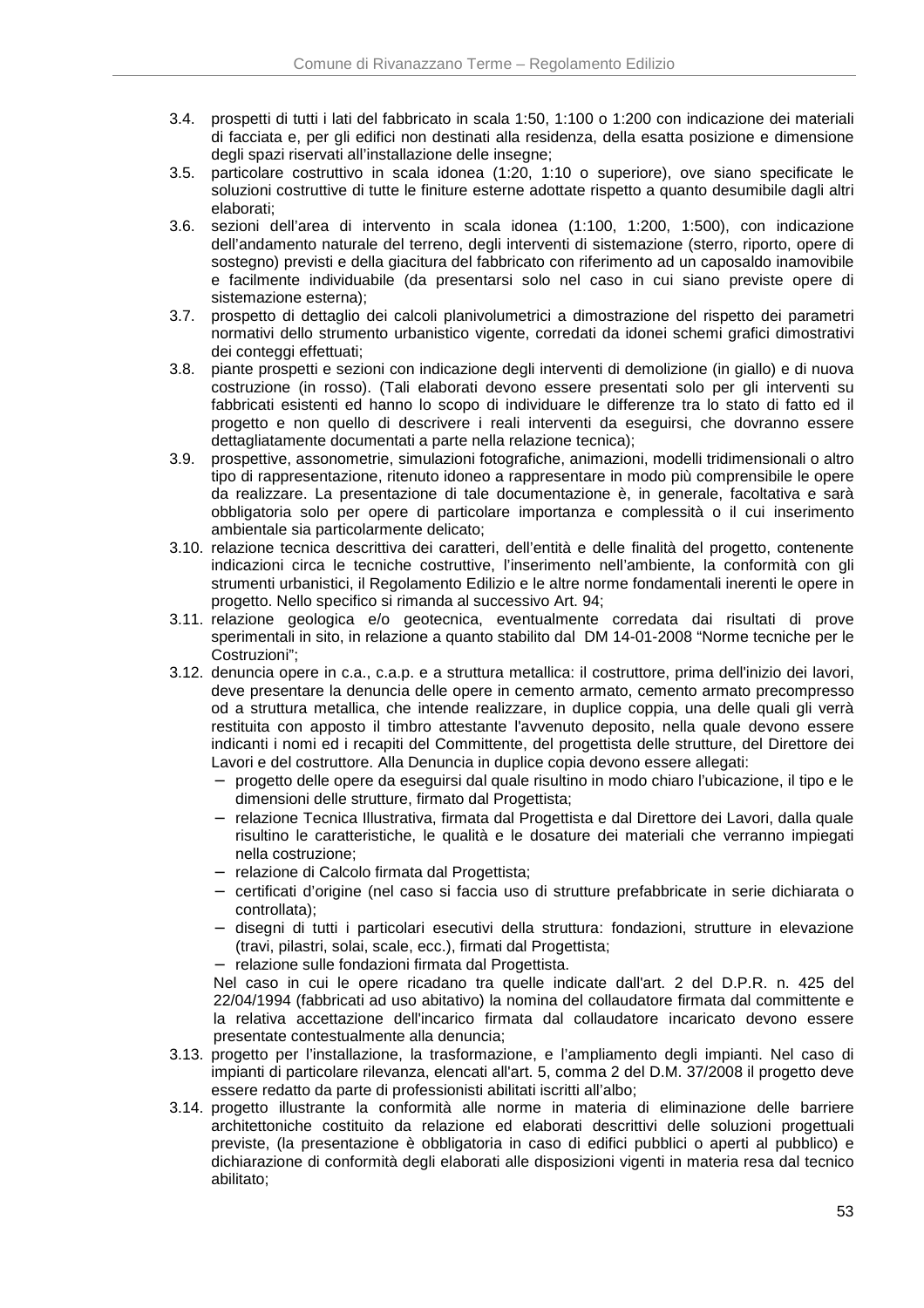- 3.15. schema di calcolo per oneri di urbanizzazione e costo di costruzione;
- 3.16. esame di impatto paesistico relativo a tutti i progetti che incidono sull'esteriore aspetto dei luoghi e degli edifici, ai sensi dell'Art. 35 NTA del PPR e dell'Art. 37 delle NTA del vigente PTCP, secondo le modalità indicate nelle "linee guida" pubblicate dal BURL n. 47 del 21.11.2002 e sulla base della classificazione del territorio in relazione alla sensibilità paesistica stabilita dal PGT vigente. Tutti i progetti in cui l'impatto paesistico risulti superiore alla soglia di rilevanza devono essere corredati da un'adeguata documentazione atta ad rappresentare il contesto ambientale così come definita al successivo Art. 95;
- 3.17. modello ISTAT/AE debitamente compilato (da presentarsi solo per opere di nuova costruzione o ampliamento);
- 3.18. computo metrico estimativo redatto sulla base dell'elenco "prezzi informativi delle opere edili" a cura della C.C.I.A.A. della Provincia di Pavia;
- 3.19. quadro tecnico economico dell'opera redatto con le modalità previste dalla vigente legislazione in materia di Opere Pubbliche;
- 3.20. atto d'obbligo unilaterale mediante il quale il richiedente si impegni a realizzare le opere di urbanizzazione mancanti e a cedere le eventuali aree necessarie;
- 3.21. polizza fideiussoria a garanzia dell'esecuzione delle opere, per l'intero valore risultante dal quadro tecnico economico, comprensiva maggiorazione del 20%;
- 3.22. documentazione terre e rocce da scavo nel caso di opere la cui realizzazione comporta la produzione o l'utilizzo di terre e rocce da scavo secondo quanto disposto dall'articolo 186 del D. Lgs 152/2006.
- 4. Disposizioni per l'efficienza energetica, in n. 2 copie:
	- 4.1. relazione di calcolo e documentazione tecnica attestante la rispondenza alle prescrizioni in materia di contenimento del consumo energetico degli edifici, redatta secondo lo schema riportato nell'allegato B DGR 8/8745 del 22 dicembre 2008 e s.m.i. in forma cartacea e digitale;
	- 4.2. copia di assegnazione di incarico, controfirmata per accettazione, per la redazione della Certificazione Energetica a un tecnico abilitato.
- 5. Documenti relativi ad adempimenti preliminari al rilascio della permesso di costruire. Tali pareri potranno essere acquisiti direttamente dall'Amministrazione Comunale tramite il procedimento della Conferenza dei Servizi ai sensi dell'art. 14 della Legge 241/90, allorquando gli stessi non vengano acquisiti dai diretti interessati preliminarmente alla presentazione dell'istanza.
	- 5.1. nulla osta della Soprintendenza ai Beni Ambientali ed Architettonici ai fini del rilascio di titolo abilitativo su immobili costituenti Beni Culturali ai sensi del D.Lgs 42/04;
	- 5.2. copia della lettera di trasmissione alla Soprintendenza per i Beni Archeologici del progetto e della relazione descrittiva delle modalità operative, corredata da documentazione atta ad attestarne l'invio (ricevuta della lettera raccomandata). Tale procedura dev'essere svolta qualora l'intervento in progetto comporti l'esecuzione di scavi e ricada in area a rischio archeologico;
	- 5.3. nulla osta preventivo sul progetto da parte del Comando Provinciale dei Vigili del Fuoco, per le attività soggette ai controlli in materia di prevenzione incendi, o dichiarazione del progettista dalla quale risulti che l'attività non è soggetta a controllo e che comunque siano rispettate tutte le norme di sicurezza;
	- 5.4. richiesta di autorizzazione paesaggistica ai sensi del Decreto Legislativo 42/04 (per gli immobili ricadenti in aree soggette a vincolo);
	- 5.5. parere del competente settore della Regione Lombardia, per opere interessanti alvei o fasce di rispetto di fiumi la cui tutela e demanio non sia stato delegato al Comune;
	- 5.6. provvedimento autorizzativo dell'ente competente nel caso di intervento compreso in zona di rispetto ferroviario;
	- 5.7. parere dell'A.S.L. relativo alla conformità alle norme igienico-sanitarie del progettato intervento nei casi previsti dalla vigente legislazione.

#### Art. 92.2 Documentazione relativa ad istanze particolari

- 1. Documentazione per interventi in zona agricola:
	- Documentazione amministrativa:
	- 1.1. certificato di iscrizione all'albo degli Imprenditori Agricoli Professionali;
	- 1.2. atto unilaterale d'obbligo per il mantenimento degli immobili al servizio dell'attività agricola;
	- 1.3. atto di vincolo di non edificazione per le aree computate ai fini edificatori, debitamente trascritto presso i registri immobiliari;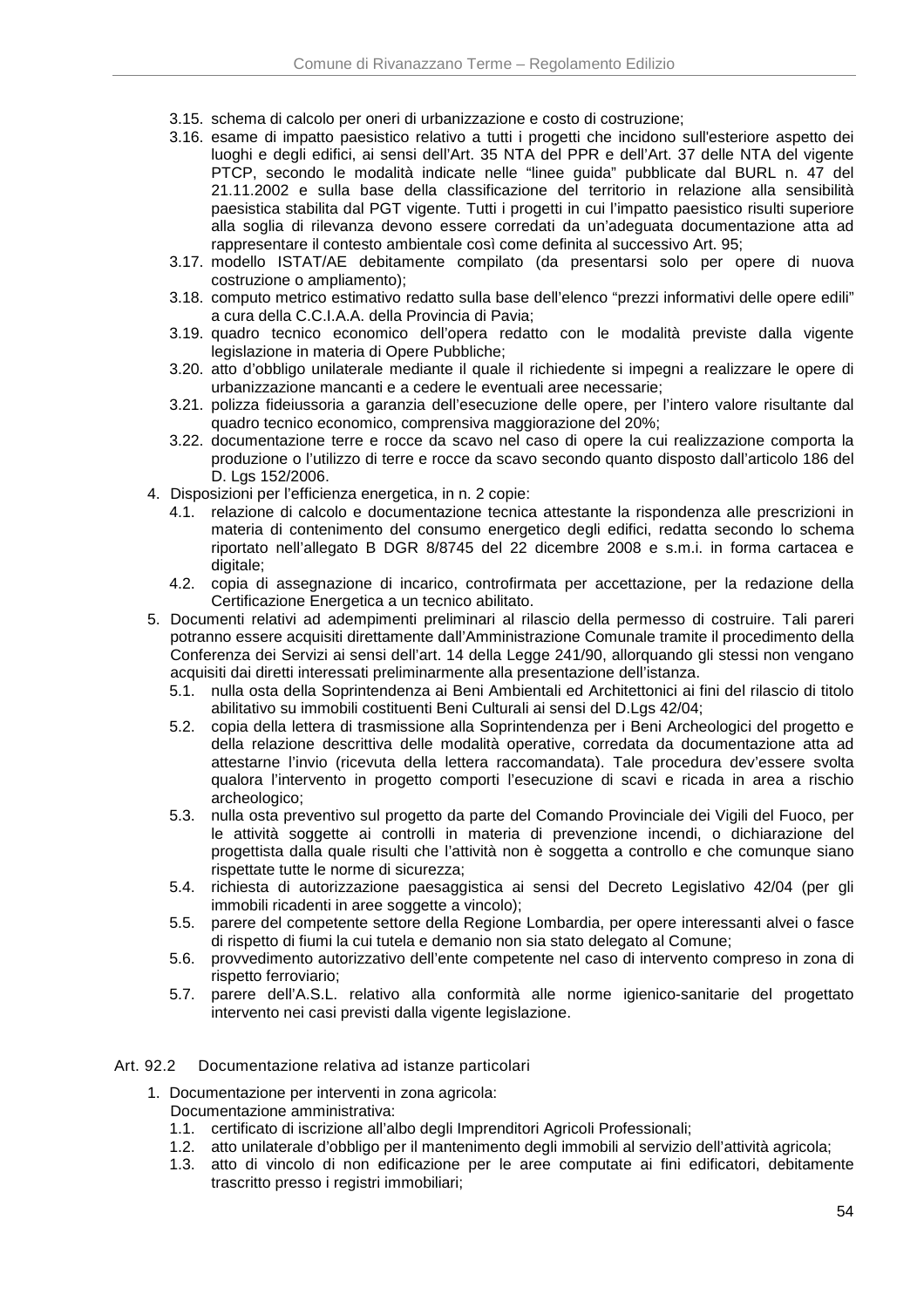- 1.4. certificazione disposta dal Settore Agricoltura della Provincia di Pavia ai sensi dell'art. 60, comma 2, lettera c) della L.R. 12/05.
- Elaborati per la rappresentazione dello stato di fatto in n. 2 copie:
- 1.5. planimetria con esatta delimitazione (catastale) e relativa superficie dell'azienda agricola;
- 1.6. relazione con descrizione del tipo di coltura in atto, del tipo di conduzione dell'azienda, della consistenza dei fabbricati esistenti e delle relative destinazioni inerenti l'attività.
- 2. Documentazione per interventi ricadenti in area vincolata D.Lgs. 42/04 autorizzazione ai sensi degli art. 146 e 159, da produrre in triplice copia:
	- Documentazione amministrativa:
	- 2.1. Domanda di Autorizzazione Paesaggistica sottoscritta dal richiedente e dal progettista, compilata sulla schema del modello regionale allegato ai "Criteri e procedure per l'esercizio delle funzioni amministrative in materia di tutela dei beni paesaggistici in attuazione della legge regionale 11 marzo 2005 n. 12";
	- Elaborati per la rappresentazione dello stato di fatto:Inquadramento territoriale in scala adeguata (corografia, aerofotogrammetria, stralcio del PTC Provinciale o di Parco se vigenti, dello strumento urbanistico comunale, nonché fotopiano, se esistente) in relazione al tipo di intervento proposto;
	- 2.3. Planimetria generale nelle scale 1:5000, 1:2000 o 1:1000, in relazione alla dimensione e localizzazione dell'intervento, con individuazione degli elementi costitutivi e rappresentativi del paesaggio;
	- 2.4. Piano quotato, redatto in scala adeguata al tipo di trasformazione proposta, comprendente le specie vegetali presenti relazionato alla più vicina sede stradale; nel caso di territorio in declivio il progetto sarà corredato da una o più sezioni quotate estese a tutto il territorio oggetto dell'intervento, sede stradale ed edifici circostanti; nello stesso elaborato saranno indicati i movimenti di terra previsti in scavo e riporto nonché le opere di contenimento delle terre;
	- 2.5. Rilievo dello stato di fatto dell'edificio o di altri manufatti (piante e coperture, prospetti e sezioni significative in scala 1:100) sui quali si intenda intervenire, descrittivo anche delle caratteristiche di finitura originali (quali, ad esempio, il tipo di intonaco, di pitturazione delle superfici, di trattamento delle opere metalliche e lignee, dei materiali di gronda e di copertura, ecc.), compreso, nel caso di interventi su intonaci storici, eventuale rilievo del degrado materico e indagine stratigrafica degli stessi;
	- 2.6. Documentazione fotografica che rappresenti da più punti di vista, in modo panoramico, l'edificio o l'area oggetto dell'intervento corredata da planimetria dello stato di fatto con localizzazione delle riprese fotografiche.
	- Elaborati per la rappresentazione dello stato di progetto:
	- 2.7. Planimetria con l'inserimento ambientale del progetto (1:500, 1:5000) che individui i caratteri estetici e percettivi dell'intervento in relazione al contesto;
	- 2.8. Piante, prospetti e sezioni significative: in scala 1:100 per gli edifici ed in scala adeguata per gli interventi di maggiore estensione territoriale;
	- 2.9. Indicazione dei materiali di impiego, dei relativi colori (campionati) e dei sistemi costruttivi con rappresentazione, se necessaria, degli eventuali particolari;
	- 2.10. Sezioni ambientali schematiche (1:500, 1:1000) rappresentative del rapporto fra l'intervento e il contesto paesaggistico assoggettato a tutela;
	- 2.11. Rappresentazione fotografica della simulazione in loco dell'opera progettata (mediante paline o altro metodo di rappresentazione reale dell'ingombro) o fotomontaggio che ne evidenzi l'inserimento nel contesto paesaggistico, in relazione al tipo di intervento proposto;
	- 2.12. Eventuale indicazione degli elementi di mitigazione e compensazione.
	- 2.13. Relazione paesaggistica contenente tutti gli elementi utili all'Amministrazione competente per effettuare la verifica di conformità dell'intervento proposto, consentendo di accertare la compatibilità rispetto ai valori paesaggistici riconosciuti dal vincolo, nonché la congruità con i criteri di gestione del bene tutelato e la complessiva coerenza con gli obiettivi di qualità paesaggistica contenute negli strumenti di pianificazione urbanistica e territoriale.
		- La relazione deve riportare le seguenti indicazioni:
		- − lo stato attuale del bene paesaggistico interessato;
		- − gli elementi di valore paesaggistico in esso presenti, nonché le eventuali presenze di beni culturali tutelati dalla parte II del Codice;
		- − gli impatti sul paesaggio delle trasformazioni proposte;
		- − gli eventuali elementi di mitigazione e compensazione proposti.
- 3. Varianti a Permessi di Costruire, a D.I.A. o a S.C.I.A.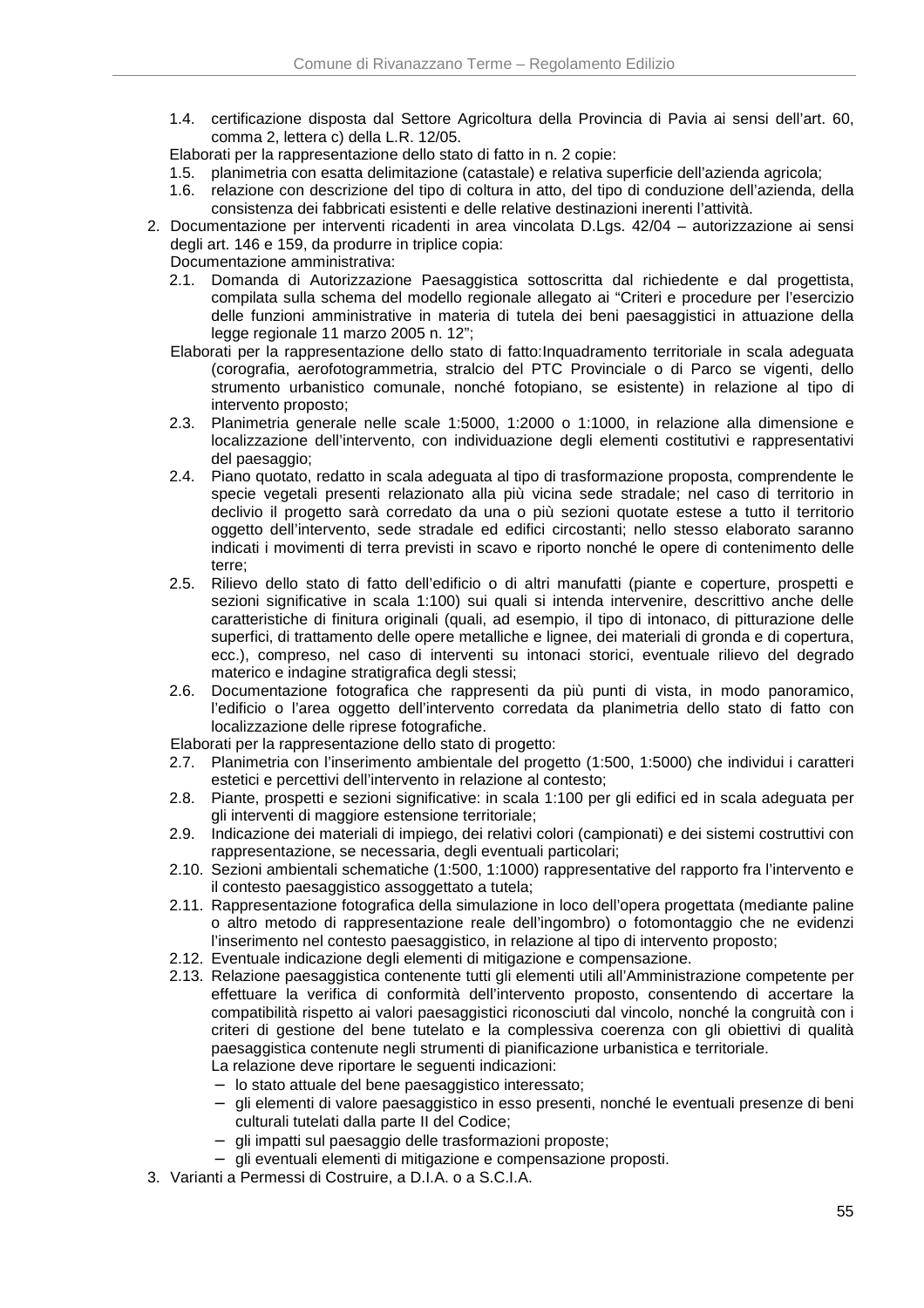La documentazione da allegare alle "varianti" dovrà riguardare tutti gli elaborati che subiscono delle variazioni rispetto al progetto principale.

Dovranno essere presentati gli elaborati progettuali già predisposti per il primo progetto (relazione, planimetria, piante, prospetti, sezioni), con indicazione grafica delle variazioni rispetto a quanto approvato, evidenziate in giallo (opere previste e non realizzate) e rosso (opere in variante).

Nel caso di modifiche di progetti di intervento su edifici esistenti i colori giallo e rosso saranno riferiti a demolizioni e nuove costruzioni mentre per le opere previste e non eseguite dovrà essere utilizzato il colore azzurro.

Dovranno inoltre essere presentati gli elaborati progettuali con indicazione della soluzione progettuale definitiva prevista.

- Art. 92.3 Documentazione relativa alla proposta di Piani Attuativi e Programmi Integrati di Intervento
	- 1. Documentazione amministrativa:
		- 1.1. Domanda di approvazione del piano attuativo sottoscritta dal richiedente e dal progettista e comprensiva dell'elenco degli elaborati prodotti;.
	- 2. Documentazione relativa allo stato di fatto in n. 2 copie, da produrre in n. 5 copie nel caso in cui il piano attuativo costituisca variante agli atti del PGT:
		- 2.1. Planimetria (scala 1:10.000 su carta tecnica regionale) con individuazione del comparto oggetto di intervento, dei sistemi e dei sub-sistemi ambientali, infrastrutturali e dei servizi urbani e territoriali e della loro accessibilità nonché delle previsioni, ritenute significative rispetto alla proposta di PII, contenute negli strumenti di pianificazione e programmazione sovracomunale;
		- 2.2. Estratto dell'azzonamento, della tavola dei vincoli e della sintesi delle previsioni di livello sovraordinato dello strumento urbanistico generale vigente, dell'aerofotogrammetrico e delle relative norme di attuazione, con l'individuazione delle aree interessate dal progetto di piano;
		- 2.3. Estratto catastale con l'individuazione delle aree interessate dal progetto di piano e l'indicazione degli immobili e delle aree interessate, con relativo elenco e titoli di proprietà.
		- 2.4. Rilievo topografico e restituzione planimetrica quotata dello stato di fatto dell'area, con l'individuazione di eventuali edifici, delle urbanizzazioni primarie e dei sottoservizi tecnologici, degli esemplari arborei esistenti, almeno in scala 1:200, dimostrazione analitica della superficie lorda di pavimento.
		- 2.5. Inquadramento ambientale e vincolistico esteso anche al territorio circostante con individuazione di: caposaldi di riferimento, presenze monumentali naturalistiche ed ambientali, fasce di rispetto (pozzi idropotabili, strade, elettrodotti, condotti, cimiteri, teste di fontanile, reticolo idrico), fasce fluviali del PAI, vincoli comunque apposti in forza della vigente legislazione o da altri atti e provvedimenti, servitù, criticità ambientali quali vicinanza ad insediamenti produttivi, inquinamenti pregressi, aree bonificate o da bonificare, ecc. (scala minima 1:500);
		- 2.6. Profili dello stato di fatto dell'area e sezioni dei fabbricati esistenti, almeno in scala 1:200, estesi all'edificato in diretta relazione con l'ambito del piano attuativo.
		- 2.7. Documentazione fotografica che rappresenti da più punti di vista, in modo panoramico, l'edificio o l'area oggetto dell'intervento corredata da planimetria dello stato di fatto con localizzazione delle riprese fotografiche;
		- 2.8. Per interventi su aree destinate all'attività agricola: Attestazione della provincia competente circa la dismissione o il ritiro dall'attività agricola per almeno un triennio delle aree e dei fabbricati compresi nei PII (in alternativa autocertificazione corredata da copia delle comunicazioni d'interruzione dell'attività munite degli estremi di trasmissione alla provincia);
		- 2.9. Verifica dell'eventuale classificazione dell'area come "area agricola nello stato di fatto", sulla base dello strato informativo regionale (disponibile sul geoportale regionale www.cartografia.regione.lombardia.it) ai fini dell'applicazione della maggiorazione del 5% del contributo di costruzione ai sensi dell'art. 43 comma 2-bis della L.R. nr.12/2005 e s.m.i. ed in applicazione della D.G.R. 22 dicembre 2008 n. 8/8757;
	- 3. Documentazione relativa allo stato di progetto in n. 2 copie, da produrre in n. 5 copie nel caso in cui il piano attuativo costituisca variante agli atti del PGT:
		- 3.1. planimetria generale dell'intervento che evidenzi gli eventuali edifici recuperati, le aree destinate a nuova edificazione, quelle destinate a spazi scoperti privati e quelle destinate alle opere di urbanizzazione primaria e secondaria. Il progetto dovrà essere inoltre corredato di tutte le indicazioni utili per la sua comprensione (volumi, destinazioni d'uso, superfici coperte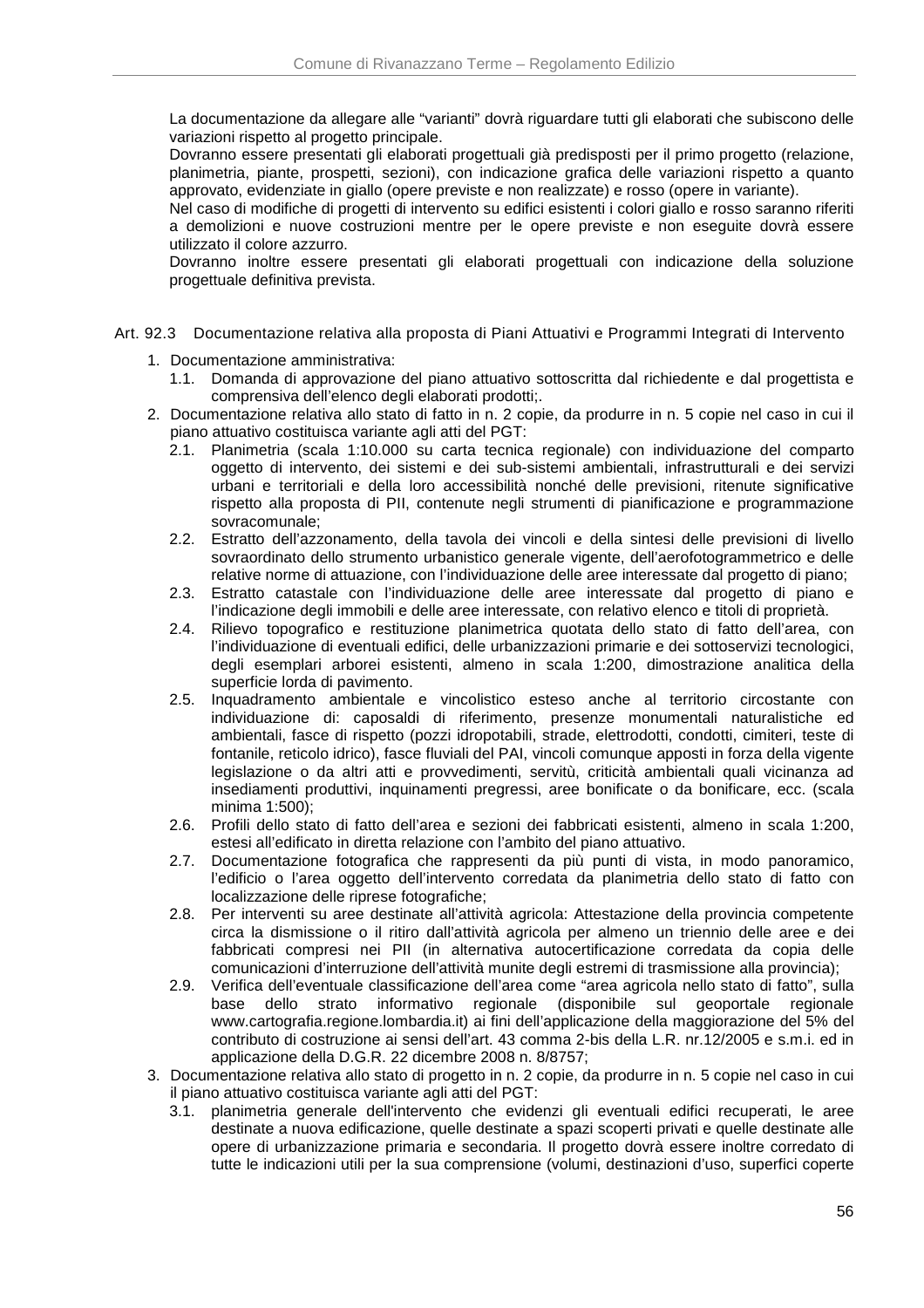e altezza massimi, distanza tra i vari edifici, tra questi e le strade e i confini, sistemazione delle aree a verde sia pubbliche che private);

- 3.2. schemi planimetrici di progetto dei tipi edilizi previsti;
- 3.3. sezioni ambientali di progetto estese alle aree limitrofe all'area d'intervento riportanti le quote naturali del terreno, le quote di progetto, gli sterri e i riporti;
- 3.4. schemi planimetrici quotati delle opere di urbanizzazione primaria: strade, spazi di sosta o di parcheggio, fognature, acquedotto, rete di pubblica illuminazione, rete di distribuzione dell'energia elettrica e del gas, ecc., con indicazione dei rispettivi allacciamenti alle reti di distribuzione esistenti;
- 3.5. schemi planimetrici quotati delle opere di urbanizzazione secondaria, con i conteggi relativi alle aree da cedere e di quelle eventualmente da monetizzare;
- 3.6. schema planivolumetrico, rendering o prospettive dell'ambito di intervento e inserimento nel contesto urbano;
- 3.7. progetto di massima e relativo computo metrico estimativo redatto sulla base dell'elenco "prezzi informativi delle opere edili" a cura della C.C.I.A.A. della Provincia di Pavia delle opere di urbanizzazione primaria e secondaria;
- 3.8. relazione circa i caratteri e l'entità del progetto, da cui risulti la dimostrazione della conformità dell'intervento previsto con le disposizioni dello strumento urbanistico generale vigente, eventualmente corredata da specifiche norme e tempi di attuazione del piano attuativo nonché da schede di rilevamento degli edifici compresi nel piano, dalla documentazione relativa agli eventuali condoni edilizi e dei vincoli edilizi e paesaggistici gravanti sulle aree, tabelle di progetto nelle quali devono essere indicate le aree per opere di urbanizzazione primaria e secondaria, le funzioni insediabili e le relative quantità, la superficie totale e le superfici corrispondenti alle diverse destinazioni s'uso e le relative percentuali. Questi dati e gli ulteriori parametri urbanistici esistenti e di progetto devono essere confrontati in tabelle finalizzate alla verifica e al controllo. La relazione deve illustrare le prescrizioni in relazione ai materiali di costruzione, di finitura, alle tipologie di recinzione, alle essenze arboree da impiantare nelle aree verdi;
- 3.9. relazione tecnica descrittiva contenente le seguenti indicazioni:
	- − obiettivi dell'intervento, elementi qualitativi e risultati attesi (vantaggi e svantaggi per pubblico e privato);
	- − descrizione del contesto e dell'area di intervento (localizzazione, inquadramento urbanistico e storico, stato di fatto, criticità esistenti);
	- − descrizione della soluzione plani volumetrica;
	- − dimostrazione degli standard dovuti suddivisi tra le diverse funzioni previste e loro modalità di reperimento;
	- − verifica dei parcheggi residenziali (eventualmente riportati anche in una tavola);
	- − analisi degli effetti dell'intervento relativamente a suolo, acque, aria e indicazione degli interventi necessari al rispetto delle prescrizioni di legge;
	- − valutazione della compatibilità geologica dell'intervento;
	- − descrizione degli effetti dell'intervento sulla funzionalità dei servizi urbani ed extraurbani e dei sottoservizi tecnologici;
	- − normativa tecnica di attuazione del PII;
	- − stato di avanzamento delle attività di bonifica/messa in sicurezza dell'area.
- 3.10. relazione economica di massima circa la verifica della sostenibilità del Programma Integrato di Intervento (considerando anche i costi di realizzazione e gestione delle opere di rilevanza pubblica) con dichiarazione esplicita delle risorse private e pubbliche necessarie e previste, comprensiva di programma temporale di attuazione degli interventi ed eventuale frazionamento in stralci funzionali
- 3.11. perizia geologica nei casi previsti dalla L.R. 41/97 e sue circolari attuative (in particolare d.G.R. 7/6645 del 29/10/2001, l'art. 1.1 indica i casi in cui è richiesto lo studio geologico e quelli in cui è sufficiente la dichiarazione firmata dal geologo);
- 3.12. analisi e studio dell'impatto viabilistico ove necessario, finalizzato a descrivere gli effetti dell'intervento sul sistema mobilità e dell'accessibilità trasportistica attraverso rilievi dei flussi del traffico, stima della domanda generata dall'intervento, effetti sulla situazione esistente;
- 3.13. analisi degli effetti dell'intervento in relazione all'impatto acustico e indicazione delle eventuali misure di mitigazione (riferimenti normativi: L. 447/1995 e L.R. 13/2001 e relativa circolare esplicativa approvata con D.G.R. 8/3/2002 n. 7/8313);
- 3.14. nel caso in cui l'area di intervento sia interessata dal passaggio di elettrodotti, indagini e rilievo strumentale delle distanze dagli elettrodotti presenti in prossimità dell'area d'intervento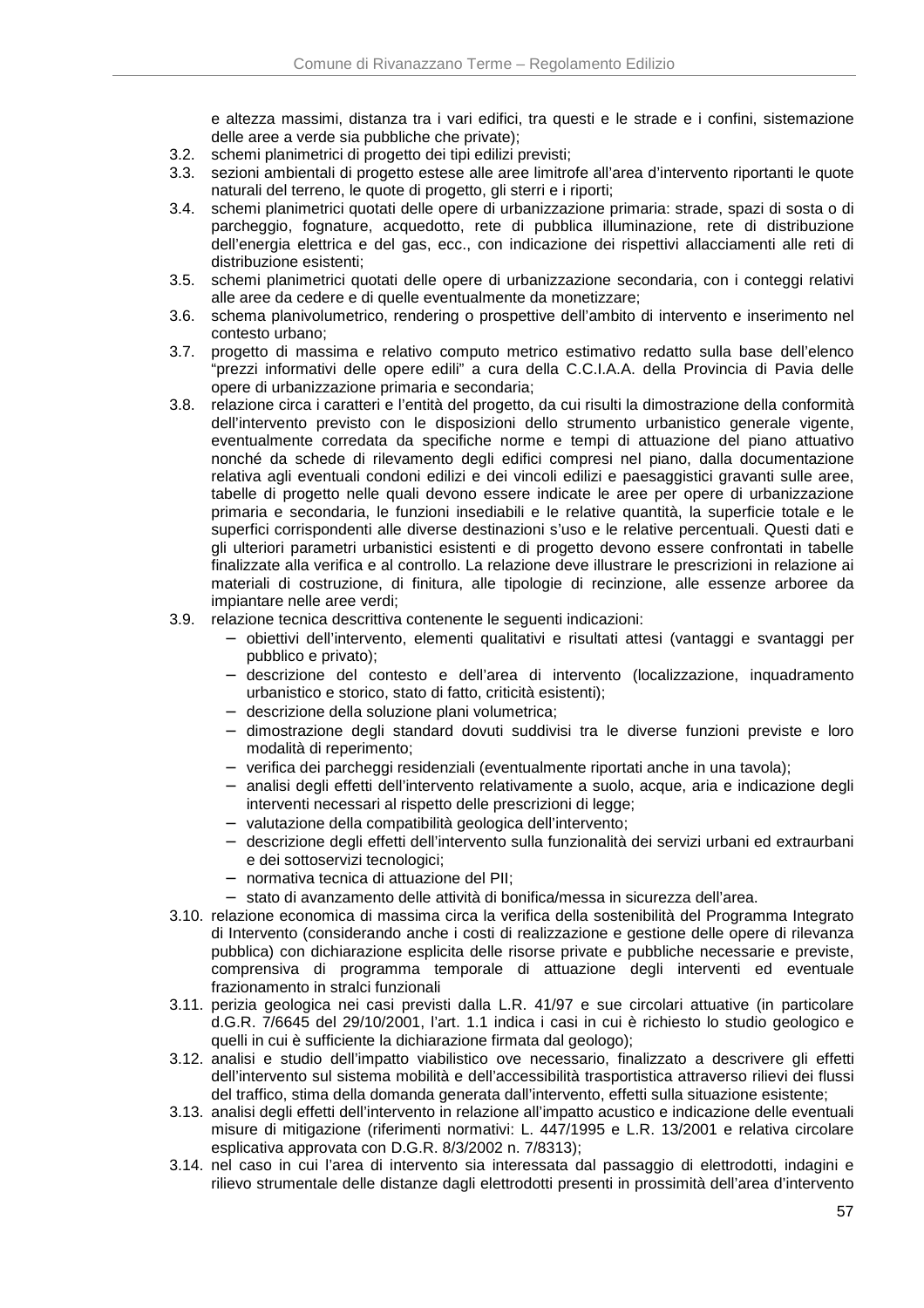e dichiarazione del progettista in merito a tali risultanze ai sensi del DM 29/05/08 "Approvazione delle procedure di misure e valutazione dell'induzione magnetica del Ministero dell'Ambiente e della tutela del territorio e del mare" (pubblicato sulla GURI del 5 luglio 2008, n. 156);

- 3.15. schema di convenzione redatto secondo i contenuti minimi previsti dall'art. 46 della L.R. 12/05 e s.m.i. e dalle NTA del PGT vigente.
- 3.16. esame impatto paesistico del progetto vedi precedente articolo 3.16;
- 3.17. polizza fideiussoria a garanzia dell'esecuzione delle opere, per l'intero valore risultante dal computo metrico esitmativo, comprensiva di maggiorazione del 5% annuo per la durata di validità del piano.
- 3.18. procedura di verifica e procedura di valutazione di impatto ambientale ai sensi del D. Lgs. 152/2006 e della normativa regionale vigente;
- 4. Varianti a P.U.A. conformi agli atti del PGT in n. 2 copie.

La documentazione da allegare alle varianti a Piani attuativi approvati, nel caso in cui queste siano conformi agli atti del PGT vigente, dovrà riguardare tutti gli elaborati che subiscono delle variazioni rispetto al progetto approvato con indicazione grafica delle variazioni rispetto a quanto approvato, evidenziate in giallo (indicazioni approvate) e rosso (indicazioni in variante).

Dovranno inoltre essere presentati gli elaborati progettuali con indicazione della soluzione progettuale definitiva prevista.

- 5. Documentazione relativa alla Variante di P.U.A. o P.I.I. che introducano varianti agli atti del PGT vigente in n. 5 copie.
	- 5.1. relazione illustrativa della Variante;
	- 5.2. estratto PGT vigente con individuazione dell'ambito oggetto di variante;
	- 5.3. elaborati di PGT variati;
	- 5.4. norme tecniche di attuazione variate comparate con lo stato vigente.
	- 5.5. verifica di esclusione o meno dalla procedura di Valutazione Ambientale Strategica ai sensi dell'art. 4 della L.R. 12/05 e s.m.i. secondo le procedure definite dagli "Indirizzi per la valutazione ambientale di piani e programmi" DCR n. VIII/351 del 13.03.2007 e dalla D.G.R. 27 dicembre 2007, n. VIII/6420 - Ulteriori adempimenti di disciplina in attuazione dell'articolo 4 della "Legge Regionale 11 marzo 2005 n. 12" e degli "indirizzi generali per la valutazione ambientale dei piani e programmi DCR n. VIII/351 del 13.03.2007 (provvedimento n. 1)".

Successivamente all'approvazione definitiva della variante, ai sensi dell'articolo 11 della L.R. 12/2005 e s.m.i., il proponente è tenuto alla trasmissione degli atti del PGT variato in formato digitale secondo le disposizioni previste nel DDUO n. 12520 del 10.11.2006 e dalla "Tavola delle Previsioni di Piano" prevista dal punto 2.1.4 della DGR n. 1681 del 29.12.2005. Le modalità di trasmissione degli elaborati di Piano in formato digitale sono descritte nella comunicazione della Giunta Regionale n. 107 del 26.5.2008, pubblicata sul BURL serie ordinaria n. 23 del 3 giugno 2008.

#### Art. 93. Modalità di rappresentazione grafica

- 1. Al fine di rendere più facile l'identificazione degli elementi di progetto, la loro confrontabilità, nonché la verifica del rispetto delle norme del presente regolamento, gli elaborati grafici devono essere redatti seguendo modalità unitarie di rappresentazione:
	- a) le quote interne ed esterne e di spessore, nonché le quote di riferimento ai punti fissi e le quote di riferimento altimetrico, devono essere chiaramente leggibili;
	- b) le quote numeriche devono essere sufficienti per la verifica di tutti gli indici e i parametri, il cui rispetto legittima l'esecuzione dell'intervento proposto;
	- c) qualora vi sia discordanza tra la quota numerica e la misura grafica, si deve far riferimento alla quota numerica.
- 2. Tutti gli elaborati cartacei devono essere piegati secondo il formato Uni A4 e devono contenere in testata l'indicazione del tipo di intervento, la sua ubicazione, il titolo dell'elaborato, le generalità e la firma dell'avente titolo e del progettista (con relativo timbro professionale).

#### Art. 94. Relazione tecnica illustrativa

1. Ogni progetto di opera edilizia deve sempre essere corredato da una relazione tecnico illustrativa contenente gli elementi descrittivi idonei a consentire la piena comprensione del progetto e la verifica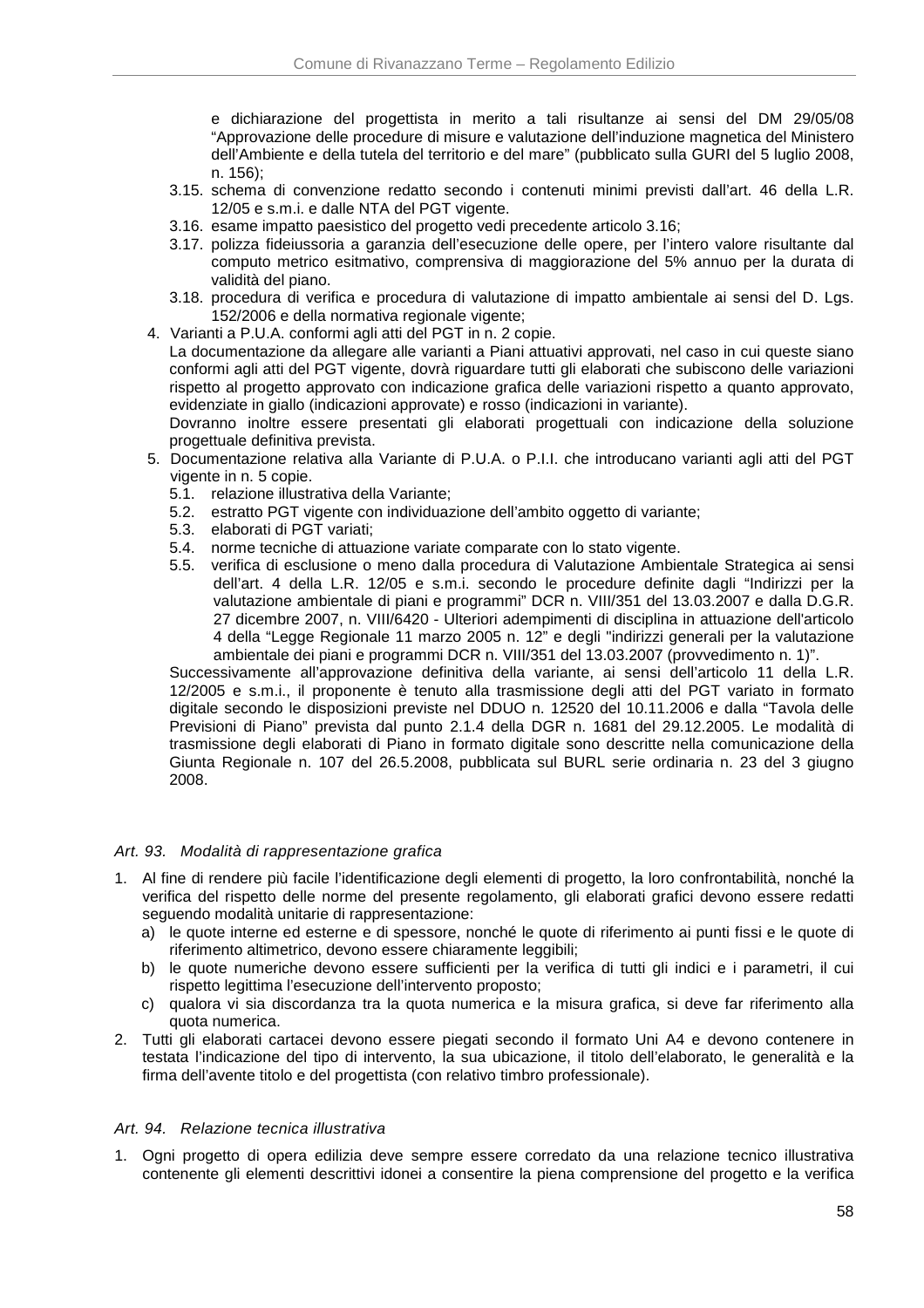del rispetto delle disposizioni normative, nonché ad illustrare i calcoli planivolumetrici ed i livelli di prestazioni di confort attesi.

- 2. Nel caso tali progetti riguardino opere di nuova costruzione o ristrutturazione, i paragrafi della relazione saranno relativi:
	- a) descrizione del sito e sua individuazione nell'ambito dello strumento urbanistico generale e/o esecutivo;
	- b) tipo di intervento, destinazione d'uso e modalità di attuazione;
	- c) requisiti urbanistici, vincoli e condizioni;
	- d) caratteri dell'intervento edilizio:
		- d.1) collocazione nel sito naturale o nel contesto edificato;
		- d.2) caratteri compositivi ed ambientali, con riferimento all'intorno e all'armonizzazione con le preesistenze;
		- d.3) opere di urbanizzazioni esistenti e previste, con riferimento a viabilità, acquedotto;
		- d.4) fognatura, distribuzione energia, reti di telecomunicazione, illuminazione pubblica, ecc;
		- d.5) descrizione, ove necessario e con gli approfondimenti opportuni in relazione al tipo di intervento, dei requisiti illuminotecnici, acustici, termici e idrotermici, nonché di quelli relativi alla purezza dell'aria, ai servizi tecnologici, alla fruibilità degli spazi e alla sicurezza;
	- e) calcolo dei volumi e delle superfici di progetto e dimostrazione della conformità a tutti i parametri urbanistico – edilizi previsti dagli strumenti urbanistici vigenti e/o adottati anche mediante tabelle esemplificative di lettura e raffronto;
	- f) nel caso trattasi di insediamenti produttivi, la relazione deve essere integrata dal punto di vista tecnico – sanitario con informazioni relative a:
		- f.1) genere di industrie da insediare;
		- f.2) numero di addetti previsti;
		- f.3) descrizione delle lavorazioni effettuate;
		- f.4) materiali trattati, prodotti depositati ed eliminati;
		- f.5) flussi di traffico commerciale;
		- f.6) provvedimenti atti ad eliminare rumori, scarichi, esalazioni nocive e rifiuti tossico nocivi.
- 3. In allegato alla relazione vanno presentate le seguenti dichiarazioni asseverate dal progettista e sotto la propria personale responsabilità:
	- a) di conformità planivolumetrica del progetto alle prescrizioni urbanistico edilizie vigenti:
	- b) di conformità del progetto con la normativa in materia di abbattimento delle barriere architettoniche;
	- c) di conformità degli impianti elettrici ed idrico sanitari alla legislazione vigente;
	- d) di conformità degli scarichi civili o industriali;
	- e) di conformità con la vigente normativa in materia di inquinamento acustico ed atmosferico;
	- f) di conformità con la vigente legislazione sul contenimento dei consumi energetici;

### Art. 95. Rappresentazione del contesto ambientale

- 1. La documentazione relativa alla rappresentazione dello stato di fatto deve contenere la planimetria di rilievo del sito di intervento a scala non minore di quella catastale (scala 1:500 nel caso si intervenga in ambiti urbani) ed estesa alle aree limitrofe, con specificati:
	- a) orientamento, toponomastica, quote altimetriche e planimetriche;
	- b) presenze naturalistiche ed ambientali (con evidenziazione di eventuali vincoli di tutela);
	- c) alberature esistenti con l'indicazione delle relative essenze;
	- d) presenza di eventuali costruzioni limitrofe, con relativi distacchi ed altezze, delle quali va specificata la destinazione d'uso, i materiali, le finiture, ecc.;
	- e) presenza di eventuali impianti (elettrodotti, metanodotti, ecc.) e relative servitù;
	- f) rilievo fotografico a colori (dimensioni minime cm. 10 x 15) dell'area e del suo contesto.
- 2. La documentazione relativa alla proposta progettuale deve contenere:
	- a) progetto planivolumetrico alla stessa scala della rappresentazione dello stato di fatto, con l'indicazione di:
		- a.1) limiti di proprietà e dell'ambito oggetto di intervento;
		- a.2) quote planimetriche ed altimetriche del suolo, evidenziando sbancamenti, riporti, sistemazione aree scoperte e formazione di giardini;
		- a.3) accessibilità e fruibilità degli spazi.
		- b) simulazione fotografica dell'inserimento del progetto nella situazione esistente nel caso di interventi aventi forte impatto per le dimensioni proprie o per le caratteristiche storiche, artistiche ed ambientali del contesto in cui si collocano.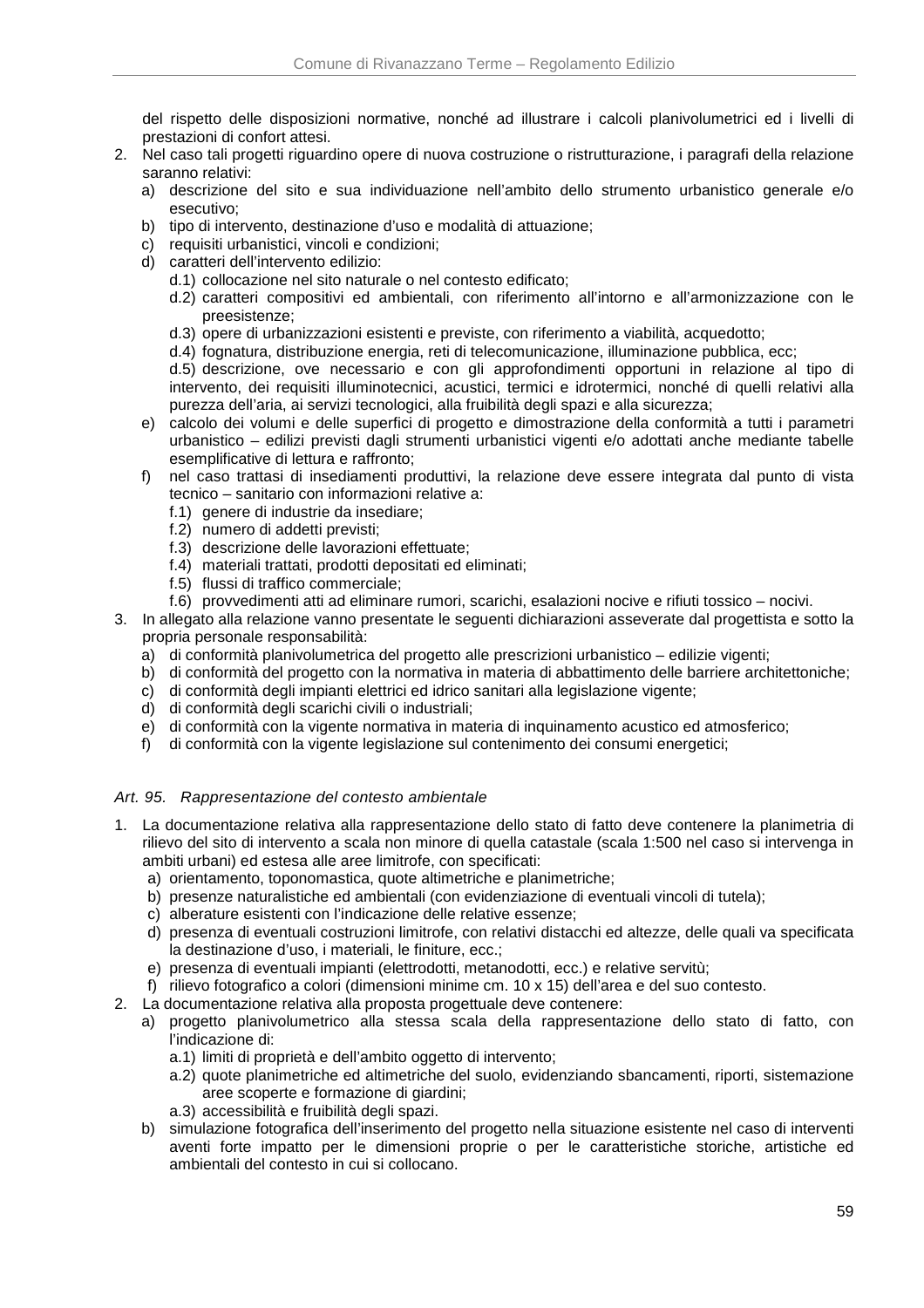- 3. Nei casi di interventi di restauro e risanamento conservativo su edifici dichiarati di interesse tipologico, storico, artistico, architettonico, lo stato di fatto in scala 1:100 o 1:50, deve contenere il rilievo puntuale del manufatto, evidenziante eventuali stratificazioni e parti aggiunte, relativo a tutti i piani interessati dagli interventi, comprese le parti interrate, la copertura ed eventuali pertinenze.
- 4. Le tavole dei prospetti dovranno riportare le caratteristiche degli infissi, le indicazioni dei colori, modanature, marcapiani, ecc.
- 5. Le sezioni dovranno essere significative delle tipologie costruttive.
- 6. Ogni elemento naturalisticamente, storicamente ed artisticamente rilevante deve essere evidenziato con rappresentazioni grafiche anche a scala maggiore.
- 7. La proposta progettuale deve essere parimenti esaustiva, con ampia descrizione delle tecniche di intervento e dei materiali da impiegare.
- 8. La relazione paesistica deve essere redatta in base alle indicazioni contenute nelle "Linee Guida" pubblicate dal BURL n. 47 del 21.11.2002.

# **PARTE IV MODALITA' DI REALIZZAZIONE DEGLI INTERVENTI**

### Art. 96. Richiesta e consegna dei punti fissi

- 1. Prima della costruzione o ampliamento di un edificio, è fatto obbligo al titolare del permesso di costruire o della denuncia di inizio attività, di richiedere con apposita domanda, la consegna dei punti fissi di allineamento e di quota.
- 2. Al fine dell'apposizione dei punti fissi, è necessario contrassegnare mediante segnalazione e picchettature la dislocazione sul terreno delle costruzioni stesse (come da progetto).
- 3. Della suddetta determinazione si redige verbale in doppio esemplare firmato dalle parti.
- 4. In sede di apposizione dei punti fissi, il tecnico comunale potrà determinare lievi modifiche del posizionamento planivolumetrico dell'edificio al fine di rendere conforme lo stesso alla vigente normativa edilizio-urbanistica, o al fine di tutelare essenze arboree presenti oppure, in ogni altro caso, in cui si renda necessaria tale operazione in conseguenza della verifica dello stato dei luoghi. Tali modifiche verranno evidenziate in apposita planimetria che verrà allegata al verbale dei punti fissi e costituirà parte integrante e modificativa del titolo edilizio originario.

### Art. 97. Inizio dei lavori

- 1. A seguito del rilascio di permesso di costruire, l'inizio dei lavori deve avvenire entro i termini definiti dalla legge vigente e riportati anche nel provvedimento.
- 2. A seguito di presentazione di denuncia di inizio attività, l'inizio dei lavori potrà avvenire a partire dal trentesimo giorno successivo alla presentazione stessa, fatta salva l'emissione di un provvedimento che vieti l'inizio dell'attività edilizia.
- 3. Nel caso di presentazione di segnalazione certificata di inizio attività, l'inizio dei lavori potrà avvenire a partire dalla data della presentazione della segnalazione stessa.
- 4. Per le D.I.A. e le S.C.I.A., il termine per l'inizio dei lavori non potrà essere superiore ad un anno dalla data di presentazione, decorso il quale le stesse perdono di efficacia e l'esecuzione delle opere, dovrà essere subordinata alla presentazione di nuova istanza o all'ottenimento di altro titolo abilitativo.
- 5. Le sole opere di scavo parziale e di approntamento del cantiere non valgono ad integrare l'effettivo avvio dei lavori.
- 6. Decorso inutilmente il termine per l'inizio dei lavori l'Amministrazione provvede alla dichiarazione di decadenza del permesso di costruire ai sensi di legge.
- 7. Il titolare del Permesso di Costruire, della D.I.A. o della S.C.I.A. è obbligato a comunicare, tramite lettera protocollata, al competente Ufficio Tecnico Comunale e al Certificatore Energetico la data di inizio dei lavori prima dell'effettivo inizio delle opere stesse.

### Art. 98. Disciplina del cantiere

1. Premesso che i cantieri sono soggetti alla normativa di cui al D.Lgs. 9 aprile 2008 n. 81, e successive modificazioni e integrazioni, ai medesimi si applicano le seguenti disposizioni: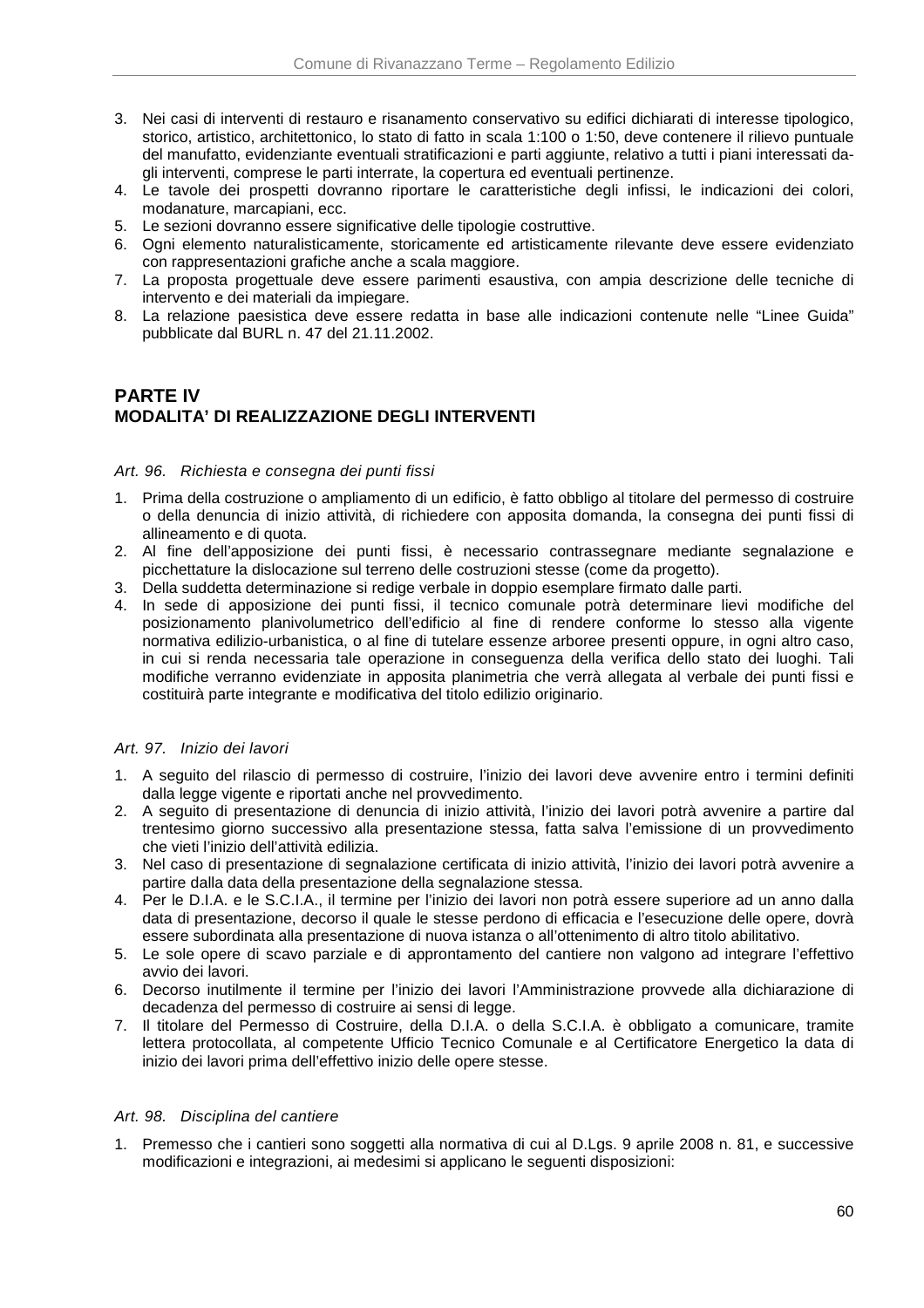- a) sulla recinzione di cantiere e/o in luogo ben visibile dalla pubblica via deve obbligatoriamente essere affissa, in vista al pubblico, una tabella di dimensioni adeguate (minimo cm. 70 x cm. 100) contenente gli estremi del titolo abilitativo edilizio, i nominativi completi di indirizzo del titolare, del progettista, del nome dell'impresa assuntrice dei lavori e del direttore dei lavori e del responsabile del cantiere. La tabella è esente dal pagamento di tasse e diritti comunali per pubbliche affissioni;
- b) nel cantiere deve essere tenuta a disposizione dei funzionari comunali copia del progetto in corso di realizzazione debitamente contrassegnata con la numerazione interna dei progetti e dal timbro di ricevimento del Comune, nonché idonea attrezzatura antinfortunistica ad uso dei funzionari comunali incaricati delle verifiche;
- c) i cantieri e le costruzioni provvisoriamente in essi allestite, sono assimilati agli edifici industriali per quanto riguarda la dotazione minima di servizi igienici prescritti per legge o dal Regolamento Locale di Igiene Tipo; nel caso dovesse essere prevista la realizzazione di alloggi temporanei per gli addetti ai lavori, compreso il personale di custodia, tali alloggi devono possedere i requisiti prescritti dal Regolamento Locale di Igiene Tipo;
- d) i relativi impianti di acqua potabile e di fognatura, devono ove esistenti, essere allacciati alle reti comunali; in caso contrario il primo deve essere alimentato con acqua riconosciuta potabile dal competente servizio A.S.L. ed il secondo sostituito con impianti riconosciuti idonei dalle prescrizioni vigenti:
- e) è vietato usare acqua dai canali pubblici e impedire o divergere, il corso degli stessi senza preventiva e formale concessione;
- f) è fatto obbligo all'assuntore dei lavori di essere reperibile in cantiere o di assicurarvi la presenza di persona idonea che lo sostituisca.
- 2. Con provvedimento motivato, in caso di violazione delle disposizioni contenute nel presente articolo, può essere ordinata la sospensione dei lavori.

### Art. 99. Sostituzione del Direttore dei lavori e dell'impresa

1. Qualora, durante l'esecuzione degli interventi edilizi, fosse sostituito il Direttore dei lavori o l'impresa assuntrice degli stessi, il titolare dell'atto abilitativo all'esercizio dell'attività edilizia, deve darne immediata comunicazione alla competente struttura comunale.

### Art. 100. Occupazione del suolo pubblico e recinzioni provvisorie

- 1. Il titolare di denuncia di inizio attività o permesso di costruire, prima di dar corso ad interventi su aree e/o manufatti posti in fregio a spazi pubblici o aperti al pubblico, deve isolare mediante opportune recinzioni con materiali idonei, provvisoriamente, l'area impegnata dai lavori, comunque adottare gli opportuni accorgimenti tecnici al fine di assicurare in ogni situazione la pubblica incolumità e la tutela dei pubblici servizi. A tal fine si dovrà ottenere esplicito nulla-osta dagli enti esercenti le condutture ed i cavi aerei e sotterranei interessati.
- 2. Le recinzioni provvisorie devono avere aspetto decoroso, essere alte almeno 2 metri e risultare non trasparenti nelle parti visibili da vie e spazi pubblici.
- 3. Quando sia necessario prolungare l'occupazione di suolo pubblico oltre il termine stabilito, l'avente titolo ha l'obbligo di presentare, almeno 15 giorni prima della scadenza, domanda di rinnovo della speciale concessione, indicando la presumibile durata dell'ulteriore occupazione.
- 4. L'Amministrazione Comunale ha la facoltà di servirsi delle recinzioni provvisorie prospettanti su spazi pubblici per le pubbliche affissioni, senza che sia dovuto per tale uso alcun corrispettivo.

### Art. 101. Sicurezza del cantiere

- 1. I cantieri dovranno essere installati secondo le regole di sicurezza e custodia nonché essere dotati di tutti gli impianti antinfortunistici idonei, previsti dalle normative nazionali europee vigenti in materia di prevenzione, di segnalazione, protezione, allarme, antincendio, pericolosità, per la salvaguardia degli operatori addetti alla sicurezza pubblica.
- 2. Sulle coperture degli edifici nuovi o in sede di rifacimento completo della copertura di edifici esistenti, dovranno essere previsti "dispositivi di ancoraggio strutturale" (vale a dire fissati permanentemente alla struttura) in grado di assicurare un numero adeguato di "punti di ancoraggio" per i dispositivi di protezione individuale (D.P.I.) degli addetti chiamati ad effettuare lavori di qualunque natura sulla coperture medesime, ai sensi del D.Lgs n. 81/2008 e s.m.i..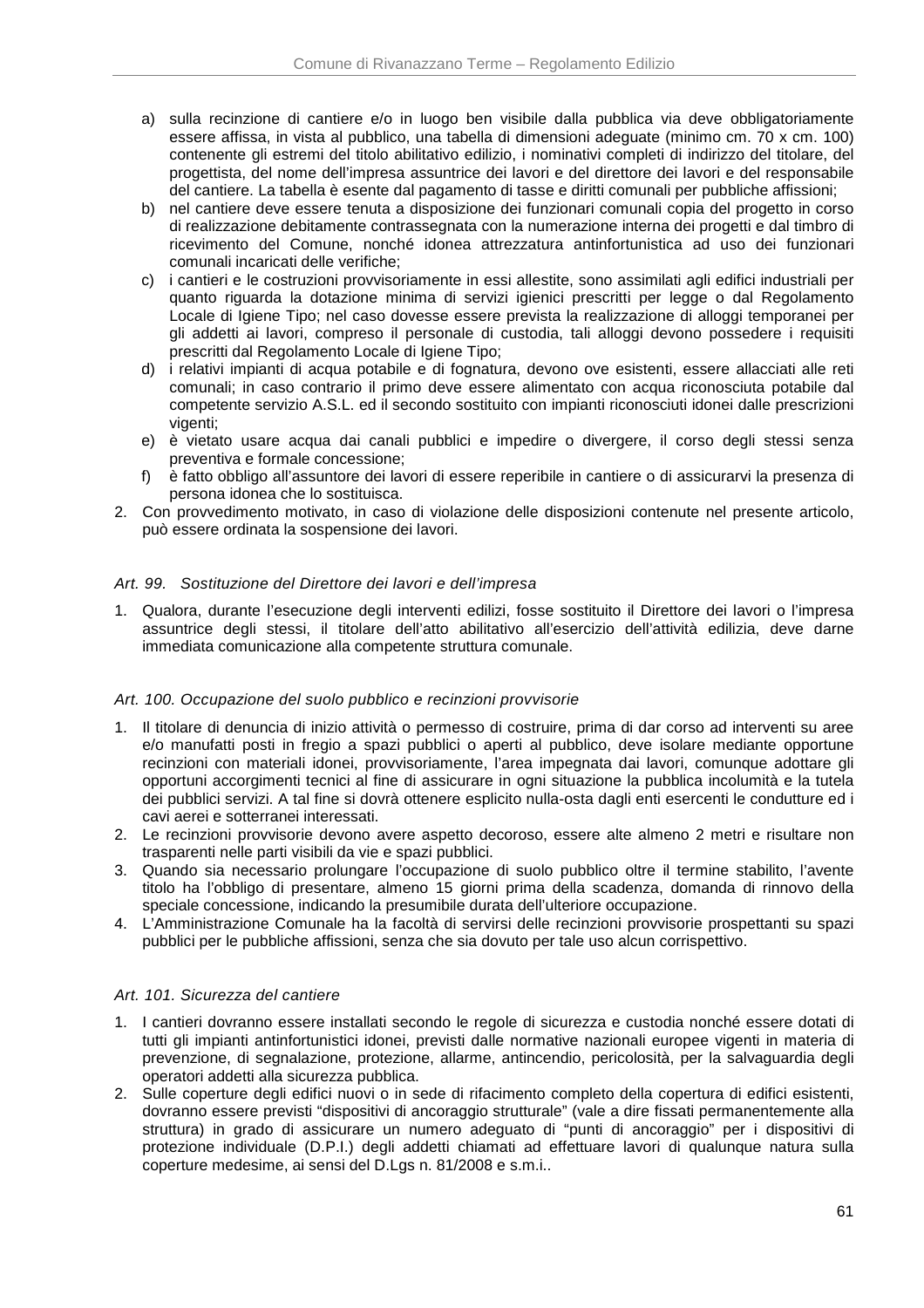### Art. 102. Rinvenimenti

- 1. I ritrovamenti di presumibile interesse archeologico, storico ed artistico devono essere immediatamente posti a disposizione degli enti competenti, dandone immediata comunicazione alla struttura tecnica comunale che a sua volta richiede l'intervento degli stessi entro i 15 giorni successivi.
- 2. I lavori per la parte interessata dai ritrovamenti devono essere sospesi per lasciare intatte le cose ritrovate, fermo restando l'obbligo di osservare le prescrizioni delle leggi speciali vigenti in materia.

### Art. 103. Ultimazione dei lavori

- 1. Il termine entro cui devono essere ultimati i lavori decorre dalla data di inizio dei lavori e non può essere superiore a tre anni.
- 2. Il termine di ultimazione può essere prorogato solo nei seguenti casi:
	- a) opere pubbliche, il cui finanziamento sia previsto in più esercizi finanziari;
	- b) particolari caratteristiche tecnico-costruttive connesse alla mole dell'opera da realizzare;
	- c) cause di forza maggiore estranee alla volontà del titolare del provvedimento edilizio, ivi compresi gli eventi calamitosi e gli eventuali provvedimenti cautelari dell'autorità amministrativa o giudiziaria.
- 3. Qualora i lavori non siano ultimati nel termine stabilito, il concessionario deve presentare istanza diretta ad ottenere nuovo titolo abilitativo: il nuovo provvedimento concerne la parte non ultimata.
- 4. Per la parte di edificio non ultimata, se dovuta, sarà rideterminata la differenza tra la quota parte del contributo di concessione a suo tempo versato e quanto dovuto sulla base delle tariffe vigenti al momento del rilascio della nuova concessione per il completamento.

#### Art. 104. Opere minori

- 1. Oltre a quanto previsto all'art. 6 comma 2 del D.P.R. 380/2001 e s.m.i., sono considerate opere minori soggette ad attività edilizia libera nel rispetto della procedura di cui all'art. 6 comma 2 del citato D.P.R. gli interventi elencati al successivo comma che non riguardano i seguenti ambiti:
	- − nuclei di antica formazione;
	- − nuclei rurali di interesse storico-tipologico;
	- − edifici di particolare valenza tipologica e/o simbolica;
	- − parchi e giardini di interesse storico;
	- − aree vincolate ai sensi della parte III del D.Lgs 42/2004 e s.m.i.;
	- − aree e/o beni vincolati ai sensi della parte II del D.Lgs 42/2004 e s.m.i.;
	- − parti del territorio aventi grado di sensibilità paesistica superiore al "medio".
- 2. Sono considerate opere minori gli interventi di seguito elencati nel rispetto dei requisiti e delle caratteristiche definite ai successivi articoli:
	- − Tende da sole
	- − Vetrine, vetrinette, bacheche;
	- − Insegne e targhe;
	- − Decorazioni e pitture murali,
	- − Piccoli manufatti da giardino, ricoveri attrezzi, barbecue, voliere;
	- − Fontane e vere da pozzo;
	- − Piscine smontabili.

#### Art. 104.1 Tende da sole

- 1. Rientrano in tale categoria di Opere Minori, ai sensi del presente Regolamento, le tende da sole, piane, curve o a capottina, fissate a sbalzo dalle murature perimetrali degli edifici e prive di pilastrini di supporto, applicate ad edifici, in contesti condominiali ovvero aggettanti sul suolo pubblico, purchè dotate dei requisiti di cui ai successivi commi.
- 2. Tutte le tende da sole, devono corrispondere a criteri di decoro urbano e di armonizzazione con l'ambiente circostante e non devono rappresentare ostacolo alla circolazione, evitando di sporgere per più di 120 cm dalla parete verticale di applicazione e comunque non ingombrando strade, marciapiedi o piste ciclopedonali, ne impedendo mai il transito dei pedoni e dei veicoli sulla pubblica via.
- 3. Nelle realtà condominiali di pregio, nell'ambito di corti comuni recuperate ad uso residenziale od in particolari contesti entro cui si ritiene debba essere salvaguardata una omogeneità costruttiva e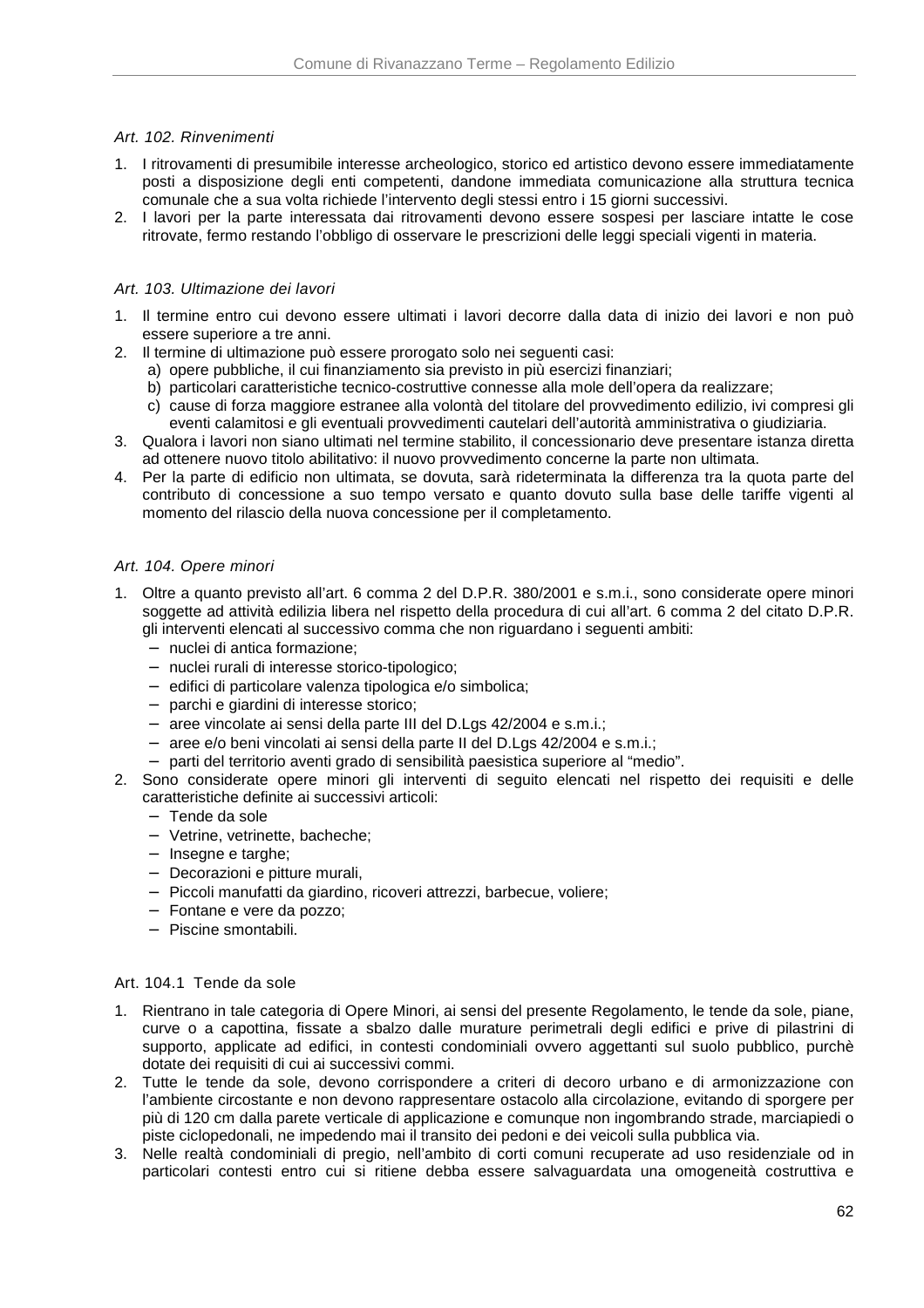morfotipologica, garantendo l'omogeneità di materiali, forme, dimensioni, altezze e posizioni nelle eventuali future installazioni di analoghi manufatti all'interno del medesimo contesto.

4. Le eventuali tende da sole ad uso commerciale, installate a protezione di superfici esterne a plateatico dei pubblici esercizi (tavolini per il consumo di alimenti, gelaterie, ecc.) sono da intendersi escluse dalla presente categoria ed assoggettate a titolo edificatorio ordinario.

### Art. 104.2 Vetrine, vetrinette, bacheche

- 1. Rientrano in tale categoria di Opere Minori, ai sensi del presente Regolamento, vetrine, vetrinette, bacheche e altre sovrastrutture in genere da appendere o accostare alle fronti di edifici visibili da spazi pubblici o di uso pubblico, o comunque aperti al transito, purché dotate dei requisiti di cui ai successivi commi.
- 2. Gli arredi di cui al comma 1 devono corrispondere a criteri di decoro urbano e di armonizzazione con l'ambiente circostante e non devono rappresentare ostacolo alla circolazione, evitando di sporgere per più di 10 cm dalla parete verticale di applicazione e comunque non ingombrando strade, marciapiedi o piste ciclopedonali, ne impedendo mai il transito dei pedoni e dei veicoli sulla pubblica via.
- 3. L'autorizzazione all'installazione di uno qualsiasi degli arredi di cui al comma 1 non esime il richiedente dalla verifica presso l'Ufficio competente del Comune degli eventuali obblighi in materia di pubblicità ed affini connessi ai materiali successivamente esposti.

### Art. 104.3 Insegne e targhe

- 1. Rientrano in tale categoria di Opere Minori, ai sensi del presente Regolamento, le insegne o targhe destinate a promuovere e segnalare la presenza di ambulatori, uffici o sedi di imprese e studi professionali, applicate sugli edifici o le recinzioni di pertinenza degli edifici ospitanti tali funzioni, purché dotate dei requisiti di cui ai successivi commi.
- 2. Possono essere intese rientranti nella categoria di cui al comma 1 le targhe esposte sugli edifici ubicati entro il perimetro dell'urbano consolidato, con dimensioni non superiori a 25x40 cm, realizzate in metallo, vetro o plexiglass ed applicate in posizione complanare alla parete di riferimento per mezzo di viti, tasselli o piccoli distanziali. Il superamento dei predetti limiti comporterà la necessità di conseguire titolo edificatorio per tramite di Permesso di Costruire o DIA.
- 3. Sono escluse dalla categoria di cui al comma 1 le insegne pubblicitarie a bandiera, i cartelloni ed i totem, i cassonetti al neon (piani, curvi ed in particolar modo se sporgenti sul marciapiede o sulla pubblica via).
- 4. Tutte le richieste di installazione di supporti di tipo pubblicitario non rientranti nella classificazione di cui al presente articolo possono essere valutate dalle autorità competenti, ed eventualmente autorizzate.

### Art. 104.4 Decorazioni e pitture murali

- 1. Rientrano in tale categoria di Opere Minori, ai sensi del presente Regolamento, l'esecuzione di pitture murali, decorazioni, trompe l'oeil, graffiti o altri interventi artistici e decorativi sui prospetti di edifici visibili da spazi pubblici o di uso pubblico, o comunque aperti al transito.
- 2. Gli interventi di cui al comma 1 devono corrispondere a criteri di decoro urbano e di armonizzazione con l'ambiente circostante e non devono rappresentare, a giudizio dell'Amministrazione, offesa al pubblico pudore, ne incentivo alla violenza.

Art. 104.5 Piccoli manufatti da giardino, ricoveri attrezzi, barbecue, voliere

- 1. Rientrano in tale categoria di Opere Minori, ai sensi del presente Regolamento, i manufatti da giardino, i ricoveri per attrezzi da giardino, i canili, i barbecue e le voliere fisse, quando non superino le usuali dimensioni commerciali, ed in particolare i 6 mq di superficie ed i 240 cm di altezza. Il superamento dei predetti limiti comporterà la necessità di conseguire titolo edificatorio.
- 2. Tali manufatti in particolare se realizzati con materiali e tecniche tali da renderli fissi e difficilmente amovibili – debbono tenere conto delle norme regolanti le distanze dai confini, nonché delle disposizioni in materia contenute nel Regolamento Locale d'Igiene, nonché le specifiche disposizioni del presente Regolamento Edilizio (canne fumarie, emissioni in atmosfera, odori, rumori, ecc.).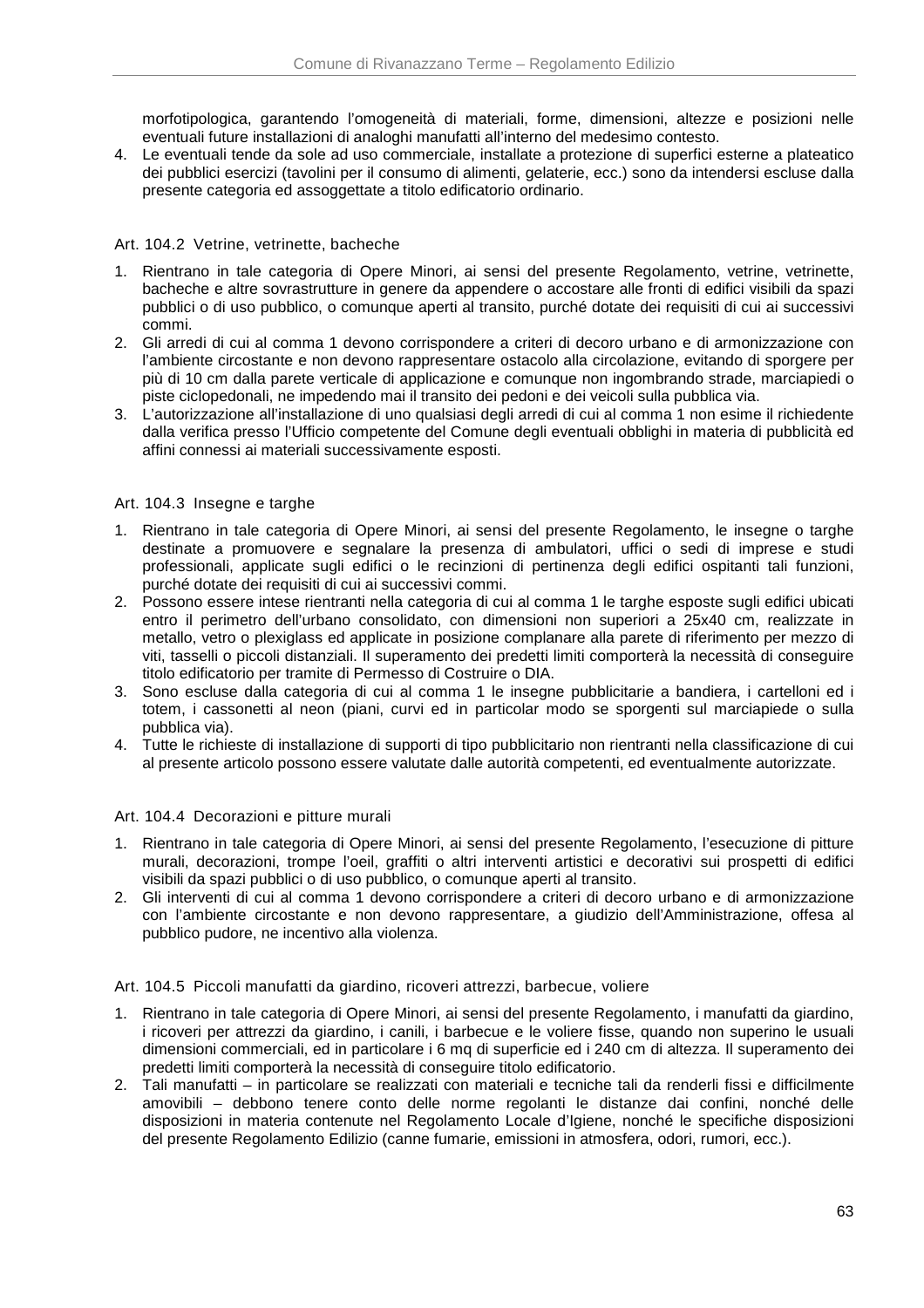Art. 104.6 Fontane e vere da pozzo

- 1. Rientrano in tale categoria di Opere Minori, ai sensi del presente Regolamento, le fontane, fontanelle, vere da pozzo, e giochi d'acqua in qualsivoglia materiale che, collocati su suolo pubblico ovvero entro pertinenze private, risultino permanentemente infisse al suolo, modifichino percettivamente il contesto entro cui si collocano e possano costituire trasformazione edilizia del territorio ai sensi dell'art.3 – comma 1 -lett. e) del DPR 380/01 e ss.mm.ii.
- 2. Se realizzati su pertinenze private, gli interventi di cui al comma 1 dovranno comunque evitare di impattare negativamente sul contesto generale dell'abitato circostante e sulle proprietà finitime.

### Art. 104.7 Piscine smontabili

- 1. Rientrano in tale categoria di Opere Minori, ai sensi del presente Regolamento, le piscine scoperte, non interrate, realizzate in materiali prefabbricati smontabili diversi dalla muratura, indipendentemente dalla loro stagionalità, purché dotate dei requisiti di cui ai successivi commi.
- 2. Possono essere intese rientranti nella categoria di cui al comma 1 le piscine installate su pertinenze private, purché non superino i 40,00 mq di superficie lorda ed i 150 cm di altezza, rispettando altresì la distanza minima dai confini di metri 5, salvo diverso accordo col confinante. Il superamento dei predetti limiti comporterà la necessità di conseguire titolo edificatorio.
- 3. Nelle realtà condominiali di pregio, nell'ambito di corti comuni recuperate ad uso residenziale od in particolari contesti entro cui si ritiene debba essere salvaguardata una omogeneità costruttiva e morfotipologica, garantendo l'omogeneità di materiali, forme, dimensioni e posizioni nelle eventuali future installazioni di analoghi manufatti all'interno del medesimo contesto.
- 4. Le piscine rientranti nella categoria di cui al presente articolo potranno essere realizzate a condizione che presentino sistemi di riempimento e svuotamento dei volumi d'acqua tali da non creare problematiche di rigurgito sulla rete fognaria esistente o danni alla flora batterica dei depuratori a fanghi organici eventualmente attivi. Saranno privilegiati sistemi di depurazione a circuito chiuso che non prevedano sversamenti periodici in fognatura.

# **PARTE V VIGILANZA E REGIME SANZIONATORIO**

#### Art. 105. Vigilanza e sanzioni

- 1. L'amministrazione, tramite i propri uffici competenti, esercita la vigilanza sulla attività urbanistico-edilizia nel territorio comunale per assicurare la rispondenza alle norme di legge e dei regolamenti vigenti, alle prescrizioni degli strumenti urbanistici ed alle modalità esecutive fissate nei titoli abilitativi.
- 2. Gli ufficiali ed agenti di polizia giudiziaria incaricati della sorveglianza edilizia ed i funzionari e dipendenti degli Uffici Tecnici Comunali hanno il diritto di accedere in qualunque momento dovunque si eseguono lavori, indipendentemente dalla presentazione di progetti, per eseguire le operazioni di ispezione e controllo su tutte le opere soggette all'osservanza del presente regolamento ed in generale alle Leggi vigenti in materia edilizio-urbanistica.
- 3. Fatta salva la possibilità da parte dei competenti organi del Comune di effettuare controlli e verifiche di ogni genere in relazione a procedure d'ufficio, è ammesso che i cittadini presentino segnalazioni volte ad ottenere la verifica della situazione esistente sotto il profilo igienico-sanitario, e/o strutturale, nonché ogni altra istanza volta a promuovere la verifica dell'effettivo rispetto di norme in materia edilizia.
- 4. L'ufficio preposto, avvalendosi, se del caso, di tutti gli enti, aziende ed uffici che forniscono servizi di supporto all'attività amministrativa comunale (A.s.l., A.r.p.a., ecc..), è tenuto a verificare le suddette segnalazioni ed eseguire i necessari controlli e fornire adeguata risposta al cittadino, se del caso avviando i procedimenti a carico degli interessati.
- 5. L'esecuzione di sopralluoghi e di verifiche su richiesta di cittadini o società dalle cui risultanze emerga che l'intervento dei tecnici del comune è stato irrilevante ai fini dell'attività istituzionale svolta, è soggetta al versamento di una quota forfetaria, dovuta a titolo di rimborso delle spese, che verrà quantificata tramite apposito provvedimento.
- 6. Le suddette verifiche dovranno essere effettuate solo limitatamente alle competenze in carico al Comune ed eventuali ulteriori approfondimenti di carattere tecnico o impiantistico saranno di norma posti a carico dei proprietari degli immobili (verifiche di stabilità, ispezioni di condotti, ecc..).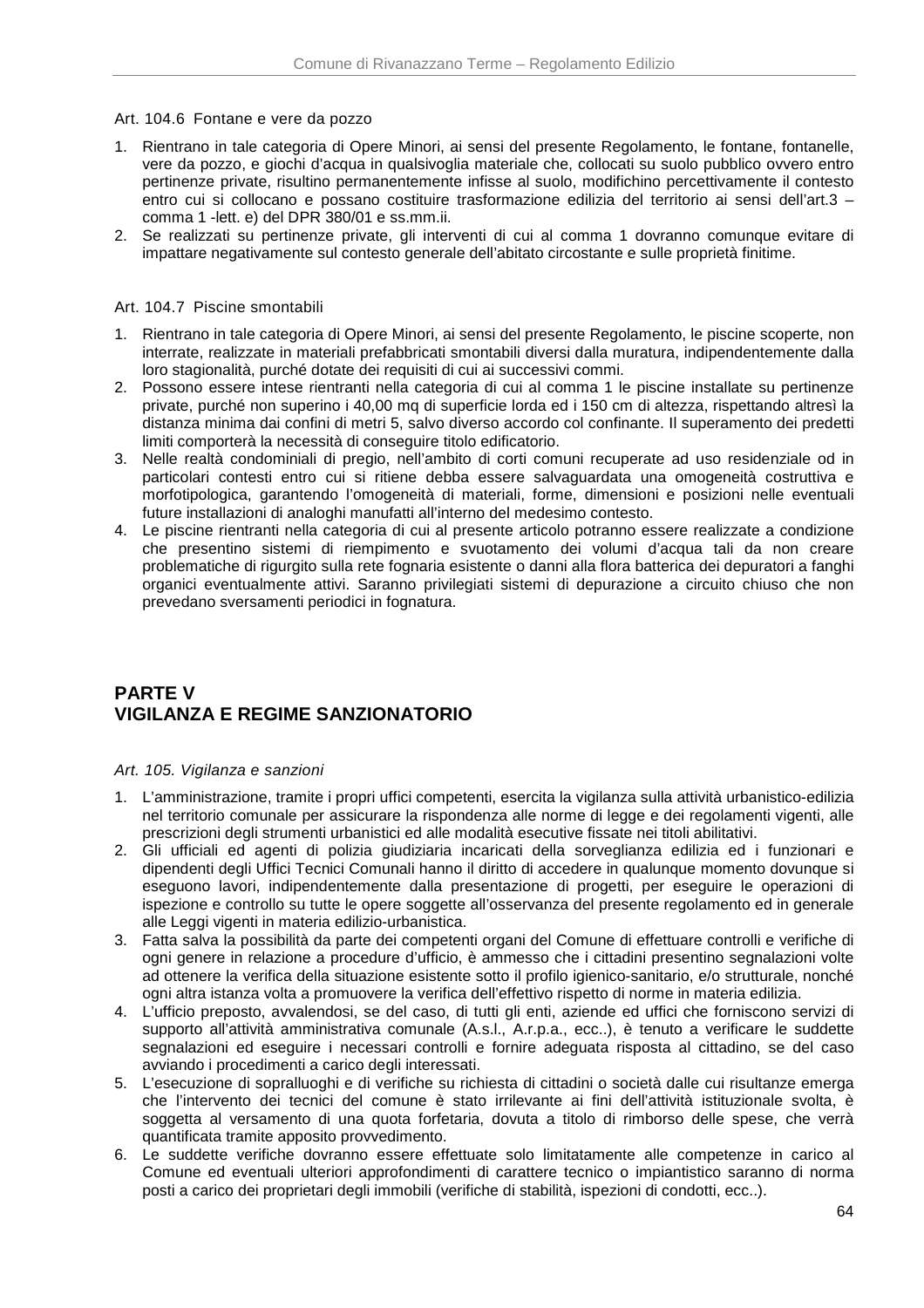### Art. 106. Violazione del Regolamento: sanzioni

1. Fatta salva l'applicazione delle sanzioni previste dal D.P.R. 380/01, per le violazioni delle disposizioni del presente regolamento si applica la sanzione amministrativa pecuniaria da 25 euro a 500 euro.

## Art. 107. Avvio del procedimento sanzionatorio

- 1. Il Responsabile del Procedimento provvede, secondo quanto disposto dell'art. 7 della L. 241/90 a comunicare all'interessato ed agli eventuali contro interessati, l'avvio del procedimento sanzionatorio.
- 2. In tale comunicazione devono essere indicati:
	- a) le generalità del Responsabile del Procedimento, il suo numero telefonico, i giorni e gli orari in cui è disponibile al pubblico;
	- b) l'invito a presentare eventuali memorie utili a chiarire le attività edilizie contestate;
	- c) il lasso di tempo presumibilmente necessario per concludere il procedimento.

### Art. 108. Fase istruttoria del procedimento sanzionatorio

1. Il Responsabile del Procedimento, valuta gli atti di accertamento dell'infrazione, nonché ulteriori e specifiche informazioni e documentazioni acquisite durante la fase istruttoria, comprese eventuali memorie dell'interessato e degli eventuali controinteressati e conclude l'istruttoria individuando il tipo di sanzione da applicare.

### Art. 109. Fase decisionale del procedimento sanzionatorio

- 1. La sanzione è irrogata dal Responsabile del Procedimento mediante apposito provvedimento che deve contenere:
	- a) le generalità del trasgressore;
	- b) il tipo di illecito accertato;
	- c) il tipo di sanzione corrispondente all'illecito e la relativa motivazione, nonché le modalità e tempi per l'irrogazione della sanzione;
	- d) le forme di tutela giurisdizionale esperibili avverso il provvedimento sanzionatorio;
	- e) l'indicazione e la firma autografa del soggetto legittimato ad assumere il provvedimento sanzionatorio;
	- f) il luogo e la data di emissione del provvedimento sanzionatorio.
- 2. All'atto va allegata copia del verbale di accertamento dell'illecito.

### Art. 110. Fase integrativa dell'efficacia del procedimento sanzionatorio

- 1. Il Responsabile del Procedimento dispone la notifica del provvedimento sanzionatorio all'interessato.
- 2. Dalla data di notifica decorrono i termini per l'adempimento.

### Art. 111. Fase di esecuzione d'ufficio del procedimento sanzionatorio

- 1. Nel caso in cui il trasgressore non adempia spontaneamente, nei termini di legge, alla sanzione irrogata, il Comune opera, per le sanzioni demolitorie o ripristinatorie, secondo le procedure per l'esecuzione d'ufficio indicate dalla legge.
- 2. Per le sanzioni pecuniarie, nonché per il recupero delle somme impiegate nella demolizione d'ufficio, il Comune procede in base alle leggi in materia di riscossione delle entrate patrimoniali dello Stato.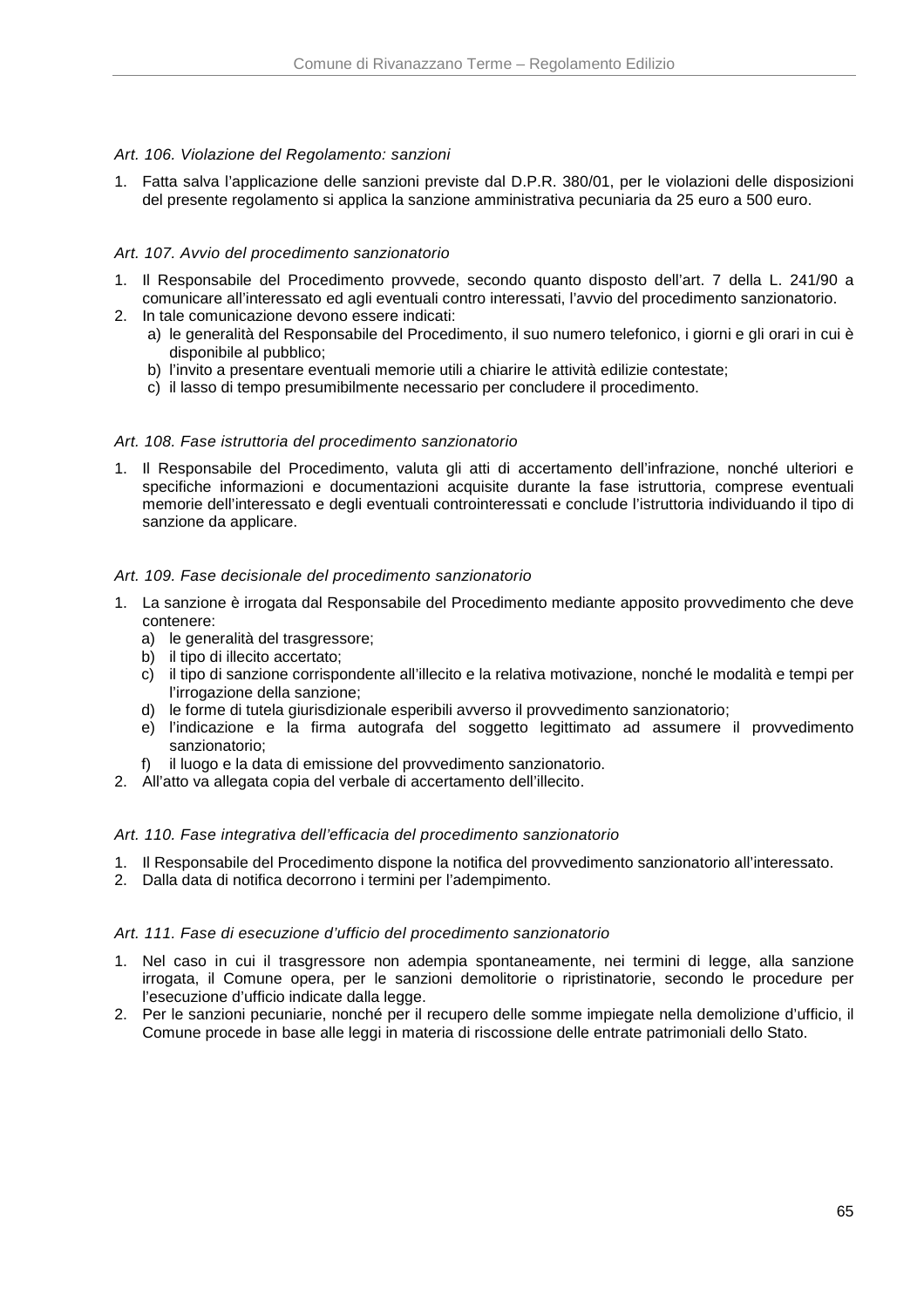# **PARTE VI NORME FINALI**

#### Art. 112. Modifiche al regolamento: procedure

- 1. Le disposizioni contenute nel presente Regolamento sono oggetto di periodico aggiornamento da parte dei competenti Organi comunali, in relazione alle sopravvenute norme di Legge di natura giuridica sovraordinata, ovvero in relazione alle esigenze emerse in sede di concreta applicazione delle disposizioni.
- 2. Le modifiche e/o integrazioni al presente Regolamento sono soggette alla procedura di approvazioni di cui all'art. 29 L.R. n. 12/05.

### Art. 113. Deroghe

1. Le deroghe alle norme del Regolamento edilizio sono ammesse nei casi e con le procedure previste dalla legislazione nazionale e regionale.

#### Art. 114. Rinvio ad altre fonti normative

1. Gli eventuali richiami contenuti nel presente Regolamento ad altre fonti normative sono rinvii formali, meramente ricognitivi della normativa vigente, comprese le relative successive modificazioni, e quindi si intendono riferiti al testo vigente nel tempo della loro applicazione.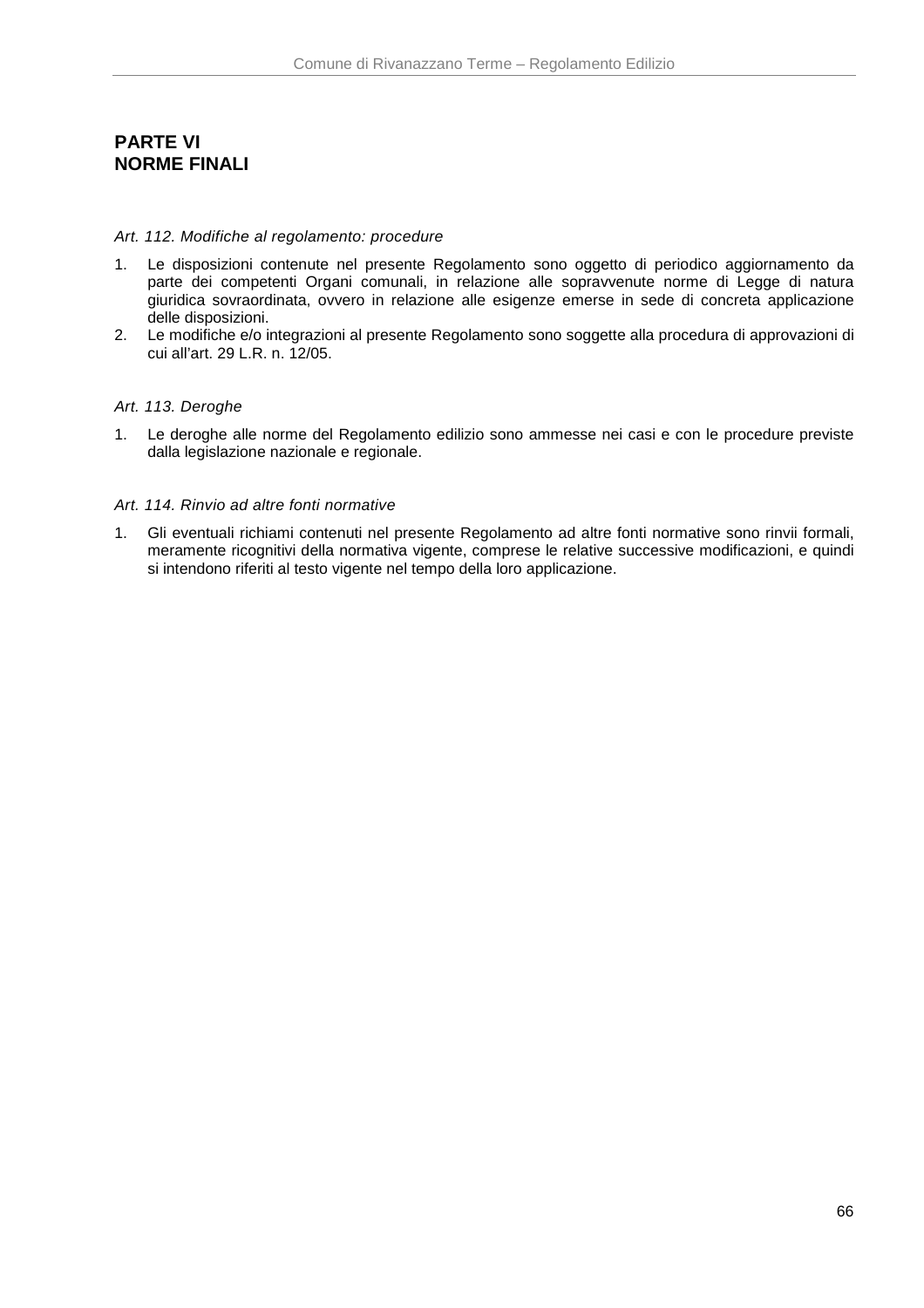### **ALLEGATO SUB "B" al Regolamento Edilizio del Comune di Rivanazzano Terme**

# **ALLEGATO CONDIVISO AL REGOLAMENTO EDILIZIO COMUNALE PER LA SOSTENIBILITA' ED IL RISPARMIO ENERGETICO**

#### **Premessa**

Il presente documento contiene un allegato in materia di sostenibilità e risparmio energetico ai regolamenti edilizi comunali elaborato nell'ambito del progetto "Oltrepo' pavese: energie rinnovabili e sostenibilità" attraverso un percorso di confronto e dibattito tra le amministrazioni comunali interessate, Gli obblighi ed i limiti qui riportati hanno validità se più restrittivi di quanto determinato dalle normative sovraimposte (regionale e nazionale).

#### **1) Fabbisogno energetico e certificazione energetica**

1.a) Nei casi previsti dalla D.G.R. VIII/8745 della Regione Lombardia e s.m.i. si procede, in sede progettuale alla determinazione dell'indice di prestazione energetica per la climatizzazione invernale o il riscaldamento (EP<sub>H</sub>) ed alla verifica che lo stesso risulti inferiore ai valori limite che sono riportati nelle Tabelle A.1.1 – A.1.2 di cui all'Allegato A della D.G.R. VIII/8745 della Regione Lombardia.

1.b) E' incentivato il miglioramento delle prestazioni energetiche nei casi di cui al punto 1.a del presente provvedimento mediante una riduzione in ragione del 10% del costo di costruzione per:

- $\bullet$  ogni 10 kWh/m2anno di diminuzione del valore di EP $_H$  rispetto al limite di cui al punto 1.a del presente provvedimento per edifici residenziali della categoria E.1, esclusi collegi, conventi, case di pena e caserme
- ogni 3 kWh kWh/m3anno di diminuzione del valore di EP<sub>H</sub> rispetto al limite di cui al punto 1.a del presente provvedimento per tutti gli altri edifici

fino al raggiungimento del valore massimo di riduzione del 25%.

Tali riduzioni dovranno essere dimostrate in sede progettuale (relazione tecnica ex legge 10) e confermate a fine lavori mediante presentazione di copia dell'attestato di certificazione energetica redatto secondo la normativa vigente.

#### **2) Prestazioni dell'involucro edilizio**

2.a) Nei casi di interventi di: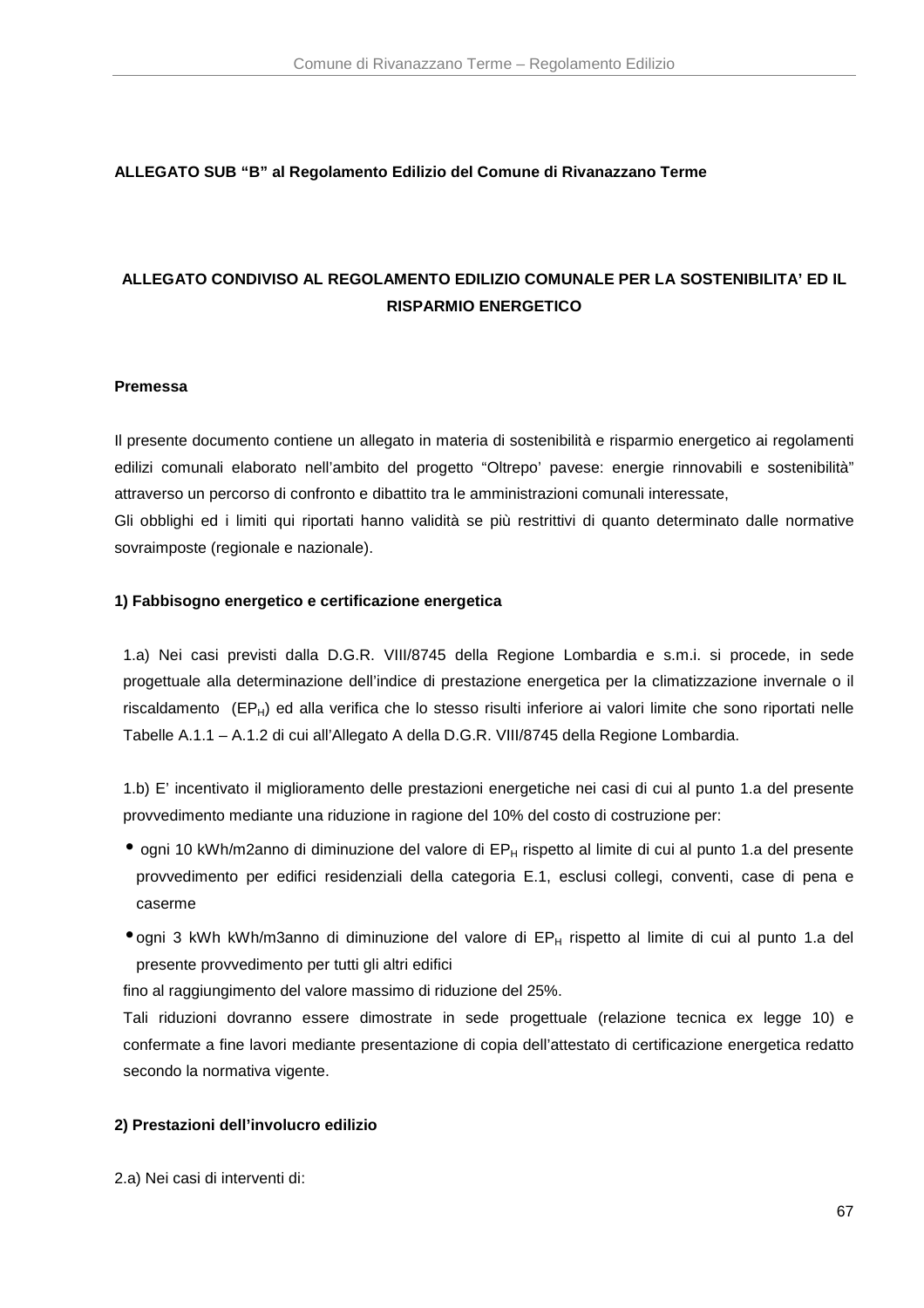- ristrutturazione edilizia che coinvolgano il 25% o meno della superficie disperdente dell'edificio a cui l'impianto di climatizzazione invernale o di riscaldamento è asservito;
- ampliamenti volumetrici, sempre che il volume lordo a temperatura controllata o climatizzato della nuova porzione dell'edificio risulti inferiore o uguale al 20% di quello esistente;
- manutenzione straordinaria;

per tutte le categorie di edifici, per le strutture opache oggetto dell'intervento, siano esse verticali, orizzontali o inclinate, delimitanti il volume a temperatura controllata o climatizzato verso l'esterno, ovvero verso ambienti a temperatura non controllata, il valore della trasmittanza termica media, U, deve essere inferiore a quello riportato nella Tabella A.2.1 di cui all'Allegato A della D.G.R. VIII/8745 della Regione Lombardia e s.m.i. senza alcun incremento, ed il valore di trasmittanza termica delle chiusure trasparenti comprensive di infissi oggetto di intervento dovrà essere inferiore a 1,6 W/m<sup>2</sup>K

2.b Le serre bioclimatiche, i sistemi di captazione e sfruttamento dell'energia solare integrati nell'edificio (muri di accumulo, muri di Trombe, sistemi strutturali "a doppia pelle", camini solari, tetti captanti) sono considerati volumi tecnici non computabili ai fini edificatori.

### **3) Integrazioni delle fonti rinnovabili di energia**

3.a Nei casi di interventi di nuova costruzione e negli edifici sottoposti a ristrutturazioni rilevanti (così come definite nel D.Lgs 28 del 3 marzo 2011) è fatto obbligo un aumento del 25% della potenza elettrica da fonti rinnovabili da installare rispetto ai limiti di cui al punto 3 dell'allegato 3 del D.Lgs 28 del 3 marzo 2011.

3.b Nel caso di installazione di impianti di condizionamento estivo l'incremento di cui al punto 3.a deve essere del 50%.

### **4) Requisiti degli impianti termici**

4.a Negli edifici residenziali e per quelli adibiti ad uffici con numero di unità immobiliari superiore a 2 di nuova costruzione o in caso di sostituzione dell'impianto di riscaldamento è obbligatoria l'installazione di impianti centralizzati e sistemi per la contabilizzazione individuale del calore utilizzato per il riscaldamento ed, eventualmente, dell'energia utilizzata per il raffrescamento.

4.b E' consigliata l'installazione di impianti finalizzati allo sfruttamento dell'energia geotermica del suolo che prevedano l'utilizzo di sonde geotermiche abbinate a pompe di calore.

4.c E' fortemente raccomandata l'installazione di impianti di ventilazione meccanica controllata con recupero calore

### **5) Orientamento**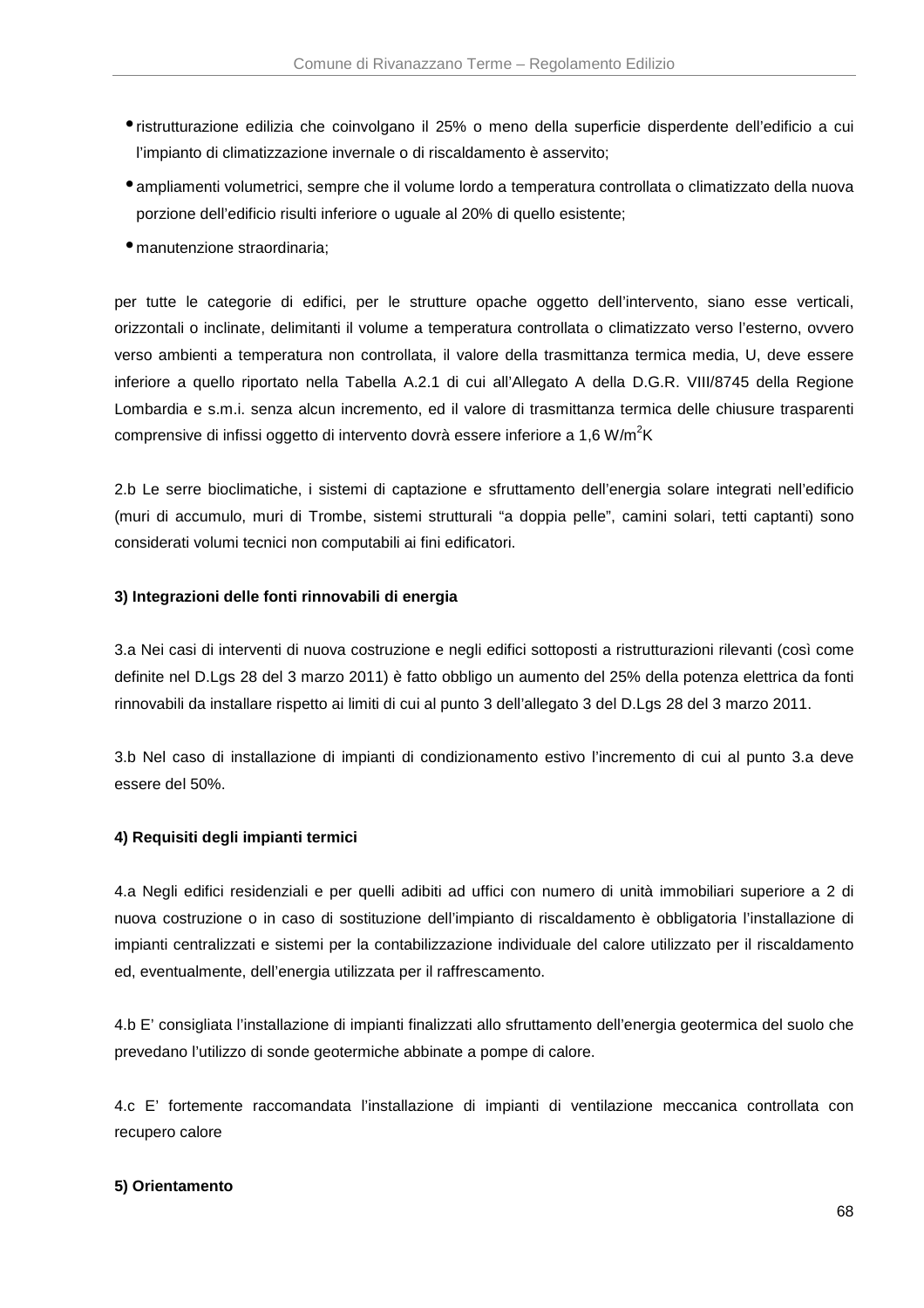5.a E' raccomandato qualora le condizioni fisiche al contorno ed i vincoli urbanistici lo consentano che si tenga conto dei seguenti criteri:

- a) l'asse longitudinale principale deve essere posizionato lungo la direttrice est-ovest, con una tolleranza di 45°
- b) gli ambienti nei quali si svolge la maggior parte della vita abitativa devono essere disposti a sudest, sud e sud-ovest
- c) gli ambienti che non hanno bisogno di riscaldamento e di illuminazione (autorimesse, ripostigli, etc.) devono essere preferibilmente disposti lungo il lato nord e servire da cuscinetto fra il fronte più freddo e gli spazi più utilizzati

# **6) Materiali da costruzione**

6.a) Nei nuovi interventi e negli interventi di manutenzione straordinaria e ristrutturazione è preferibile l'uso di materiali atossici, asettici, durevoli, facilmente manutenibili, eco-compatibili e riciclabili. Come criteri guida e parametri di riferimento si devono considerare:

- l'utilizzo di materiali e lavorazioni atossici, privi di emissioni di cui sia dimostrata la nocività ed a contenuto basso o nullo di sostanze ed emissioni tossiche o a tossicità potenziale (come formaldeide, sostanze volatili nocive derivanti da vernici o collanti, radioattività naturale, ecc.);
- l'utilizzo di materiali asettici inattaccabili da muffe e altri agenti biologici in particolare per le strutture, le finiture, gli impianti idrico-sanitari e di climatizzazione;
- l'utilizzo di materiali naturali e locali (quindi non provenienti da specie protette ed alloctone, come nel caso dei legni tropicali, o provenienti da cicli di lavorazione ad alto impatto ambientale);
- l'impiego di materiali facilmente riciclabili e non tossici durante le fasi di demolizione o di riutilizzo;

### **7) Risparmio idrico e recupero delle acque meteoriche**

7.a Negli edifici di nuova costruzione e/o ristrutturazione totale, dovranno essere realizzati sistemi di raccolta delle acque meteoriche provenienti dalle coperture dotati di sistemi di captazione filtro ed accumulo opportunamente dimensionati proporzionalmente alla superficie permeabile del lotto. Le coperture dei tetti devono essere munite, tanto verso il suolo pubblico quanto verso gli spazi interni, di canali di gronda atti a convogliare le acque meteoriche nei pluviali e nel sistema di raccolta.

E' consigliato prevedere l'utilizzo dell'acqua così raccolta per usi compatibili, tramite la realizzazione di una rete di adduzione e distribuzione idrica delle stesse acque (rete duale).

- A titolo esemplificativo si riportano alcuni degli usi compatibili:
- irrigazione aree verdi
- pulizia delle aree pavimentate (cortili e passaggi)